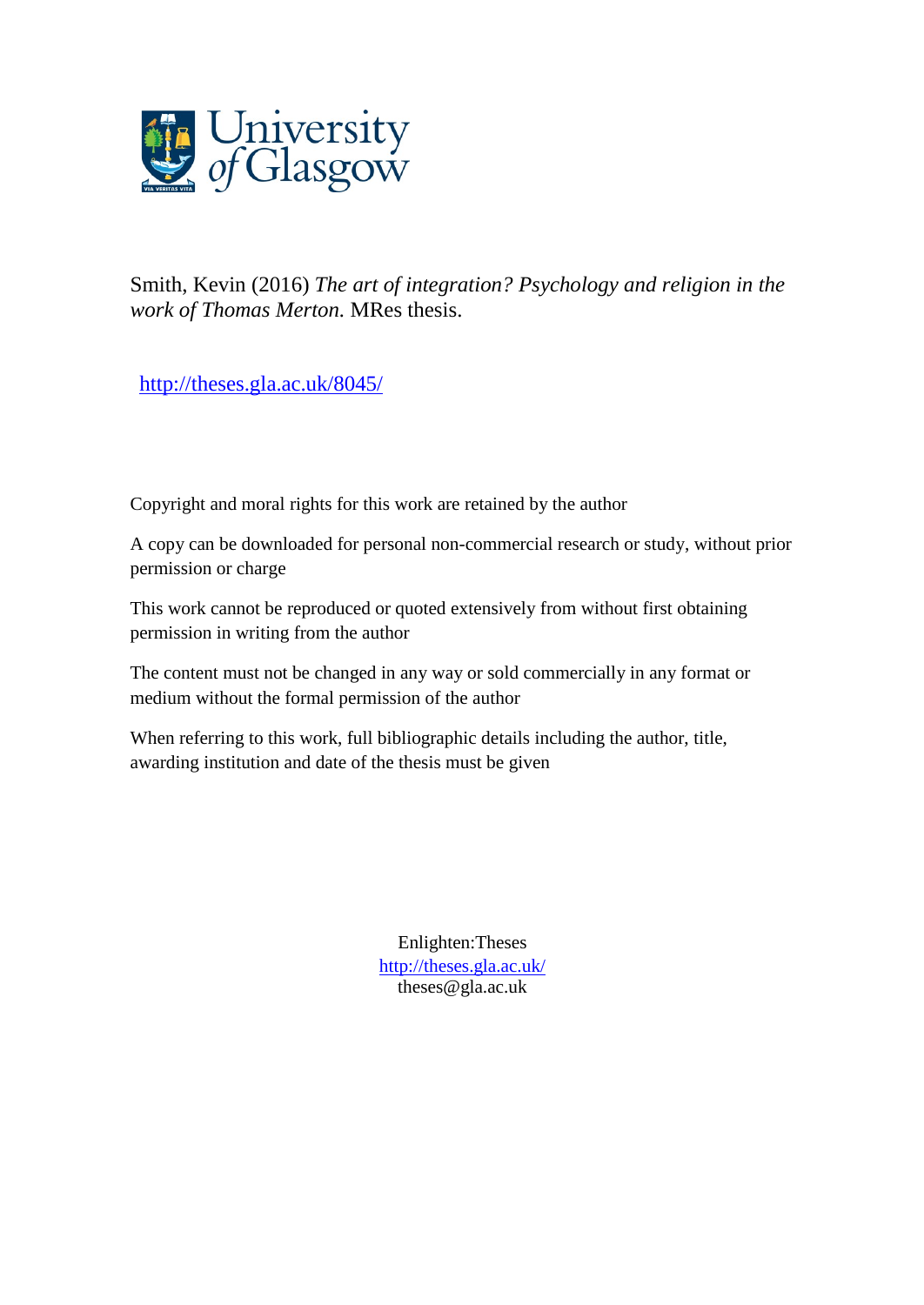# The Art of Integration? Psychology and Religion in the work of Thomas Merton.

Kevin Smith

Submitted in partial fulfilment of the requirements for the degree of MRes in Theology and Religious Studies.

> School of Critical Studies. College of Arts. University of Glasgow.

> > September, 2016.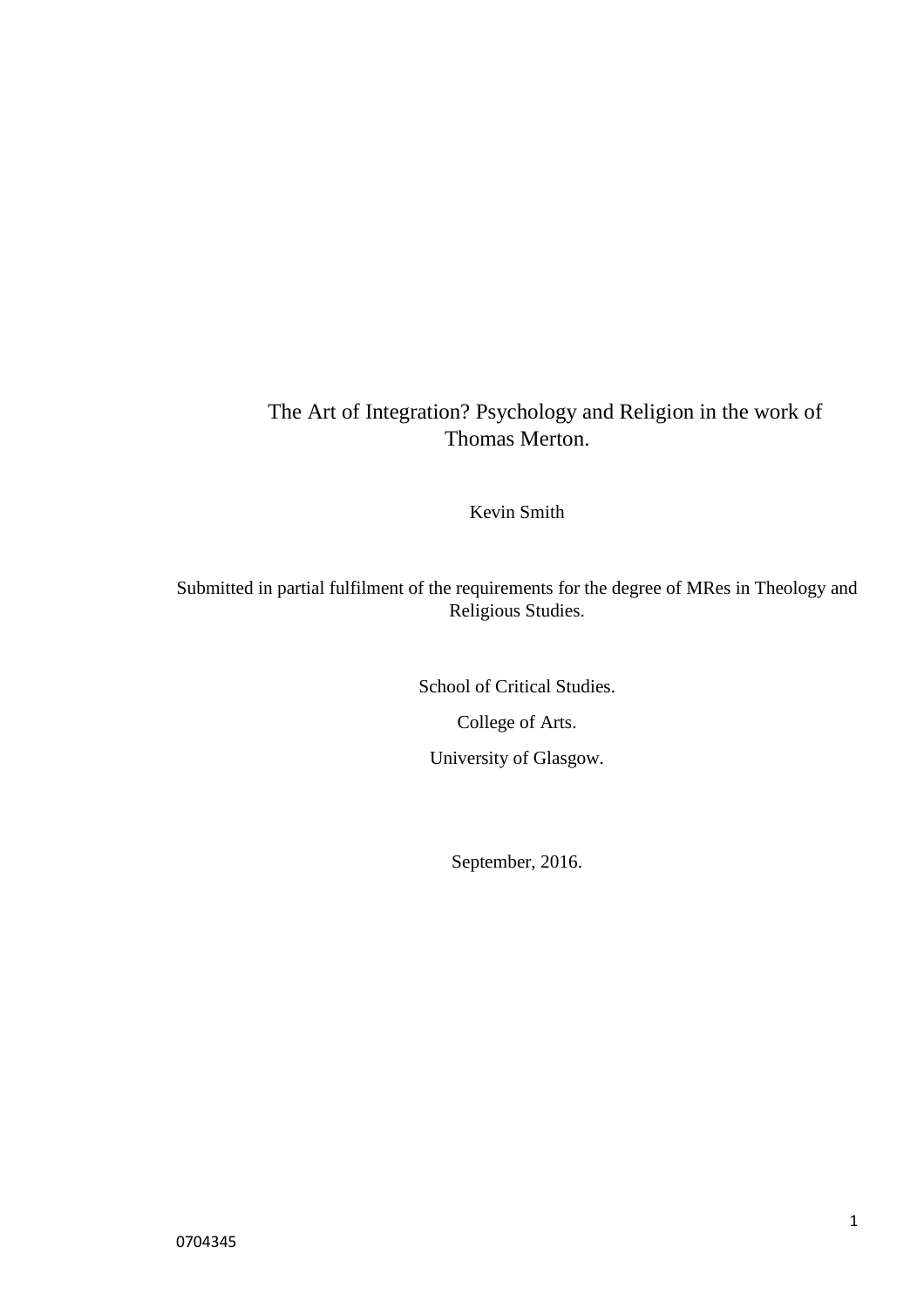## Abstract

Whilst there have been a variety of attempts to understand Thomas Merton's psyche, there remains relatively little attention to his own research in psychology. By focusing on a number of lesser known writings by Merton, this thesis will address the question of the integration of psychology and religion in his work. I will argue first that the early Merton operates with a hierarchical distinction between ascetical theology and psychology, before examining the psychological ramifications of the developing turn to humanism in his work through his correspondence with and reading of Erich Fromm. First devoting a chapter to those of Fromm's writings with which Merton was familiar, I will then draw on this material in order to suggest that the avowed humanist harmony between the two writers in fact evaporates when considered in light of theological positions explicit in their correspondence. Subsequently analysing several chapters written in the twilight of Merton's life, the thesis ultimately challenges the claim that any asceticism-humanism tension is merely or primarily historical. Instead, an elaboration of how Merton's final putative integration of psychology, religion, and humanism incorporates Christian eschatology and soteriology will help demonstrate that this tension is intratextual, enduring, and perhaps also intrapsychic.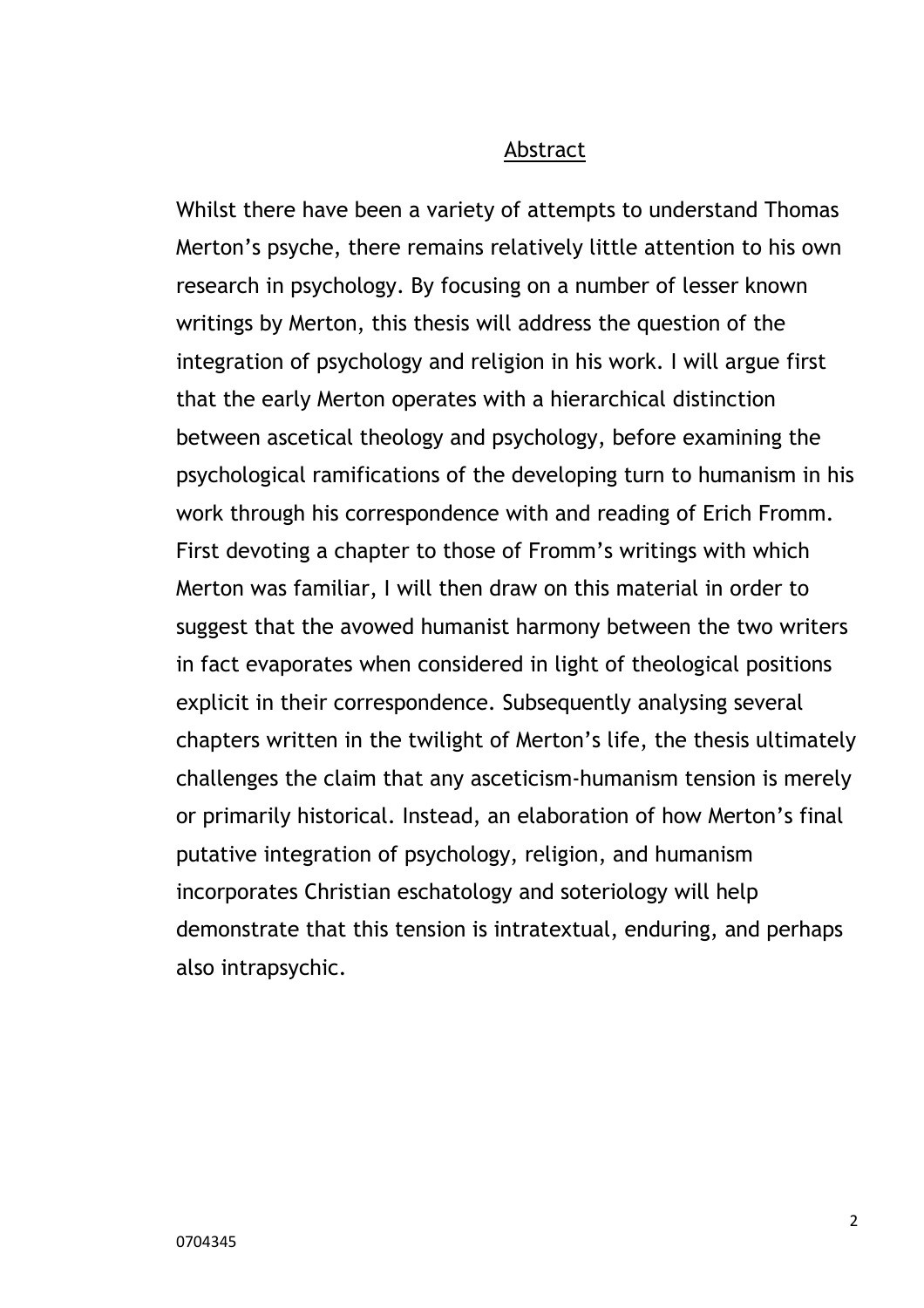The Art of Integration? Psychology and Religion in the Work of Thomas Merton.

| 1. | Abstract                                                                   | 2   |
|----|----------------------------------------------------------------------------|-----|
|    | 2. Acknowledgement                                                         | 4   |
|    | 3. Introduction                                                            | 5   |
|    | 4. Chapter One: The Neurotic Personality in the Monastic Life              | 13  |
|    | 5. Chapter Two: The Mature Conscience; Introduction to Christian Mysticism | 36  |
|    | 6. Chapter Three: Erich Fromm on Psychoanalysis, Humanism, and Religion    | 53  |
|    | 7. Chapter Four: Merton's Reading of Erich Fromm; Final Integration        | 74  |
|    | 8. Conclusion                                                              | 97  |
|    | 9. Bibliography                                                            | 106 |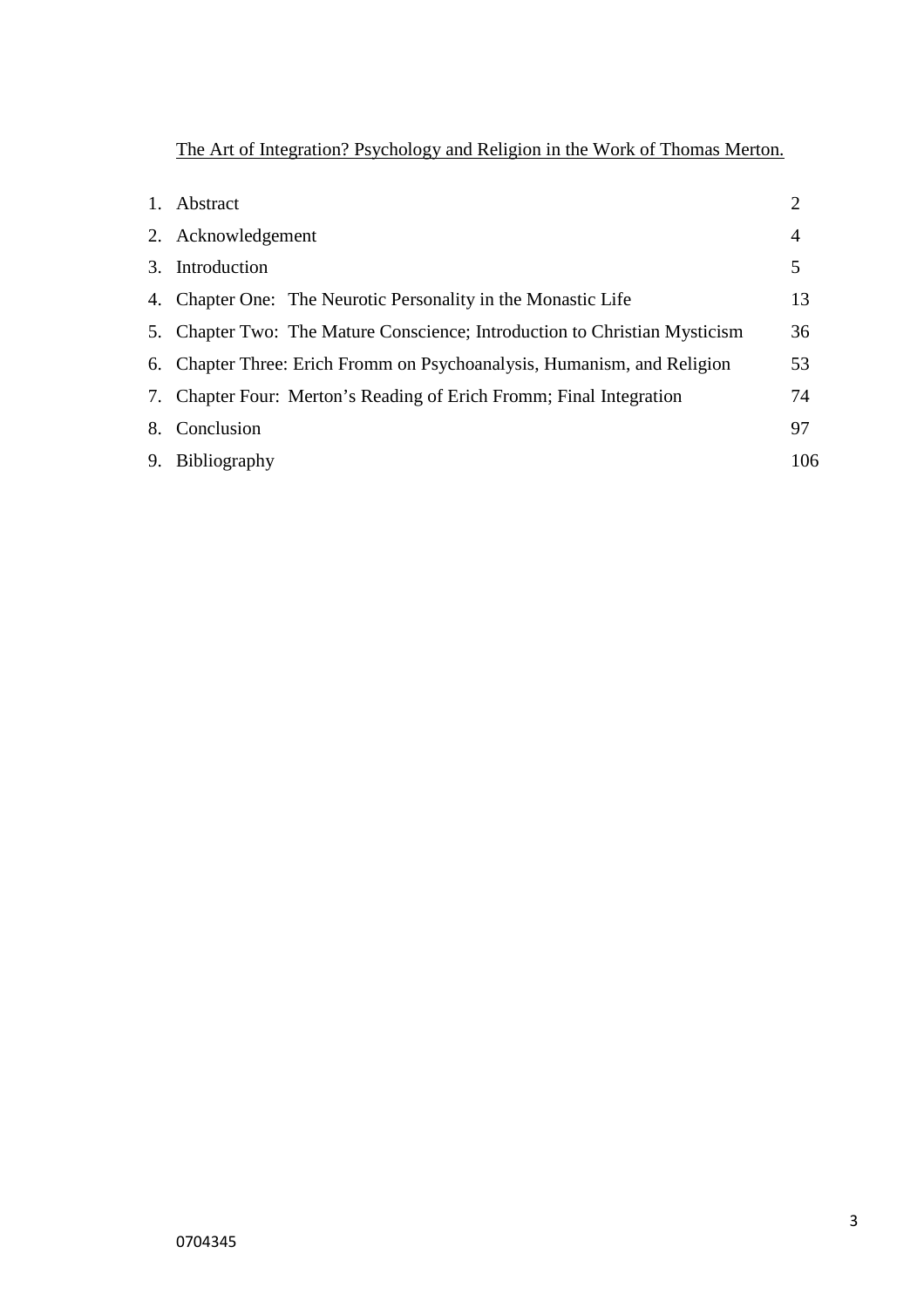# Acknowledgement

I would like to thank all of the members of Theology and Religious Studies at the University of Glasgow for the encouraging and supportive atmosphere in which this thesis was researched and written. Special thanks are due to Professor George Pattison for his enduring patience, wisdom, and warmth in supervising the work of this thesis and easing the work of life. Much gratitude is also due to Dr Charles Orzech, Dr Scott Spurlock, and Ms Julie Clague for their kind and ever-ready support during the whole of my MRes programme. I am grateful to Dr. Paul Pearson of the Merton Archive for his enthusiastic and prompt provision of unpublished materials. Finally, I am most grateful to the University of Glasgow for the award of the Robertson Prize for MLitt in Religion, Theology & Culture, 2014-15 academic session, in payment of fees for this MRes.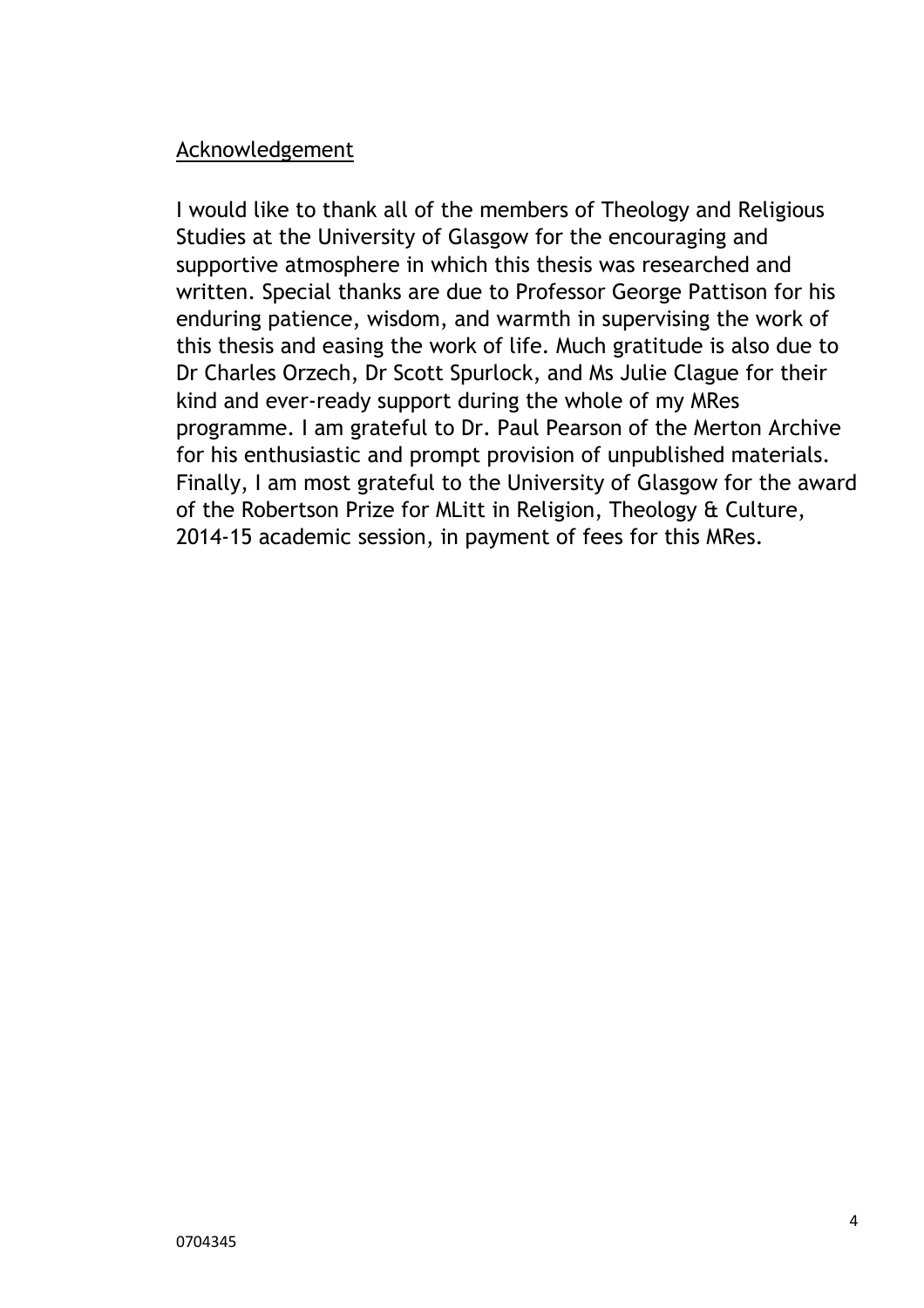## Introduction

Commenting on some 15<sup>th</sup> century ascetic practices, Thomas Merton writes in a 1965 journal entry that "[d]epth psychology, etc, have made these things forever questionable – they belong to another age" (Merton, 1997: 210). Less than two months later, Merton would reflect in the same journal that "without our listening and attention and submission, in total self-renunciation and love for the Father's will…our life is false and without meaning" (Merton, 1997: 226). It is these two themes – psychology and ascetical surrender to God – which will ultimately form the dialectical framework for this analysis of the integration of psychology and religion in the work of Thomas Merton.<sup>1</sup> That Merton writes in a journal entry of 1958 that his "new fervour will be rooted not in asceticism but in humanism" (Merton, 1996: 237) suggests to us a third focus around which this dialectic develops, and which I will use to attempt to illuminate it. To prepare for this discussion, a general biography of Merton will be followed by a brief chronicle of his attitude to psychology, and an outline of the method employed in this thesis. $<sup>2</sup>$ </sup>

The first child of artists Owen and Ruth Merton, Thomas Merton was born in Prades, France, on 31<sup>st</sup> January, 1915, followed by his brother, John Paul, in 1918. Merton's mother died when he was barely six, and the subsequent decade saw Merton share the rather nomadic life of his father, mainly in Bermuda, France, and England. In 1929 – after a period of unhappy schooling in France - Merton entered Oakham School, and from here was granted a scholarship to

 $1$  We are dealing with two rather nebulous concepts, a problem exacerbated by the fluidity of Merton's use of terms. Rather than devoting space to a discussion of what the concepts of psychology and religion generally denote, I will use each word to encompass a number of those used by Merton. Hence, for psychology one might also read psychoanalysis, psychiatry, or psychotherapy. Religion will often take concrete form as Christianity or Catholicism. This solution circumvents the perennial problem of definition, and is flexible enough to avoid curtailing the number of appropriate sources.

<sup>&</sup>lt;sup>2</sup> Biographical information from (Merton, 1990), (Moses, 2014), (Mott, 1984), and (Waldron, 2011). The account of his attitude to psychology is compiled from (Merton, 1990; 1995; 1996; 1996b; 1996c; 1997; 1998), (Mott, 1984) and (Waldron, 2011).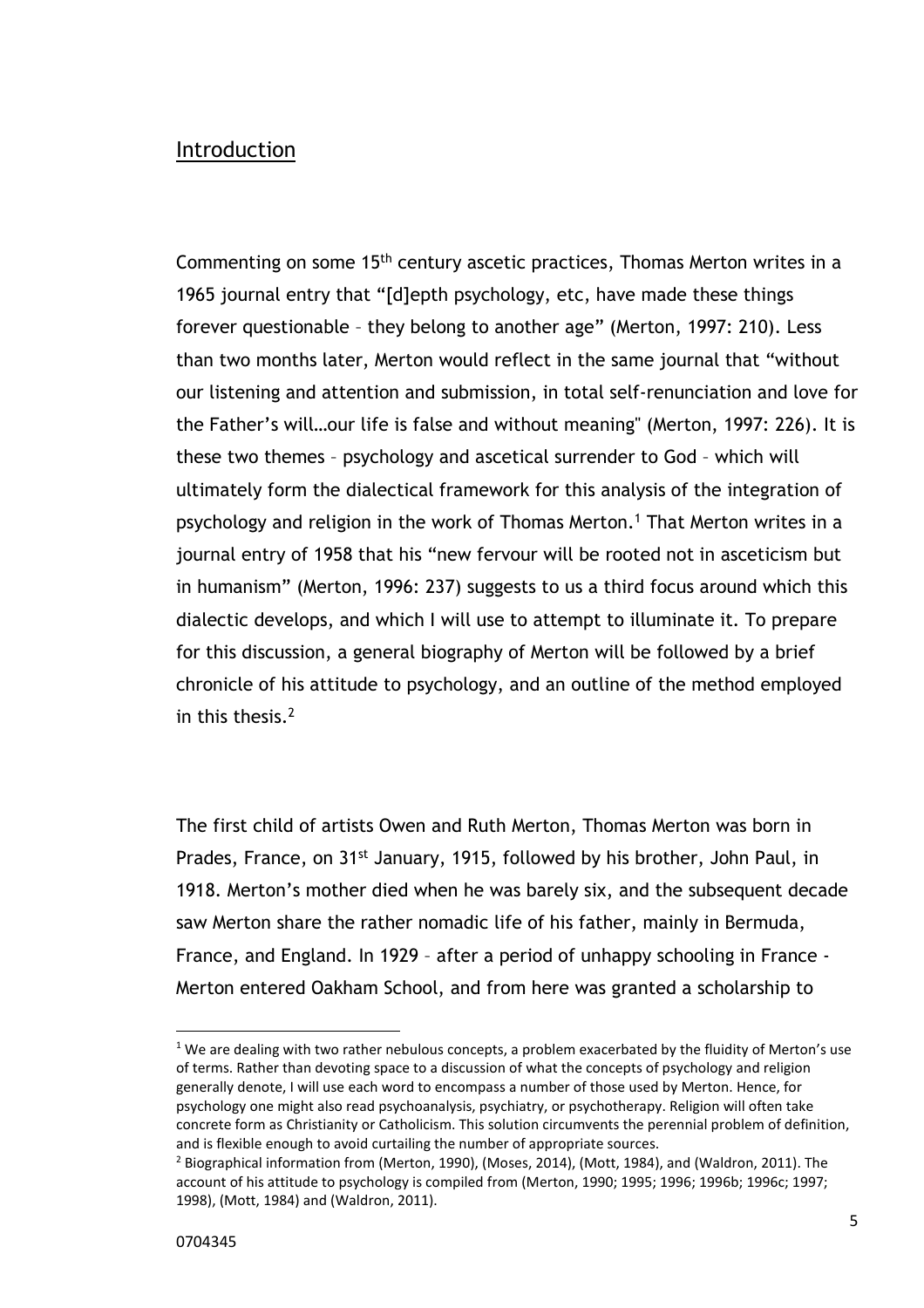enter Cambridge in 1933. Underwhelming examination results and dissatisfaction with the university lifestyle saw Merton return to the care of his maternal grandparents in the United States in 1934, and complete undergraduate and Master's degrees in English Literature at Columbia University between 1935 and 1939. Having long been a sporadic participant at Anglican and Quaker worship, Merton begins to take Catholic philosophical theology seriously whilst studying Etienne Gilson's *The Spirit of Mediaeval Philosophy* (Gilson, 1991), and was received into the Catholic Church in 1938. It is at this point that the art-ascesis dialectic apparent in Merton's life and work begins to emerge clearly, as Merton commences both doctoral research and exploring the possibility of becoming a Franciscan friar.

Following almost two years of uncertainty and struggle, Merton enters the Abbey of Our Lady of Gethsemani, Kentucky, in 1941, to begin the long process of becoming a permanent member of the Cistercian Order. Merton is drawn by the reputation for silence, austerity, and contemplation, but will continually question both the adequacy of the community and his own aptitude for this life. In 1948, having commenced study for priesthood, Merton published an autobiographical account of his life and entrance into the Church and monastic life, and is thrust into fame by its best-selling reception (Merton, 1975  $[1948]$ ).<sup>3</sup> Over approximately the next decade, Merton continued to write on traditional Catholic themes, but would later look back on this period with discomfort, critiquing the rigid and binary manner in which he had portrayed the secular world as bereft of God (Merton, 1996b: 161, 283; 1997: 225).<sup>4</sup>

Until Merton's journey to Asia in 1968, where he was to die a Cistercian priest in Bangkok on 10<sup>th</sup> December, his life is largely stable geographically. Viewed in literary, intellectual, spiritual, and existential terms, however, the picture is

<sup>&</sup>lt;sup>3</sup> Square brackets will contain the original date of publication where relevant. Unfortunately in the case of Merton some of the original dates remain unclear.

<sup>&</sup>lt;sup>4</sup> Examples of Merton's "movement from cloister to world" (Merton, 1996c: xix), can be seen by comparing texts such as (Merton, 1975: 73, 94, 117, 141f, 225, 252f; 1995: 135; 1996b: 128, 313, 283) with passages like (Merton, 1996b: 161, 287, 457; 1996c, 274; 1997: 225).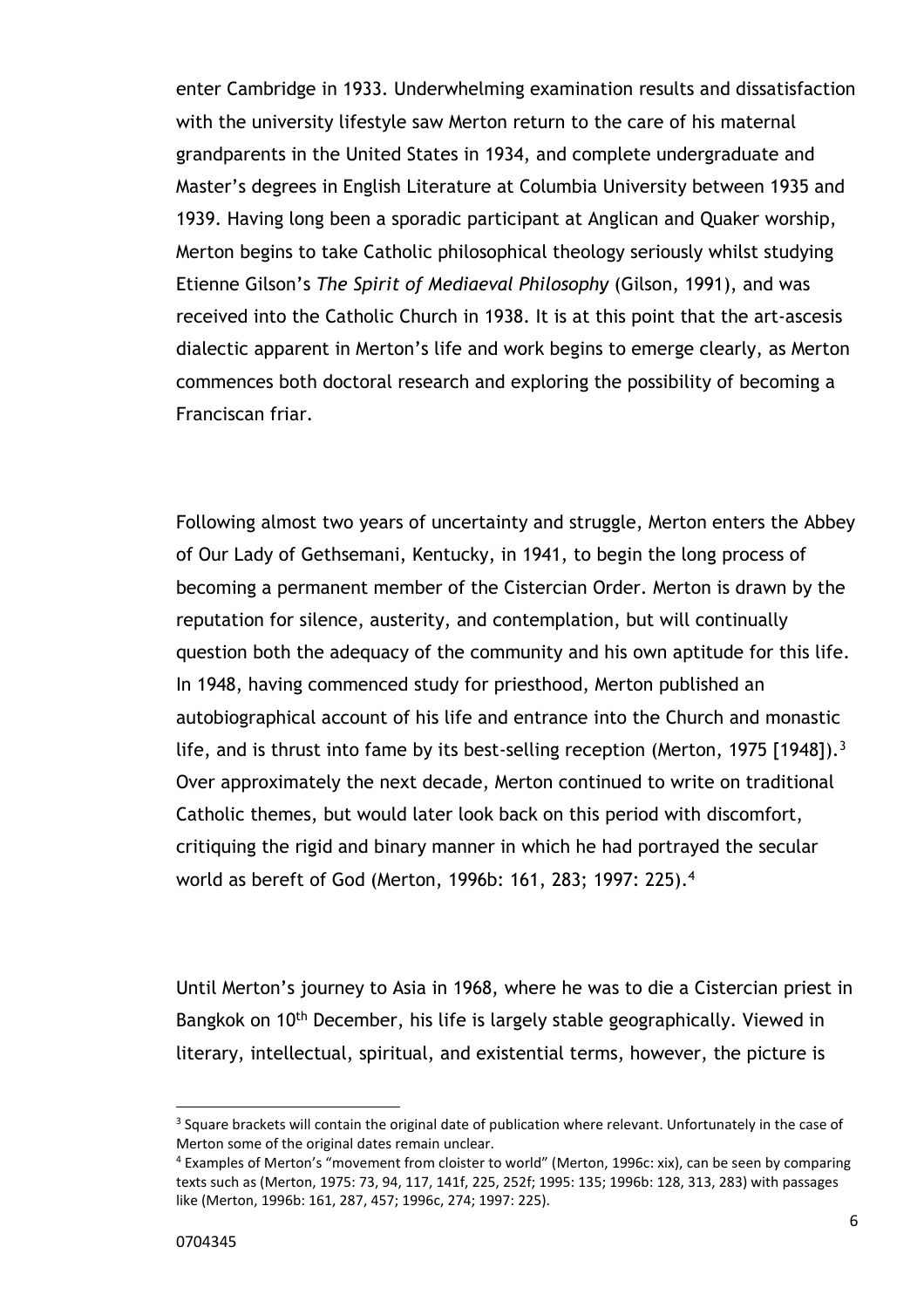rather more roving, as his life is characterised by engagement with an enormous variety of people, ideas, cultures, and questions. Merton himself distinguishes three phases in his life (Merton, 2009:11-12): (i) from 1938 to 1949, monastic days of strict fervour, resulting "in a highly unworldly, ascetical, intransigent, somewhat apocalyptic outlook [and a] [r]igid, arbitrary separation between God and the world"; (ii) Between 1949 and the early 1960's, Merton begins "to open up again to the world…reading psychoanalysis (Fromm, Horney, etc.), Zen Buddhism, existentialism, and other things like that, also more literature"; (iii) a third period in which the "fruits" of the second begin to emerge, and a series of publications concerned with political and social issues appear. This transition accounts for the presence of "two Mertons: one ascetic, conservative, traditional, monastic. The other radical, independent, and somewhat akin to beats and hippies and to poets in general" (Merton, 2009:12).<sup>5</sup> This chronology should be borne in mind throughout this thesis, though we shall see that it is twisting rather than linear.

Our record of Merton's encounter with psychological writings begins in his own account of his years at Cambridge, where he reports reading "all the books of [Sigmund] Freud, [Carl] Jung, and [Alfred] Adler…the mysteries of sex-repression and complexes and introversion and extroversion" (Merton, 1975 [1948]: 137). As he describes this period here and in his early journals, he is both somewhat scathing about his own propensity to self-analysis (Merton, 1995: 96, 137), and – having entered Gethsemani - fairly positive about the value of understanding Freud and unconscious processes (Merton, 1996b: 196, 212, 389). This period (c.1948-9), however, is also psychologically noteworthy for the young Merton's struggle against thought, desire, and emotion (Merton, 1996b: 377), perhaps indicating that the psychoanalytic studies had not quite been integrated into Merton's self-understanding. And indeed, from Merton's reading notebooks (Merton, 1956), and from biographical and autobiographical accounts of his 1956 encounter with the Catholic psychoanalyst Gregory Zilboorg, we can see that the real personal engagement begins around 1955. On the recommendation of his

<sup>&</sup>lt;sup>5</sup> It is unclear whether this bifurcation describes Merton's own self-understanding or his perception of his public reception.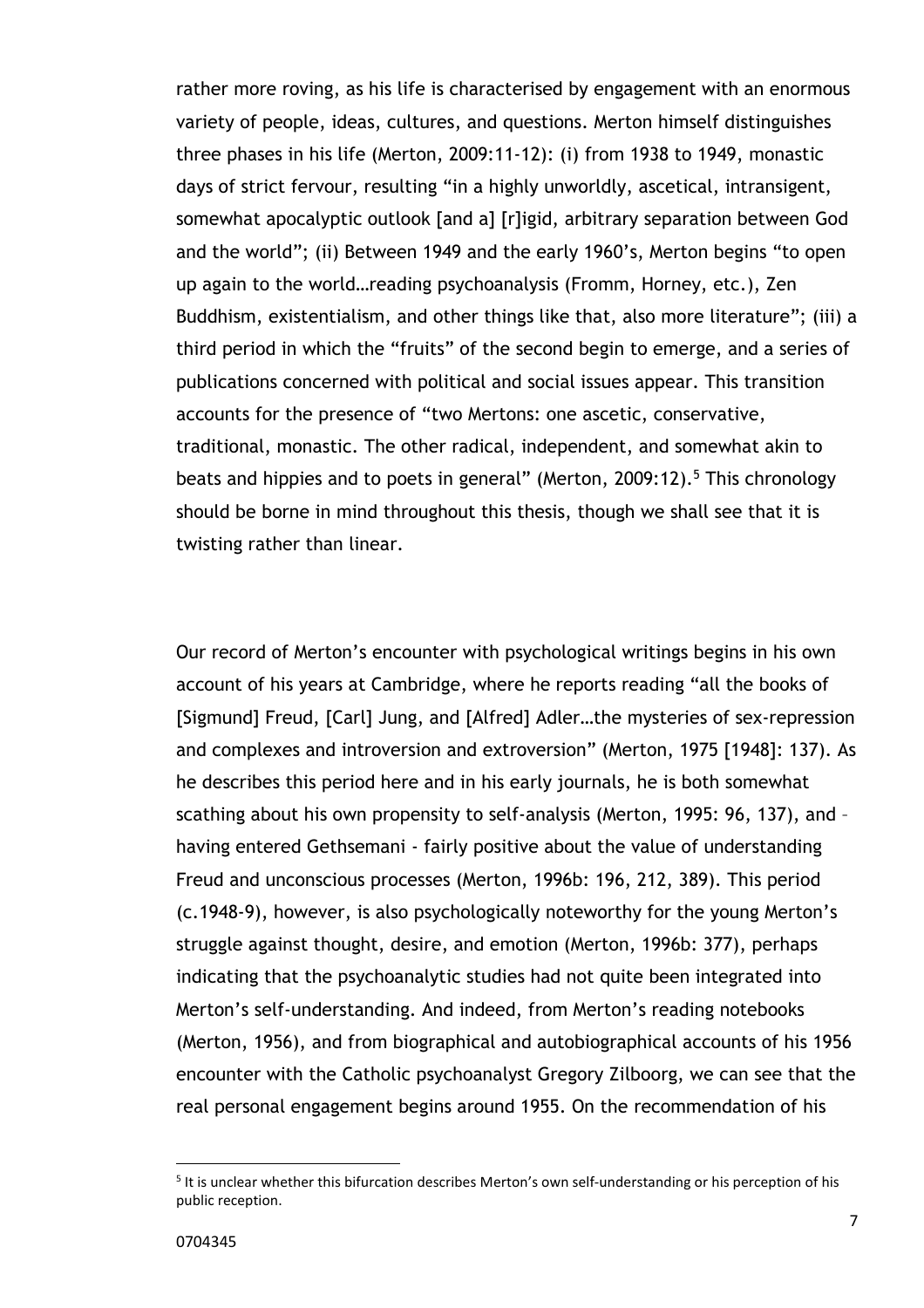friend and publisher Robert Giroux, Merton had sent his manuscript "The Neurotic Personality in the Monastic Life" to Zilboorg, whom he was subsequently to meet at a conference on psychiatry and religious life in July 1956. Zilboorg was frank about his view of Merton, labelling him neurotic, stubborn, afraid of being ordinary, megalomaniac, narcissistic, and pathological, and his manuscript potentially harmful (Merton, 1996: 58f). Merton, both immediately and retrospectively, appreciated Zilboorg's candour, but the meeting merely exacerbated his interior struggles and his distress over the question of whether he was neurotic (Merton, 1996: 364; 1996c: 320).

Nonetheless, this period was intellectually and pastorally formative for Merton, as he is involved in the attempts of his community to use psychological testing for new aspirants (Merton, 1996: 69; 1996b: 298), recommends Jung to a correspondent (Merton, 1996:322), and reads – generally appreciatively – Jung (Merton, 1996: 327; 1996c: 237), Erich Fromm (Merton, 1985: 309ff; 1996: 377, 384; 1996c: 151), Karen Horney (Merton, 1956; 1985: 309), and finally Freud's "prophetic" *Civilization and its Discontents* (Merton, 1998: 82). Moreover, Merton undergoes his own period of analysis, with Jim Wygal (Merton, 1996: 364; Mott, 1984: 345, 364, 388, 455), and from 1956 begins to incorporate psychological themes in his writing, as we shall now see from my brief introduction to the structure of this thesis.

In my first chapter, our initial encounter with Merton's psychological writings will consider the posthumously published "The Neurotic Personality in the Monastic Life" (Merton, 1993). That this text was the manuscript that Zilboorg advised Merton to shelve (Mott, 1984: 194) immediately presents us with the problem of dating its content. The editor of the text, Merton's monastic brother Patrick Hart, writes that it had been considerably revised (Merton, 1993: 4), but I have been unable to locate any evidence of this process in Merton's journals or letters. Given that I will attempt to assess the question of an historical development in Merton's approach to the relation between ascesis and psychoanalysis, this text is both central and questionable. Short of any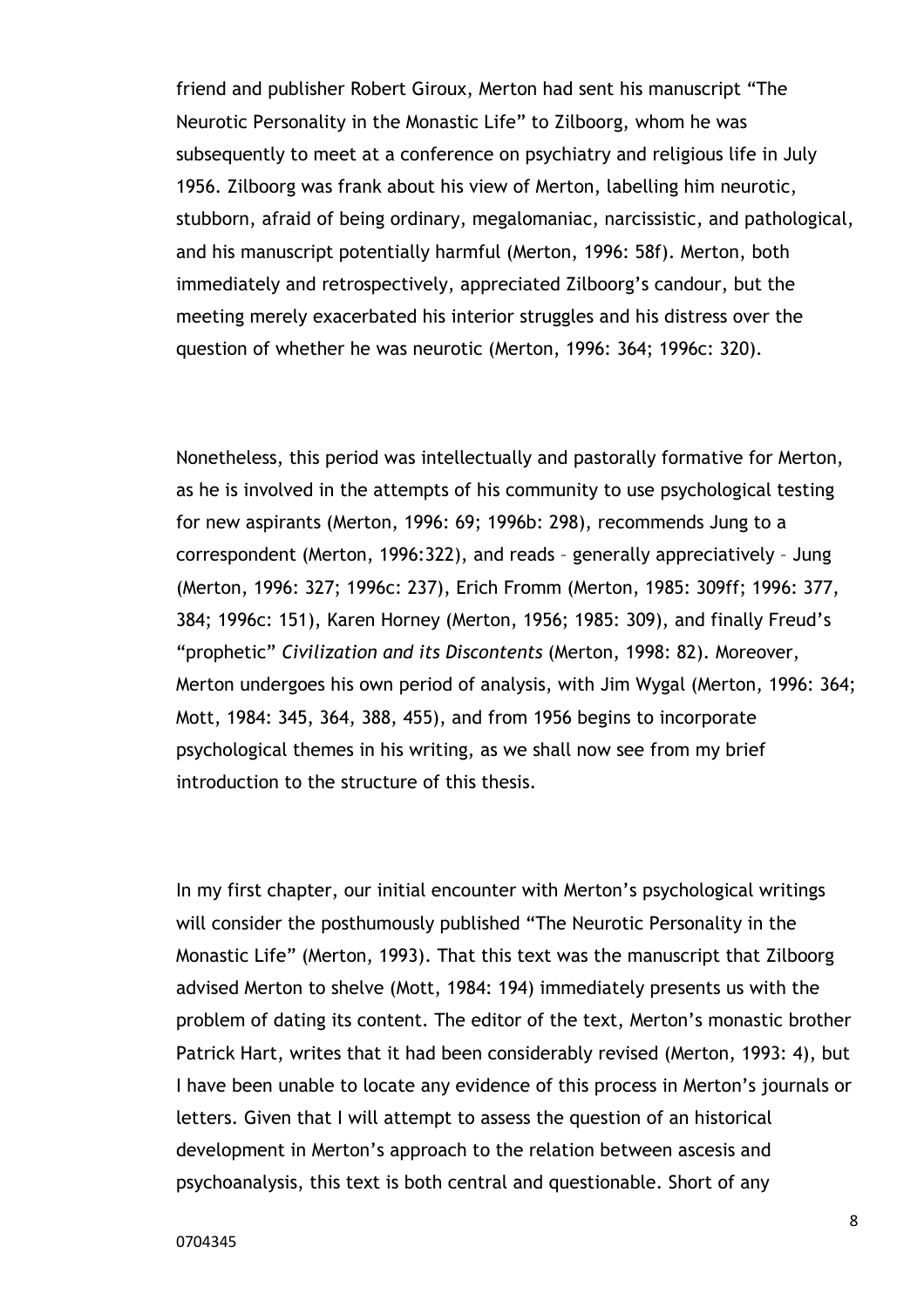statement from its author of a substantial revision before his death, however, I will proceed on the basis that it is a reliable account of Merton's position in 1956. This position upholds a hierarchical synthesis between psychoanalysis and ascetical theology, in which the treatment of neurosis, anxiety, and self-will, is seen as crucial to the development of a mature personality and the life of supernatural grace. The text, however, will be seen to harbour assumptions concerning the mortification of the flesh and the denial of the world. Hence it will be interpreted as somewhat transitional, at once a vestige from Merton's first period and an example of his burgeoning openness to the secular world.

Chapter Two will continue to chronicle this development, considering Merton's "The Mature Conscience" (Merton and Bamberger, unpublished), and a chapter from his 1961 series of monastic conferences *An Introduction to Christian Mysticism* (Merton, 1988). In the former, the authors (Merton and fellow Cistercian John Eudes Bamberger, a doctor who was around this time in psychiatric training) consider the problem of psychological immaturity in the development of freedom and sanctity, drawing on developmental psychology and personalist philosophy. This flourishing synthetic approach gathers pace in the latter text, in which Merton includes accounts of counselling, psychotherapy, psychoanalysis, and individuation, in his otherwise traditional study of mysticism and spiritual direction.

My third chapter will focus on the work of Erich Fromm, in order to prepare for a fourth and final chapter on the place of humanism, psychoanalysis, and eschatology in Merton's reading of and dialogue with Fromm. In *The Fear of Freedom*, (Fromm, 2001 [1941]), and *Man for Himself* (Fromm, 1949), Fromm lays the foundation of a critique of authoritarianism in religion in his *Psychoanalysis and Religion* (Fromm, 1950). Given both the frequency of surrender to God in Merton's writing, and his putative embrace of Fromm's humanistic alternative to authoritarian political systems, conscience, and religion, I have chosen to elaborate and evaluate these texts in some depth in advance of an assessment of Merton's extended written response in chapter four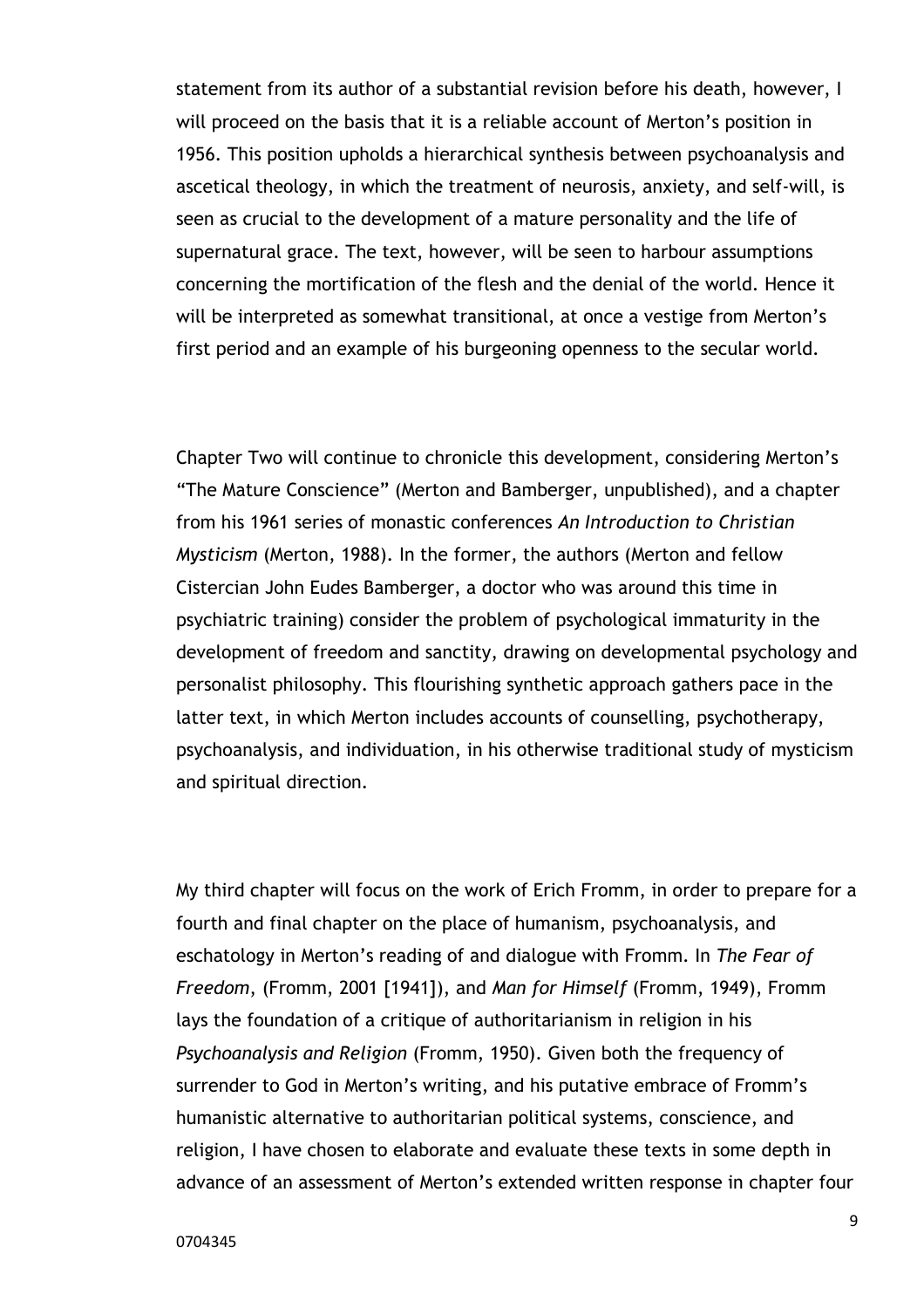(Merton, 1963; 1985). Here I will ask whether Merton's appreciation and endorsement of Fromm's views on humanism, psychoanalysis, and alienation, is not in fact compromised by his enduring commitment to Christian theology, eschatology, and anthropology. This question will be reiterated, and arguably reinforced, in closing the fourth chapter with an account of Merton's review of Rezah Arasteh's *Final Integration in the Adult Personality* (Arasteh, 1965; Merton, 1988b), in which I shall question whether Merton's attempt at integration is ultimately sundered in an eschatology of *disintegration*.

This question mark over integration clearly invites a further preliminary elaboration of my own method, and before proceeding to the first chapter I will now discuss the structure by which my research question will be formed and addressed. The paper will primarily be concerned with the matter of the integration of psychology and religion in the work of Thomas Merton, for the most part in the writings enumerated above but also drawing on journals and other texts where appropriate. In order to frame the question of integration, I will draw on the criteria of Robert Kugelmann from his *Psychology and Catholicism: Contested Boundaries* (Kugelmann, 2011). I have chosen this text as it seems to be the first comprehensive account of the history of the reception of psychology amongst Catholic psychologists, itself written by a psychologist. As well as its historical value, Kugelmann's text is also constructive, and it is here that I will employ it. Integration, on this model, is one of four possible approaches to the place of psychology within religion, and itself must be guided by the criterion of dialogue, existential reflexivity, and symbolic mediation.<sup>6</sup> Concerning the four models of relationship, there are firstly approaches which argue for the separation of the two subjects; the second case employs a hierarchy in which psychology is ordered to the Catholic faith; third is the founding of a psychology upon theological language and concerns, using Scripture as data; and finally Kugelmann observes that psychology might function as a substitute for faith. The first and second categories are largely those studied by Kugelmann, who observes an historical shift from the first framework to one of recognising the "autonomous contribution of psychology to

<sup>&</sup>lt;sup>6</sup> See my conclusion for more detail.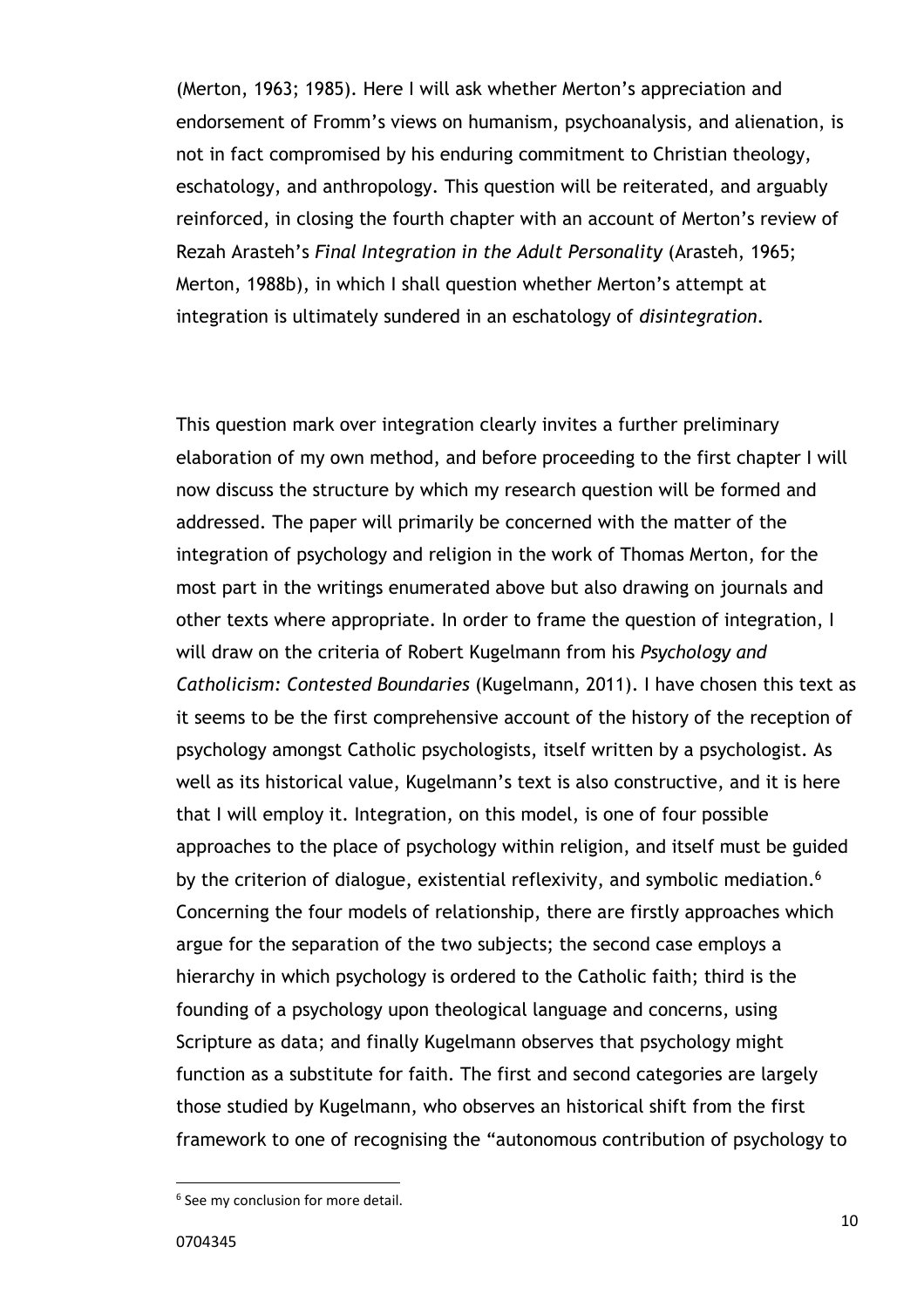understanding and changing human behaviour and minds" (Kugelmann, 2013: 403). Notwithstanding the fact that it seems unclear how psychology being "bound to philosophy and theology" is consistent with autonomy in anything other than basic method, it is this category in which I will attempt to place Merton.

Central to this task are the three criteria of dialogue, existential reflexivity, and symbolic mediation. Dialogue as utilised here involves the recognition of otherness, conversation, relationship: "assimilating the other's position to one's own world, and in journeying, becoming a stranger in a strange land" (Kugelmann, 2013:418). Reflexivity entails that "the integration must be grounded in one's living", such that it is a matter of personal desire and engagement (Kugelmann, 2013: 414). Finally, the candidate for integration must recognise that dialogue and commitment always take place mediated by the contingency of language, and so display "immersion in the symbolic order" (Kugelmann, 2013: 416). This exposes any putative positivist experience of pure facts transcending the mediation of symbolic forms as "the illusion of immediate grasp of the thing itself" (Kugelmann, 2013: 416), and so recognises the conditioned nature of human experience and culture. Using this framework, I will suggest that Merton is *prima facie* viable candidate for integration, but that ultimately certain theological imperatives in his work at least mitigate his adequacy.

In order to discuss these limitations in more depth, I will draw on David Cooper's *Thomas Merton's Art of Denial* (Cooper, 2008). Here, Merton is seen as having undergone a major reorientation from the hostile ascetic to the radical humanist, as Cooper describes in his analyses of Merton's self-image as a writer and his writings on art, humanism, and social questions. I will consider whether this narrative is visible in Merton's psychological writings, and ultimately suggest that the *historical* dialectic perceived by Cooper actually endures to the end. This will anticipate the scrutiny of whether Merton is properly inclusive, as suggested by Ross Labrie's *Thomas Merton and the Inclusive Imagination* (Labrie,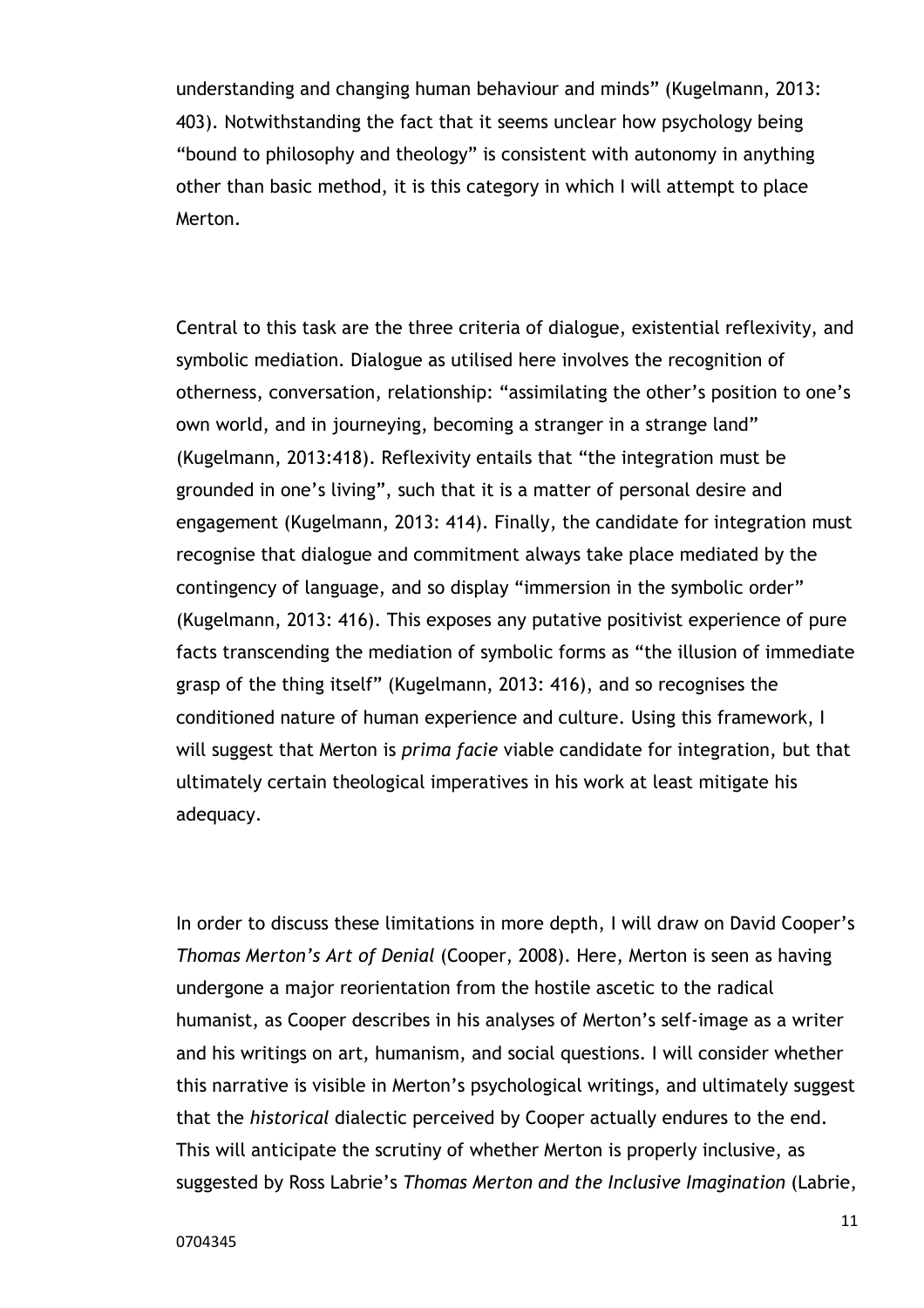2010), in which Merton is seen as longing for the unity of persons and of being. I will end by questioning whether this desire is fulfilled in the integration of psychology and religion in a dialogical, existential, and symbolic synthesis, or whether instead there remain fissures in his work evocative of the conflicts described by both Fromm and Horney.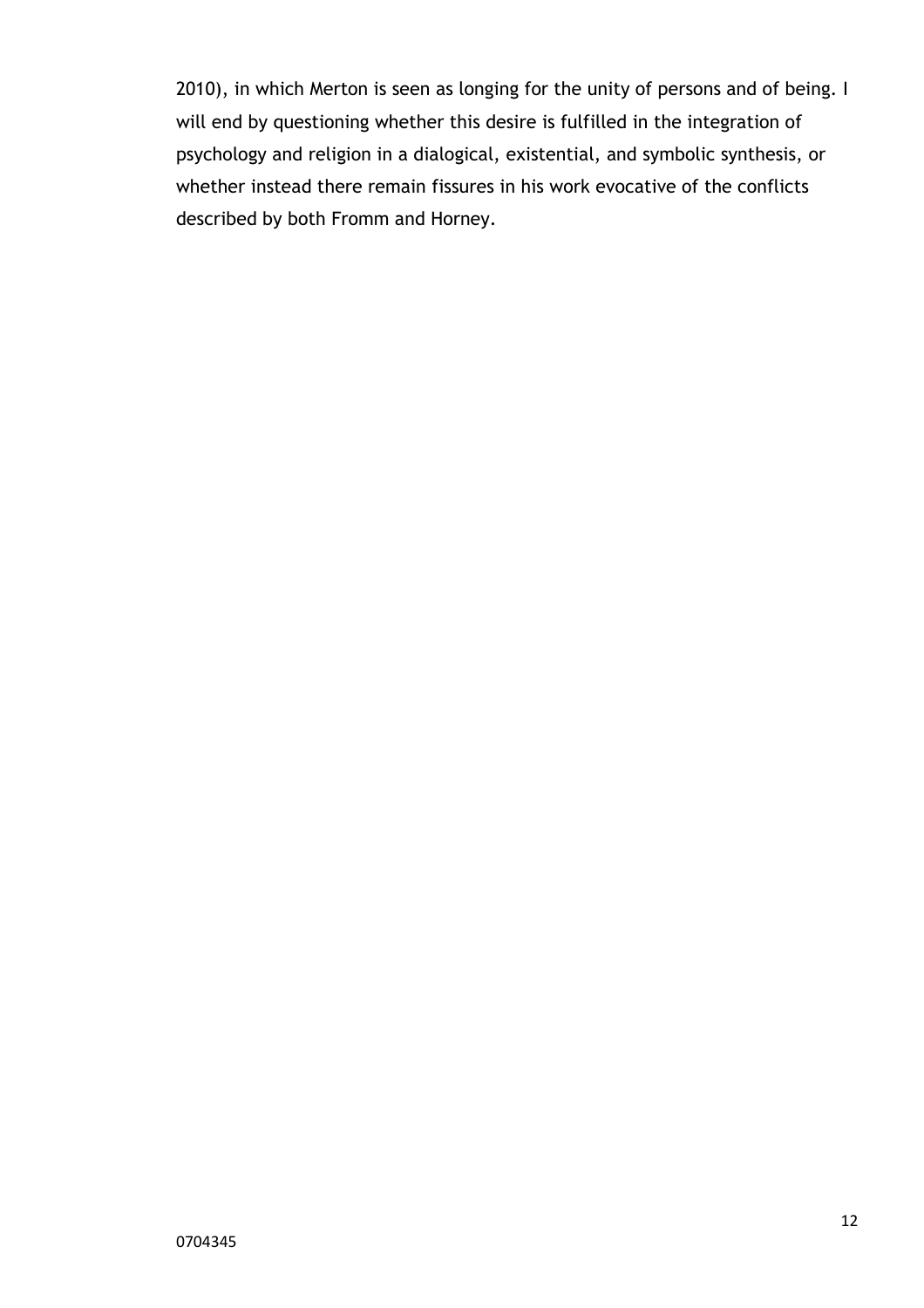## Chapter One: The Neurotic Personality in the Monastic Life

In the first paragraph of his posthumously published "The Neurotic Personality in the Monastic Life*"* (Merton, 1993)*,* Thomas Merton makes two important distinctions which will inform the rest of his psychological writings. First, he observes – citing his experience – that there are many problems in the monastic life which are psychological in nature rather than primarily ascetic. Second, Merton distinguishes between those who are neurotic, being the subject of a serious neurosis, and those who merely suffer from neurotic anxiety. Here the distinction is made for the benefit of the monastic supervisors for whom Merton mainly writes, but will also provide an important indication of what he understands to be the scope of psychological issues and his writings upon them. This – along with the distinction between psychological and ascetic - is something that I will return to, but for now it suffices to note that Merton supposes psychological problems in the monastic life to be "many", and identifies a phenomenon of neurotic anxiety distinct from serious neurosis (Merton, 1993: 5f).

That Merton is writing in the context of his involvement in the spiritual and psychological formation of young monks immediately has important ramifications for the question of applying Robert Kugelmann's criteria to Merton's methodology. First, it is clear that this role has involved both genuine dialogue and existential commitment for Merton, as it can be seen from his reading notes and from accounts of the period in his journals that this was a period of deep learning and struggle (Waldron, 2011: 60ff). It is nonetheless questionable whether this is quite as fruitful for the criterion of symbol, given that his work in monastic formation and in this first paper has the particular purpose of training the monks in the traditions of Catholic ascetical theology. It is true that this qualifies as symbolic as specified by Kugelmann, but it is not clear that at this juncture Catholic spirituality is seen as a symbol system among others, as it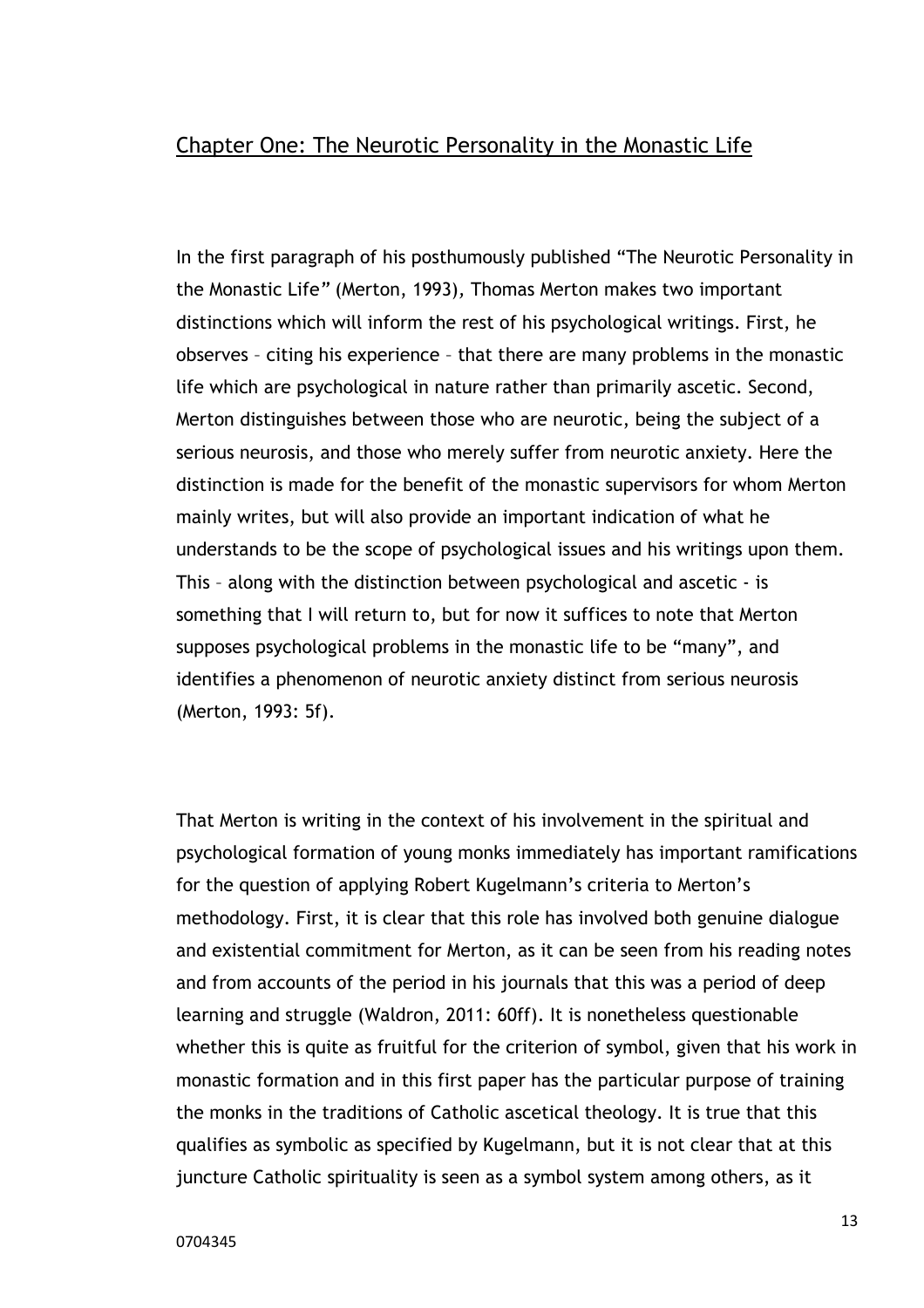would be in some of the later works we will study subsequently. Moreover this also has important ramifications for the notion of dialogue. Later works will also address the need for the young monk to develop in the direction proper to his true self rather than in accordance with an imposed school of spirituality, in this case the ascesis that Merton will later renounce. The question to be borne in mind in this respect is whether Merton's approach at this stage is more agendaladen than might qualify as proper dialogue and as immersion in a symbol system properly acknowledged as cultural.

Merton then adds an outline of serious neuroses, stressing that persons suffering from them would not be suitable candidates for the religious life (Merton, 1993: 5).<sup>7</sup> This includes symptoms of hysteria, neurasthenia, paranoia, obsession, hypochondria, and schizophrenia. Here Merton also touches on the depressive character, who should not necessarily be excluded from the religious life but would find therein many occasions for suffering. Since these serious symptoms are not of particular import in either this paper or the writings which will be subsequently considered, I will merely note them here. This account, however, arguably exhibits a weakness in Merton's account of the neurotic personality, namely his reticence in specifying sources for his often sweeping and vague claims. This is particularly true of his assertion that the suppression of hostility is at the root of the trouble typically experienced by the depressive character. $8$ 

Merton continues these opening sections of "The Neurotic Personality…" with remarks that are a familiar theme in his writings generally, concerning mistaking immature and childish dependency on monastic superiors with the virtue of obedience.<sup>9</sup> Here we can glimpse the later personalist and existentialist themes in Merton's writing, and perhaps also the stress on self-realization that he will

<sup>&</sup>lt;sup>7</sup> Here religious life signifies the consecrated life of monks, nuns, or friars, characterised by community life and vows of poverty, chastity, and obedience.

<sup>&</sup>lt;sup>8</sup> Of course, the force of this objection is mitigated somewhat given that we are not dealing with an academic paper, and by the possibility that much of what Merton writes is based on his notes from the 1956 conference referred to above.

<sup>&</sup>lt;sup>9</sup> As an indication of the extent to which Merton's psychological interest of this period penetrates his spiritual writings, see (Merton, 1955).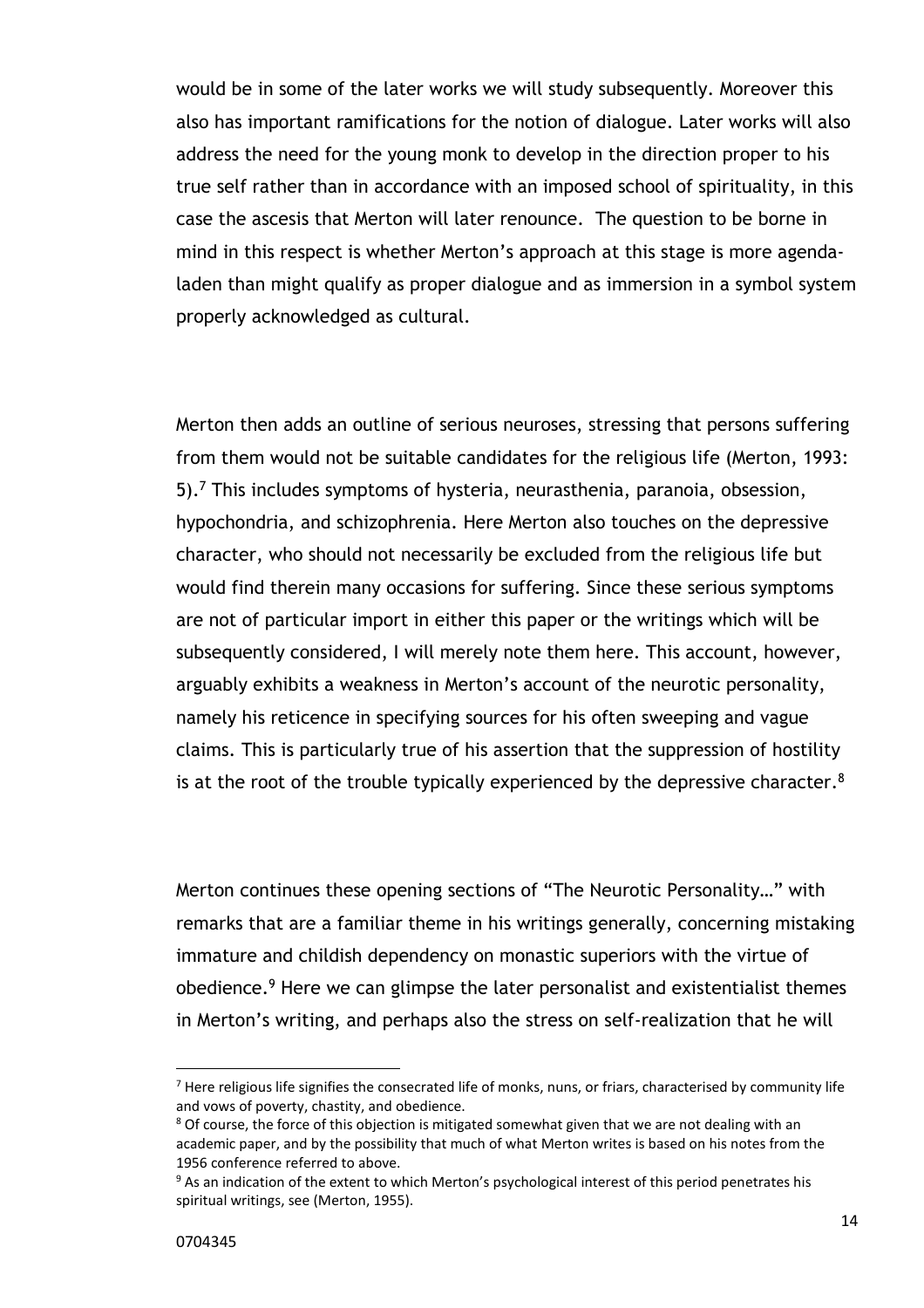find in Karen Horney and Erich Fromm. Rather, however, than the mere human development of these authors, he is concerned with the possibility that emotional dependence on another person – characterized by Horney as either masochism (Horney, 1929) or self-effacement (Horney, 1950) and by Erich Fromm as symbiosis (Fromm, 2001 [1941]) - will inhibit the full development of grace in the soul (Merton, 1993: 6).

This issue of the development of grace in the soul arguably reiterates the question over dialogue and the symbolic order relative to the ascetical imperative. Again we must question whether the stress on the particular spiritual discipline of ascetical theology can be reconciled with the type of dialogue espoused by Kugelmann and later that advocated by Merton. Secondly, we can also ask whether the use of a particular theological category of grace – notwithstanding Merton's intended audience – is simply assumed as one which facilitates the development of selfhood and hence true dialogue. This is analogous to certain tensions between Merton and Erich Fromm around the question of God and human alienation which will be discussed in later chapters. Finally, the section concludes with a brief but important anticipation of Merton's later treatment of guilt, since he stresses here that the neurotic – meaning serious neurosis – is not to be treated as guilty or reprehensible. This arguably implies something of the automatic nature of neurotic activity, a theme that we will return to in considering Merton and Bamberger's "The Mature Conscience"*.* For now, however, we move on from the description of serious neurosis to the more general theme of ascesis and psychiatry.

#### 1.1: Psychiatry and Asceticism (Merton, 1993: 6ff)

Merton begins to develop the theme of how neurotic anxiety – bearing in mind its distinction from serious neurosis – inhibits the development of the spiritual life. Anxiety is a central psychological theme in Merton's writings, and later in this chapter we will consider its importance and range, as well as the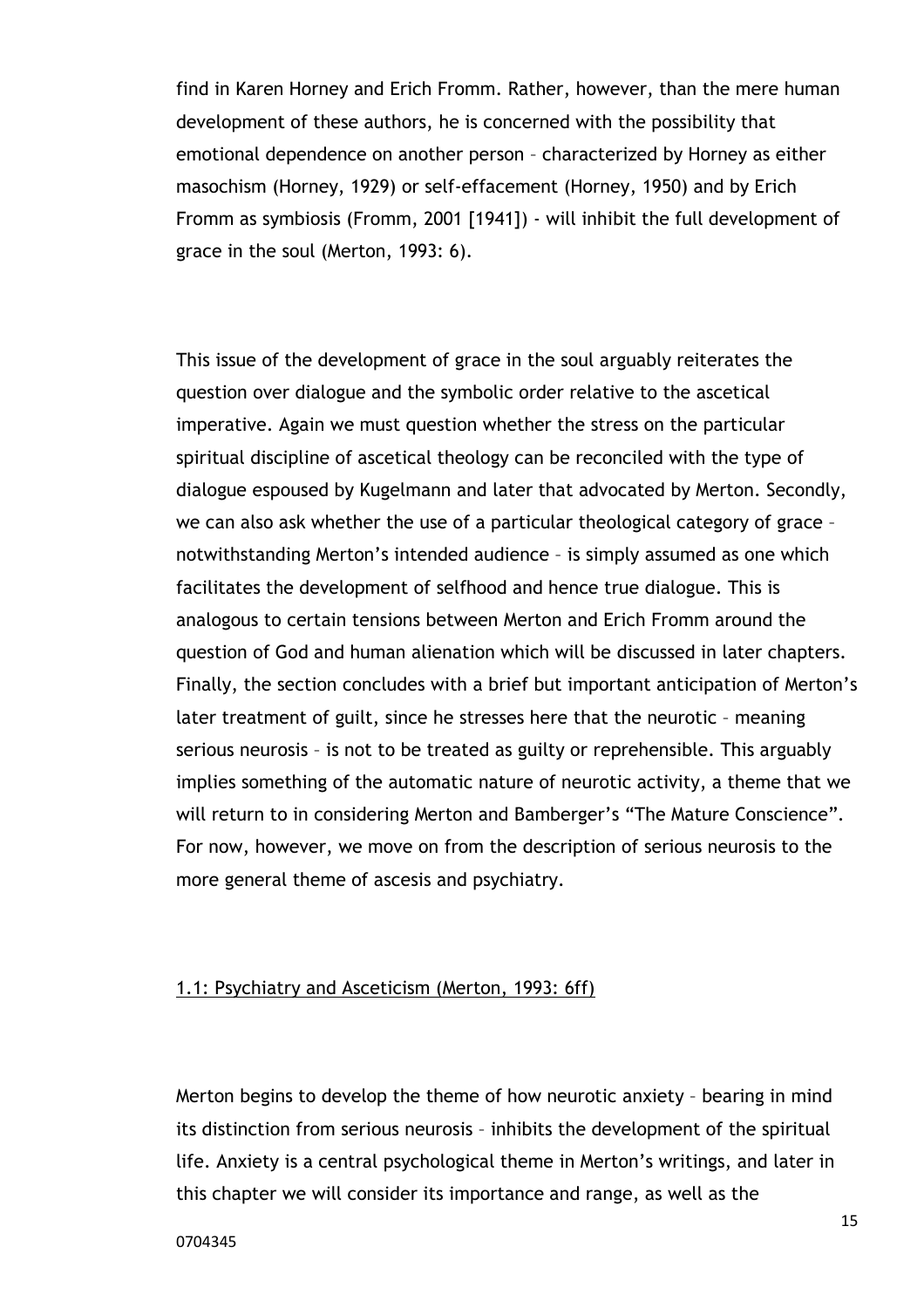consistency of its use. Whilst also noting here his connection between increasing anxiety and the quest for perfection, we must first see how Merton develops the distinction noted above between psychiatry and ascesis.<sup>11</sup>

Merton stresses first the essentially ascetical nature of the religious life, since its spiritual exercises are intended as training towards "a life of perfection in Christ" (Merton, 1993: 6). Since these points perhaps assume some knowledge of the nature of asceticism, it is worth pointing out that it is traditionally understood to be primarily a matter of discipline in self-denial, by which one is prepared for the life of grace in the soul. Merton stresses elsewhere that he understands ascetical and spiritual/mystical theology to be a unity comprising the initial work of self-denial and the subsequent stage in which the dwelling of Christ in the soul is developed and perfected (Merton, 2008: 15-21). That this privileges a particular notion of perfection is clear, and again raises questions with respect to Merton's interpretation of the nature of the Christian symbol system, and the purpose of true dialogue. Having established the nature of asceticism, we can now consider the further distinction made between asceticism and psychiatry.

It is important to note at the outset that here we are dealing with a distinction, rather than a separation or opposition. Indeed this is central to the whole possibility of assessing the place of psychological themes in Merton's thought under the paradigm of integration, since Merton works and writes with the underlying belief that psychiatry and asceticism aim at essentially the same thing, and address the same problem: human perfection, and inordinate self-

 $\overline{a}$ 

 $11$  Merton refers here not to the perfecting impulse in itself, but rather when it is sought or enjoined in inappropriate ways. This observation was subsequently echoed by Adrian Van Kaam and Carl Rogers, contrasting those who merely mimic the perfection or way of life impressed on them by others, and those who develop according to their own nature. (Van Kaam, 1966: 69, 77), and (Rogers, 1980: 5-26). Van Kaam observes – from his professional counselling experience – a tendency in spiritual aspirants to mimic exterior standards found in the lives of saints or theological manuals. In a manner resembling Merton's theory of selfhood, he contrasts this with the interior discovery of the truth of one's own being emerging spontaneously from within. Van Kaam's account of the contrast between genuine existential and dialectical willing and mere wilfulness is also of relevance to Merton's account of self-will. Rogers, from a secular perspective, describes how he consistently witnesses new life in people when they are simply attended to without an agenda.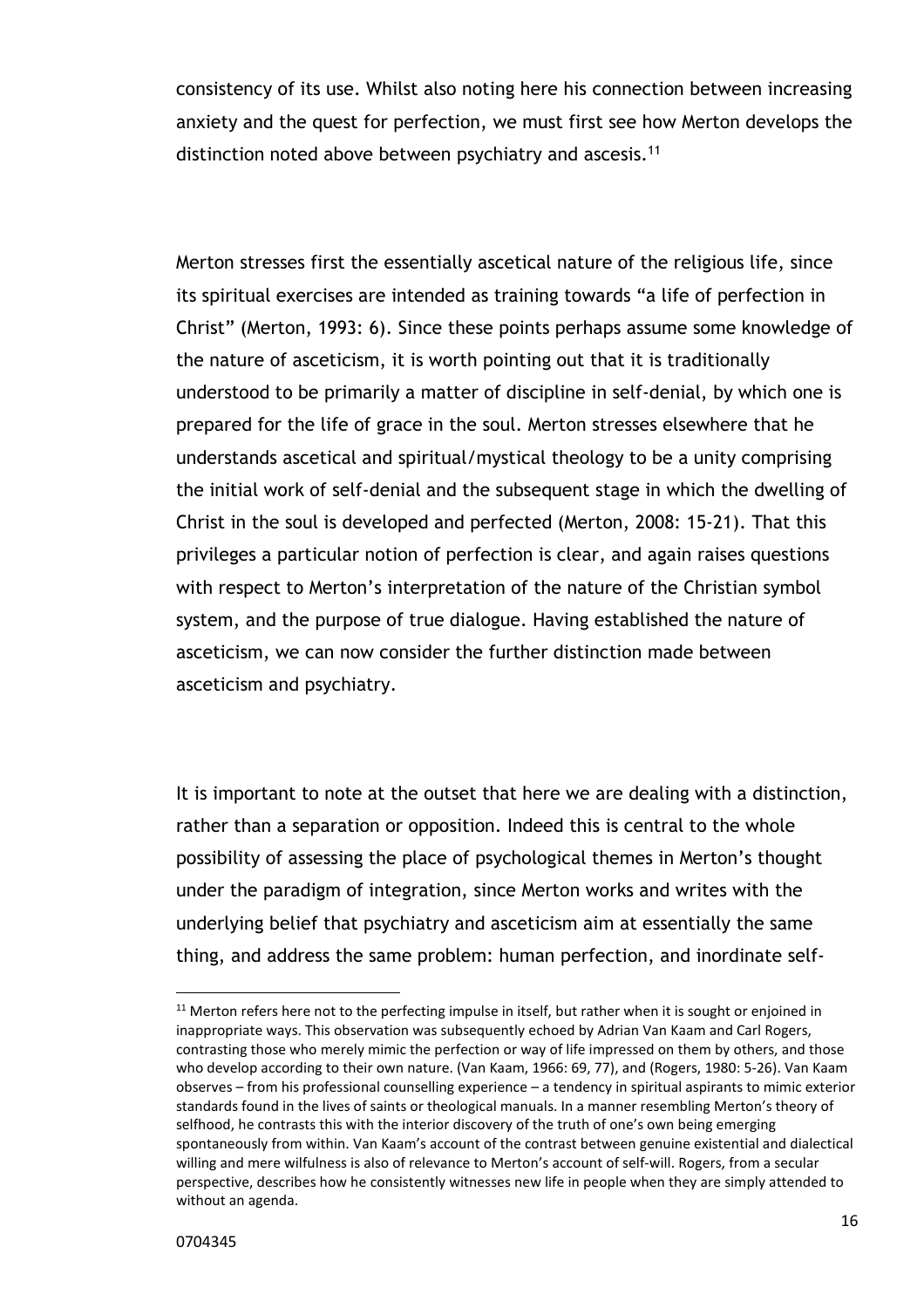love, respectively. Ascesis is said to be the means of enabling one to "grow in his supernatural and spiritual likeness to Christ [and develop his] personality in view of his supernatural end." This involves elevation above the flesh, the world, the "old man", and divine union through Christ, and its main methods are selfdenial, prayer, and love, based on the New Testament and "Catholic tradition as a whole" (Merton, 1993: 7).<sup>12</sup>

Psychiatry, on the other hand, aims at the "normal, natural maturity of the human soul", specifically souls in need of liberation from "emotional and mental dysfunctions, resulting from traumatic experiences of the past, and from the wrong attitudes and bad mental habits resulting from these experiences" (Merton, 1993: 7). Here psychiatry involves the quest to be free from dependence on the immature and erroneous attitudes characteristic of psychological dysfunctions, which the person is unable to dispel despite being aware of how they are warping his/her life. Of crucial importance for Merton's psychological emphases is the claim that ascetical methods are powerless to assist with problems of a neurotic nature. This claim is deeply significant, since it amounts to this: if spirituality is a matter of human growth on a supernatural level, and if there are natural psychological dysfunctions which inhibit this growth, then in such cases psychiatry will be a *necessary preliminary* to ascetical and mystical life. It is also important to note here the implications of this for considering the reflexivity of Merton's work, particularly in light of his search for neurosis in his own life. Moreover it is generally testament to the integrative flavour of his approach that he is keen to appropriate the findings of other sciences into Christian theology.

Indeed, Merton asserts that ascetical theory and practice assume the normal functioning of a mature soul, for instance in the emotional realm, wherein repressed emotional energy can otherwise masquerade as ascetic zeal. Here we encounter Merton's hierarchical approach to the unity of psychiatry and

 $12$  See (Labrie, 2010) for a discussion of Merton's particular interpretation of asceticism.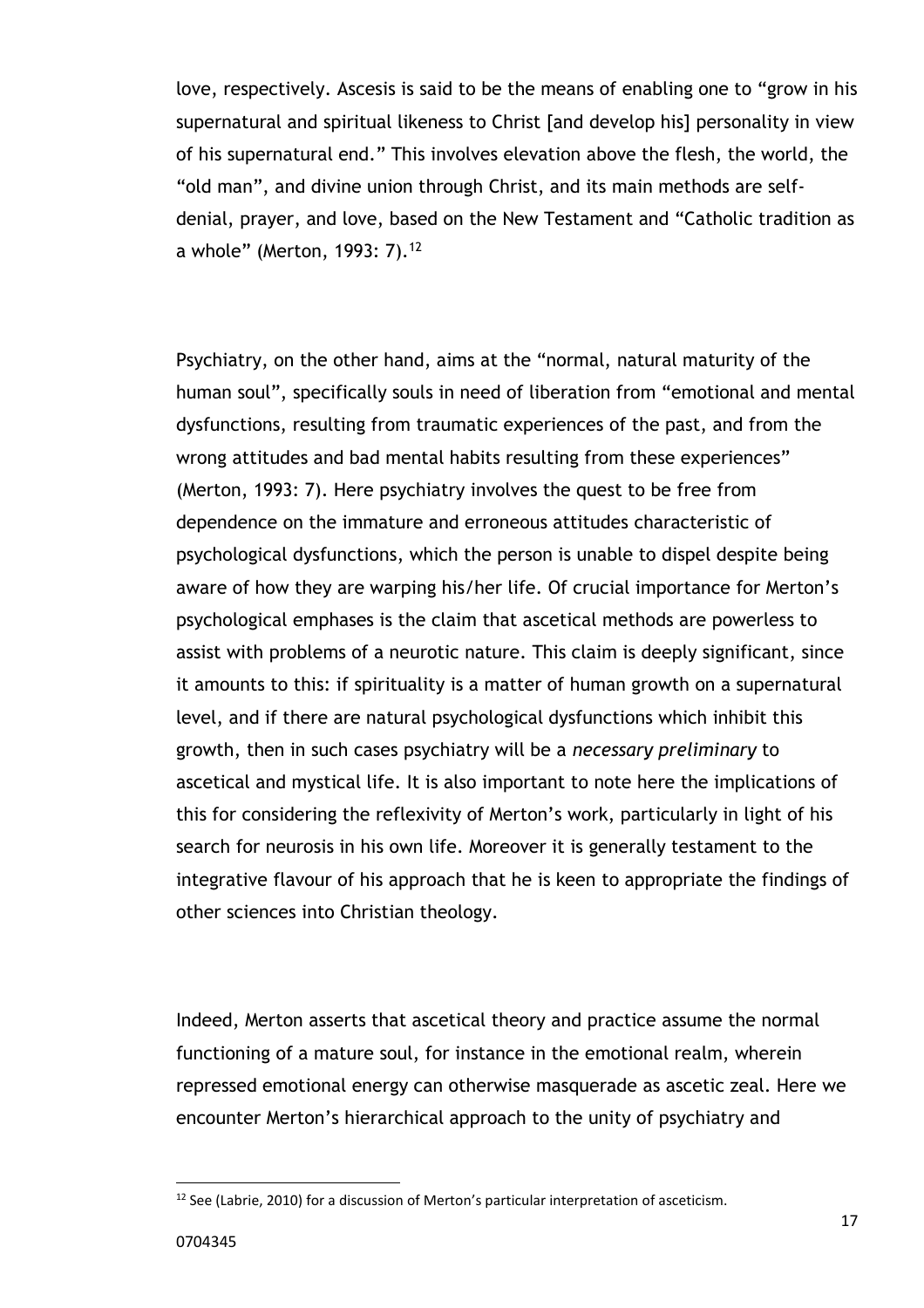ascetical – and subsequently spiritual/mystical – theology, and the unity of the nature and grace in the human soul. The ultimate aim of spiritual life – here union with God in Christ – presupposes a healthy soul which can be raised to sanctity and spiritual union. Psychiatry may then operate with a subsidiary aim, making healthy and mature persons of previously sick ones (Merton, 1993: 7). Quite simply, for an immature or imbalanced person, there is no possibility of spiritual development, since the activity of that person is fundamentally misguided and corrupted by immature tendencies.<sup>13</sup>

It is here, in a dense and not altogether measured paragraph, that Merton begins to reflect in some depth on the extent of the impediments to spiritual living which – in his view - psychiatry addresses (Merton, 1993: 7-8). In order to emphasise the breadth of the claims made in this single paragraph, I have chosen to list them by number and without comment:

- 1. The neurotic suffers from infantile emotional reactions, judgements, and desires.
- 2. He cannot practice asceticism because he "does not know what he is doing".
- 3. Supposed spiritual attractions and inspirations may be merely the emergence of pent-up emotion, such that the subject is moved not by God but by subconscious anxiety.
- 4. The desire for prayer, God, and asceticism is really the displaced desire for a mature normal existence. This is thwarted by the attachment to immature attitudes and beliefs.
- 5. Ascetic intentions are consequently an escape from reality rather than adaptation to it.
- 6. Even if he indulges his desires, he remains restless and tormented.
- 7. He either resists authority or complies without interior understanding and assent.

 $\overline{a}$ 

<sup>&</sup>lt;sup>13</sup> Here one might approach the matter of the privileged place of self-denial and grace in human perfection from another angle. Merton assumes that only one who conforms to psychiatric standards of health can be a candidate for sanctity, a claim that would later be rendered highly suspect by developments in psychiatric thinking by R.D. Laing (1967) and Stanislav Grof (2000), among others.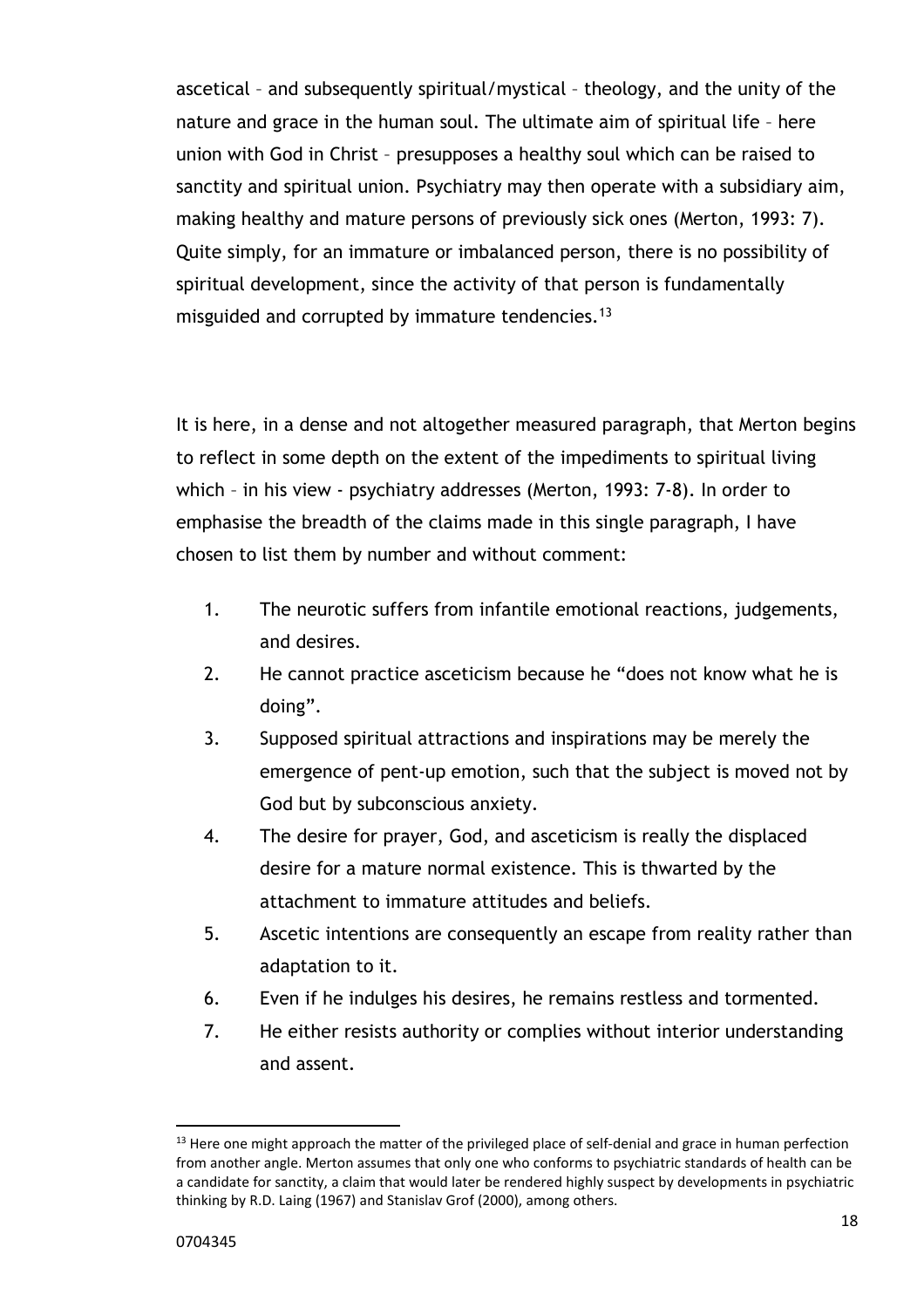8. He lives in fantasy and illusion, and hence is not at peace with reality.

Despite its range, the paragraph contains a brief summary of themes which will reoccur in the first two chapters of this thesis.<sup>14</sup> The neurotic suffers from various infantile traits which can be mistaken for inspiration and spiritual desires, and which function as an escape from reality and result in restlessness. All of these issues can be exacerbated when the pressure of anxiety and the difficulties of the ascetical life prompt the person to turn to a director who diagnoses them as symptoms of imagination and self-love, and prescribes the solution of mere will-power. This stress on willing elicits a crucial observation, and indeed one of the points where we can see most clearly Merton's method of dialogue and integration, as well as his willingness to subject traditional Catholic attitudes to the microscope of new thinking. Merton challenges the stress in traditional spiritual writings on the exercise of the will by pointing out that in the neurotic – serious or otherwise – it is precisely the power of the will that is inhibited and sick.

In order to understand what Merton means by sickness of the will we can recall the citation above in which he describes how psychiatry aims at liberation first from dysfunction in emotion or intellect, and also from attachment to and dependency on erroneous mental habits. Due to these consequences of traumatic experience the will is hindered, the judgement darkened, and the whole person subject to the power of repressed emotion interfering with conscious activity. Hence, in something of a vicious circle, the neurotic may experience his inability to respond to his ascetic formation by will power, and slip further into torment by being prescribed more willing as a remedy.

Psychiatry, then, deals with a problem preliminary to the ultimate quest of spiritual perfection: the development of emotional and mental maturity through

<sup>&</sup>lt;sup>14</sup> See note 55 for comments on gender-specific language.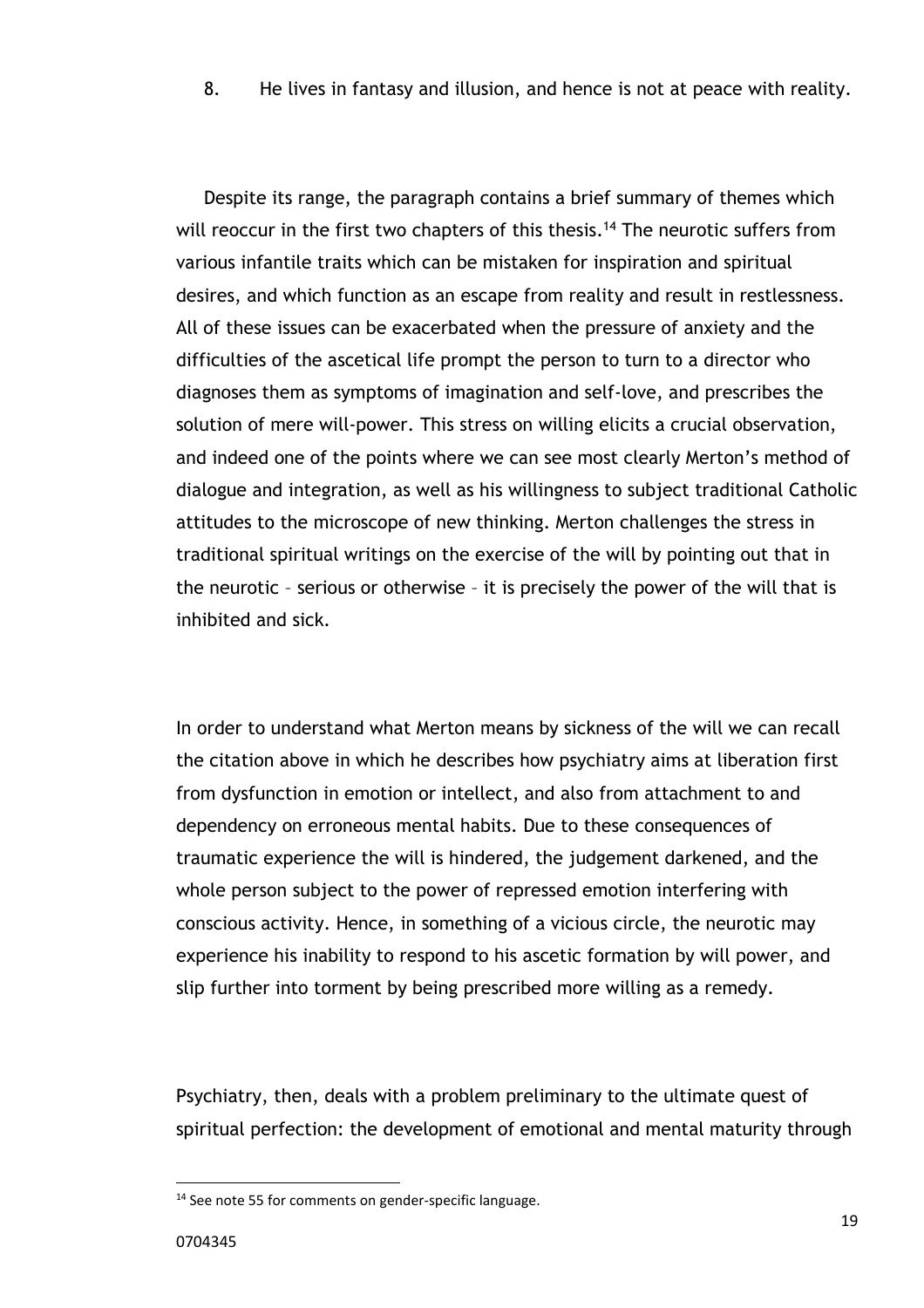the treatment of immature patterns of behaviour and thought. The immediate question which arises in my view concerns the nature of this immaturity, and hence maturity. As we have seen, the concept of maturity is a familiar refrain in the opening stages of Merton's paper, but it is not directly defined. The closest we come to this is in the connection between a mature human soul and ordinary emotional problems. Here Merton writes that if the ordinary emotional problems of life remain unresolved there results the repression of the "emotional energy excited by these problems", which makes asceticism perilous. So, we can see that emotional immaturity prohibits the solution of ordinary problems and results in the failure to discharge emotional energy, but we might legitimately wonder what these ordinary emotional problems consist of.<sup>15</sup> Moreover, this description places the release of emotional energy at the centre of human maturity, which we might suggest is influenced by Merton's reading of Freud. In themselves, the merits of such an account would require separate scientific treatment, but instead I would like to raise – and attempt to answer - the question of whether this is consistent with Merton's approach to anxiety.

#### 1.2a: Anxiety (Merton, 1993: 9-14)

Given that Merton places anxiety at the "center of all psychological problems" (Merton, 1993: 9), we can suppose that his account of it will be central to his writings on psychology. Moreover, because of the arguable interdependence between psychology and spirituality, anxiety will also be of great importance to the spiritual life. Merton begins this section of his paper with what seems like a Freudian definition: *"Anxiety is the psychological tension produced by undischarged emotional energy…which remains pent up beyond the point at which it should normally and naturally be discharged"* (Merton, 1993: 9).<sup>16</sup>

<sup>&</sup>lt;sup>15</sup> Indeed an analysis of (Merton, unpublished) will shed light on this issue.

<sup>&</sup>lt;sup>16</sup> In fact, the definition resembles the early Freud, where anxiety is caused by repression. Freud later sought to probe deeper into the causes of repression itself, concluding that anxiety was prior in the form of the threats to security posed by the *Über-Ich*. For an account of this transition, see (Kahn, 2002: 105-114), and (Gay, 1988: 484-488). Indeed, as my account of anxiety in (Merton, 1993) will soon show, Merton also attempts to account for the question of the origin of anxiety with recourse to security in our social and existential situation.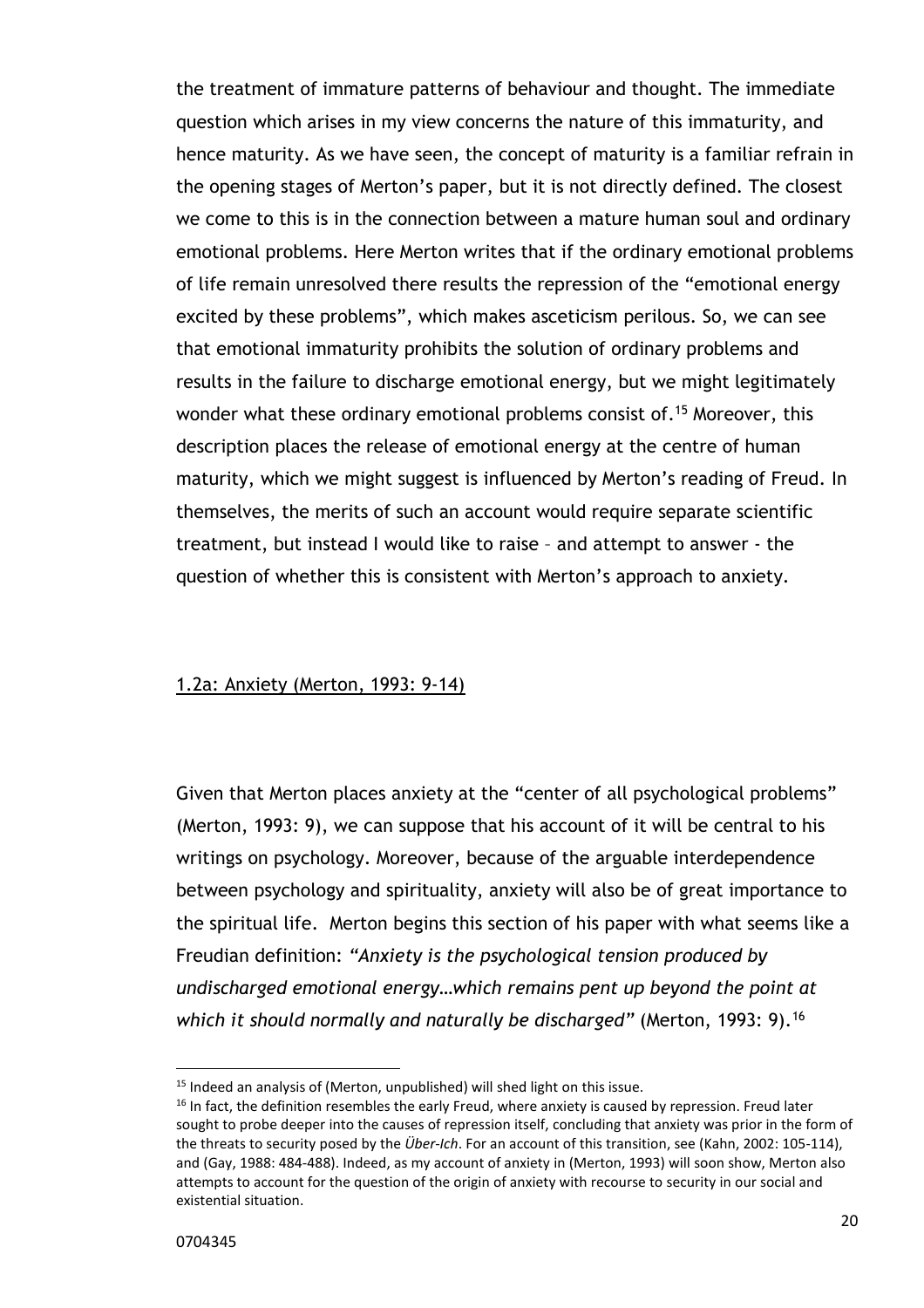Merton then continues with the distinction between felt/conscious and unconscious anxiety. The former is an indistinct feeling of indecision or helplessness relative to some actual or imagined danger. This carries with it a "general sense of fear, foreboding, hesitation, and doubt", as well as physical symptoms such as thirst, perspiration, trembling, or nervousness (Merton, 1993: 9).

As well as this felt variety, there can be unfelt anxiety manifest in more serious physical symptoms, or in projection. In the latter, the sufferer unconsciously finds cause for distress in their surroundings, in resentment, suspicion, and general discontent with the prevailing order. This provides ostensible protection from the painful process of acknowledging anxiety, which Merton says – without a classification – will also involve the construction of defence mechanisms. Should, however, these defences begin to disintegrate, the subject will be exposed to the forces they have attempted to repress, and hence plunged into panic. This does not entail the discharge of the energy, since the mind is unable to identify its real object.

Merton, continuing to assume that anxiety is indeed the result of repressed emotion, then begins to consider various attempts to identify the particular emotion which is at the root of the trouble. Whilst rejecting any approach centred exclusively on sexual energy, Merton nonetheless acknowledges that repressed and immature sexual energy, "lies at the basis of much nervous and mental trouble in religion" (Merton, 1993: 10).<sup>17</sup> Should sexual energies not find acceptance, integration, and expression, either through sexual activity or cultural sublimation, one's offering to God will not be complete, and life will be strewn with trouble. Again it is important to note the manner in which psychology is envisaged as ordered to a complete offering of self to God, since it is another instance of the ascetical hierarchy employed in Merton's treatment of psychological themes.

 $17$  Again, Merton refers to the consecrated life of Catholic religious communities.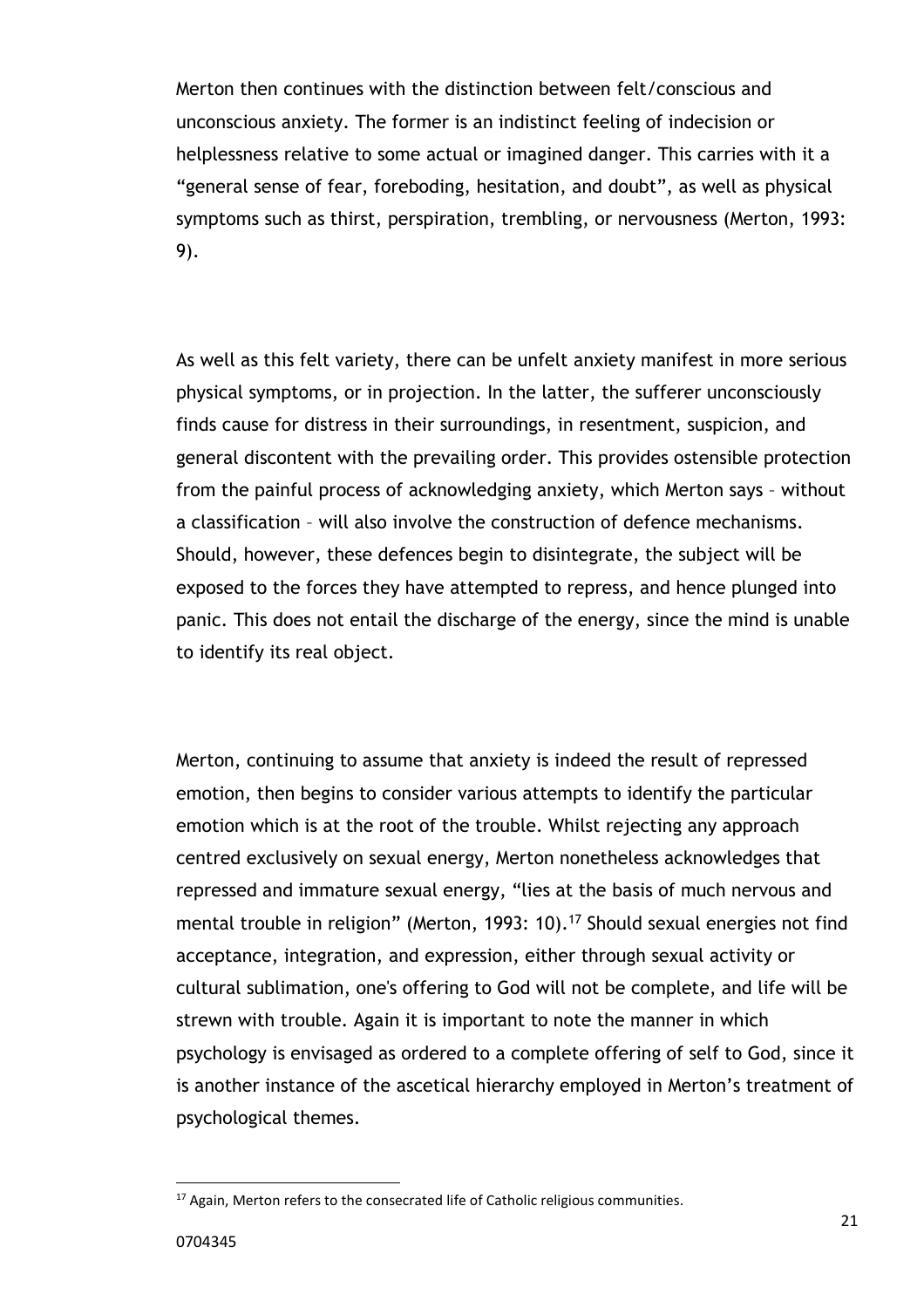Having offered this somewhat synthetic – notwithstanding the ascetical hierarchy - approach to the claims of Freudian psychoanalysis, Merton turns to what has elsewhere been called the Neo-Freudian turn (e.g. Rycroft, 1972: 60). Here, in Merton's view, there are specifically human emotions which we might call relational or social, which when repressed are the source of anxiety and hence immaturity and neurosis. Merton describes these primarily in terms of fearing isolation, exclusion, or the loss or respect, or inadequacy around measuring up to the standards of a productive society. Alternatively, the subject may fear the discovery of their repressed hostility and the loss of respect and love that this might entail. In Merton's estimation, then, the emotions at work are primary around our sense of personal worth, maintaining membership of society, and harmony with others. It is important to remember, perhaps in contrast with Horney, that Merton remains committed to the view that it is the repression of these emotions that produces anxiety, rather than the emotions themselves.

Merton then draws a parallel between Erich Fromm's account of the psychology of the flight into totalitarian pseudo-solidarity, and an analogous phenomenon wherein one takes refuge from reality in religious life (Merton, 1993: 11). Here the solution to anxiety is found in conforming to the community, which becomes the main barometer of personal value and a shelter from the responsibility of engaged living. This analysis will have a later parallel in Merton's analysis of the value of existentialism and individual freedom in theology (Merton, 2013), but for now the most important point is that disquiet felt in the face of change is symptomatic of an underlying counterfeit peace. That this peace is found in conformity demonstrates that the person does not make a pure offering of self to God, but merely conforms to the status quo in order to allay anxiety.

Merton now begins to challenge the – somewhat anonymous – idea that the solution to anxiety is adjustment to society. This has also been seen by Karen Horney, Erich Fromm, and others as the corruption of psychoanalysis, in its being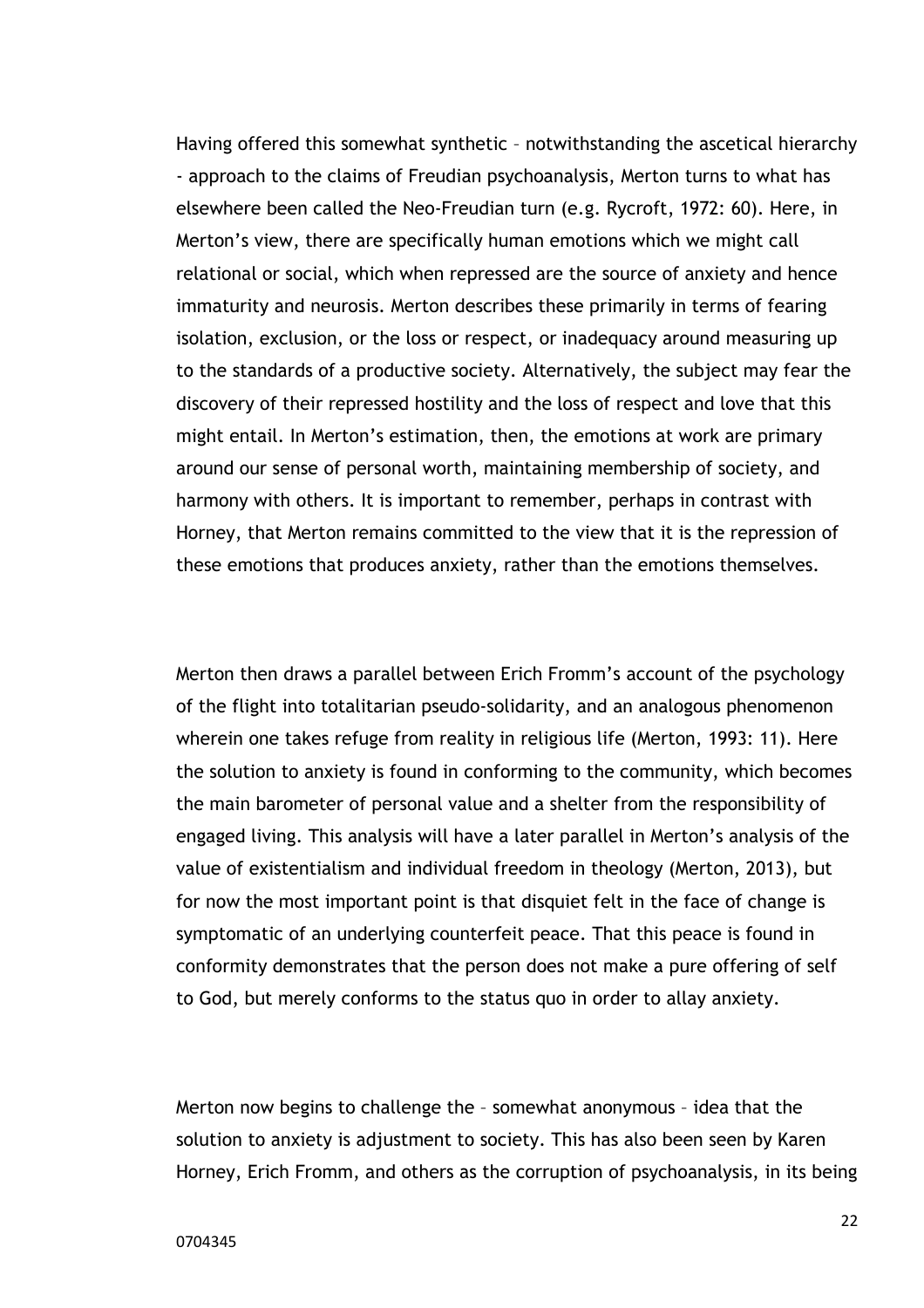placed at the service of mere social conformity and cohesion. Instead, given Merton's theological world-view and anthropology, to adjust to a disordered – "deranged" (Merton, 1993: 12) - society is actually maladjustment, and a flight from reality. Instead, in such times of disorder, one might *be expected* to feel anxiety, and indeed should see it as a means to spiritual discovery and development. If, that is, we live in an unsatisfactory social order, then we should find that the pangs of discontent lead us on a search for what is real, and ultimately to sanctity. Here, however, we might also raise the issue of adjustment in the writings of Merton, relative to the question repeatedly posed about prejudiced notions of ascesis, human perfection, grace, etc. Notwithstanding the stress on genuine human freedom in Merton's work, the hierarchical approach to psychology and theology invites the question as to whether this is not simply adjustment with a different end, with a spiritual adjustment with particular theological presuppositions replacing social adjustment.

In any case, the main point is that anxiety is not something which is merely to be escaped or discharged, but to be faced. Anxiety on this view is a symptom of a deeper malaise, cured by conformity to reality rather than the structures of mass society. Having critiqued the solution of adjustment, Merton considers a theme which will reappear in the later essay on existentialism: the rationalization of anxiety (Merton, 2013). Here the connection is made between anxiety and the experience of evil, sin and separation from God. Any philosophy, that is, which makes anxiety a basic and unavoidable component of human existential reality may ignore the fact that that anxiety springing from separation from God is something to be met not with mere resignation but with a life ordered to divine union. On this view, anxiety has an antidote in the spiritual life.

Merton concludes his enumeration of some factors engendering anxiety by turning to the purification of faith described in various Christian mystical texts, in which one experiences the anguish of recognising the gulf between self and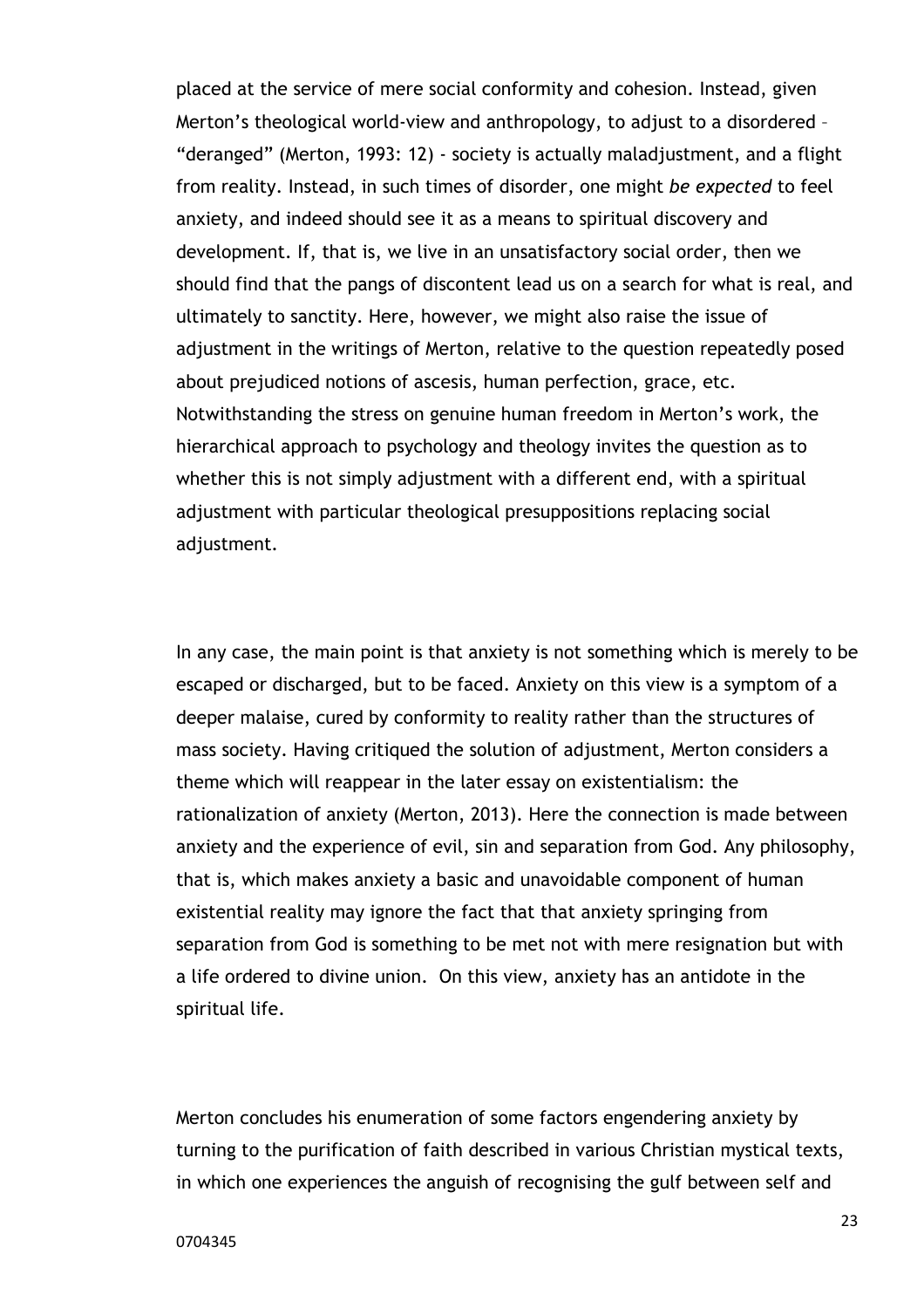God.<sup>18</sup> Again, for Merton, this type of anxiety is to be distinguished from those produced by repressed emotion, since it is an indication of a growing immersion of the soul in the reality of its condition. That said, Merton again demonstrates the extent to which his understanding of traditional texts is informed by more recent thought, in claiming that such purifications might well involve the shedding of traces of the infantile.<sup>19</sup> Furthermore, Merton suggests that there can be confused diagnoses at work here, given that an uninformed director might assume that the anxiety of the neurotic struggle is instead that of mystical purification. Of course, as we have seen, such a diagnosis would fail to see that the treatment of neurotic disorders is prior to the ascetical and mystical life rather than part of its summit.

At this point we might begin to question the coherence of Merton's understanding(s) of anxiety, particularly given this last discussion of moral and spiritual roots. Given the initial definition of anxiety as undischarged emotion, is there some tension with the subsequent emphasis on discord with reality? It is possible to argue that Merton has simply juxtaposed the Freudian account alongside the social and the mystical, and failed to recognise the possibility of tension. Alternatively, we might also argue that each of these is presented as a different species of the same phenomenon of repressed emotion, such that Merton's approach accounts for the complexity and mystery of the matter as well as for the diversity of necessarily provisional psychoanalytic answers to the question. In this case we would have to account for the final instance, in which anxiety is seen as a symptom of separation from God, since here it is not clear where repression is at work.

In general, however, there is the possibility of reading Merton as using a phenomenological methodology, based on both his own experience and his reading. Here Merton's intent would simply be to communicate to his monastic

 $\overline{a}$ 

<sup>&</sup>lt;sup>18</sup> On the anguish of the beginnings of the contemplative life, see (Merton, 1967: 117f).

<sup>&</sup>lt;sup>19</sup> We might also ask if the focus on the infantile is informed by reflexivity and Merton's experience of self throughout his existential struggles. The question of Merton's childhood is not an issue in this paper, but has been considered in depth in (Gardner, 2015), and (Waldron, 2011).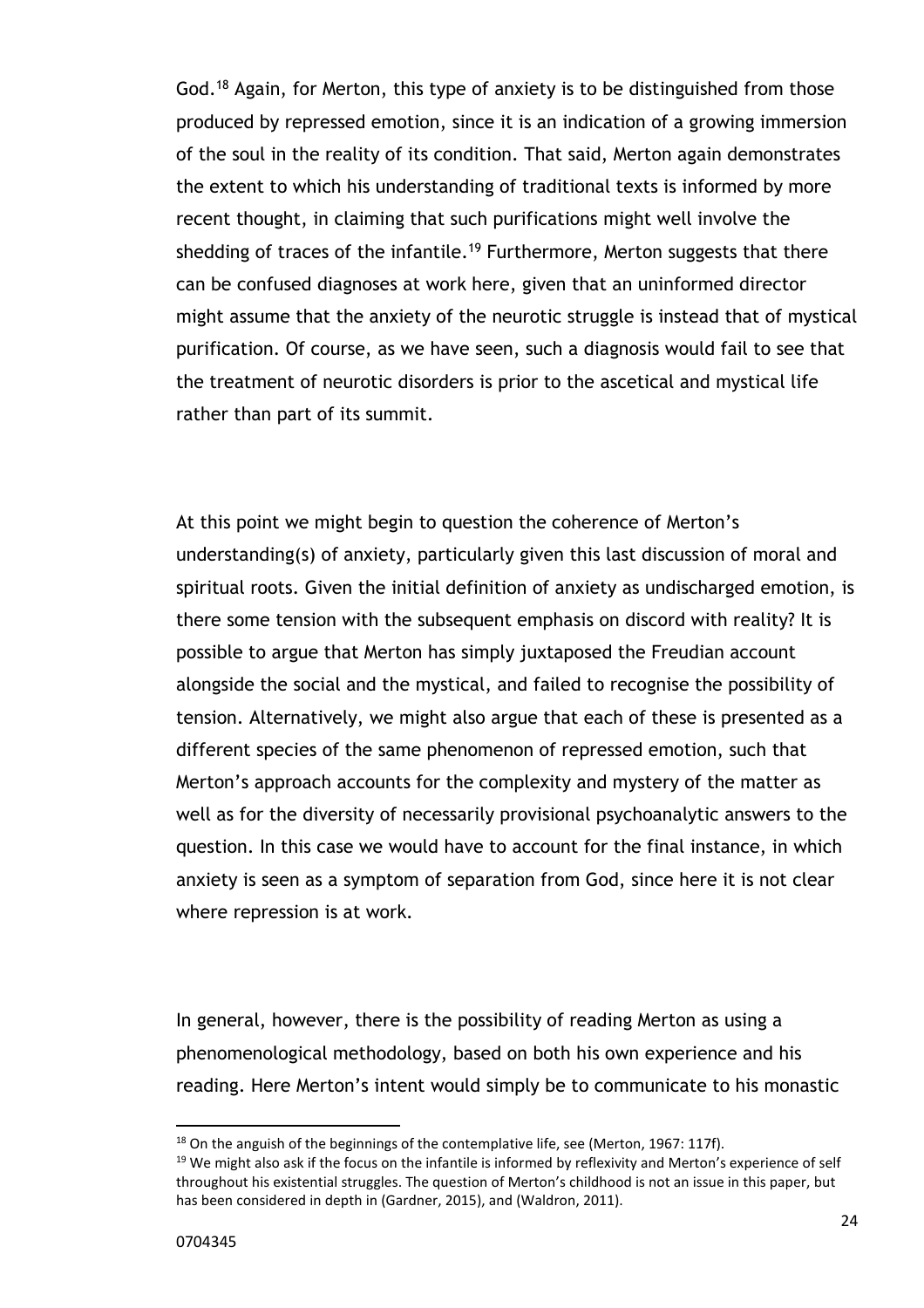peers something of the depth and seriousness of the problem of anxiety and the importance of psychoanalysis, in the hope that this will resonate with their own experience and needs in spiritual direction. Finally, Merton has arguably simply displayed his characteristic breadth in approaching a problem, and perhaps recognised from his own experience that anxiety may have a number of emotional roots over different periods of a person's life.

Returning to the text, we can now focus on Merton's description of the various characteristics of the anxiety experienced by the neurotic. First, given the earlier assertion that "[a]nxiety is universal", a further distinction is in order, between normal and neurotic anxiety. The normal type, experienced at some point by all, normally has a "more or less rational cause" (Merton, 1993: 13). The first characteristic of the neurotic variety of anxiety, however, is that it can be stimulated by innocuous events, and hence is experienced in an entirely disproportionate and more or less ubiquitous fashion. This is a reflection of the fact that "the neurotic is to some extent out of touch with reality" (Merton, 1993: 13), a theme which recurs often in Merton's writings, but must remain peripheral in my account here.

Secondly, neurosis increasingly leads to character disintegration. Once more involving a discrepancy between subject and reality, this means that the neurotic becomes compulsively or obsessively engaged with irrelevant tasks. Merton here includes such general behaviour as counting steps or checking that lights have been switched off, but also such putatively religious phenomena as a compulsive urge to touch a statue. The third characteristic again involves a flight from reality, in that the life of avoidance of neurotic anxiety always manifests some artificiality. This concerns the need to fabricate justifications, denials, or rationalizations for one's behaviour, a phenomena well known in psychoanalytic literature from Freud onwards.<sup>20</sup> Of course, this is associated

<sup>20</sup> See (Cordón, 2012: 83), (Fromm, 1950: 57ff), and (Horney, 1939: 29-30).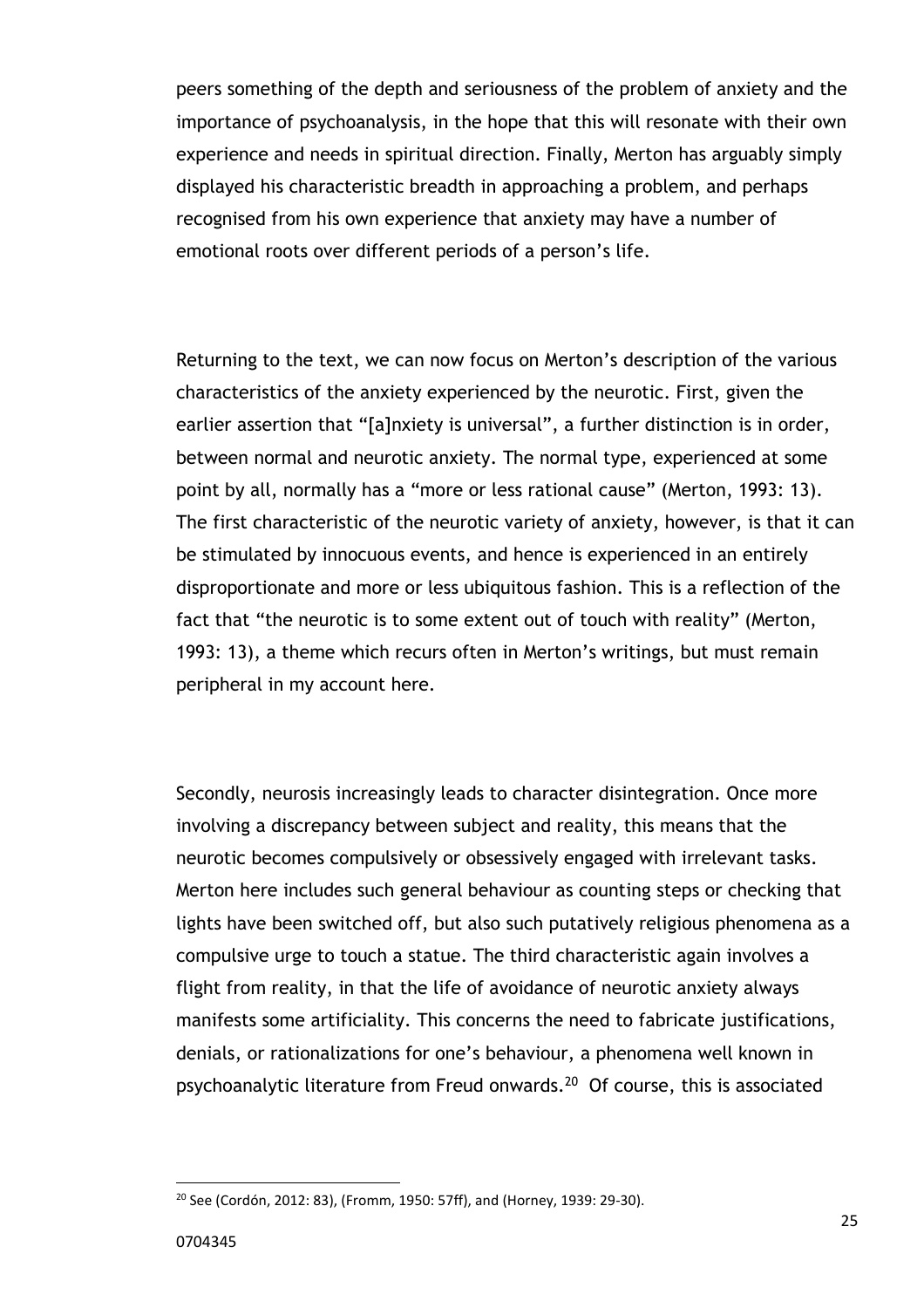with the false self which is a staple of later Merton texts, and which is our final characteristic of neurotic anxiety.

#### 1.2b: The False Self in Karen Horney

Before considering the false self in "The Neurotic Personality in the Monastic Life", a brief elaboration of Karen Horney's account of the neurotic personality and false-self system will enable me to draw both parallels with and distinctions from Merton's understanding. As we have seen above, Horney's importance to Merton is confirmed in his description of a second period of his monastic life during which he "began reading psychoanalysis" among other things. Of all the psychoanalysts Merton read, he names here only Horney and Fromm, and, given that this letter was written merely a year before his death, we can appreciate the enduring importance of Horney in his incorporation of psychoanalysis into his world-view (Merton, 2009: 11).<sup>21</sup> In her *Neurosis and Human Growth*, Horney explains the formation of a false-self system as a response to insecurity and isolation in a hostile world. To cope with these – in Horney's view a consequence of inadequate nurture<sup>22</sup> - the neurotic constructs an idealised self in order to pursue glory and security, and as a safety device to prevent the basic anxiety from emerging into awareness (Horney, 1950: 17-39). As a result of this, the person labours under "the tyranny of the should", self-imposed standards of excellence which are believed to be necessary for security and affirmation (Horney, 1950: 64-85). Any challenge to these standards (e.g. from insult or from an impossible task or expectation) results in the threat of the collapse of the false-self system and the resultant deluge of the repressed insecurity and consequent anxiety.

 $21$  As well as it being clear from his journals and autobiography that he had read Freud and Jung, Merton's reading journals of 1955-56 also include several pages of notes on each of Otto Fenichel, Agostino Gemelli, Samuel Kraines, and Joseph Nuttin (Merton, 1956).

<sup>&</sup>lt;sup>22</sup> This is contrasted to the work of Erich Fromm, for whom insecurity is – as we shall see in chapter three – a basic existential characteristic of human life and consequence of evolution beyond mere instinct.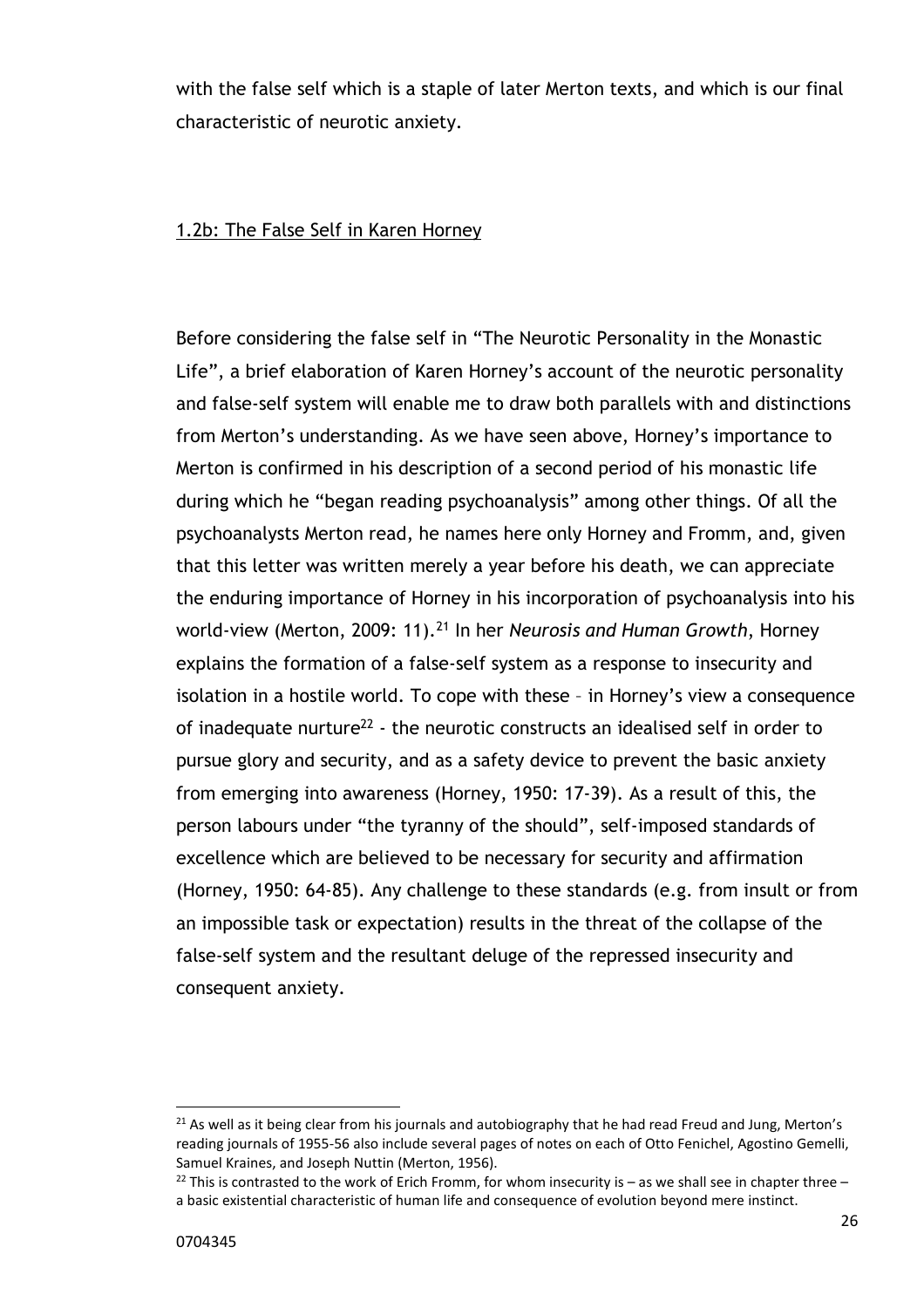In addition to an immediate consideration of Merton's treatment of the false-self in "The Neurotic Personality…", two points are of relevance to this thesis. Firstly, given the importance of alienation in later chapters, it is significant that for Horney the ideal self results in the subject being alienated from the genuine self (Horney, 1950: 177). Hence Horney envisages psychoanalysis as a process of uprooting both the idealised self and the original insecurity at its root, and allowing the genuine self to emerge. Secondly, in Horney's view the failure of the genuine self to measure up to the imposed standards results in self-contempt and guilt, and the deepening of the rejection of the genuine self and entrenchment of the ideal. This second point leads us to Horney's notion of inner conflict, which is ultimately of great relevance in considering David Cooper's account of Merton's development.

As the title suggests, Horney argues that idealised self-structures in one individual can be several, such that there is conflict not only between the ideal self and the real self, but between distinct ideal selves (Horney, 1945). This might involve, for example, a conflict between the self-perception of being a great success in business and that of being present to one's family. Merton himself acknowledges an enduring struggle between the contemplative and artistic aspects of his personality (Cooper, 2008), and describes his struggles with assumed ideals of sanctity (Merton, 1995: 133; 1996b: 121, 134, 154, 170, 230; 1996 184, 214, 303; 1996c: 85, 87; 1998: 124). Whilst it would be presumptuous to apply categories of truth and falsehood to these, I can and will ask whether such conflict remains in his approach to psychology until the end. Regarding the emergence of the genuine self, we shall also see something analogous in the psychological analysis of Merton's later *Introduction to Christian Mysticism*, where he encourages spiritual directors to focus on allowing rejected aspects of the personality to be recovered. Having made this brief summary of the work of Horney and its relevance, I will now consider the place of the idealised self in his paper on neurosis.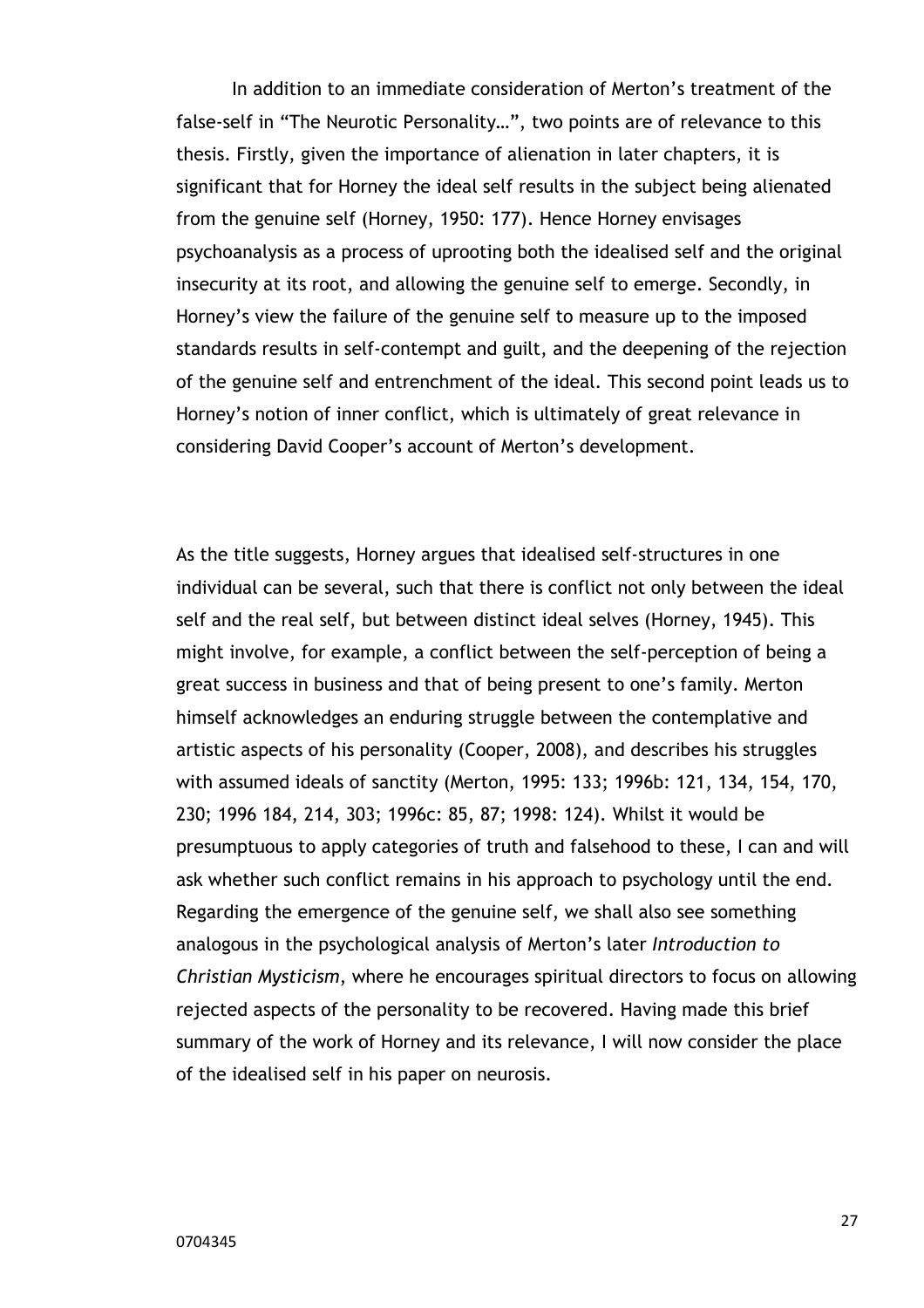Here, Merton stresses the construction of an idealized image of self, within which the symptoms of the neurotic behaviour are located and hence made to seem reasonable. Merton does not give examples here, but we might consider the case of someone who works in an obsessive and compulsive manner, based on the justification/rationalization that they are the only one capable of doing the job. Merton distinguishes between the type of idealized image which is exalted and "mythomanic", and – the sense intended here – one which is merely unreal (and not necessarily superior) (Merton, 1993: 14). Secondly, in an account which is more reminiscent of Carl Rogers "self-concept" than Horney's idealized image, Merton suggests that the self-image might have a negative component which produces guilt feelings when measured against the excellence that the neurotic desires. Merton follows Horney here in introducing the idea that persons with neuroses labour under the impression that they ought (Horney's "should") to be able to make their peers recognise their excellence, and suffer under the ensuing guilt from the inability to do so. Merton differs, however, from Horney's account by supposing that both the guilt and the excellence are components of the idealised image. Finally, Merton suggest that the "guilt becomes a means of continuing to suppose *that this excellence exists*" (Merton, 1993: 14), which arguably differs from Horney's observation that the guilt (or self-contempt) arises from the failure to achieve the imagined excellence.

Despite these relatively minor differences, Merton shares Horney's basic thesis: that anxiety – in Merton's view the result of one of several possibilities of repressed emotion, whilst for Horney rooted in insecurity – results in the creation of an artificial self-image to which a person feels bound to live up to, and from which neurotic behaviour follows. This false self would later become characteristic of Merton's spiritual writings generally, in works such as *New Seeds of Contemplation*, and *The New Man*. To consider this in the requisite depth would require a dedicated paper, but in the remainder of this chapter we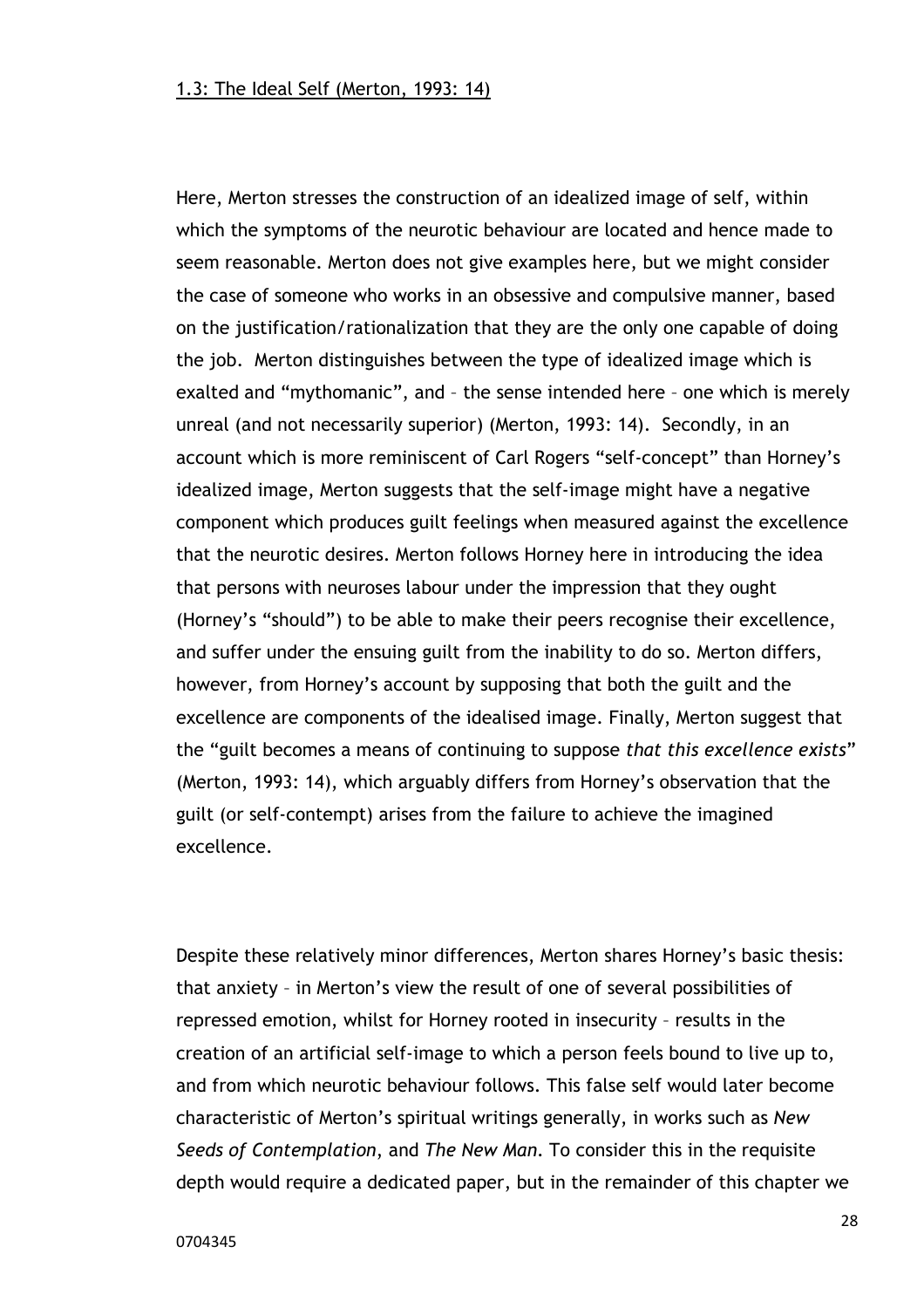shall witness the role that Merton ascribes to spiritual direction in response to this, beginning with the resultant problem of self-will.<sup>23</sup>

#### 1.4: Self-Will (Merton, 1993: 14)

Merton begins this section by continuing to reflect on the idealized image, here with regard to whether the mature mind also operates with a distorted image of self. Answering in the affirmative, Merton claims that we should not presume to know ourselves "with absolute precision" since such would be rare and everyone has a tendency to exaggerate some quality or other (Merton, 1993: 14). The distinction between healthy and unhealthy, in this context, is that health entails being able both to appraise oneself more or less in accord with reality and to interact sanely with one's society. The unhealthy mind, by contrast, has an idealised image of self which is immature, as we shall now see.

In a passage which seems closely linked to his understanding of childhood in "The Mature Conscience*"*, as well as some reading notes on Horney's theory of narcissism (Merton, 1956), Merton expounds the relationship between immature self-imaging and immature willing. The infant and the neurotic both envisage the world merely in terms of their own needs, viewing events and people through the prism of self. Central here in connection with the neurotic is the feeling of omnipotence, wherein the neurotic believes that their needs and desires are such that the environment should necessarily respond. Whilst this is the natural condition of infancy, in the neurotic it endures as an inner – often

 $\overline{a}$ 

<sup>&</sup>lt;sup>23</sup> The issue of selfhood in Merton's work has been considered in depth in (Carr, 1988), (Finley, 1978), and (Shannon, 1981). This matter is beyond my remit here simply because of its range and centrality in Merton's later works. In my view, however, none of these texts sufficiently acknowledge the possibility that Merton's encounter with Horney – and Fromm – could have been decisive in the later centrality of false/true selfhood in his work. This question is complicated by references to selfhood in medieval Catholic writers in Merton's journals before his reading of Horney, and given the diversity of his sources will likely remain mysterious. It is also of great interest that Merton compares his notion of the exterior self that impedes contemplation with Freud's *Über-Ich*, in *The Inner Experience*. Both are seen as infantile, introjected, inauthentic pseudo-consciences which are at once conscious and buried deep in the unconscious, and which are hence very difficult to shift (Merton, 2003:25).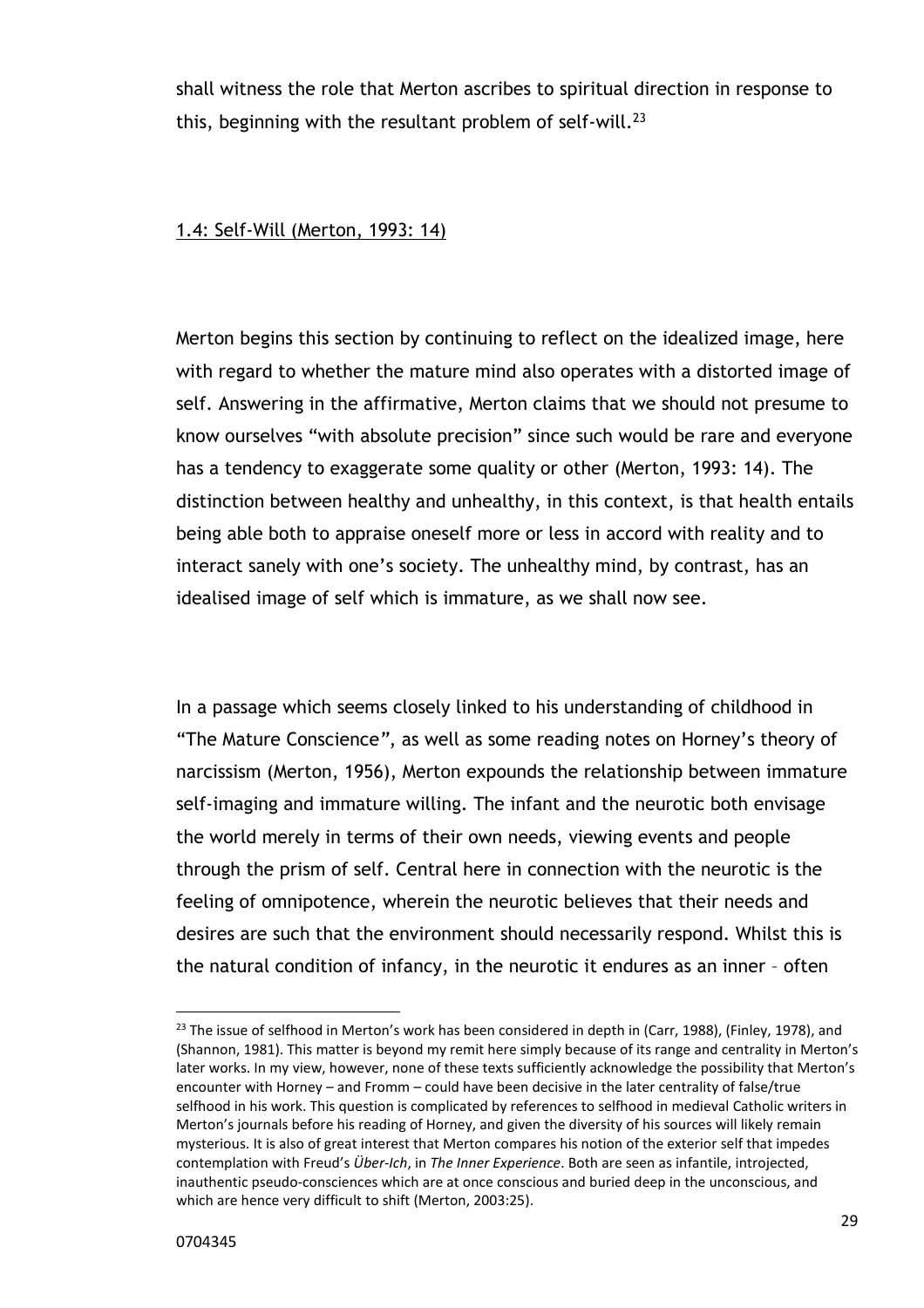unacknowledged – state born of a perceived helplessness. It is worth pointing out here that for the first time in his paper Merton hints at helplessness as the origin of immature adult attitudes. In the meantime, though, the most important point is that this (unconscious) feeling of helplessness leads to discord between the inner world and the outer world, which the neurotic sees not in itself but relative to their own childish needs.

Next, the paper begins to draw in what seems like a more explicit fashion on Horney, in its consideration of what the neurotic in their self-idealisation expects from the world.<sup>24</sup> Such is the need to mask this deep helplessness that the neurotic might adapt a variety of poises towards the world to remain secure: the demand for exclusive love and attention from all, based on an idea of deservedness, or the illusion of ease, greatness, or strength in any area. Here, again anticipating the later work of Van Kaam, Merton makes what I consider to be one of his most significant spiritual points, concerning a perceived need to live up to ideal standards of sanctity, in prayer, fasting, miraculous powers. This unconscious framework, and the impossibility of achieving it, becomes the occasion of the projection of anger and self-judgement onto the environment, a vain attempt to stop the edifice of sanctity collapsing under self-reproach. Since Merton suggests that failure to achieve such standards is a *source* of anxiety, we might ask whether he confuses the means of defence against anxiety with its source, or whether the source is to be understood in an intermediate sense as the origin of the anxiety coming to awareness rather than the anxiety *per se*. Arguably the latter option is more attractive, since it is clear from the rest of the paper that Merton understands the emotional repression that results in anxiety to be prior to the formation or failure of the unconscious framework.

Nonetheless, what follows is perhaps the most penetrating of all the analyses in this first of Merton's psychological papers, concerning self-will. With what seems to be a direct analogy between, firstly, the relationship between self-will and

 $24$  On the claims upon the environment that become part of the neurotic self-image see (Horney, 1950: 40-63).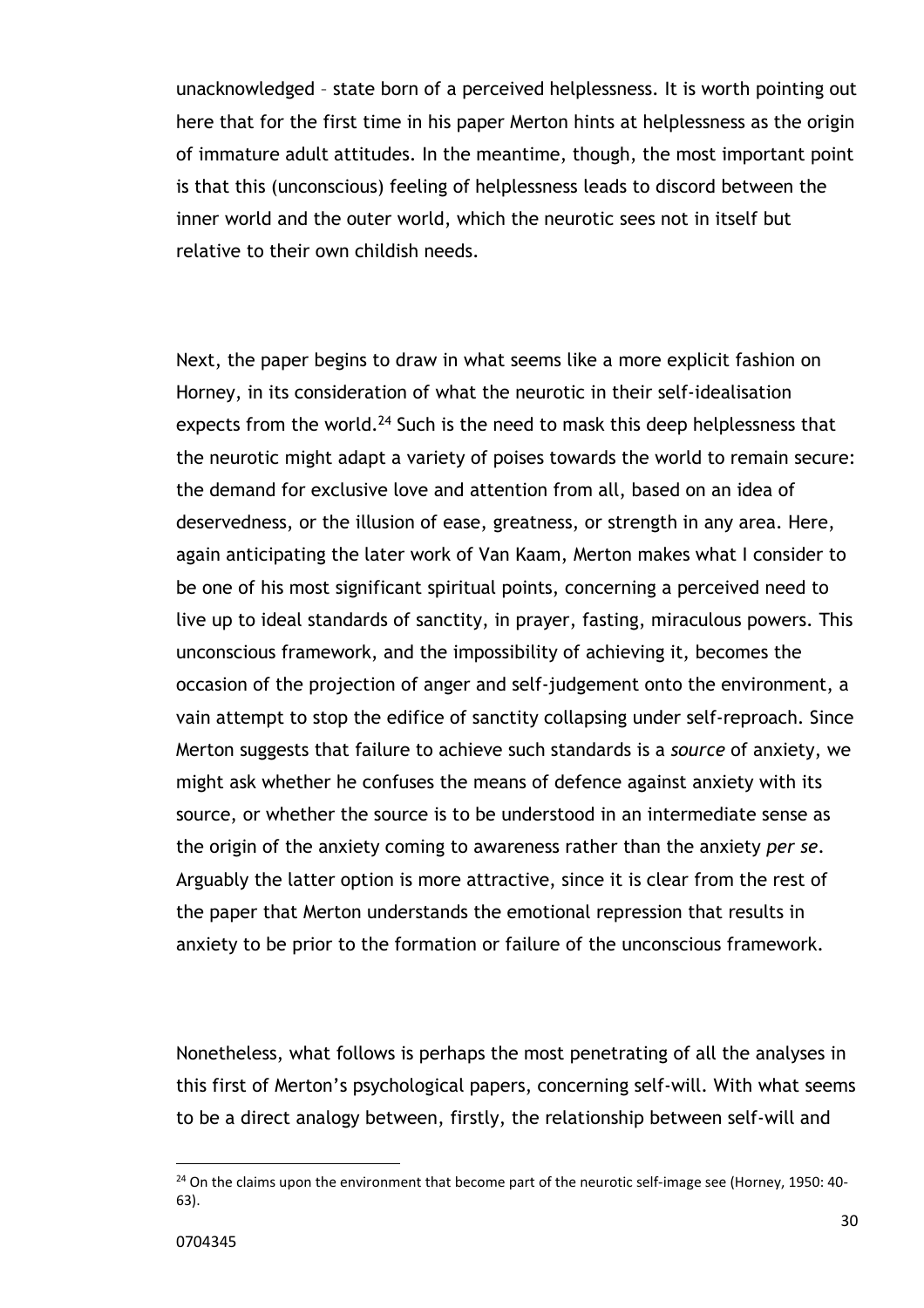sin in the spiritual realm, and secondly, wilfulness and neurosis in psychology, Merton roots the tenacity of the neurotic illusion squarely in the persistence of self-will. By self-will, the neurotic "*clings in desperation to his idealized image of himself*" (Merton, 1993: 16), fighting against God and his peers to uphold his desires, and avoiding acknowledgement of the idealised image. This self-will enables the repression of anxiety and the truth about oneself, but at the cost of producing the emotional tension born of the real nature crying out against its suffocation. Here, argues Merton, is "the cause of most of the nervous tension in the monastic life" (Merton, 1993: 16).<sup>25</sup>

Again Merton targets any attitude which supposes that the solution to spiritual or moral problems is the strengthening of the will.<sup>26</sup> On Merton's reading, the traditional answer to neurotic (notwithstanding the ostensible anachronism) difficulties involves a vicious circle: the sufferers are told to use the will to liberate themselves, when it is the will that is the guardian of their own selfdeception. The will is the means used for defence against helplessness and anxiety by perpetuating the actions designed to confirm the idealised image. Hence, the will is so compromised that further recourse to it is futile. Indeed, rather than a will onerously strong, the difficulty is that it is too weak. In the quest to escape from helplessness, the neurotic fashions and subjects the will to the illusion of omnipotence. The will is then henceforth impotent as a force for genuine spontaneous activity.<sup>27</sup>

Merton then distinguishes between the mature will, which sins knowingly, and the immature, which errs unknowingly in order to evade responsibility under the burden of its unconscious emotional distress. Merton again locates the origin of this unconscious activity in the neurotic desire to remain infantile, to have needs met without effort or responsibility, and merely to act on emotion and desire

 $25$  It is arguably redolent with implications for any dialogue between moral theology and psychoanalysis, that Merton considers the willing at work here to be largely involuntary (i.e. not willing at all).

<sup>&</sup>lt;sup>26</sup> The fifth chapter of Kugelmann's seemingly comprehensive account of Catholic attitudes to psychology until the Second Vatican Council is devoted to this topic (Kugelmann, 2011: 165-202).

<sup>&</sup>lt;sup>27</sup> Merton here is indebted to Otto Rank, once a member of the Freudian inner-circle (Gay, 1988: 472-483).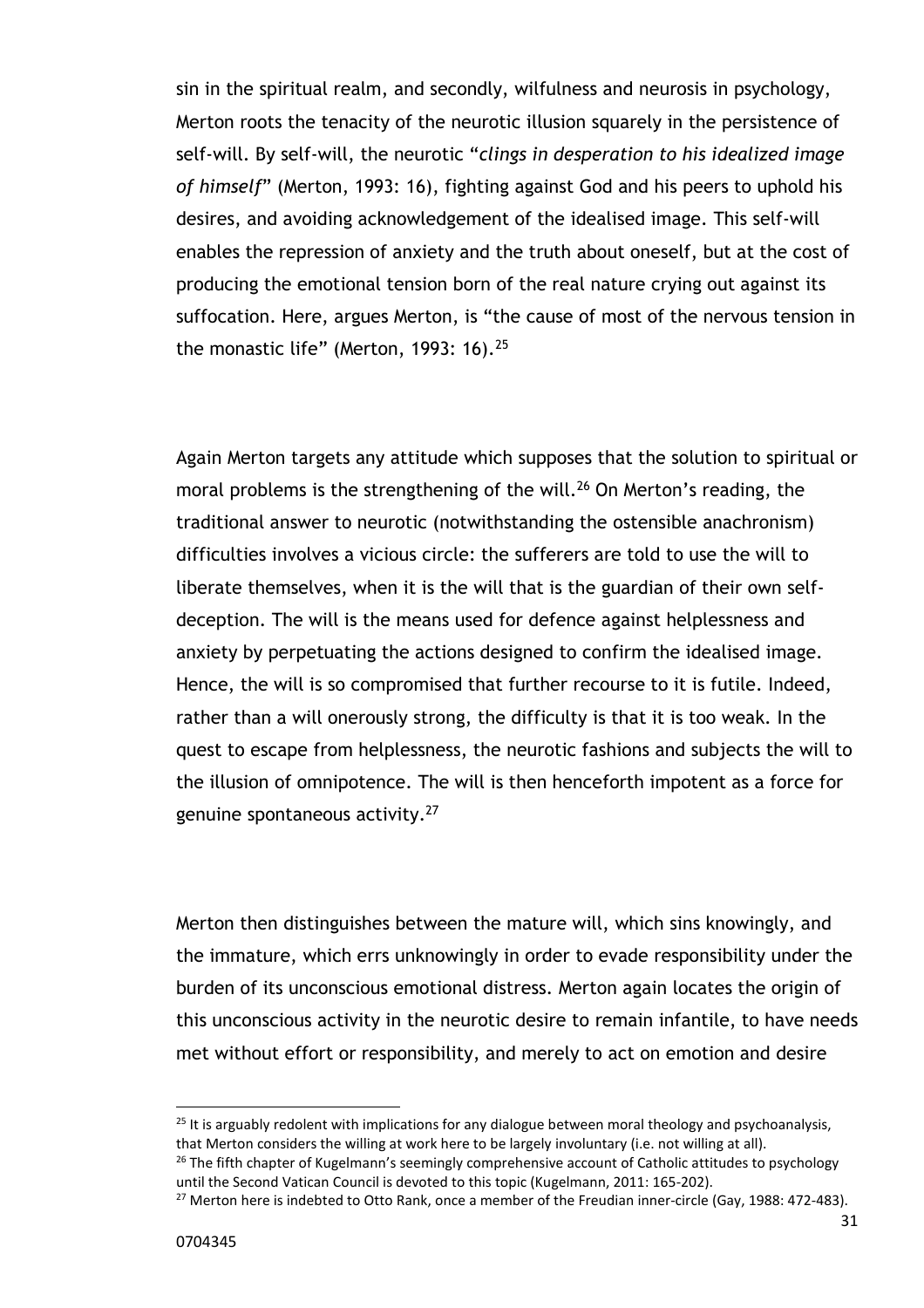without the complication of judging and willing (Merton, 1993: 17). Finally, ostensibly fatal to the idea that what is being considered here *is* self-will, Merton adds that the actions of the neurotic are designed to secure something from the world around it (e.g. approval, attention, love, etc.), and as such cannot be attributed to will but to compulsive desire.

As a remedy to this, Merton suggests a somewhat confusing mixture of the psychoanalytic theories of Rank – or perhaps later existentialist therapy - and Horney.<sup>28</sup> In the first place, the task of the director - who in this case is not a psychoanalyst – is to develop the will of the subject, rather than shatter it through reproach and humiliation. Secondly, here echoing Horney, the director can develop an insight into the variety of neurotic character structures, in the hope of being able to demonstrate to the neurotic something of his self-illusion. The purpose of this approach, in which Merton seems to flirt with recommending that the director assumes the analytic mantle, is that the neurotic might recognise something of their own suffering and the futility of self-idealization. Hence what is sought is ultimately responsibility, or genuine willing in freedom and not compulsion.

### 1.5: Transference (Merton, 1993: 18-19)

Merton closes this paper by again demonstrating his sensitivity to the need to incorporate the genuine discoveries of secular thought into a Christian worldview, in considering the phenomenon of transference. In this case, the imputation by the client/patient of the characteristics encountered in early-life experience to the psychoanalyst finds an analogy in the relationship between monk and spiritual director. The director becomes the object of subconscious desires, fears, and emotional drives, with the subject seeing in the director some of the central figures of his formative years. This process, in Merton's eyes

<sup>&</sup>lt;sup>28</sup> Indeed the influence of Rank in this section suggests something of an incoherence between the stress on development of will and the disavowal of will-power in the foregoing.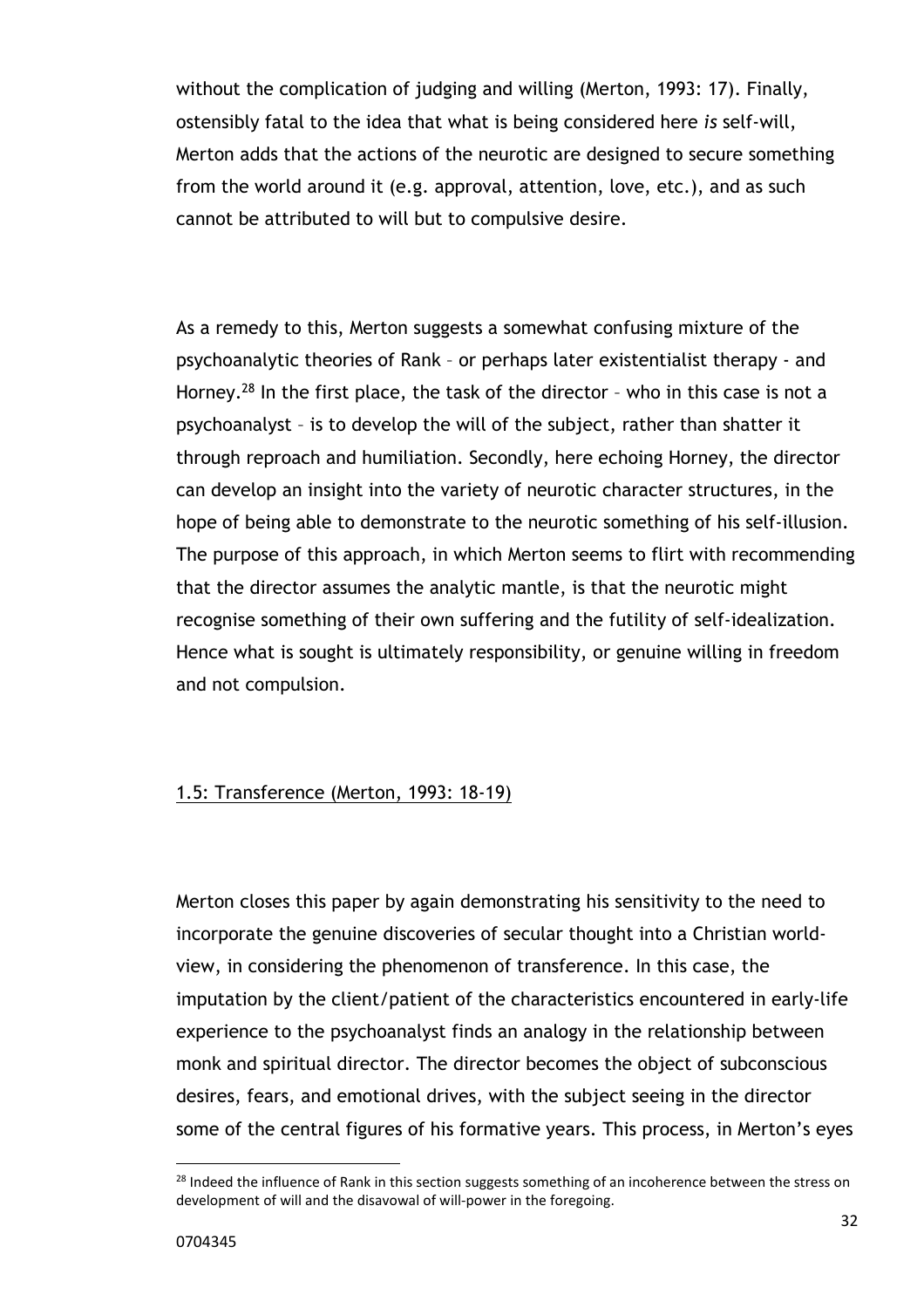a major hindrance to grace, involves the living out of one's past in present relationships, and the re-experience of suppressed fears, suspicions, and frustrations. Furthermore, Merton says that the process can also be experienced in reverse, this time involving the repressed difficulties of the director being imputed to the monk!

Again, Merton manifests what has been called his "inclusive imagination" (Labrie, 2001), since he not only incorporates the phenomenon of transference into his understanding of monastic relationships but also pleads that understanding of this be a vehicle of compassion for the one afflicted by neurosis.<sup>29</sup> And finally, a most important point which merits future attention: seemingly raised as an aside to the concept of spiritual fatherhood in the monastery, Merton observes – reminiscent of Ludwig Feuerbach – that since "[a]ll fatherhood is from God…human beings instinctively tend to act towards God as they act towards their human father. They create for themselves a God made in the image of the father they know on earth" (Merton, 1993: 19).<sup>30</sup> The point is made here in the context of the possibility that the image of God be remodelled based on the person of his director, but arguably has major resonance for a Catholic approach to psychoanalysis generally.

#### 1.6 Summary and Comments

Merton's approach to the question of neurosis is based on his experience of the prevalence of psychological problems in the monastery, and the structure of his paper is based on his distinction between psychology and ascesis. Psychology is concerned with the normal maturity of the person, and is seen as an increasingly

<sup>29</sup> Two points here are dubious: (i) that the monks of previous ages had an intuitive knowledge of the personality traits discussed in this paper, especially questionable given the treatment of self-will in the foregoing; (ii) that the director refrain from practising psychoanalysis when not qualified, a point not dubious *per se* but in tension with the solutions to self-will also made in the previous section.

<sup>&</sup>lt;sup>30</sup> Again this might point to the reflexive aspect of Merton's work, relative to the rather erratic presence in his life of his own father. This has been discussed in depth throughout (Gardner, 2015) and (Waldron, 2011), and in (Cooper, 2008: 69-95).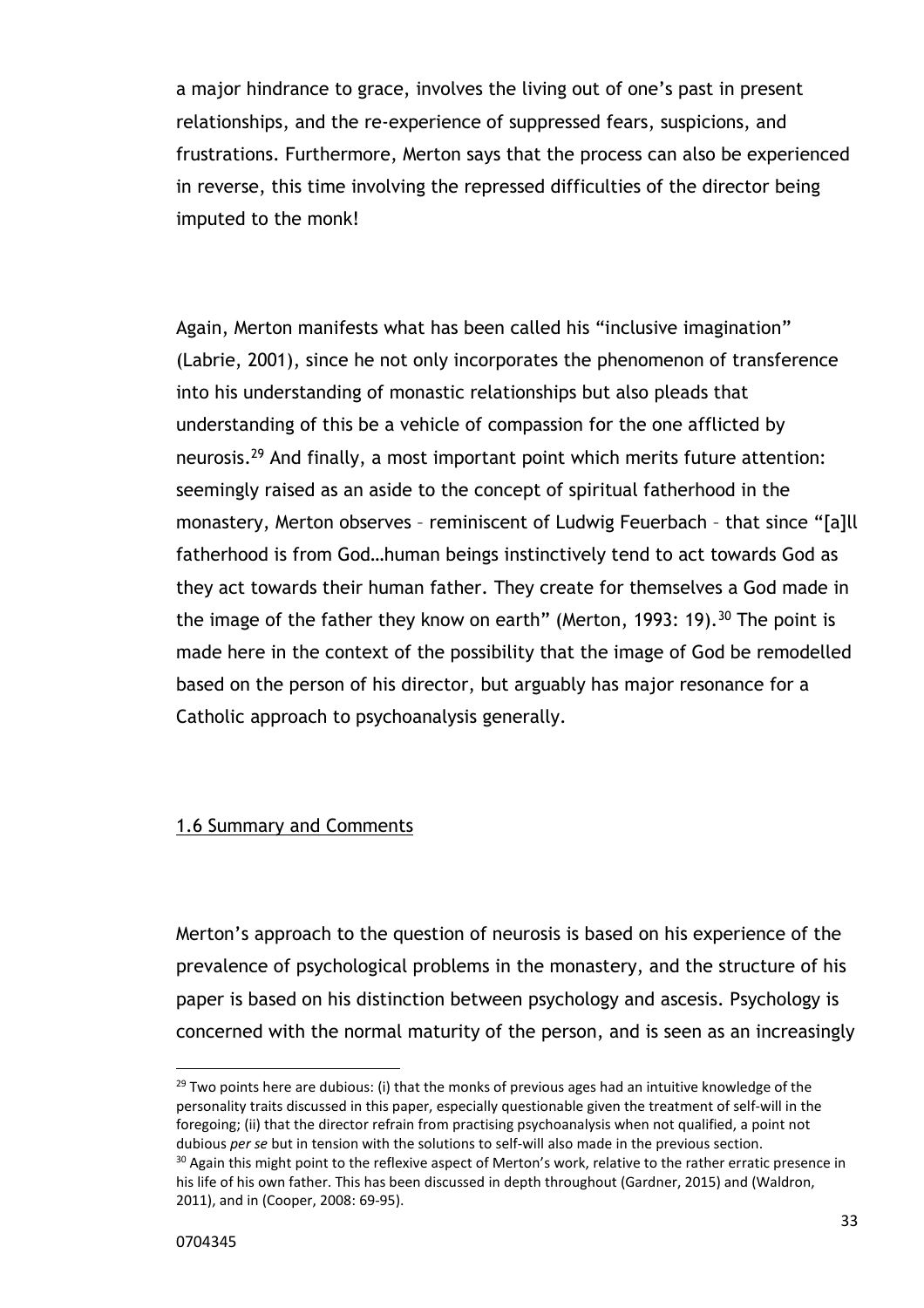necessary prerequisite to the practice of ascesis and spirituality. Given that ascetical and spiritual practice are aimed at the life of self-denial, grace, and perfection in Christ, they assume the normal development of the soul. Hence Merton sees psychology and spirituality as in one sense interdependent, yet also hierarchically orders the former to the latter. I have pointed to a question mark over the nature of ascesis in the light of later developments in Merton's thought and also relative to the question of Robert Kugelmann's integrative criteria of cultural symbolism and dialogue. Firstly, ascesis is founded on self-denial, and the conquering of the old man, the flesh, and the world, which is arguably in tension with some of the humanist elements in later chapters. Secondly, arguably contrary to Kugelmann's stress on the enculturated nature of symbols, Catholic ascetical theology is envisaged here to be the ultimate end of psychology, seemingly oblivious to the former being a particular spiritual system rooted in a specific time, place, vocabulary, theology, and anthropology. Thirdly, given that this system is a prerequisite of Merton's dealings with his charges at this time, we might also ask what the implications are for real dialogue, especially given later developments towards the flourishing and acceptance of one's genuine self and natural gifts.

Nonetheless, despite not supposing any tension between the maturity of the soul and the subsequent conquering of its natural tendencies, Merton does argue that psychology aims at normal maturity. The impediments to this natural maturity are the infantile traits which lead to illusion, the confusion of emotion turmoil with spiritual inspiration, and the ensuing restlessness. For Merton all of this amounts to a sickness of the will, which is hindered by interference from repressed emotion. These emotions – sexual, social, existential, or spiritual also produce anxiety (either felt or unfelt), which is characterised by disproportionate reactions to mundane situations and the disintegration of character and self. Merton's false self emerges (at least here) from the need to flee emotional distress, and tends to put the will at the service of its projects, meaning that it is very difficult to engage the will in the process of change. In Merton's view the spiritual director should be able to identify the various neurotic character structures and communicate something of them to his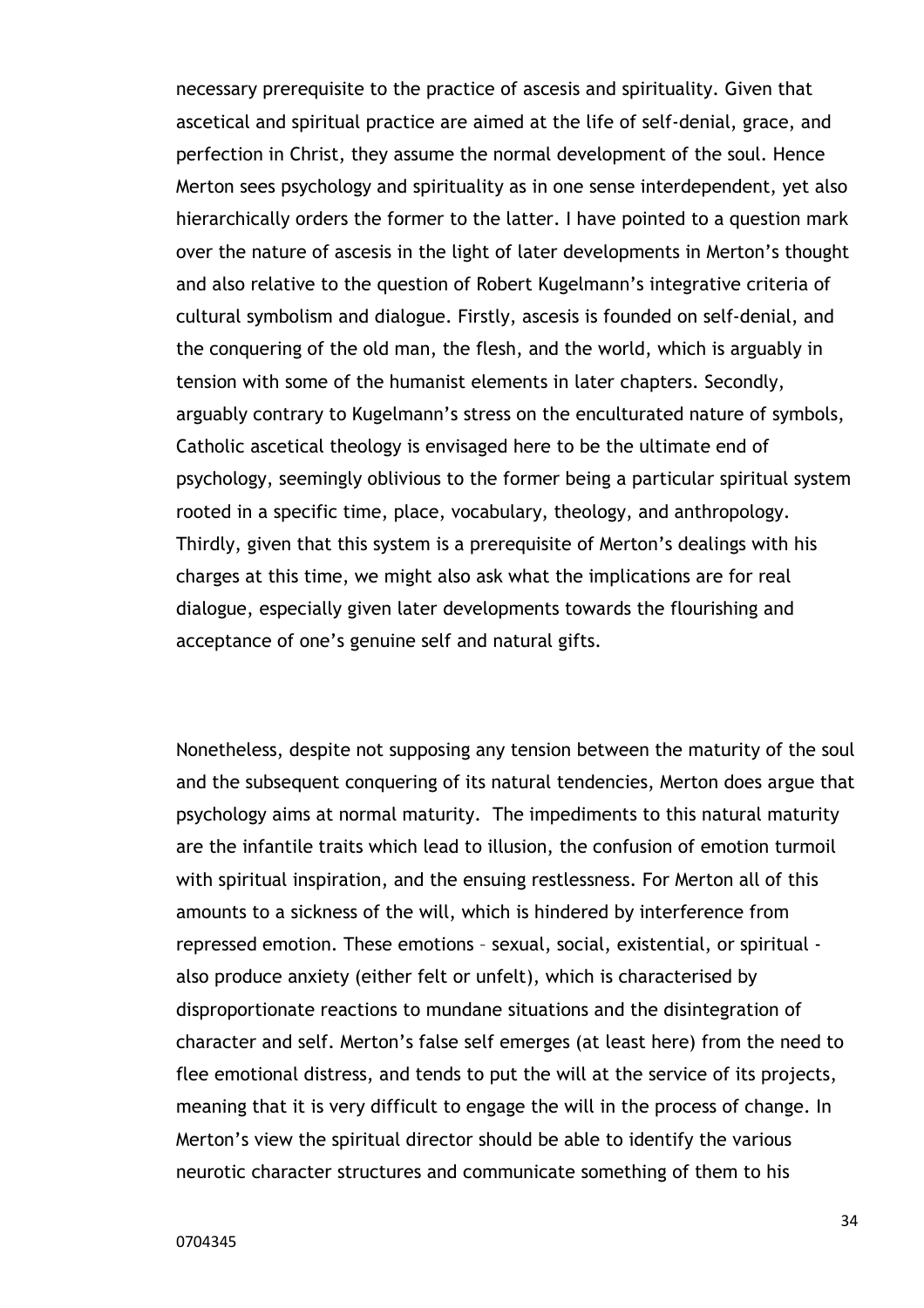charges, but arguably Merton is rather vague when it comes to how this can be done in view of the binding of the will to the idealised self.<sup>31</sup> Given that this is ultimately a question of free will, it is apt that we now turn to a second paper concerned with the relationship between freedom and maturity.

<sup>31</sup> In Chapter Two I will consider how Merton's *Introduction to Christian Mysticism* addresses the place of counselling in the spiritual life, which should clarify the role of the spiritual director.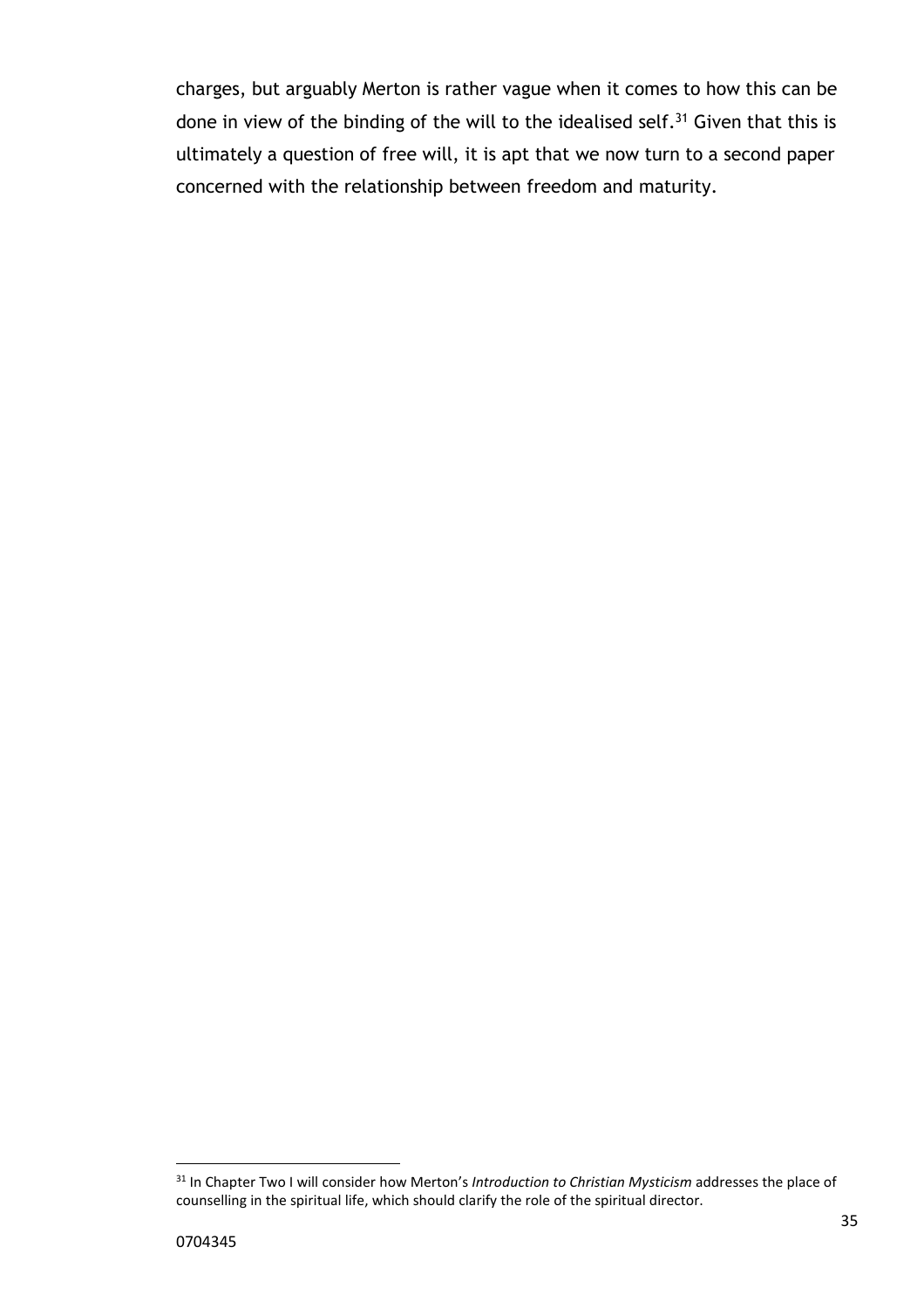# Chapter Two: "The Mature Conscience", and *Introduction to Christian Mysticism*

# 2.1 "The Mature Conscience" (Merton & Bamberger, unpublished)

Having seen that there is a certain lack of clarity in Merton's references to maturity and immaturity, we can now turn to his paper "The Mature Conscience" in search of a remedy. In this paper, Merton and John Eudes Bamberger address in more depth the manner in which emotional immaturity hinders spiritual development. In the discussion of his analysis of self-well above, we have seen that Merton concludes by referring to freedom as the purpose of the attempt to help those suffering under neurosis. Here the authors consider in greater detail the nature of freedom, the emotional factors which inhibit it, and the prospects of its enhancement, this time in the context of psychological automatism: "to what extent are we controlled, unconsciously, by an automatic psychic mechanism?" (Merton & Bamberger, unpublished).

Merton and Bamberger preface the discussion by acknowledging that there are certain human functions which are necessarily automatic. Unless, however, we are freed from automatism in non-necessary areas, we will be unable to develop according to the will of God nor will we be able to become independent mature persons. This maturity and development in the will of God is understood as the freedom to love, the perfection of which is sanctity. Should we remain on a merely automatic and passive level, there is no possibility of leading a loving or holy life.<sup>32</sup> Here we can arguably see the influence of Erich Fromm on Merton, in the example of the man conditioned by automatic political responses, and

l

 $32$  Merton and Bamberger add that if we are not elevated beyond automatic responses we will love only ourselves. I would question whether we could even be said to love ourselves given the absence of freedom.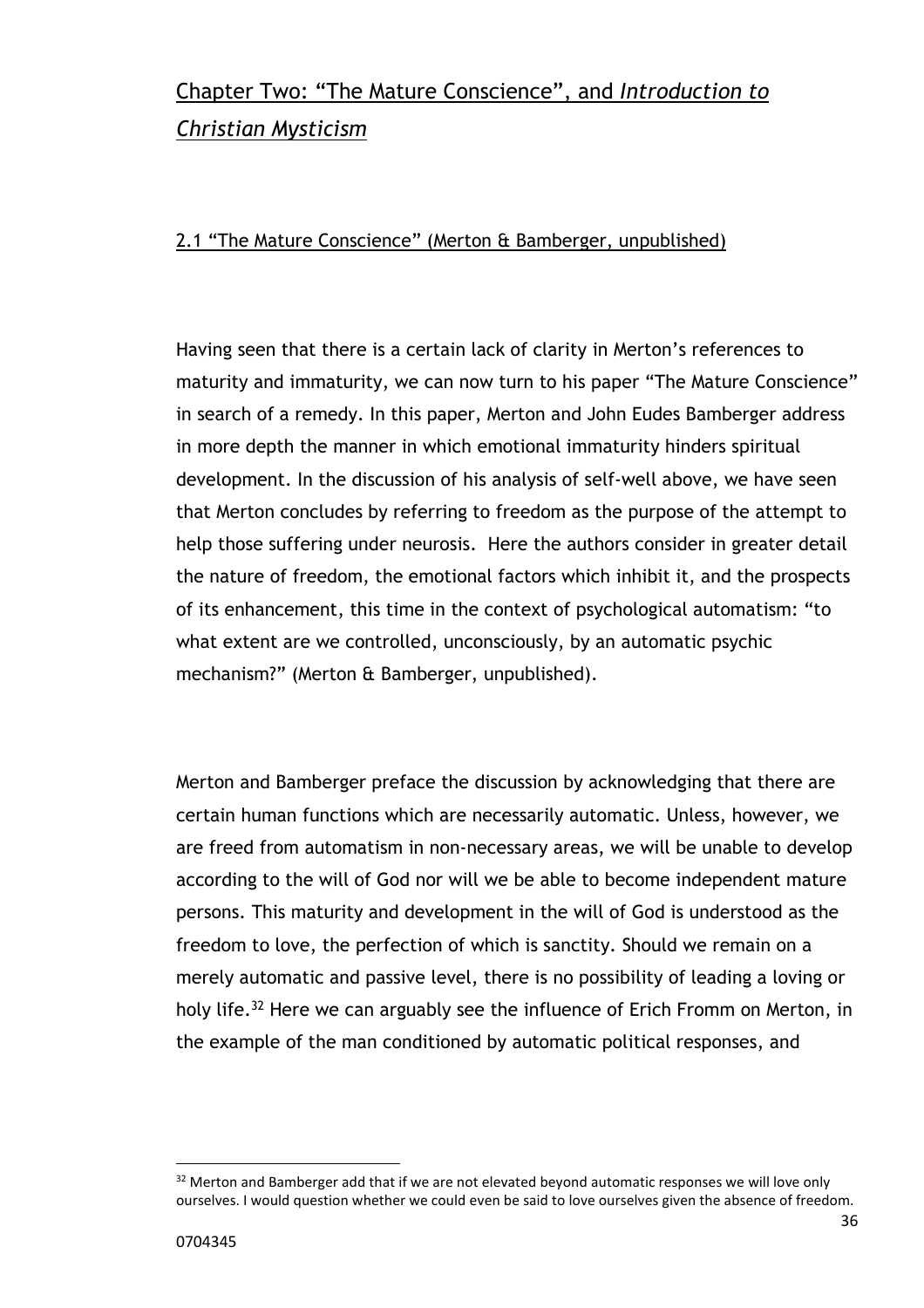indeed in the statement that "totalitarian states seek to produce automatic men" (Merton & Bamberger, unpublished:1).

Now the crux of the matter begins to emerge, in a point resembling the above claim that the neurotic may mistake the movements of repressed emotions for divine inspiration. Merton and Bamberger define sanctity as "being directed inwardly by the Spirit of God – special inspirations moving us directly", and warn that we might ascribe such inspiration to what are merely "mechanical impulses" (Merton and Bamberger, unpublished: 1). In fact, rather than being devoted to God, such automatons have a private religion and morality, again reminding us of the counterfeit religion Merton describes above. Here we encounter something reminiscent of Freud's *Über-Ich*, in persons who have prescribed for themselves strict and superstitious obligations which are a matter of great disturbance if not upheld. $33$ 

This is the infantile and immature conscience, dominated by automatic biological and social responses rather than genuine freedom and inspiration. In an ostensible contrast to my first chapter, Merton and Bamberger here begin to place guilt at the centre of this account of the immature personality. This is nothing more than a pseudo-guilt, however, not born of moral principles but instead originating in the failure to measure up to a self-imposed moral code and illusory self-image.<sup>34</sup> In the teeth of these impossible standards, the immature

<sup>&</sup>lt;sup>33</sup> This phenomenon might well be closer to Horney's "tyranny of the should", given that Merton and Bamberger's character self-prescribes the obligations whereas Freud's *Über-Ich* is a product mainly of the demands of family and culture. See (Horney, 1950: 64-85).

<sup>&</sup>lt;sup>34</sup> Merton would later distinguish between guilt as anxiety over disobedience to an exterior authority, and genuine sin as a violation of the divine law at the centre of one's being. Guilt in this account is largely about being exposed, rather than having erred. Notwithstanding the enormous spectrum of Merton's influences, we might suppose here an example of the penetration of psychological work into Merton's writings on spirituality (Merton, 2003: 118-119). (Merton, 2003) is also noteworthy for a section on contemplation and neurosis, in which Merton discusses the manner in which neurotic and schizoid conflicts can confuse contemplation with escapism and the obsessive drive for perfection, rationalizing each with contemplative formulae. Merton also discusses how some types of religious experience merely succeed in releasing hitherto unconscious emotions or libido, rather than genuine contemplation. *The Inner Experience* is thus a further example of the manner in which Merton deploys his reading of psychological texts in the service of contemplation, which Merton here understands as the emergence of the inner self which is united to Christ through the Incarnation (Merton, 2003: 27f, 39, 110-114).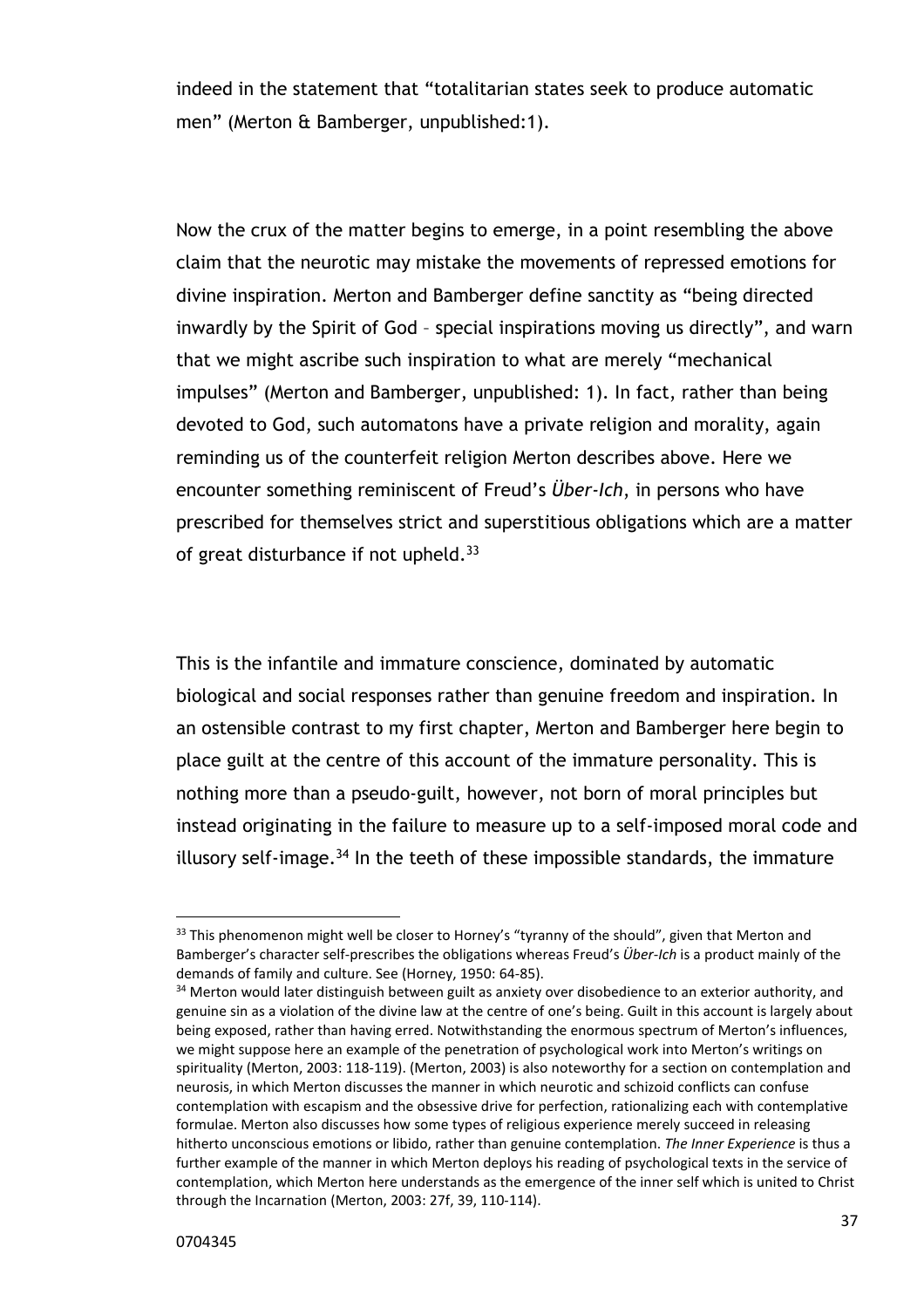person is plunged into inadequacy and ultimately what is supposed as guilt. Here, however, Merton and Bamberger seem to place anxiety as a response to this guilt, which I would argue diverges from both "The Neurotic Personality…" and from Karen Horney's account (to which the paragraph bears other clear parallels). Arguably this invites the question of why there is a need to measure oneself against a fabricated self-image in the first place, and hence whether there might not be a phase prior to anxiety/guilt which demands consideration.

To guilt is also ascribed the energy which moves the immature person to fulfil the various routines by which adequacy is sought. Since the feeling of inadequacy, however, is rooted far deeper than any observance can touch, the sufferer remains in constant interior struggle, in a battle to be rid of guilt and feel worthy. A vicious circle ensues, wherein the sufferer becomes increasingly anxious by reason of failing to allay the guilt, and hence turns again to futile observances in the vain hope of succour. Again here Merton points to the distinction between felt anxiety and unconscious anxiety, in which the person's environment might again become the object of recrimination as a result of his "delusions and prejudices" (Merton and Bamberger, unpublished:  $2$ ).<sup>35</sup>

# 2.2 The Infantile Conscience (Merton and Bamberger, unpublished: 2f)

Merton and Bamberger now turn to a comparison between the person described above and the person prior to the development of reason. The main point is that pre-rational humans are not yet free persons thinking and making decisions for themselves. Instead, they begin in dependency on others, before starting to become individuals in adolescence. Following development from the undifferentiated stage of consciousness and the possession of mere drives, the child begins to perceive itself as distinct, and develop a mechanical and transitory conscience. It lives - and here is the comparison with the character

l

 $35$  In (Horney, 1950: 110-154) the personages of the environment might also be the subject of imagined recrimination directed towards the person.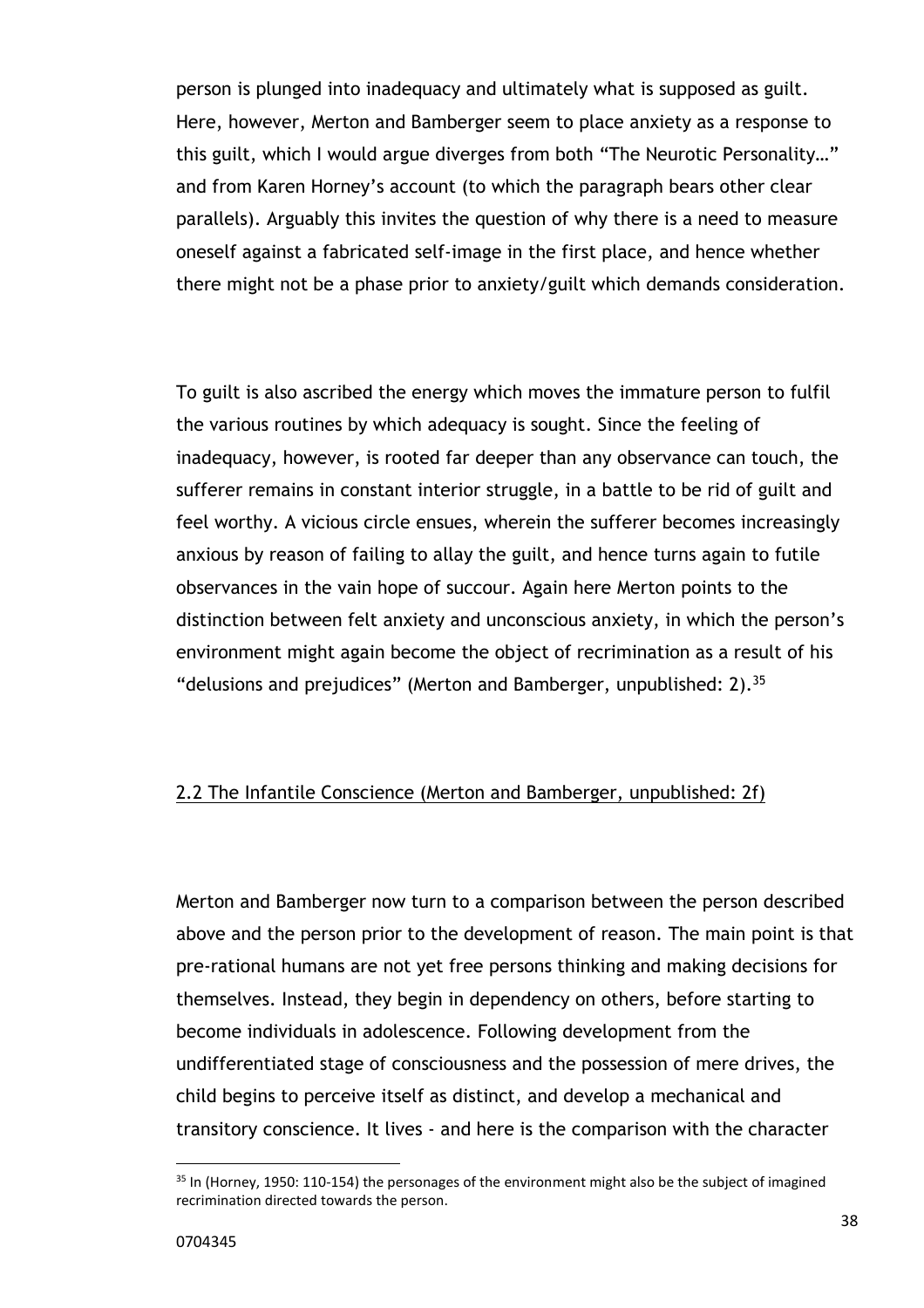structure described above - by a system of internalised dictates to which it responds automatically, instinctively, and passively. Even were it to rebel, at this stage, its resistance would be driven by another outside influence passively absorbed, rather than genuine interior freedom.

Here we begin to see the emergence of Merton's burgeoning immersion in personalist philosophy, in the contrast of good parenting with bad. The latter involves the child merely absorbing the tastes, attitudes, ways of thinking, or rules, of the parents, often by irrational, arbitrary, and capricious means of punishment. By its nascent standards of value and reason, the child is able to sense something of the injustice of inconsistent treatment, but finds its protests unrecognised and can merely store up its resentment and discontent in the depths of the unconscious. Consequently, a theme developed at length in Horney, approval and safety begin to depend on consent to the incoherence of its environment, with tragic consequences for self-worth. Just as tragic is the sort of parenting which projects its own fears or faults onto a child, in the expectation that it will develop particular vices which in turn it feels doomed to actualise.

## 2.3 The Development of Conscience (Merton and Bamberger, unpublished: 3f)

Good parenting, on the contrary, focuses on developing a climate of freedom and reason, a personal conscience, rather than mere formation by dictate. This personal conscience first becomes a prospect when the child becomes capable of love for neighbour and for God. It is only here that there is the capacity for moral development and for growth. Here the personalist flavour of Merton's thought emerges clearly, since development is said to depend on inter-personal dialogue, between "hearts, wills, freedoms" (Merton and Bamberger, unpublished: 3). This precludes the type of situation wherein the child remains dependent on the parent for everything, passively and mechanically producing the requisite reactions. In a penetrating analysis which is rich with import if a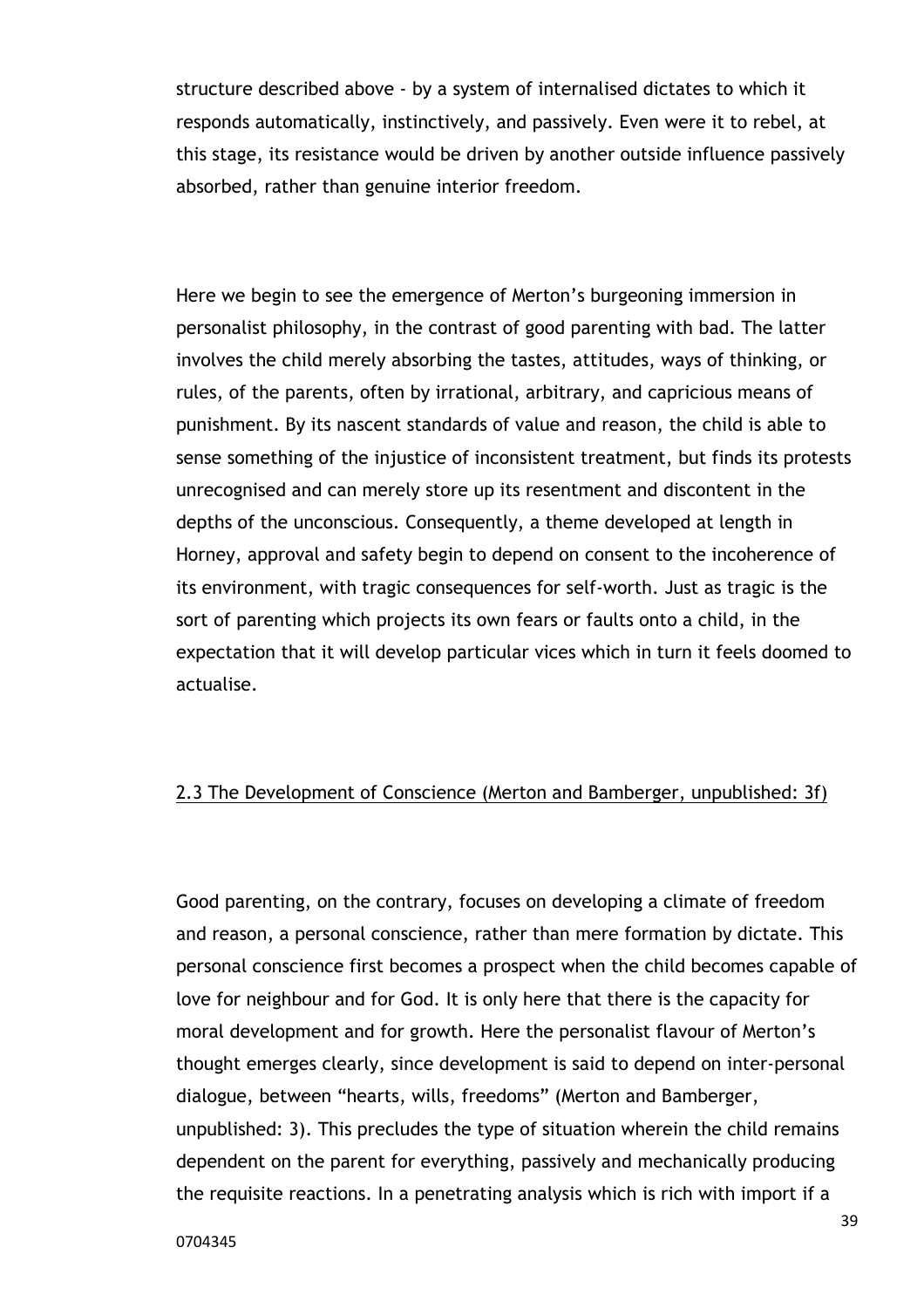little brief and unsourced, Merton and Bamberger challenge the assumption that such a parental attitude comprises genuine love or recognises the child as a person, a real being. Indeed, were the parents to do so, they would prize and cultivate the uniqueness of the child.

The authors then point to the tension produced by the internalization – "introjection" – of the standards of the parents. This is the distinction between the love which responds to objective goods, and the subjective pseudo-love which merely performs rituals of self-satisfaction in the demand for approval. In order to stifle feelings of guilt and anxiety, the mechanisms of the internalized conscience eclipse the natural tendency to rational thought, and hence destroy the possibility of love for genuine values.<sup>36</sup> Again the question arises as to whether this analysis of the manner in which the mechanisms of approval seek to allay anxiety sufficiently recognises Horney's understanding of its origin. Here, however, I would merely like to highlight how Merton (with Bamberger) has begun to integrate psychoanalytic and personalist theories of the importance of childhood development with the moral philosophy/theology of love, freedom, and conscience. We might also suggest that Merton's own experience of authority colours both his approach and his passion for this issue, as well as his own way of being in authority. On the whole this clearly demonstrates reflexivity and a dialogical integration of psychological research into theological writing.

#### 2.4: Mechanisms of Adolescence (Merton and Bamberger, unpublished: 4)

Merton and Bamberger then begin to outline the tensions involved in the transitional stage of adolescence. I will focus less attention on this aspect of the paper, given the interim nature of the adolescent stage. It is nonetheless important for demonstrating the overall place of developmental theory in

<sup>&</sup>lt;sup>36</sup> Incidentally I think that this is in outline a fertile approach to a dialogue between psychoanalysis and the phenomenology of value, particularly considering the role which early development plays in the perception of goods.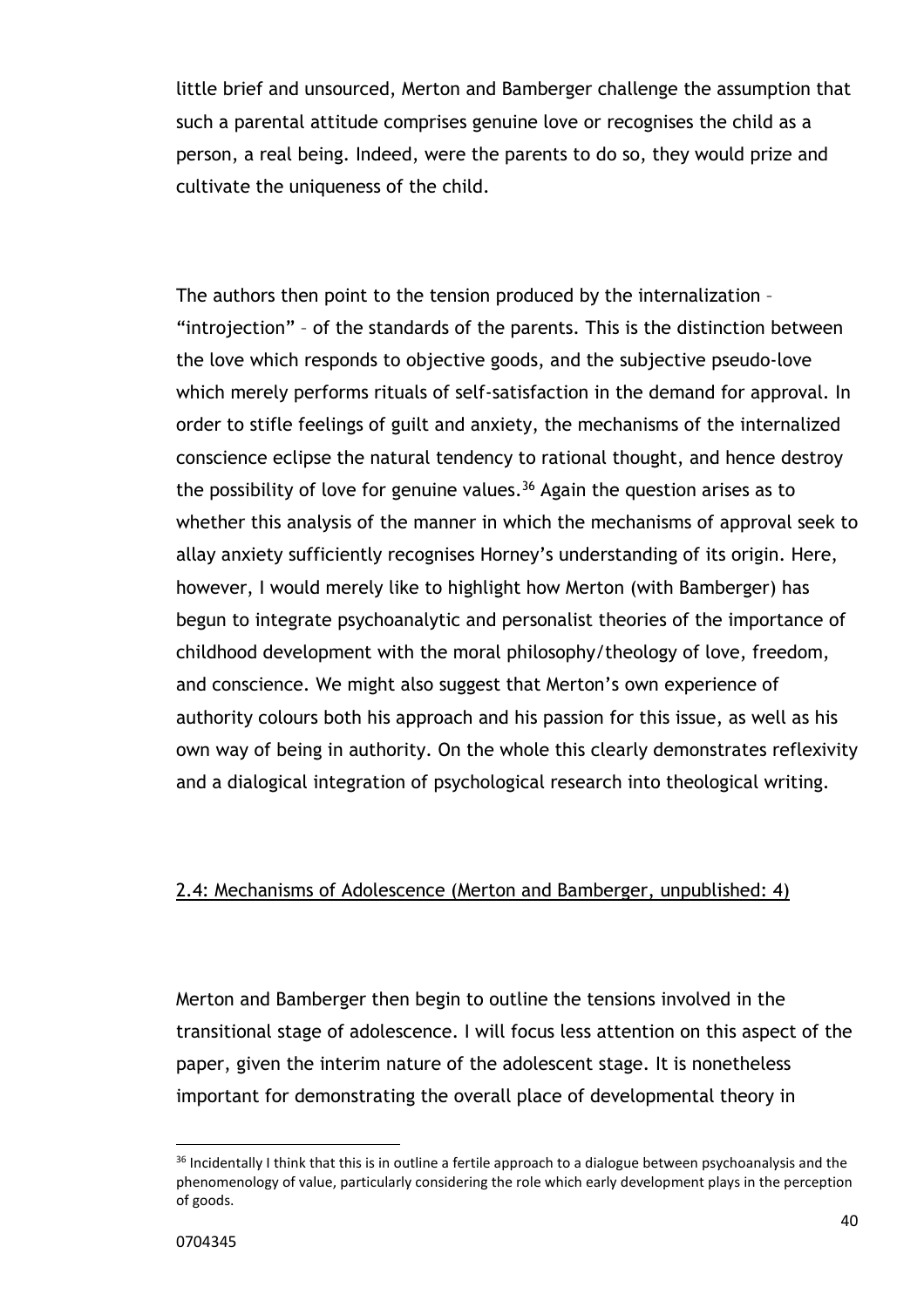Merton's thought, and indeed is a phase reminiscent of the battleground of the stunted conscience described above. This is a period of increased conflict between the series of pairs outlined above, between the infantile and the mature, the mechanical and the free, and subjective and objective love. An adequate conclusion to this stage would see the emergence of a genuine love for objective goods, in contrast to the type of behaviour which we have seen is measured to receive approval and security. To cope with the struggle to develop conscience, we begin the process of intellectual justification of our instinctual drives, whilst at the same time embarking on an erratic quest to master them, and finally increasingly identify with individuals or groups from our environment to secure acceptance. Finally, Merton and Bamberger distinguish the passing and relatively common scrupulosity of the adolescent from the adult conscience which remains marked by scruples characterised either by anxiety, shame, guilt, or disgust (Merton and Bamberger, unpublished: 5). In the first instance, excessive attention to sin is seen as a developmental stage, whilst in the latter is a sign of arrested development.

#### 2.5 The Mature Conscience (Merton and Bamberger, unpublished: 5-6)

Having discussed the infantile conscience and its roots in early development, Merton and Bamberger turn to a consideration of its antithesis and the subject of the paper, the mature conscience. This consists – according to what seems like a scholastic framework – of an act of the practical intellect judging the morality of our actions. According to the authors it has three characteristics: the capacity to evaluate, the capacity for responsibility, and the capacity for self-judgement.

Concerning the first, this consists in understanding "subjective and objective moral characteristics of an action…in the light of truth" (Merton and Bamberger, unpublished: 5). We witness again the willingness to inform philosophy and theology with psychological themes in the integration of this traditional aspect of conscience with the psychological theory discussed above, in which they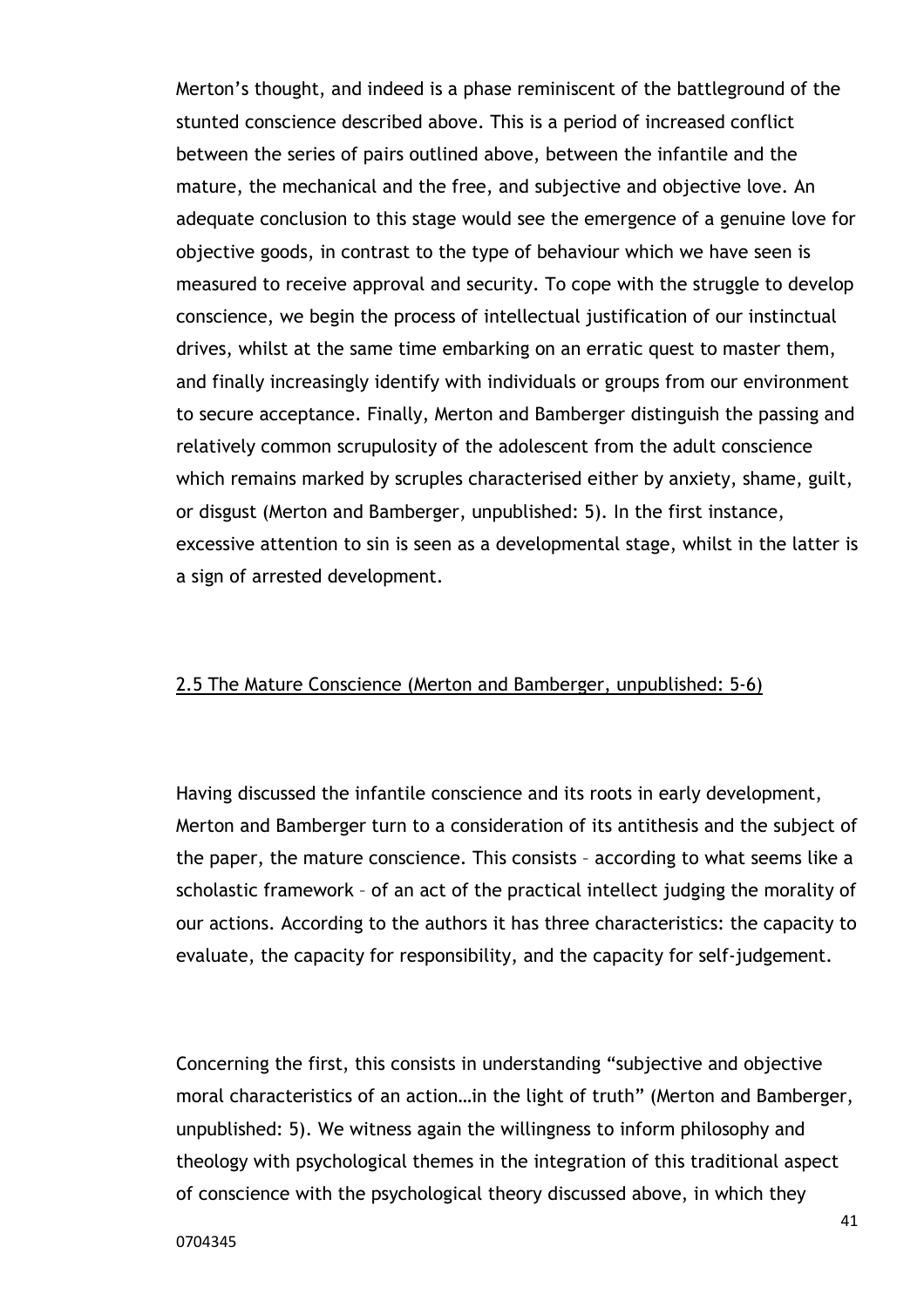stress that this concern with truth is contrasted with the immature intellect merely inhabited by dictates internalised by rote. The capacity to evaluate involves identifying and accepting evil in one's actions without the psychological defences of projection or denial. The mature conscience is aware of the reality of temptation against the moral law and the possibility of erring, but also of his capacity to resist and grow in virtue. This is contrasted with the immature renunciation of freedom, wherein bondage to automatic measures is preferred to the acknowledgement of our potential to be wrong and worthy of blame.

Secondly, the responsible conscience takes one's actions and their consequences upon oneself, accepting their origin in freedom. Here one accept the obligation to be attentive to one's actions, and to learn from mistakes, and finally do not resort to blame of supernatural agencies or plead helplessness. Thirdly, the capacity to judge one's actions again concerns the barometer of self-esteem and whether it depends on the nature of one's activity or on exterior factors like conformity and respect. In this instance, maturity entails an absence of hysterical or exaggerated emotions, since a mature person is able to avoid slipping into depression when erring. Secondly the mature self-judgement is not based on comparison with others because it does not depend on exterior approval. And finally, the mature person uses sin as a stimulus to develop, responding in simplicity and humility so as to undergo real moral change.

# 2.6 Conclusion of "The Mature Conscience" (Merton and Bamberger, unpublished: 7)

Finally, Merton and Bamberger summarise the foregoing, and attempt to draw out its implications, beginning with a warning against tendencies which make a fetish of the science of psychology, as for instance supposing that there is a series of objective formulae which can be applied to any person to elicit change. Instead, the purpose of the paper is to encourage readers to cultivate genuine human dialectical participation despite the inhibitions of automatic psychic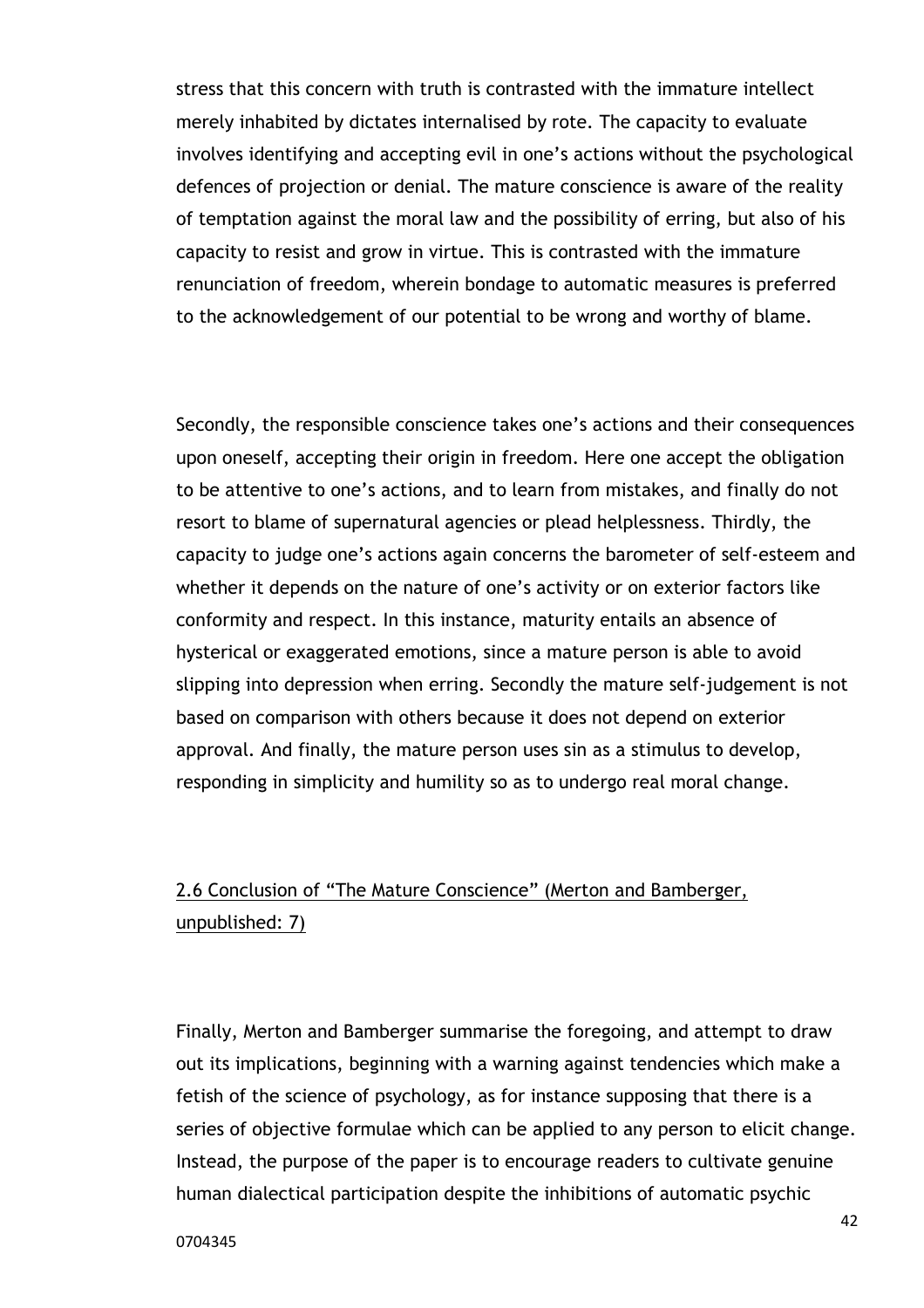processes. Instead, knowledge of these processes can help us guard against a false humility which is actually inadequacy, and recognising the complexity and confusion of the infantile mind strive for the development of genuine simplicity of intention and responsibility before God. The conclusion, therefore, continues the general character of the paper in calling attention to the dangers of confusing a mind compulsively or obsessively occupied with its faults and the observance of rules with a genuine mature mind which is able to reach out after true values in simple and free love.

## 2.7: Comments

In general the approach to freedom in this paper is a clear example of the method of integration and dialogue, as well as most likely having been informed by Merton's own struggle for freedom. Here a personalist philosophy of freedom is informed with insights from psychodynamic theory, namely internalization, projection and denial. In my view the section contrasting the mature conscience with its stunted anti-type is an especially revealing example of how psychological research can be used to illumine moral theology and philosophy. At the same time, however, we are faced with a recurring problem, insofar as the paper also interprets freedom and sanctity as involving direction by the Spirit, and hence subtly answers the question of freedom along the same hierarchical lines as we have seen above. This will be a central theme of the next chapter, in which we shall see how this direction by the Spirit arguably means the evasion of freedom in the work of Erich Fromm. Hence, the surrender to the Spirit espoused here as a paradigm of maturity becomes vulnerable, as the corresponding immaturity begins to be nothing more than a flight from surrender to God.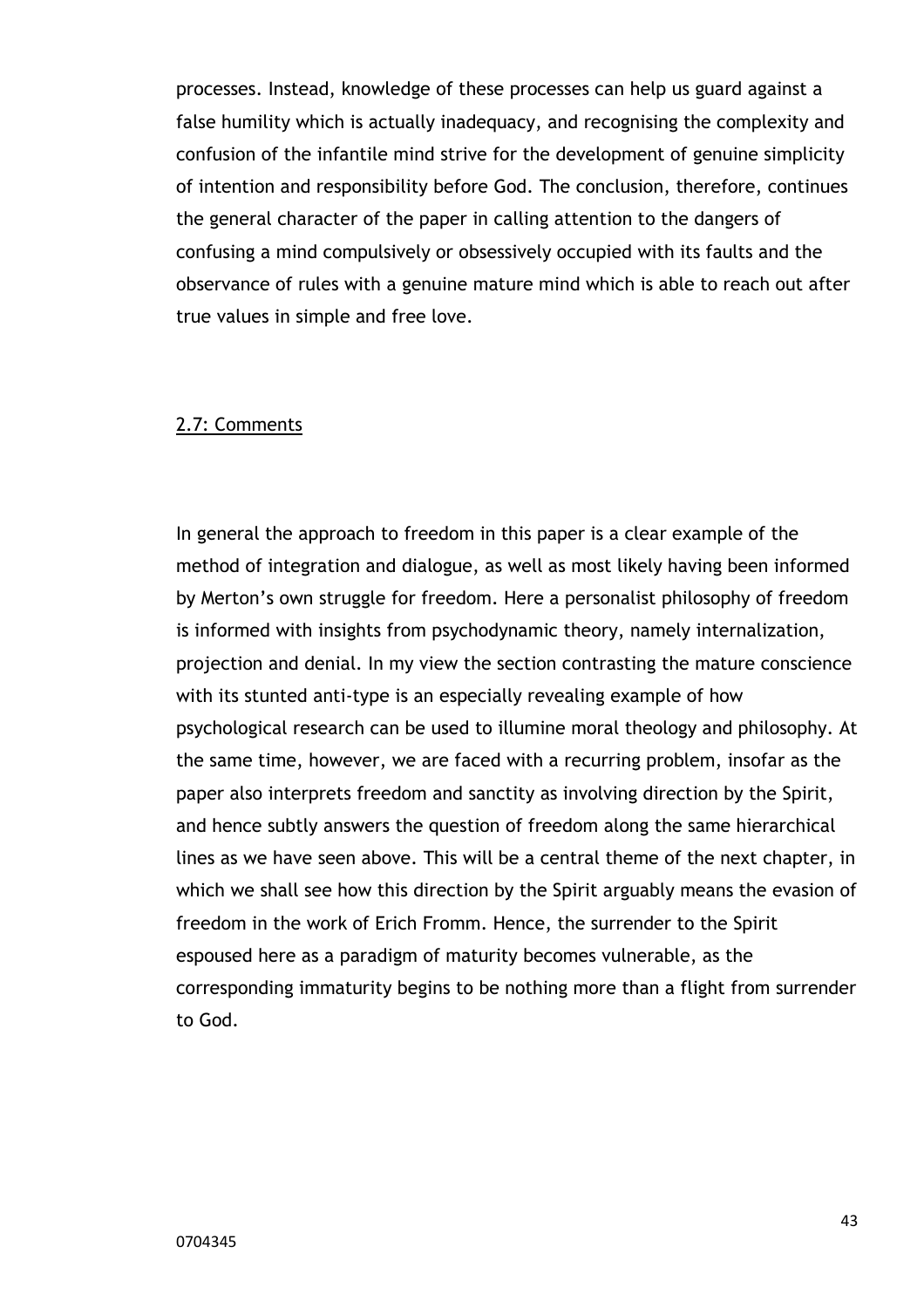Whilst master of students (1951-1955) and then master of novices (1955-1965), Thomas Merton was responsible for the spiritual and intellectual formation of those in the first stages of monastic life. Merton's journals and letters of this period attest to his enthusiasm in integrating the findings of contemporary psychology into his own life and the lives of those under his care (with mixed results) (Waldron, 2001: 60ff). Part of this attempt can be seen in his series of conference notes from 1961 published as *Introduction to Christian Mysticism: Initiation into the Monastic Tradition: Bk 3. The 12<sup>th</sup> chapter of this text is* entitled "Direction and Therapy", and is divided into the subsections 1. "[D]irection as distinct from counselling, psychotherapy, and psychoanalysis"; 2. "[D]oes [the] director have any use for psychology?"; and, 3. "[P]ractical use of this psychological knowledge". These pages, committed to writing some seven years after Merton's initial re-evaluation of psychoanalysis, enable us to see how his understanding of the possibility of the integration of psychology into spiritual life have developed. They are also especially remarkable for the role they occupy in an otherwise fairly traditional exposition of the classics of Christian mysticism, which again demonstrates how Merton – in spite of his formal seclusion and absence of psychological training – lived on the threshold of the cloister and the world.

#### 2.9: Counselling (Merton, 2008: 280ff)

Merton begins this section of his conferences by considering the distinction between counselling, psychotherapy, and psychoanalysis, in order to prepare for a further delineation of spiritual direction. Counselling concerns general advice on the psychophysical aspects of moral problems, especially as these relate to adaptation to a social situation.<sup>38</sup> The aim of counselling is primarily personal

l

<sup>&</sup>lt;sup>38</sup> All the references to counselling are from (Merton, 2008: 280ff). Incidentally, it is not quite clear what psychophysical means here.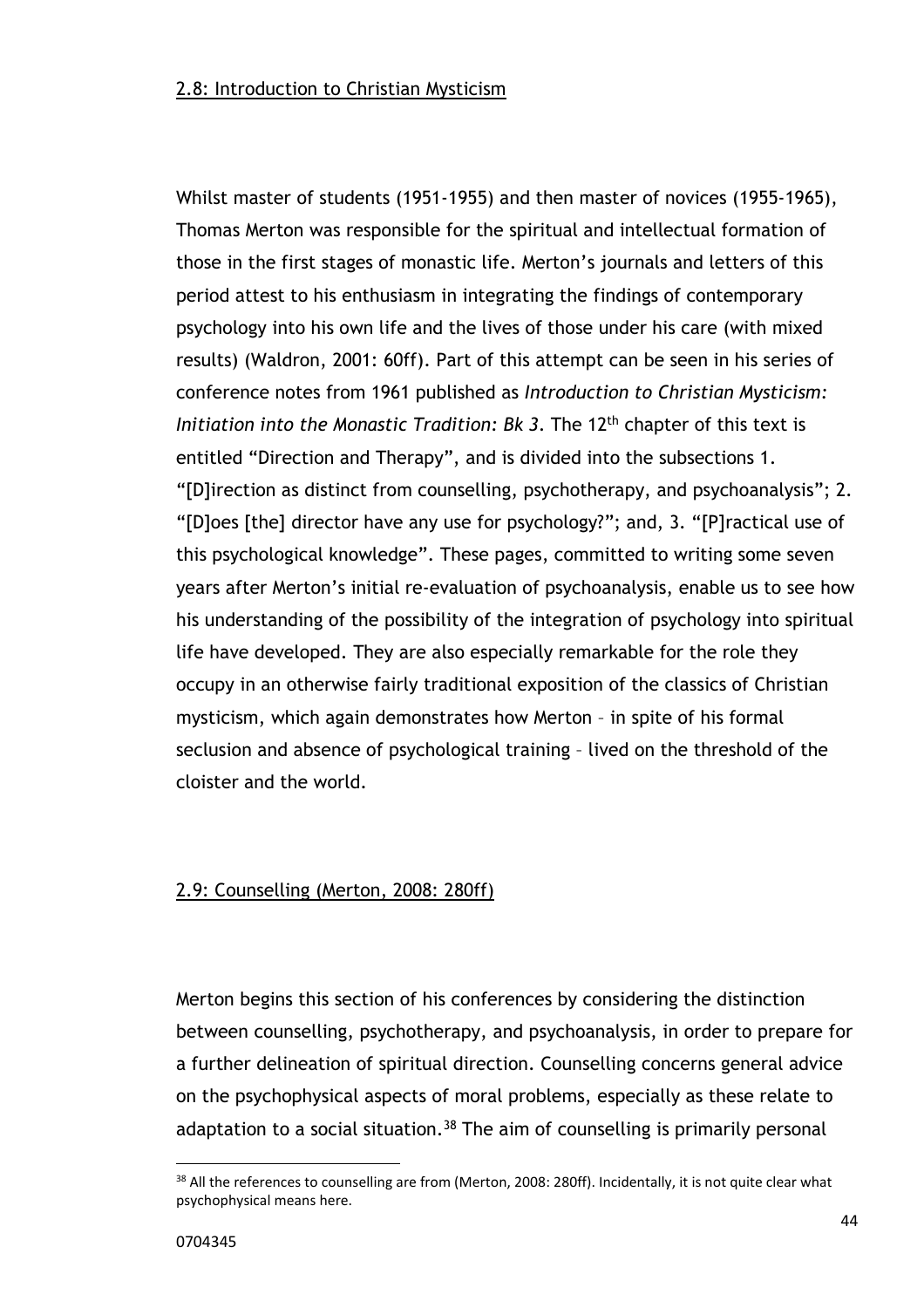balance through practical advice on the typical problems of the day.<sup>39</sup> Hence it is only of limited relevance in spiritual matters, since it deals with these inasmuch as they relate to other more general problems. Merton goes onto critique the type of counselling which he is considering by accusing it of aiming at conformity and the preservation of the common mentality. We will see later how this relates to Merton's reading of Fromm, and hence need not consider it here, especially since Merton is rather vague in identifying his intended target.

Next he turns to "counselling in a religious milieu (particularly Catholic)". Something of a remainder concept left over from the sacrament of confession and formal spiritual direction, Merton describes this as primarily ethical but ideally often touching on spiritual matters. It might involve psychological or sociological advice, which should be subordinate to Scripture and Church teaching.<sup>40</sup> Somewhat enigmatically, Merton concludes this section by suggesting that religious counselling deals in great measure with matters of Church law, without further clarification as to whether this is mainly moral, psychological, or pedagogical. In general since little here relates to the psychological themes with which he is otherwise occupied, there is scant need for us to linger here.

#### 2.10: Psychotherapy (Merton, 2008: 282f)

More importantly, Merton now begins perhaps his most definite discussion of the nature of psychotherapy, distinguishing it first from the type of counselling discussed above. Psychotherapy, in contrast to the relative normality of the counselee, "implies that [the client] (though not 'abnormal') is at least suffering from serious neurosis" (Merton, 2008: 282). Recalling similar assertions from earlier texts, Merton again questions the notion of a strict boundary between

 $39$  Indeed we might be better aware now that certain forms of training in counselling are now deeply concerned with matters more commonly associated with depth psychology.

 $40$  We might also ask whether this looks like what Kugelmann depicts as the presence of the Vatican as a third-party in counselling sessions (Kugelmann, 2011: 413).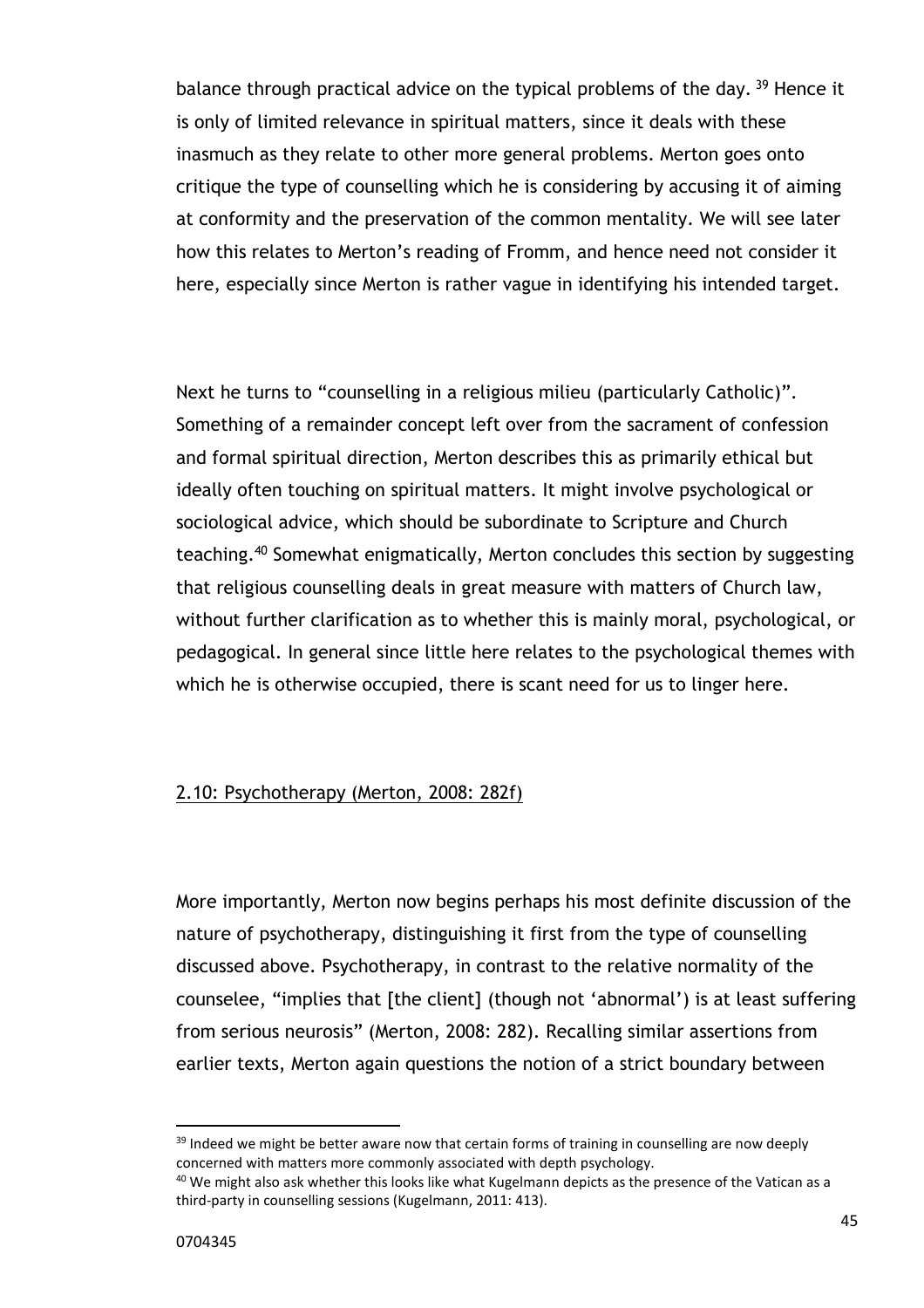mental health and neurosis by claiming that even mostly well-functioning people of his time also commonly manifest symptoms of neurosis or problems with personality or emotional life, or psychosomatic difficulties. Bolder still is the assertion that "the proportion of neurotics in our society is so high that it would be absurd to draw a strict line between them and 'healthy people'" (Merton, 2008: 282).<sup>41</sup> The distinction between the common run of these problems, concerning which Merton assures the hearer/reader that there is nothing seriously wrong, and genuine mental illness, is the ability to handle them in a "valid and mature fashion" (Merton, 2008: 283). $42$  This section is also useful for further clarifying Merton's working taxonomy of neurotic disorders, including "perfectionism, obsessions, compulsions, scruples, diffuse anxiety, [and] severe uncharitableness" (Merton, 2008: 283).

A further distinction between psychotherapy and counselling helps us to see Merton's understanding of the former in greater resolution. Because it assumes at least minor neurosis as present in the client, psychotherapy exceeds the range of counselling, and the depth of consideration of the relevant personal problems. Secondly, the therapist has more than an advisory role, working through the particular problems of the client and aiming for a resolution, or at least new insight. Thirdly, Merton perhaps displays an influence from the thenincipient relational turn in psychotherapy when claiming that therapy depends on personal identification of client with therapist. Here the former is opened to the personhood of the latter, and hence liberated from the neurotic tendency to see the world through the lens of self. Finally, and most significantly, a summative definition which is worth citing in full:

The aim of therapy is to 'heal' (to some extent) *traumatic wounds* in the psyche by bringing them to conscious awareness and showing the patient how to deal with them in a rational and mature fashion, instead of by

 $41$  Again we might have expected such a claim to be sourced with empirical research, notwithstanding the originally oral transmission of the text.

 $42$  Perhaps we can assume that maturity here carries the same content as in "The Mature Conscience", i.e. freedom, interiority, responsibility, etc.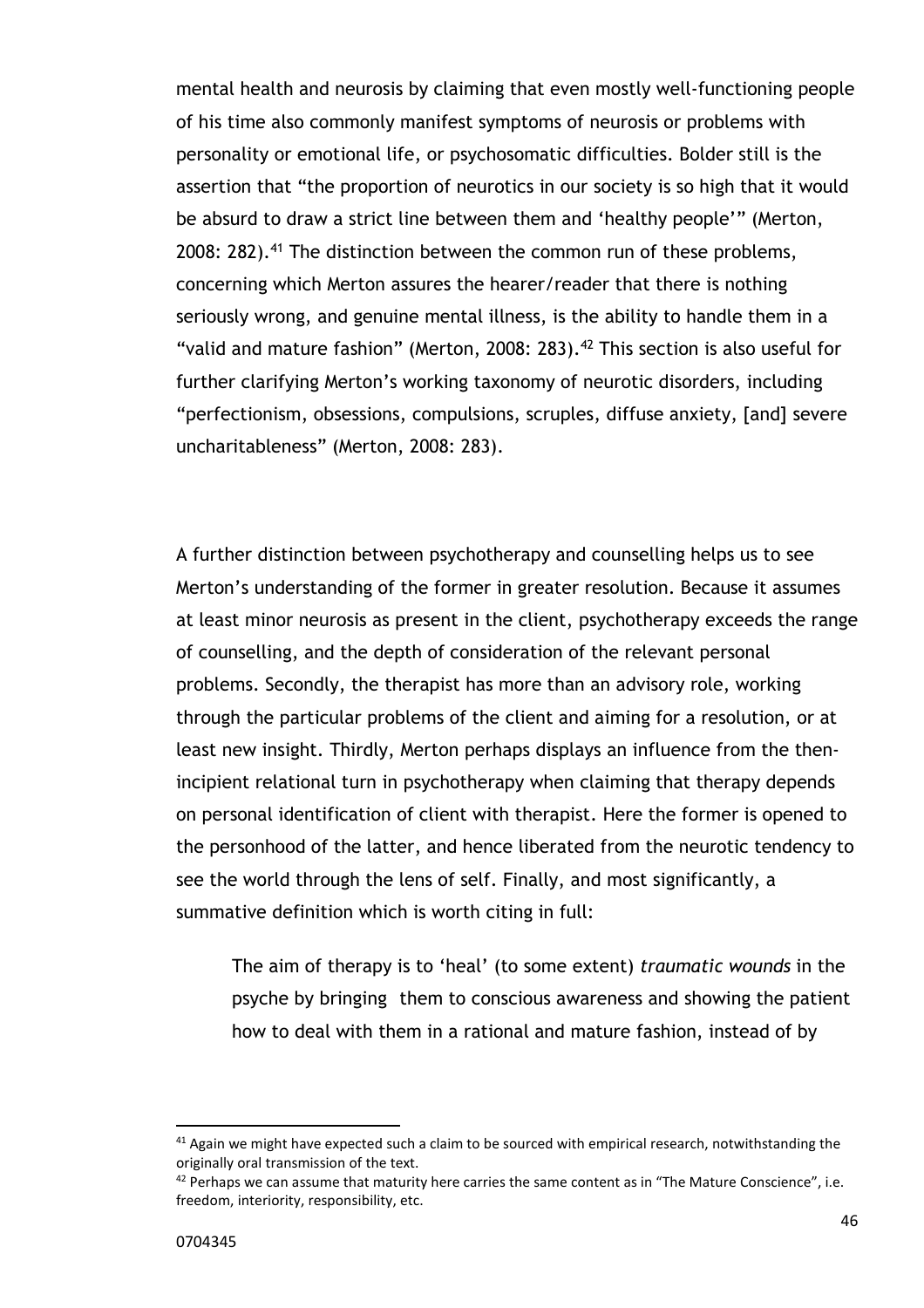subconscious and infantile subterfuges which do not work. (Merton, 2008: 283)

#### 2.11: Psychoanalysis (Merton, 2008: 284-286)

The text now turns to psychoanalysis, in Merton's estimation a form of therapy of deeper reach and longer duration. It is worth noting again here that this text was written in 1961, when Catholic discussions of psychoanalysis were largely critiques of the theories of Freud, again testimony to the scope of Merton's hunger for knowledge (Kugelmann, 2011). Psychoanalysis, says Merton, has a more intimate and radical intention, aiming to reshape the personality (rather than simply rebalancing it). In Freud, this proceeds by investigation into the developmental roots of a difficulty, and some attempt at reliving the stages of stunted development to which one has regressed, with the emphasis on sexual development (Merton, 2008: 284). The focus of Jungian analysis, on the other hand, is on the religious symbols inherited by the whole of humanity in our collective unconscious, and the dormant power which can be awakened by bringing these to consciousness. Again the relation between analyst and client is important, and more so given the depth and length of the procedure, but Merton seems unaware of the basic tensions between the stance of relational psychotherapy and Freudian psychoanalysis.

#### 2.12: Spiritual Direction

This stratification of counselling, psychotherapy, and psychoanalysis concludes by distinguishing them from spiritual direction (Merton, 2008: 284). This essentially focuses on the relationship of the person with God, and hence is able to consider, for instance, sin as sin, in contrast to the psychological attention on the maturity with which a person copes with it. At this point a partisan approach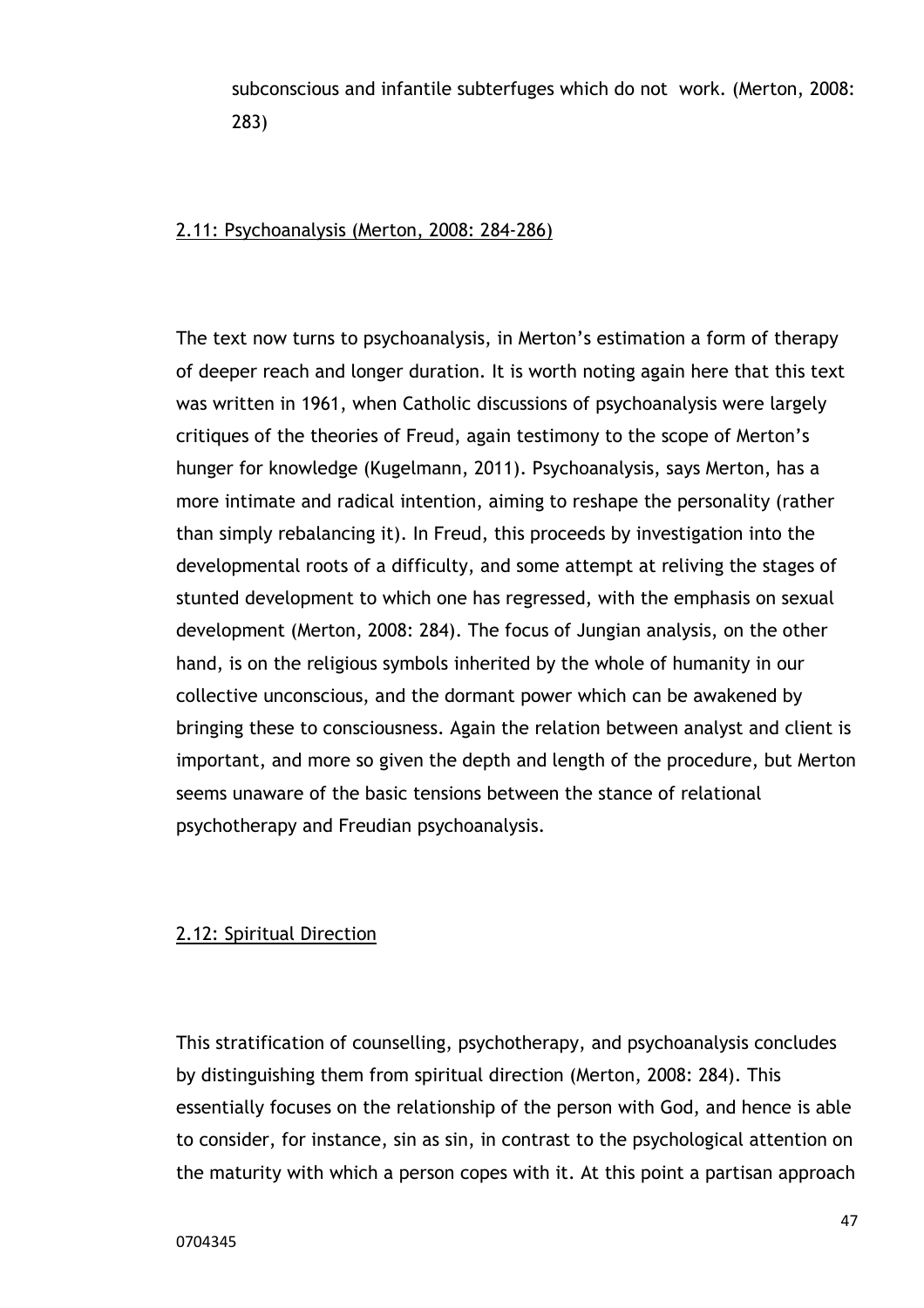might content itself with the observation that there is a distinct realm for the spiritual director which cannot be taken over by analysis, but Merton also points out the converse. Given that spirituality depends on a healthy psyche, and that psychotherapy and psychoanalysis are concerned with the health of the "psychic and emotional organism" (Merton, 2008: 2004), any approach that rendered them superfluous in the presence of an able spiritual director is simply naïve. Indeed, even an adequate reception of the sacraments depends on psychic health, and neurotic difficulties cannot be resolved by the confession of sin or spiritual guidance.<sup>43</sup>

In my view this is a major point, again demonstrating Merton's willingness to engage in reciprocal dialogue even to the extent of using psychology to inform his approach to sacramental theology. I would, however, argue that there is some tension between Merton's assertion that neurosis prevents the person from judging spiritual matters adequately, and a further claim that therapy and analysis deal with the pre-spiritual realm. If neurosis can hinder spiritual judgement it is hard to see how this coheres with analysis being pre-spiritual. Furthermore, assuming an existential approach to the inextricable embodiment of our concrete lives, and the importance of physical awareness in recent psychotherapeutic theory, that is, I would be inclined to suggest that both embodiment and psychology do necessarily impact on all areas of life.

In the section immediately following these remarks, we can perhaps see a condensed view of Merton's understanding of the question of integration, beginning with his assertion that the director should know enough psychological theory to see when a person is neurotic (Merton, 2008: 286).<sup>44</sup> Moreover, psychological knowledge would assist the director in recognising the strictures that character structure places on the ability to absorb information, and hence

 $43$  Merton also reiterates the point made above that self-will can exacerbate neurosis rather than cure it. We are also reminded how Merton is consistently straddling two worlds, since he reiterates the traditional Catholic claim that the director speaks in a supernatural fashion as the instrument of God.

<sup>&</sup>lt;sup>44</sup> Merton also cites the permission then required from ecclesial authorities in making a referral to a Freudian psychoanalyst.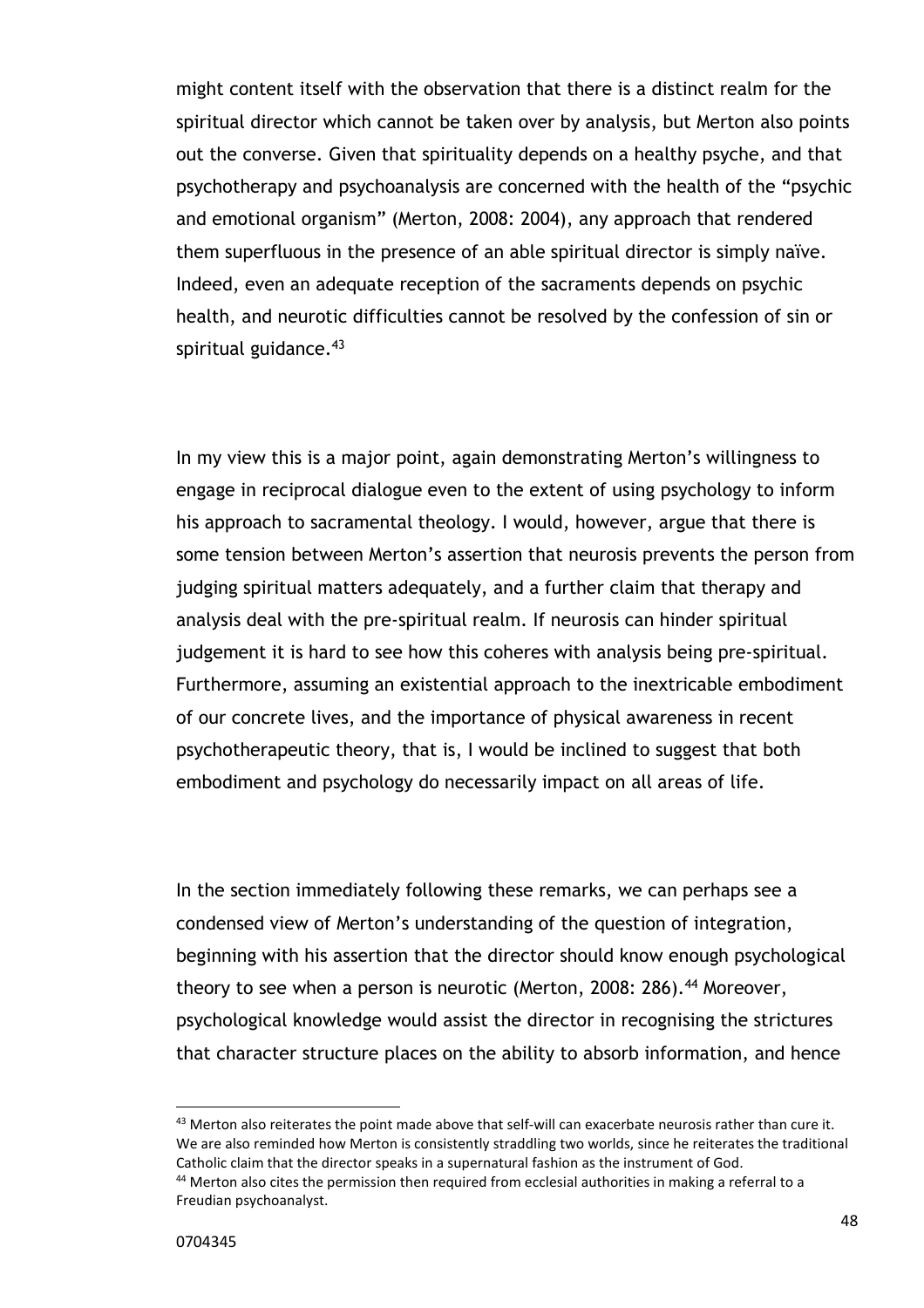in recognising the appropriate level of direction. Psychology here is seen to be of foundational importance to the human ability to communicate and learn, arguably analogous to the way in which the subconscious mind is said to set the scene of the relationship with God in prayer in Merton's *No Man is an Island*  (Merton, 1955: 20-45). An important indication of the extent to which he has integrated psychological thinking is given in Merton's claim that the director must be able to recognise unconscious communication, as for instance we have seen in his treatment of transference. He also touches here on psychological defence mechanisms, without naming them, as for instance when a person might conceal their weakest points with a profession of strength.<sup>45</sup> Next, Merton again exhibits his deep concern for the relationship between psychology and social matters, when advising that the director have a knowledge of group psychology so as to understand when a person will most profit from increased communal activity, and when it might be unproductive (Merton, 2008: 287).

Finally, concerning the role of psychology in the life of the director, Merton turns to the matter of culpability in sin. The director must be aware of the psychological factors which can mitigate responsibility, specifying neurasthenic, schizoid, cyclothymic, paranoiac, and hysterical disorders. These lead into some general prescriptions, concerning the reduced capacity for will-driven ascecis, the possibility that the director might be manipulated by neurotic demands, the danger of jest or posturing, and a warning against adopting the role of psychiatrist (Merton, 2008: 289). Concerning the first of these Merton makes the important point that the spiritual difficulties of the neurotic are often bound up with an inadequate perception of the nature of religion. This interesting and important point is left undeveloped, such that we might wonder what is implicit therein. Perhaps it reflects the ongoing personal transition from ascesis to humanism that we shall see in subsequent chapters, or the related question of the place of the neurotic self-images and search for perfection which Merton adopts from the work of Horney.

 $45$  One might compare this with the mechanism of reaction formation, whereby one overemphasises a certain aspect of personality in order to compensate for or mask the absence of an opposed trait. See (Kahn, 2002: 230-32), and (Martin*,* 2010: 625).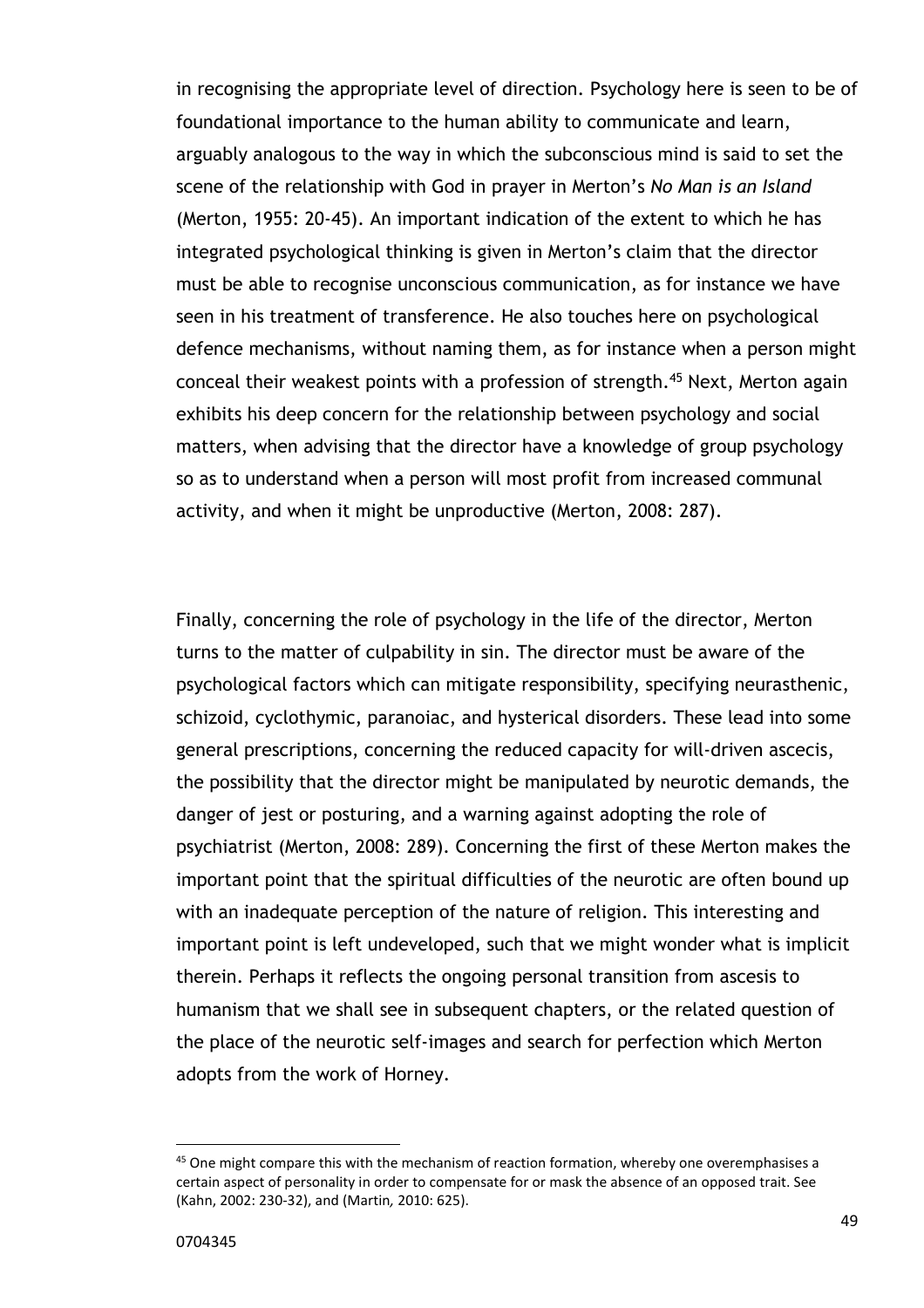The director should, on the other hand, operate with honesty, person-affirming love, and encouragement which fosters all that is generally human.<sup>46</sup> In addition, direction should foster realism (in particular surrounding any tendency to confuse repression of instinct with virtue), and oppose obsession and compulsion (Merton, 2008: 290f). In obsession, the issue is with a morbid and narcissistic preoccupation with one's own problems, whilst in compulsion we are reminded of the relationship between self-ascribed duty and the flight from anxiety. Finally the remedy of a genuine appreciation and response to value and persons is again proposed as the real alternative to the infantile mentality.

To conclude the elaboration of this section in Merton's *Introduction…*, a particularly important point is made concerning the overall purpose of the foregoing pages, one which anticipates the later character of Merton's spiritual writings. Whilst it is important to pick up on the point that this concerns the *psychological* function of the director, Merton synthesises this chapter by adding that the director should aim at helping "the penitent fully *to be himself*" (Merton, 2008: 291). This entails a reconciliation of the divisions within oneself, and salvaging any good elements of natural life which he has shunned (perhaps under the burden of a misguided understanding of Christian life). It will be of great importance to this project to note that this stress on genuine selfhood is later to assume central place in Merton's *spiritual* thought, even though it is here framed psychologically and in the context of the previous assertion that psychotherapy/analysis is pre-spiritual. Moreover, the director is responsible for seeing that the "penitent does not compel himself to throw away the best of himself" (Merton, 2008: 292), which again I would argue is a rather progressive approach to Catholic spirituality given centuries of insistence on contempt of nature and self.

<sup>46</sup> And avoids false supernaturalism!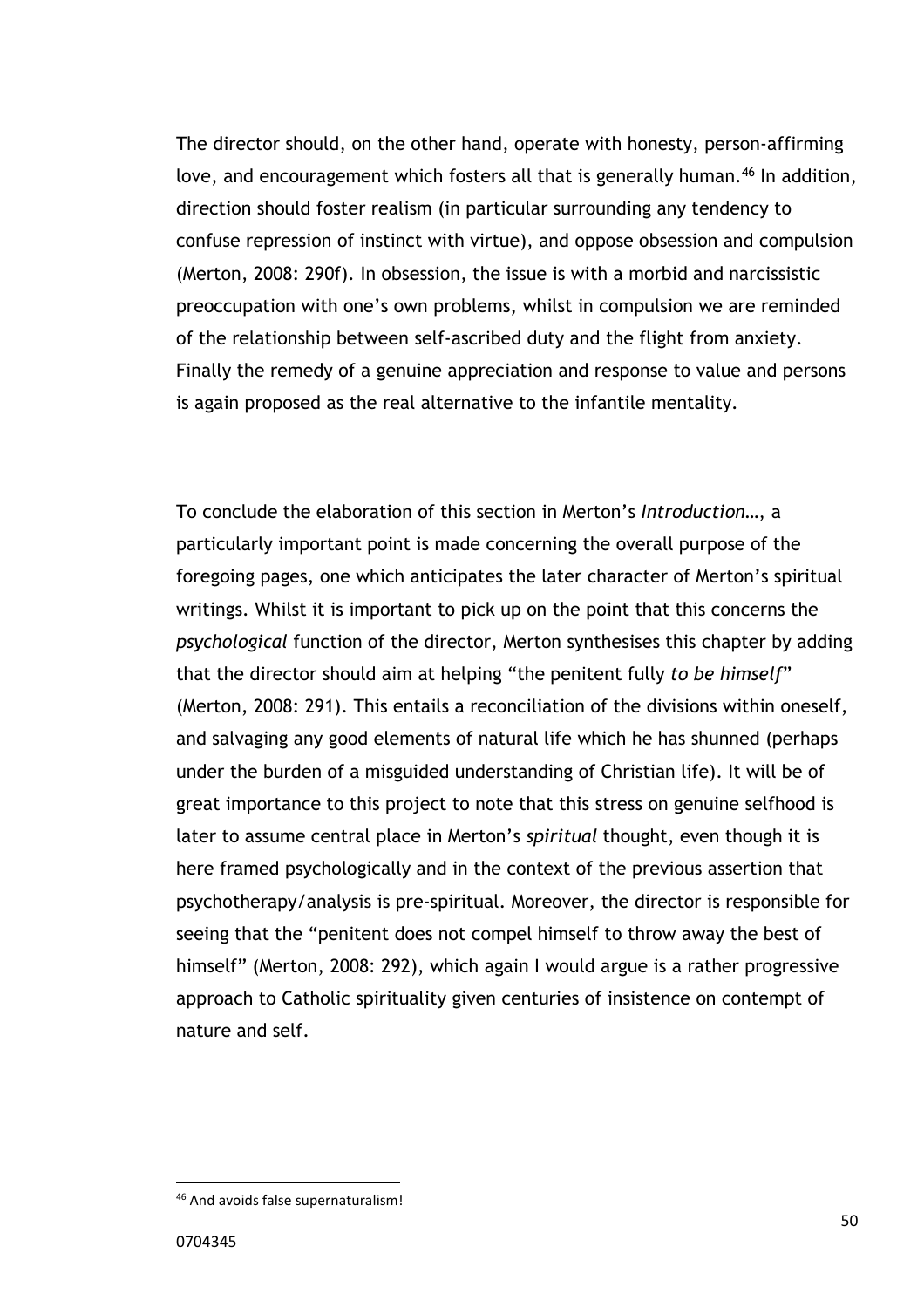This stress on selfhood is then put in the context of the transition from secular to religious life, again stressing the need for harmony between the notions of self involved in both (Merton, 2008: 292). Here, the danger of inflated interpretations of the new religious identity is raised, inasmuch as this might develop as an evasion of one's problems, an attempt of sorts at denial or rejection of what is now deemed contemptible. And, closing with this point, Jungian individuation theory is used to sketch the whole passage between prereligious and religious life, particularly concerning the tendency to initially develop a religious persona to adapt to the new form of life.<sup>47</sup> This persona can come at the cost of the rejection of those aspects of the personality which are deemed unworthy, but which may indeed be central facets of the real personality. The reconciliation – here attesting to Merton's relevance to the general theme of integration – takes place when those suppressed aspects are rediscovered, and given room to breathe, reconciling the interior self with the social self adopted for adaptation. This is an antidote to the melancholy which can develop in one who is deeply yet unknowingly troubled by the restlessness which comes from the denial of the personality, and results in the restoration of "all that is humanly best and vital in the penitent: warmth, geniality,  $\{\text{an}\}\$  ability to love and to give" (Merton, 2008: 294).

In my view this last section, concerning the need for psychology in spiritual direction, is a deeply significant and illuminating example of the ongoing transition in the person of Thomas Merton. Here, particularly in the theme of reintegration that draws on the work of Jung, the director is seen as helping the monk to be himself, by rediscovering aspects of the personality rejected upon entering religious life. Moreover it manifests the extent to which psychological ideas of selfhood, and by extension a new openness to the many varieties of human nature, have begun to inform and challenge the previously ascetical emphasis of Merton's work. Without forgetting the ascetical aspects of the

<sup>&</sup>lt;sup>47</sup> Merton elsewhere devotes a section of a paper to Jungian analysis, but the focus is largely on Jung's approach to historicity and the question of whether dogma and traditional religious observance can ever be psychologically adequate for the historical person of the time. Merton praises Jung for upholding the Augustinian conception of spiritual order in the soul, but claims that he is wrong in asserting that dogma and observance are obsolete. He gives little justification for this position, and the limited scope of the article renders it largely uninteresting relative to the present project. See (Merton, unpublished).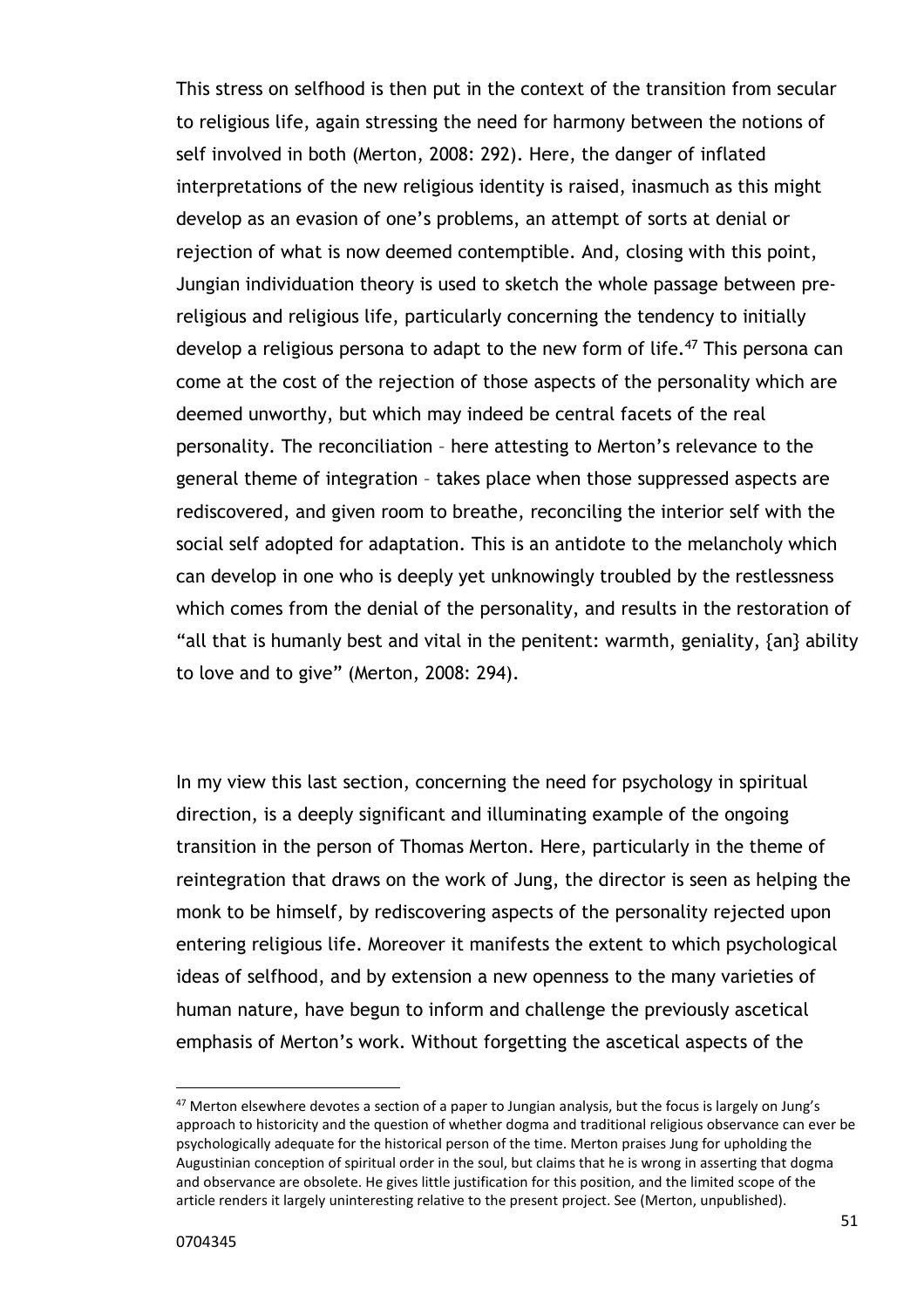remainder of the lectures around which Merton's *Introduction to Christian Mysticism* is formed, psychological theory is coming to be increasingly foundational in his approach to spirituality. That this foundational role was also in the case in "The Neurotic Personality…" is clear, however the question is beginning to emerge as to the structure which is erected upon the foundation. What, that is, is an adequate conception of the nature of religion (contrasted to the inadequate perception depicted in this section), and has Merton's own understanding of religion and theology begun to become more humanist, more worldly, and as we shall subsequently ask, more Frommian?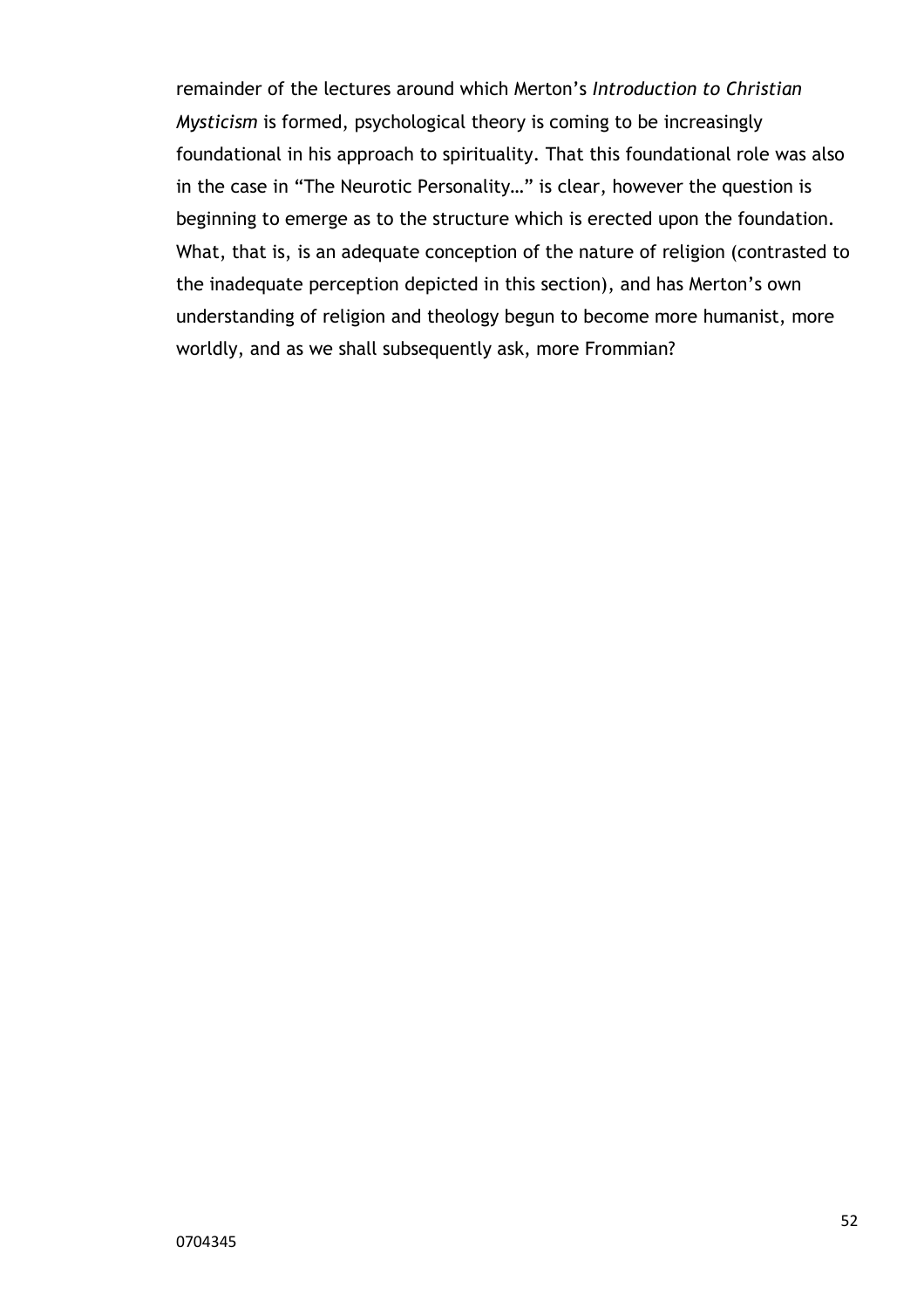# Chapter Three: Erich Fromm on Psychoanalysis, Humanism, and Religion

Erich Fromm was born in Frankfurt in 1900, with both paternal and maternal rabbinical descent. He obtained a doctorate in sociology from Heidelberg University in 1922, before training as a lay (i.e. non-medical) psychoanalyst. For most of his career Fromm taught psychoanalysis in New York and Mexico, before settling in Switzerland for his final years and dying in 1980. The main thrust in his early work lies in exploring the social dimension of the psyche, and the extent to which social factors have to be understood in psychoanalysis and vice versa (Durkin, 2014: 22). In his later works a shift in emphasis can be seen, as Fromm begins to gather together and centralise themes also present in his early work, on the importance of love, living, and being. Fromm's treatment of these issues is arguably given its appeal in juxtaposing them against the analyses of unhealthy character states and socio-economic structures from his earlier writings. Fromm's thought has been described as *radical* humanism, since it focuses on our development *and* our liberation from any freedom-inhibiting political, economic, or psychological forces.<sup>48</sup> Kieran Durkin has recently argued that Fromm's work is humanist first and foremost, and that it revolves around a core of "spiritual autonomy [and] the idea that man must 'develop his own powers' and reach the goal of complete independence" (Durkin, 2014: 2,50).

I will continue my analysis of psychological themes in the writings of Thomas Merton by focusing my fourth chapter on his dialogue with Erich Fromm. In preparation for this, the present chapter will seek to exhibit and analyse some of the prominent themes in the early works of Fromm first encountered by Merton. Before we turn to consider in some depth Fromm's *Psychoanalysis and Religion*, I will first put that text into the context of some of the central tenets

<sup>48</sup> Kieran Durkin enumerates a variety of adjectives with which Fromm modifies humanism - "normative humanism, socialist humanism, renaissance humanism, enlightenment humanism, dialectic humanism, and mere humanism" – before his first use of radical humanism in 1966. I will settle for mere humanism, since this is the term used in *Psychoanalysis and Religion* and by Merton (Durkin, 2014: 3).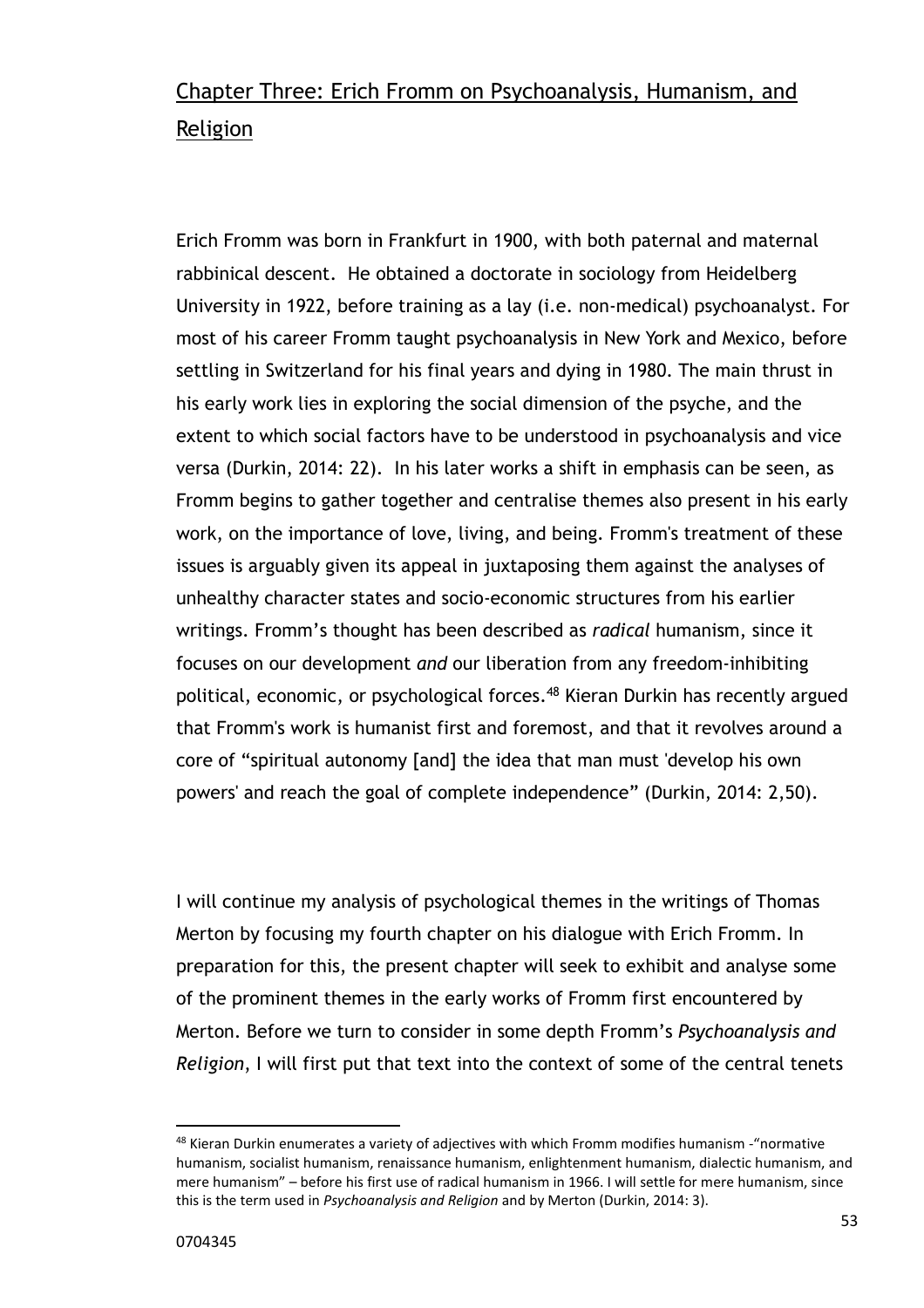from Fromm's other major early writings *The Fear of Freedom* and *Man for Himself*. This will allow us to see clearly the guiding principles that penetrate Fromm's early thinking but are in less developed form in *Psychoanalysis and Religion*. 49

Before approaching Fromm's writings, however, an immediate question arises: given that this thesis is concerned with the work of Thomas Merton, why devote one of only four chapters exclusively to Erich Fromm? This is due to the extent to which Merton's new openness to psychoanalysis is based on his reading of Fromm and Horney, and particularly that it is Fromm whom Merton reads in most depth, and corresponds directly with for almost a decade. Relative to the criteria posed by Robert Kugelmann, this exchange is arguably a prime example of Merton's dialogical credentials, the existential impact of Fromm's thought being manifested in his letters, and also his appreciation of Fromm's awareness of the provisional nature of human symbols (reflected in the latter's resistance to idols of a conceptual and political nature). More importantly, Merton repeatedly professes to agree with Fromm on matters concerning psychoanalysis, religion, and humanism, and claims to share Fromm's views on alienation. This includes the assertion of a consistency between the psychoanalysist and Merton's priesthood based on the centrality of humanism in both.

Understanding the salient aspects of Fromm's work will therefore be of crucial importance to considering the development of Merton's attitude not only to psychology, but to religion and the person. Ultimately, however, we are concerned with the question of integration, and, given Merton's repeated attempts to incorporate the work of Fromm into his own thought, a solid grasp of Fromm's consistent body of early work is arguably essential in enabling us to address the consistency of Merton's enthusiasm for Fromm with his continuing

<sup>&</sup>lt;sup>49</sup> Durkin's radical humanist reading of Fromm's corpus is based on the existence of a "generally continuous" development of a central nucleus of ideas throughout his various writings", and "a core position of great stability" which Durkin locates in the early encounters with Jewish humanism, the psychoanalysis of Freud, and the sociology of Karl Marx (Durkin, 2014: 11, 42). Durkin does, however, identify "subtle shifts" in his summary of Fromm's writings (Durkin, 2014: 17).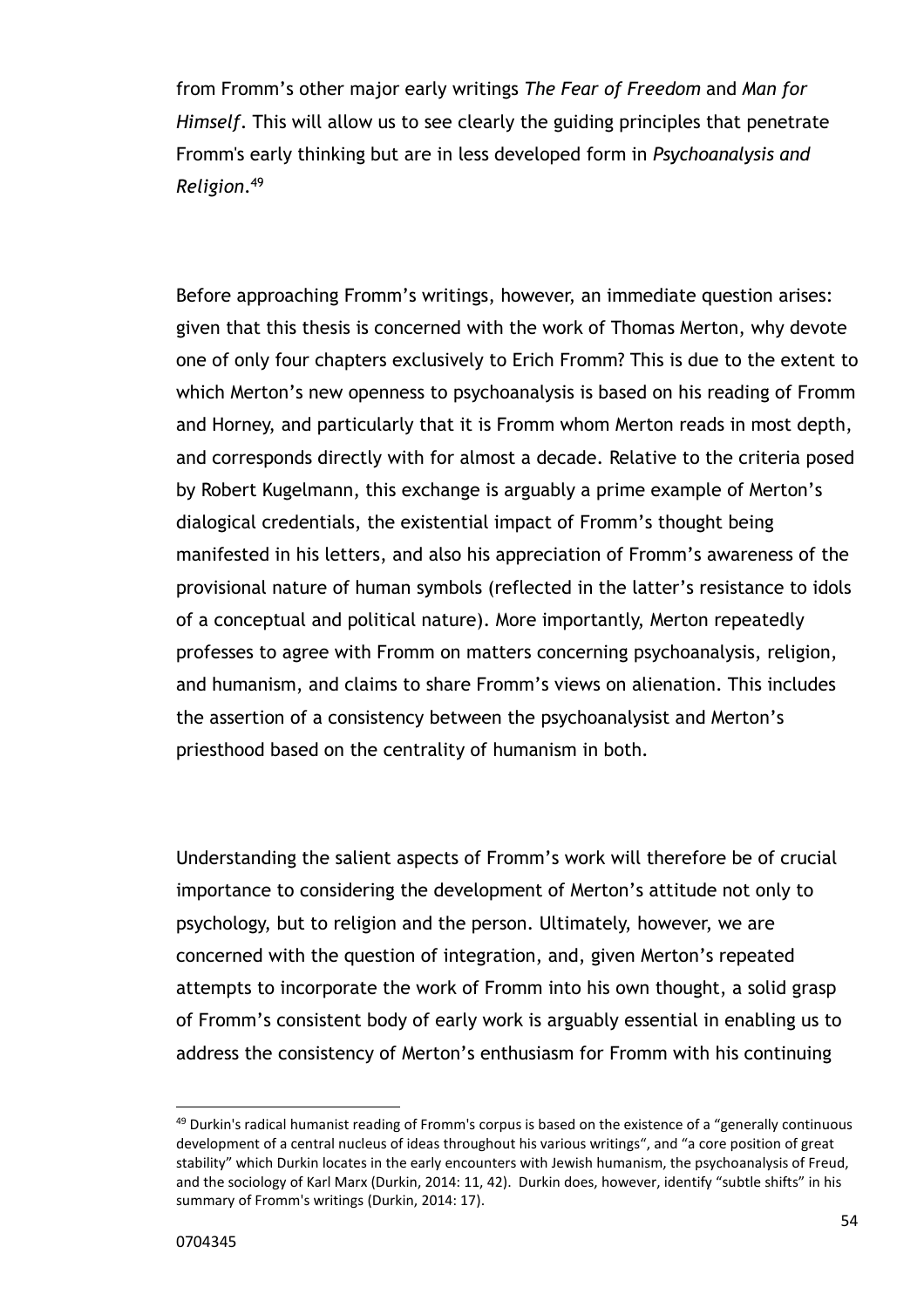commitment to Christian theology. Finally, in considering the transition of Merton - depicted by David Cooper – from a world-denying ascesis to a radical humanism, I will ask whether something of Fromm's dialectic of freedom is manifesting in Merton's own historical journey, perhaps even enduring in the late Merton's approach to integration.

#### 3.1: *The Fear of Freedom*

Erich Fromm's *The Fear of Freedom* analyses the socio-political, psychological and existential factors involved in "the meaning of freedom for modern man", and in the then-typical character structures as Fromm understood them (Fromm, 2001 [1941]: iix, 89ff). Given our limited scope, the socio-political dimension concerns us only indirectly here, since the existential dichotomies that lead to the dilemma of freedom and the possibility of alienation are of primary relevance to the understanding of religion.<sup>50</sup> Here Fromm argues that the human being is unique amongst animals, since the evolution of self-consciousness and moral freedom mean that we have lost our original instinctual harmony with the natural world (Fuller, 2008: 196).<sup>51</sup> Hence we no longer feel merely a part of nature, are free as well as instinctual, lost as well as at home, and have the consequent need to fashion an orientation for ourselves in the world. This is the ground for Fromm's theory of dialectical freedom, involving the relationship between freedom from primary ties (natural, family, and socio-political) and freedom to develop oneself.<sup>52</sup> I read this dialectic as the central category in *The Fear of Freedom*, and one which founds his work on psychoanalysis, religion and humanism, and hence will dwell on it a while longer (Fromm, 2001 [1941]:1-32).

<sup>&</sup>lt;sup>50</sup> Fromm elaborates his understanding of our existential needs in his later (Fromm, 2002: 27-66), as relatedness, transcendence, rootedness, identity, orientation, and devotion. I cannot consider these in depth here, but they are discussed in (Thomson, 2009: 27-30), and (Durkin, 2014: 79-80). Thomson (2009: 128) agrees that the existential needs and paradoxes are Fromm's starting point.

<sup>51</sup> Thomson (2004: 68) also questions whether Fromm leaves enough instinct to account for the findings of evolutionary biology.

<sup>&</sup>lt;sup>52</sup> According to Fuller, primary ties are those existing prior to individuation, whilst secondary ties are formed to compensate for the absence of prior ones (Fuller, 2008: 199).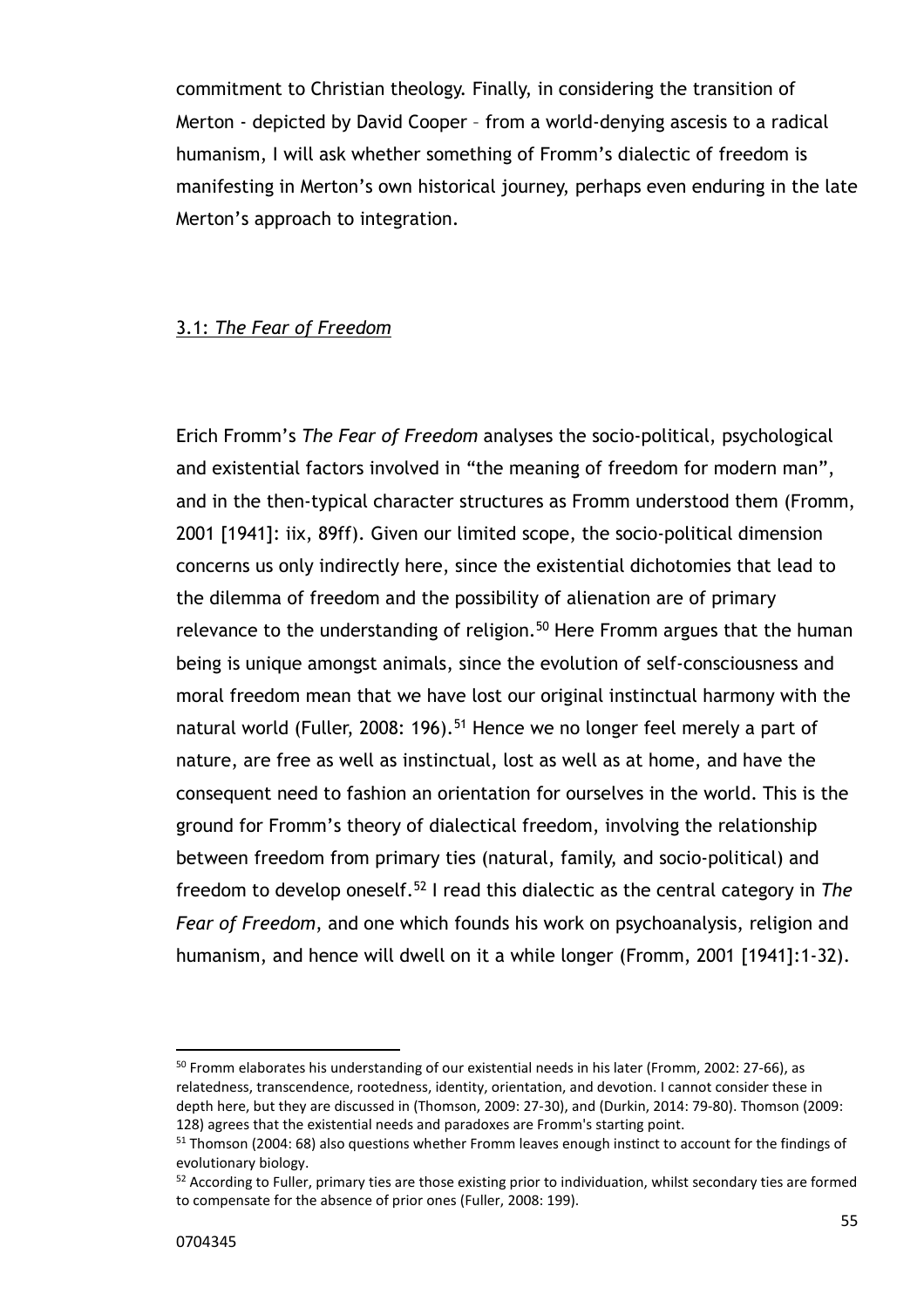Fromm situates his work in the aftermath of the battles for human freedom in the early modern period, the liberation from oppressive political and religious structures, and the acquisition of "freedom from". Fromm sees the great mistake of interpreting this period in assuming that mere emancipation from external structures is freedom in itself. Instead, this is only the first stage of freedom, a necessary but insufficient condition. Freedom is also endangered by our internal tendencies, mainly that of evading the question of freedom by divesting our own powers and responsibility to an exterior power in order to find security (Fromm, 2001 [1941]: 18). Fromm roots this in the idea that the human place in the cosmos is deeply threatening and confusing, and the question of freedom a terrifying one. Hence, rather than simply being liberated from oppressive regimes, we must recognise our own unconscious tendency to seek out tyrants or mass conformity in order to escape from the unbearable agony of being alone and confused in the cosmos (Fromm, 2001 [1941]: ix).<sup>53</sup>

Once the insufficiency of mere "freedom from" – or negative freedom – has been established, we can turn to "freedom to", or positive freedom (Fromm, 2001 [1941]:221ff). Presupposing negative freedom, this is the process by which we become creative, productive, rational, and relational, and so unite ourselves with our world and species. This is the freedom to realise self, to take responsibility and possession of one's powers and use them lovingly, and so fashion a home upon the earth.<sup>54</sup> Here we face the problem of freedom rather than evading it, and take possession of our own powers rather than renouncing them.

<sup>&</sup>lt;sup>53</sup> Fromm would later say that all our anxiety is sourced in isolation, and that our deepest need is to overcome it. (Fromm, 1957: 15). Durkin agrees that *The Fear of Freedom* and Fromm's work in general are characterised by the analysis of aloneness and its avoidance (Durkin, 2014: 28-29).

<sup>&</sup>lt;sup>54</sup> Durkin's radical humanist interpretation of Fromm affirms his work relative to what he describes as an anti-humanist turn in the philosophy and social science of the latter half of the 20<sup>th</sup> Century. Part of this involves endorsing Fromm's work on selfhood over methods that subsume the self in language, history, society, etc. Clearly this is beyond the remit of this paper, but it is worth bearing in mind that Fromm assumes that the concept of self is a fruitful one (Durkin, 2014: 129-164).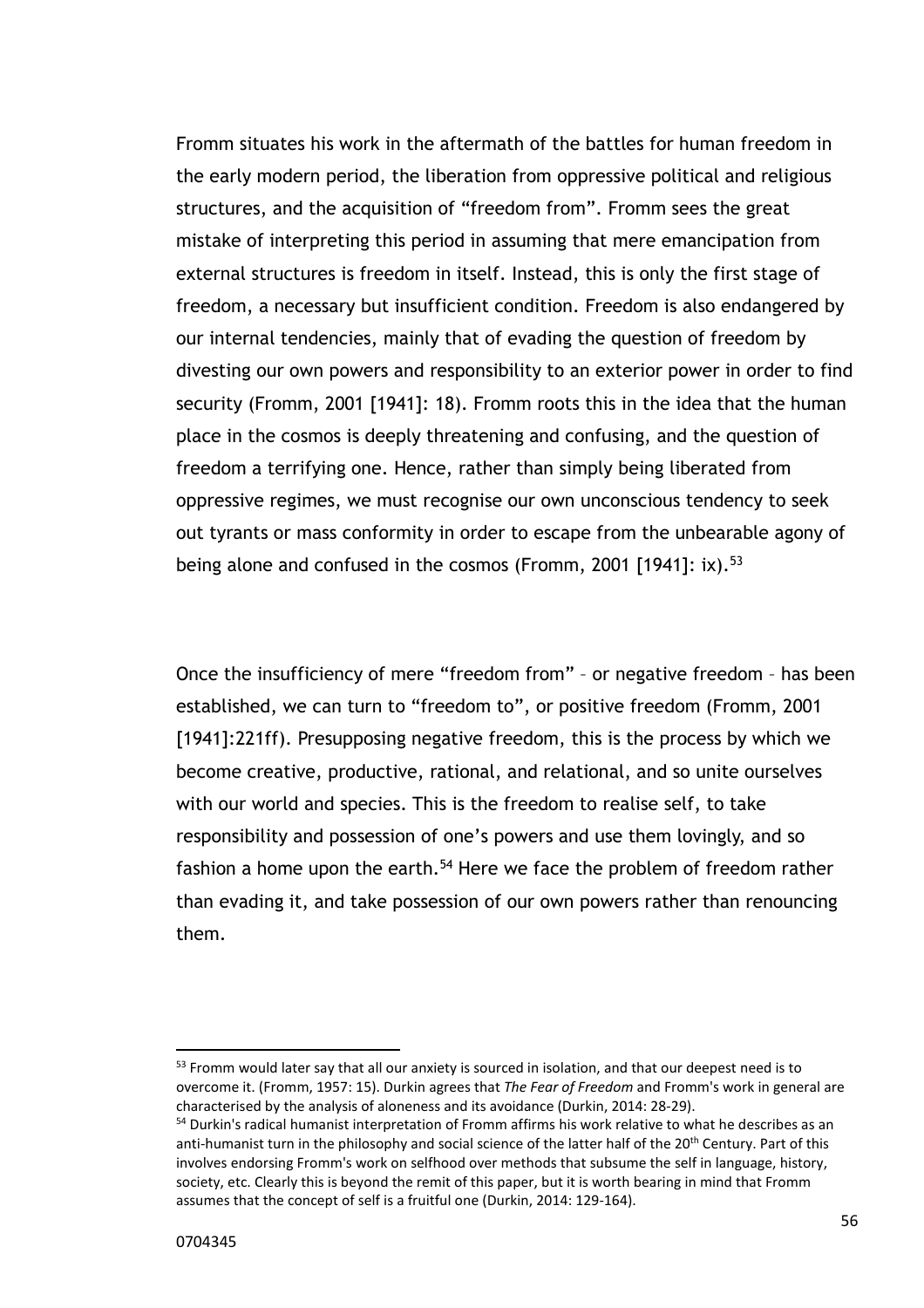#### 3.2: *Man for Himself*

In his *Man for Himself*, Fromm attempts to make this basic thesis on positive/negative freedom a foundation for an ethical theory maintaining both subjective and objective poles.<sup>55</sup> First the political examples of tyranny have an ethical analogue in the authoritarian conscience, wherein moral responsibility is ceded to an exterior power (Fromm, 1949: 143ff).<sup>56</sup> Obedience then becomes the foundation for human activity and identity, as we find security in the evasion of freedom. Here Fromm develops Freud's *Über-Ich*, where a system of exterior dictates – from parents or church or state for instance – becomes internalized as an irrepressible code of conduct (Fromm, 1949: 34). The person is then protected from the burden of existing by ceding moral responsibility to this internalized authority. For Fromm this is alienation, wherein the person becomes estranged from self (Fuller, 2008: 198).

Fromm, however, is no anarchist, being careful to distinguish between rational authority and an irrational authority consisting in obedience for the sake of security. In the former, the authority is at the service of human development. Hence, the human becomes an end for itself, as in the title *Man for Himself.*  This is anthropocentric not in placing us at the centre of the universe with complete moral licence, but instead in rooting judgements in concrete human existence and the conditions for human well-being. Again this self-development is the ethical aspect of positive freedom, and the basis for Fromm's humanism. He argues, finally, that this is rooted in empirical science, since on the basis of adverse psychological reactions to conditions unfavourable to positive freedom Fromm concludes that the natural tendency of humanity is towards well-being in

<sup>55</sup> Fromm justifies his exclusive use of the masculine 'man' and its correlates with reference to the German neuter *mensch*. Like Durkin, I will largely retain this form in direct citations, but replace it where possible with gender-neutral terms in my own writing. See (Durkin, 2014: 15), for an account of Fromm's approach to this matter.

<sup>&</sup>lt;sup>56</sup> Thomson points out that Fromm's work with the Frankfurt Institute for Social Research involved an early study of the authoritarian character (Thomson, 2009:10).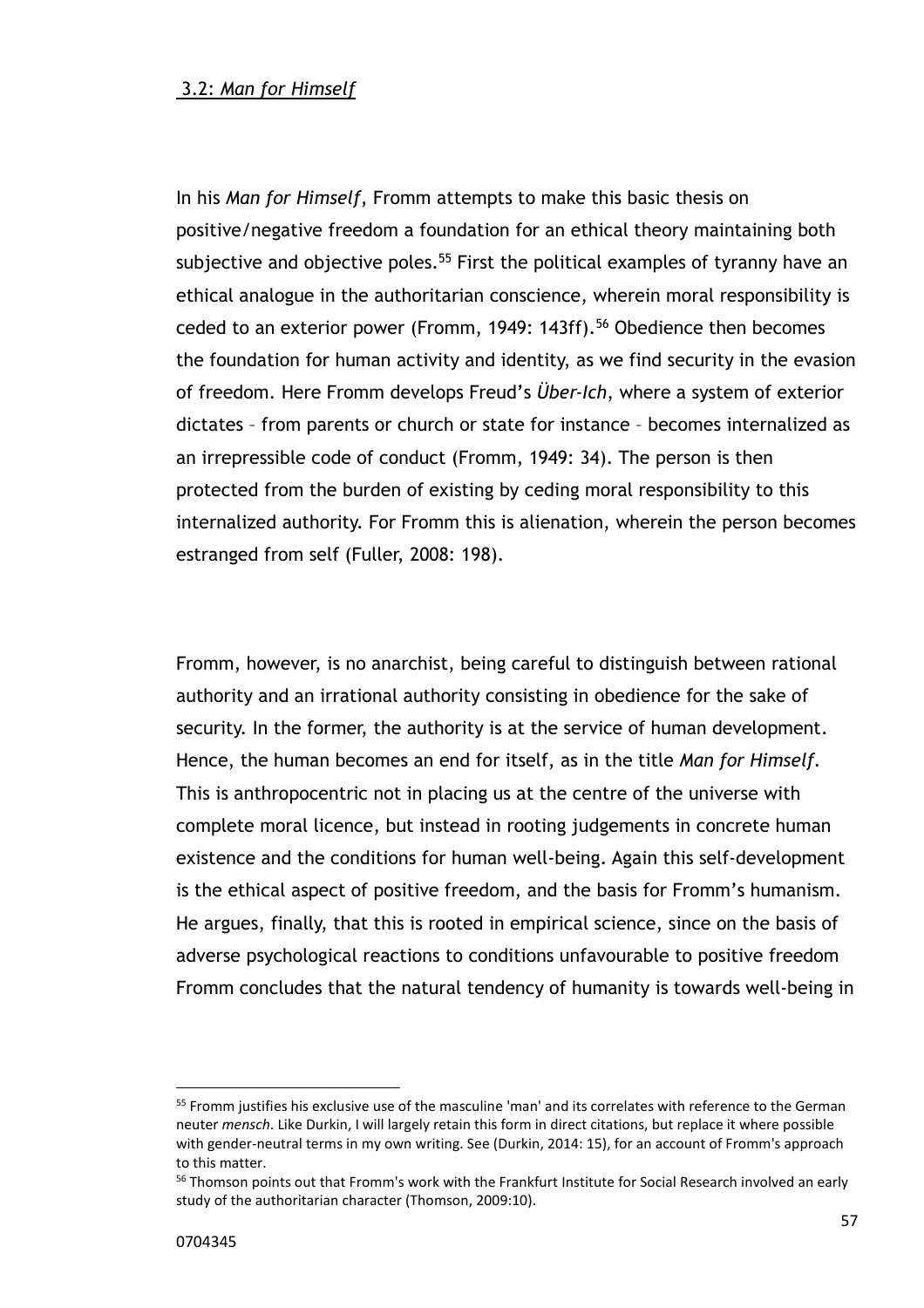the development of reason and community.<sup>57</sup>

This is an important point, since it purports to ground Fromm's humanism on empirical foundations. It will therefore be implicit in Fromm's humanistic interpretation of religion, where it is contrasted to religion built on metaphysics, supernatural revelation or ecclesiastical authority. Here Fromm is arguably in the Kantian tradition of religion subject to reason and follows Feuerbach in making human powers the object of religion, but seeks to develop this with existential, psychological, and sociological analysis. Annette Thomson comments that Fromm works with "the assumption that it is possible to specify what our human needs are and under what conditions we flourish" (Thomson, 2009: 49).<sup>58</sup> This then forms an empirical premise upon which to ground the conclusion that moral – and religious - good pertains to human development and moral evil is that which stifles it. Fromm sees this as objective, but not absolute, since it is always subject to new empirical data.<sup>59</sup>

#### 3.3: Characterology

Before moving on to consider Fromm's explicit analysis of the religious types, it is necessary to grasp something of his early understanding of character. Durkin – also drawing on other texts from the period – writes that "character forms the basis of the human personality, providing the generally unconscious motivation that is crucial in the shaping of thought and action" (Durkin, 2014: 83). Fromm treats this motivation in some depth in *Man for Himself*, defining character as a "system of strivings which underlie, but are not identical with, behaviour"

<sup>57</sup> See (Durkin, 2014: 33-34, 144, 152, 154, 189f) and (Fuller, 2008: 210) for consideration of this empiricism in Fromm's writings.

<sup>&</sup>lt;sup>58</sup> Thomson also suggests that Fromm's empirical method would be judged insufficiently rigorous today (Thomson, 2009: 49).

<sup>&</sup>lt;sup>59</sup> Nor does Fromm see human nature as static or trans-temporal, in the manner often pejoratively labelled essentialism. Nature, instead, develops in dialectic with culture, whilst remaining "structured in specific ways" (namely the dynamism towards self-development and the existential paradox resulting from the evolution of the brain). See (Fromm, 1949: 22f), (Durkin, 2014: 143ff), and (Burston, 1991: 87).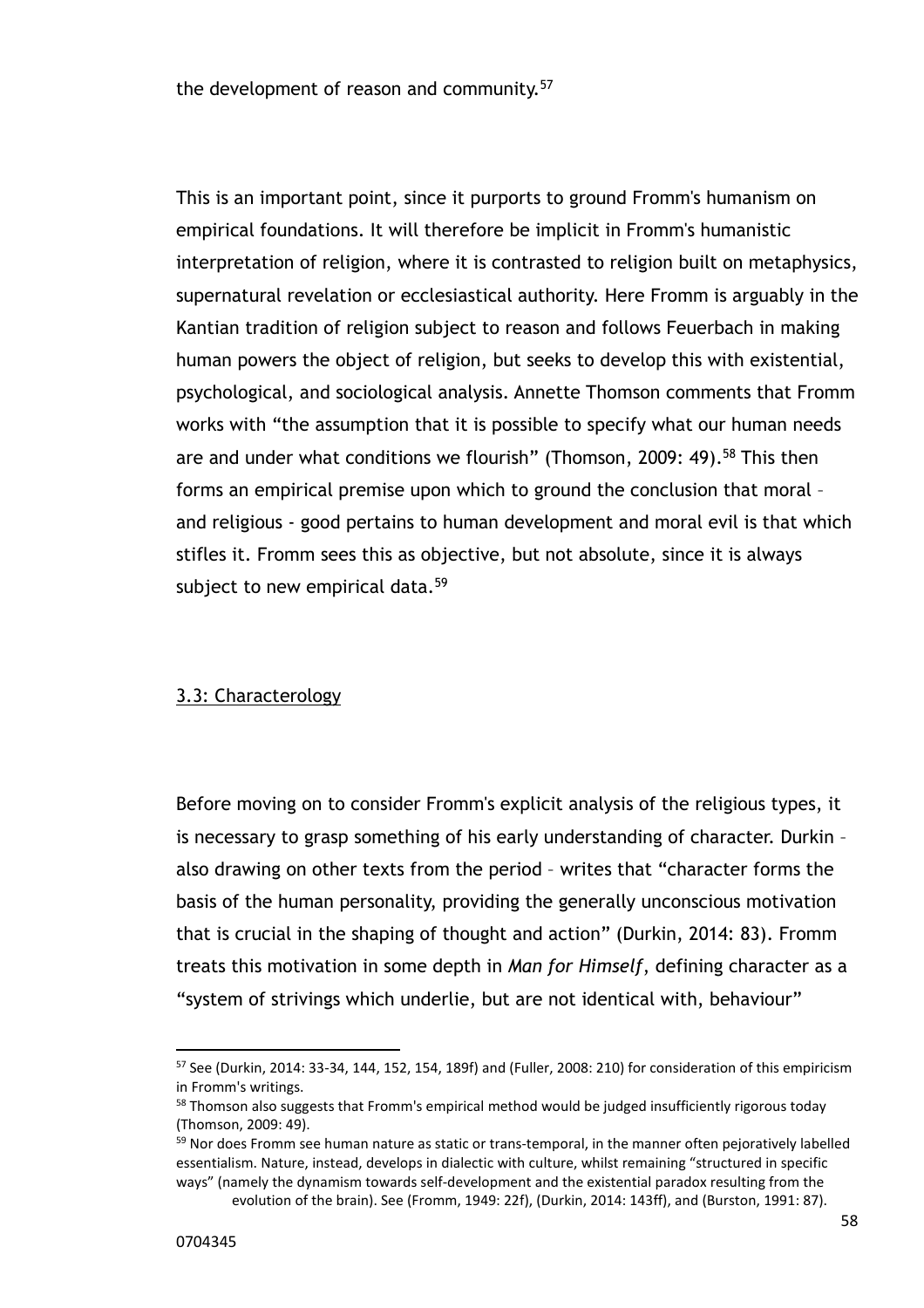(Fromm, 1949: 54). This non-identity is seen where two opposed character structures behave in similar ways, as in when courage can be motivated by selfish ambition or devotion to an ideal. Character is a particular form of relating to the world which channels energy in pursuit of a goal, and which structures adjustment to society whilst retaining some individualised aspects (Fromm, 2014:  $59-60$ ).<sup>60</sup> As we shall see, the role of psychoanalysis is to unearth these hidden character structures – such as receptive, exploitative, hoarding, marketing, masochistic, sadistic, destructive, indifferent (Durkin, 2014: 90) – and disclose them as regressive or progressive responses to the dilemma of freedom.

# 3.4: *Psychoanalysis and Religion:* Psychology and the Soul (Fromm, 1950: 1-9)

Having seen how Fromm places the existential dialectic of freedom at the root of his ethics, we can now consider how this functions in the relationship between psychoanalysis and religion. I will briefly summarise the first two chapters of Fromm's *Psychoanalysis and Religion*, before concentrating on the third and fourth, and in particular the themes of authoritarianism, idolatry, and masochistic alienation. I have elected to focus on these not because they are necessarily more important, but because they arguably render Merton's reading of Fromm vulnerable. Their humanist correlates – which Merton claims to share – are arguably less complex and controversial, and thus these will be merely expounded and borne in mind throughout the chapter.

Firstly the aim of *Psychoanalysis and Religion* is to recover what Fromm sees in ancient philosophy as a harmony between ethics and psychology. Ethics – the practical science of happiness in Aristotle – drew its main premises from the

<sup>60</sup> See also (Burston, 1991: 67-68).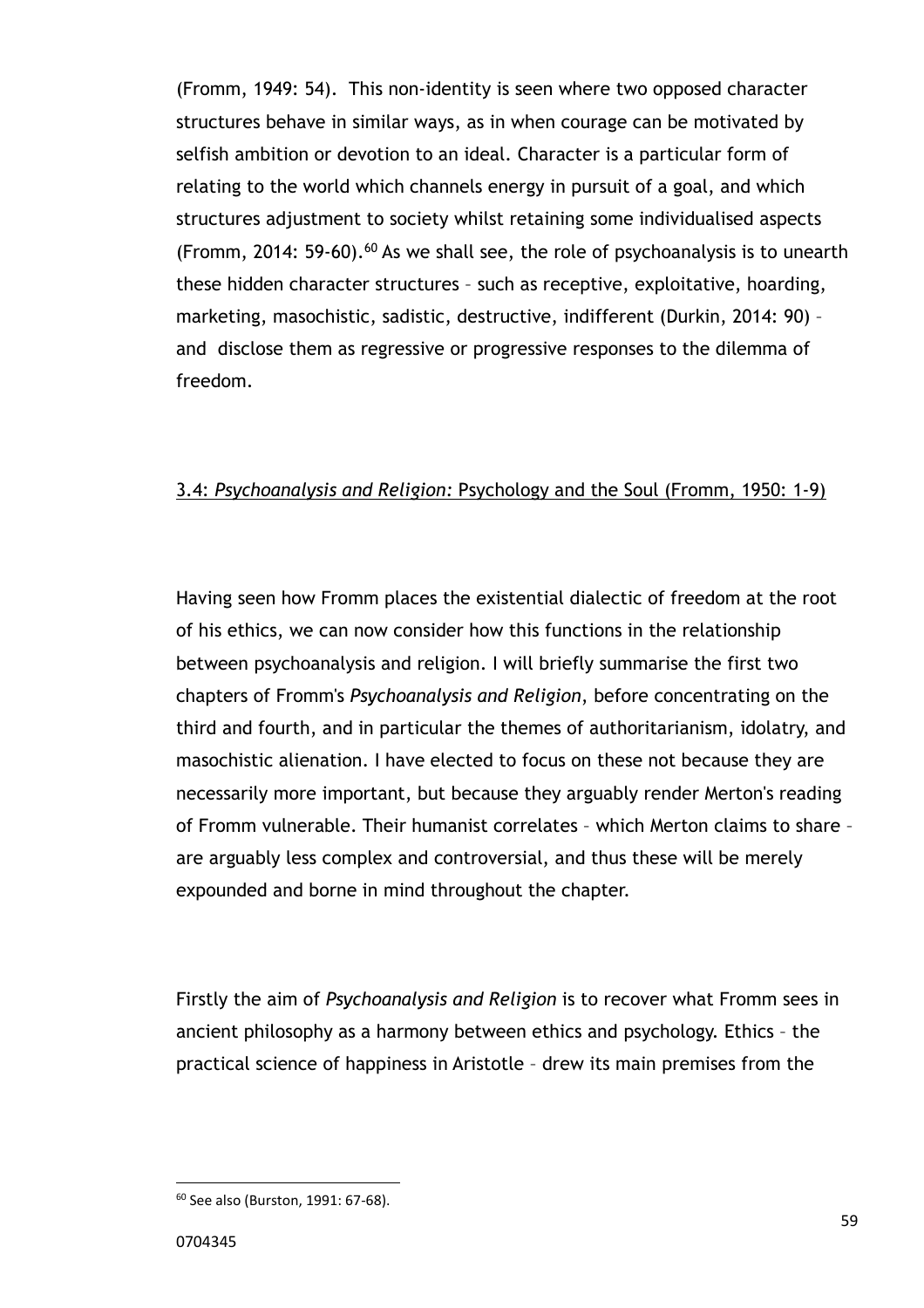study of the psyche, with the latter ordered towards the former.<sup>61</sup> Fromm briefly charts the flourishing of this mentality – through the renaissance and early modernity – and its demise with the advent of mechanistic and technological rationalism. The main aim of this sweeping genealogy is to establish the premise that the mechanistic turn in philosophical and scientific modernity entailed that psychology view its object as a machine, and hence develop a method based on the mere observation and stimulation of behaviour patterns (Fromm, 1950: 1-6).

Fromm sees Freud – inheriting this mechanistic world-view - as both scion and scourge of the Enlightenment, simultaneously assuming its rationalist optimism and unleashing upon it the ghosts of irrationality by unearthing unconscious phenomena like repression and rationalization (Fromm, 1950: 6-9). $62$  This is important to my study in both respects, firstly because Fromm argues that Freud anticipates his humanist psychoanalytic concern for human well-being and freedom from illusion; and secondly Fromm emphasises and develops Freud's analysis of religion as informed by unconscious motives, in this case the unconscious need for security and the corresponding character structures behind the various responses to freedom.

The purpose of this historical sketch, therefore, is to attempt to rethink the relationship between psychoanalysis and religion by envisaging them not simply as enemies or allies, but to see psychoanalysis as beginning to inhabit a vacuum left by the 'Death of God'. Primarily this concerns reclaiming the sphere of human flourishing, by retrieving the notion of soul and ascribing to it the themes associated with humanism. Psychoanalysis then emerges as "cure of soul"

l

<sup>61</sup> Fromm's retrieval of Aristotle here resembles Kugelmann's adoption of the method of *ressourcement,* in which ancient sources are mined for their relevance to psychology and for the re-interpretation of human selfhood (Kugelmann, 2011: 407-411).

 $62$  Thomson notes how Fromm claims to have become fascinated by irrational phenomena as a school pupil during the 1914-1918 war. In addition she shows that this desire to explore the conflict between rational and irrational aspects informs Fromm's understanding of psychoanalysis until his last years (Thomson, 2009: 5, 83).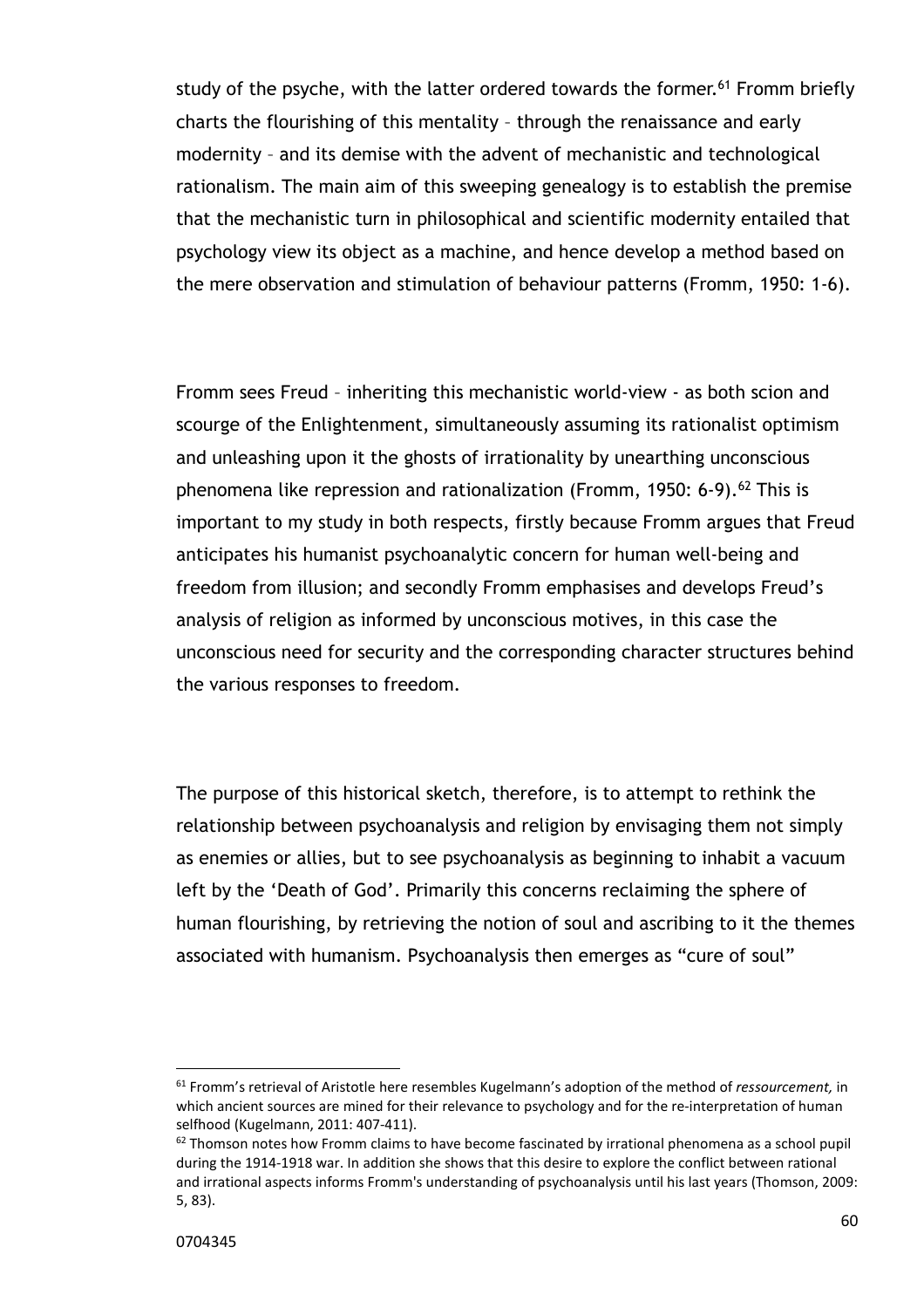(Fromm, 1950: 7, 65). $63$  This is of relevance to the question of religion because we see Fromm attempting to secure for his humanist psychoanalysis some of the ground traditionally claimed by religious teaching in its claim concerning – and over - a soul.

In the second chapter Fromm briefly situates both Freud and Carl Jung within this paradigm. Despite Freud's critique of traditional religion and its supposed basis in helplessness and regress to the infantile need for authority, Fromm argues that Freud's thought is actually religious, providing we understand religion properly. Fromm's Freud rejects the supernatural-theistic core of religion and its assumed foundation in authority in order to make way for the ethical: "knowledge (reason, truth, *logos*), brotherly love, reduction of suffering, independence, and responsibility" (Fromm, 1950: 18). Religion thus conceived, Freud is proposed as an exponent.<sup>64</sup>

This is re-emphasised with Fromm's short critique of Jung, which again aims at challenging the assumption that Jung's depth psychology is sympathetic towards religion, since Jung's conception of religion is actually one of surrender to unconscious forces (Fromm, 1950: 16ff). The importance of this will emerge when we consider Thomas Merton's attitude to God, but in the interim we can see its significance with recourse to *The Fear of Freedom*. Here Fromm characterises surrender as a compulsive, masochistic, and self-annihilating phenomenon, in contrast to one rooted in human freedom and self-realization (Fromm, 2001: 130,138). Jung, then, is tenuously posited as an historical antitype to Fromm's humanist religion, and we can now turn to the next chapter of his text to see Fromm's basic religious distinction.

 $63$  Fromm justifies his use of soul on the basis of its connotations of the "higher human powers... love, reason, conscience, values" (Fromm, 1950: 6). I will not be concerned with whether this is an appropriate usage, but in the absence of a definition these powers should be borne in mind whenever soul is used.  $64$  Clearly a deeper understanding of Fromm's relationship with Freud is necessary, but beyond my remit here. See (Fromm, 1992) and (Burston, 1991: 189-206).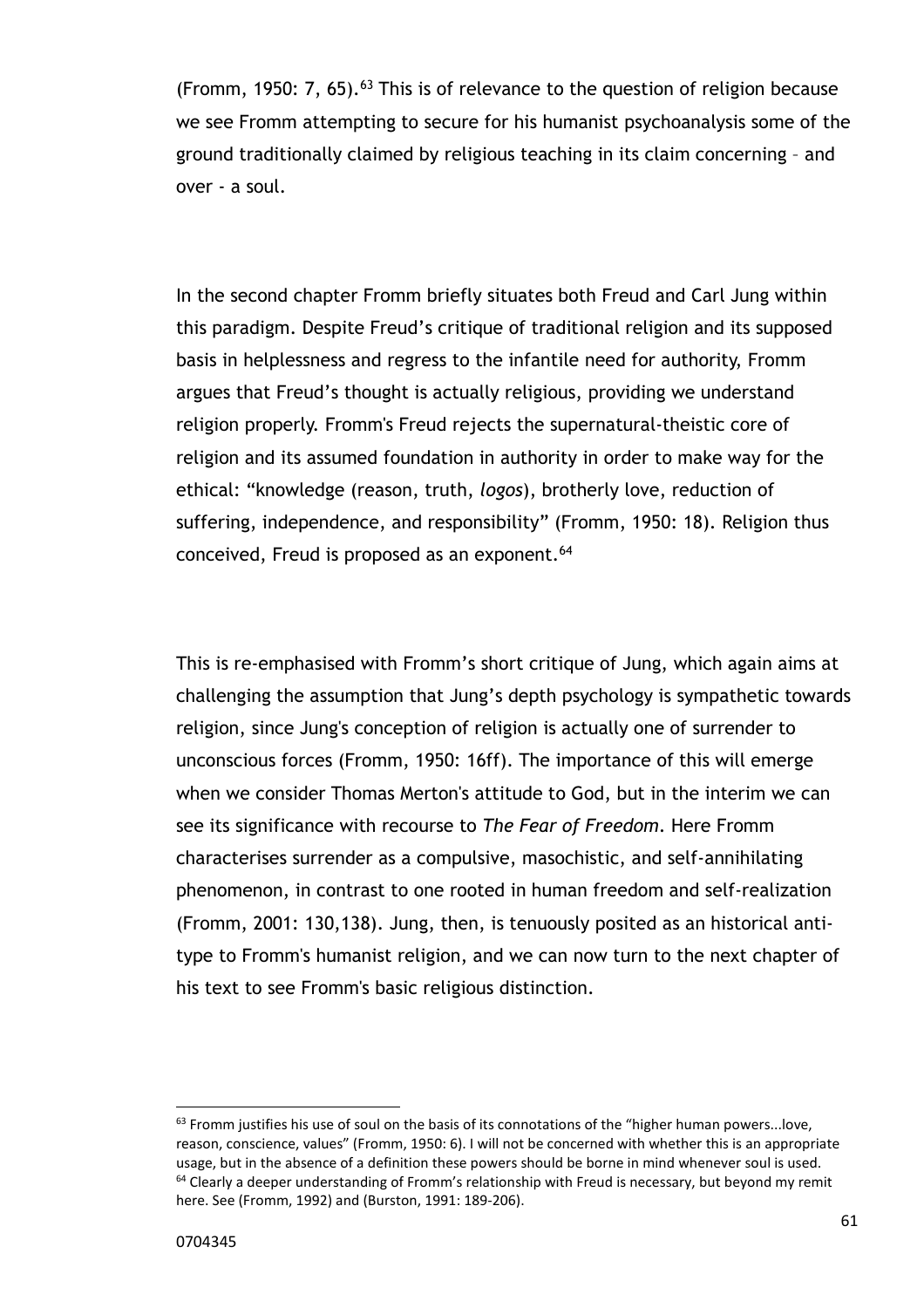Fromm's third chapter is central both in his own text and in this chapter of my thesis. Here he begins to develop the critical function of his psychoanalytic theory, in order to expose the characterological roots of authoritarian religion. This critique, however, transcends mere negation in also arguing for a humanistic core in genuine religion, akin to his revision of psychoanalysis. Firstly, it is important to point out that Fromm begins with an acknowledgement of the methodological difficulties in speaking of religion. Despite the number of nonmonotheistic religions, we tend to assume that religion refers to "a system centred around God and supernatural forces", and hence the discussion of religion always assumes a monotheistic referent (Fromm, 1950: 24). I mention this since I will later ask whether Fromm is not in fact guilty of an analogous assumption, inasmuch as his understanding of religion shelters a number of prejudiced interpretations of notions such as power, transcendence, freedom, and God.

For the time being, however, I will continue with a selective exposition of this chapter, beginning with Fromm's rather broad definition of religion: "*any system of thought and action shared by a group which gives the individual a frame of reference and an object of devotion*" (Fromm, 1950: 21). Fromm assumes that all cultures have such structures since this need for orientation and devotion is existential, inasmuch as it is rooted in our human condition and consequent needs. Fromm's existential analysis of human life is central to a number of the points made in my third chapter, as it grounds the basic humanistic-authoritarian taxonomy of religious types, and with it the themes of authoritarianism, surrender, alienation, and idolatry. Given this, it is useful to recount here how Fromm interprets the biblical narrative of Eden as a depiction of our existential dilemma.

As we have seen above, the emergence of self-awareness, reason, and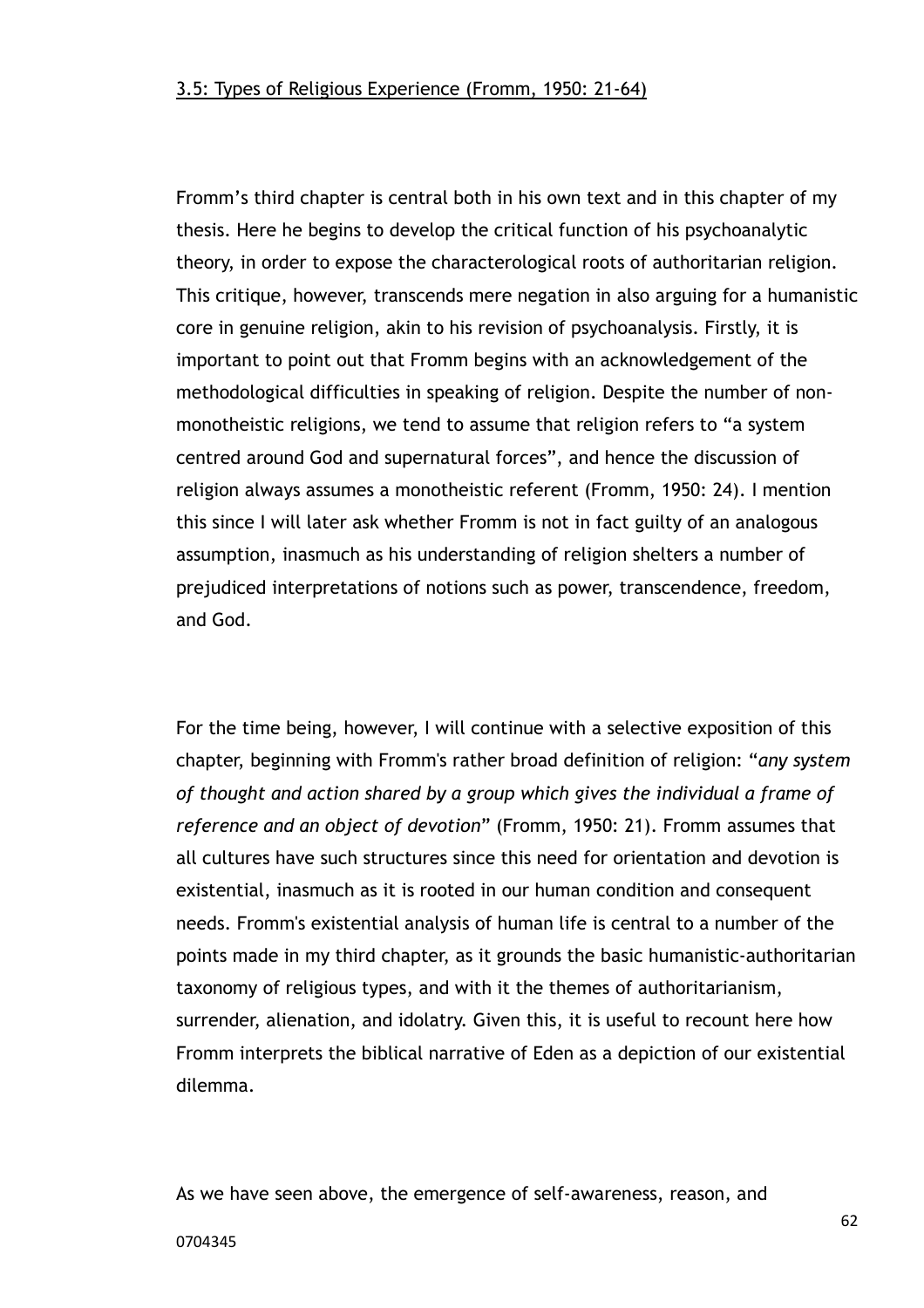imagination have disrupted the animal harmony, such that humankind is an anomaly, a "freak of the universe" (Fromm, 1950: 22). In Fromm's view the story of Eden is a symbolic representation of this evolutionary process, in which the consumption of the fruit of the tree of knowledge is not a theological transgression but our embracing of moral freedom and emergence from the chains of mere instinct. Henceforth, we are subject to the physical laws of nature yet also transcend them. Our problematizing of existence and our development are not the result of an innate drive for progress, but are instead rooted in the need for an answer to our contradictions. We have lost paradise, and now wander alone, "tormented by a craving for 'absoluteness', for another kind of harmony" (Fromm, 1950: 23). This drive results in our constructing an all-inclusive mental picture of the world as an existential and ethical referencepoint, and results in religious – again defined broadly - feeling and devotion as an expression of this.

Fromm argues that there is no one without this need for orientation and devotion, and hence religion is ubiquitous. This, however, is merely formal, since there can be a variety of responses. The issue, therefore, is not whether one is religious, but whether religion develops our powers or hinders them (Fromm, 1950: 26). Enter the psychologist, who – given Fromm's conception of the harmony between psychology and human flourishing – is interested both in the psychological roots of religion and its value (or effect on our powers). It is important to point out here that religion is a consequence of the psychological disequilibrium of Fromm's Eden, and I see it as rather ambiguous as to whether it can hence be called natural (given that we are both natural and a "freak of nature").

#### 3.6: Humanistic and Authoritarian Religious Types (Fromm, 1950: 34ff)

Fromm then arrives at the distinction which grounds the whole text and which he claims penetrates all religious traditions: religion is either authoritarian or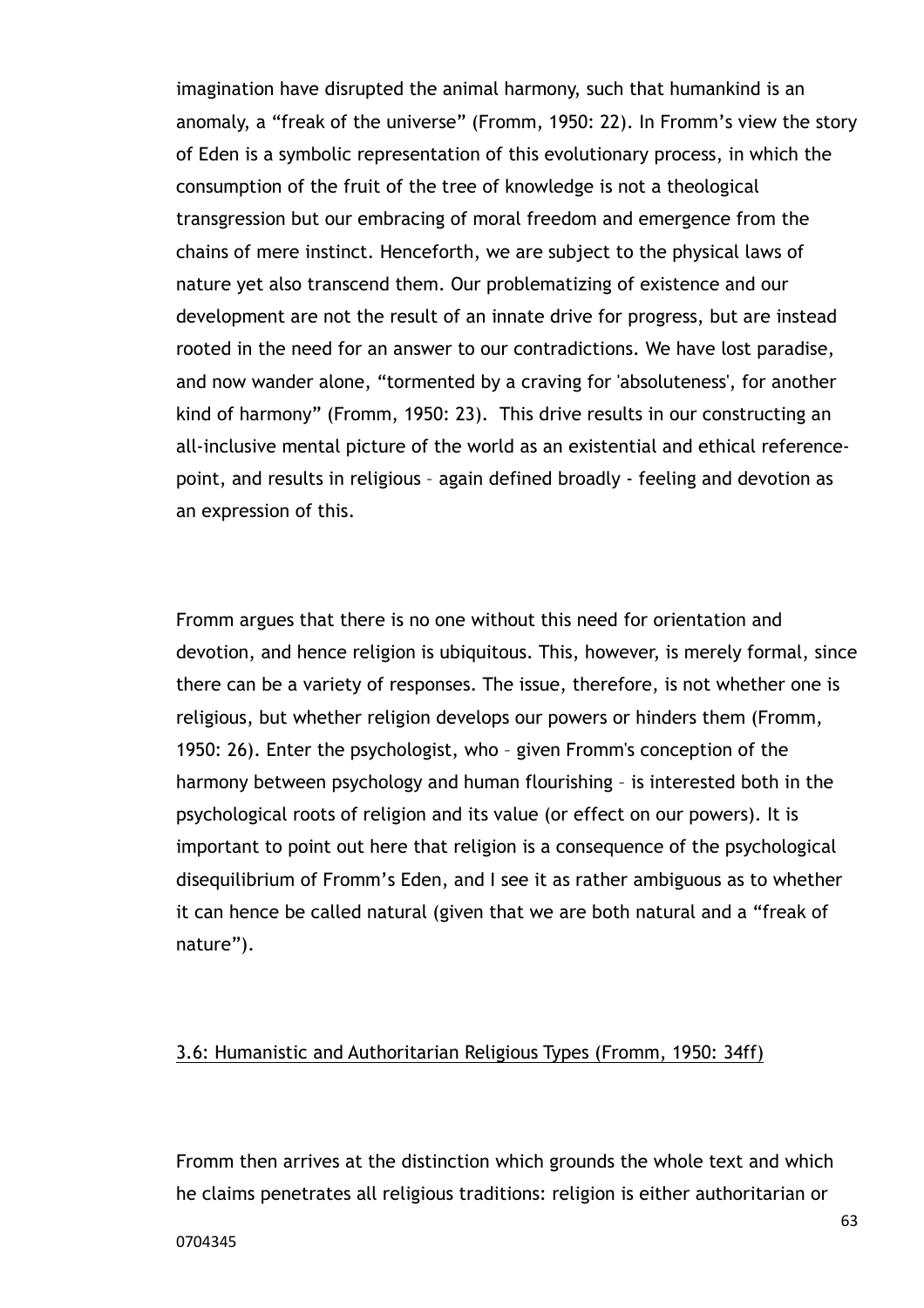humanistic (Fromm, 1950: 34). Since I will argue that the nature of authoritarian religion is of immense import for the Merton-Fromm relationship, and also a point of contention in my own critique of Fromm, it is here that I focus, having first briefly presented Fromm's understanding of humanist religion. This is "centered around man and his strength", and the development of our powers of reason, our relationships with others, our recognition of truth, and our powers of love and solidarity (Fromm, 1950: 37). The aim of this sort of religion is to develop our strengths, typified in the essence of virtue as self-realization rather than obedience. Crucially, God here is a mere symbol of our powers, rather than a "*power over man*" (Fromm, 1950: 37).

Fromm's case against authoritarian religion – anticipated in his treatment of Luther and Calvin in *The Fear of Freedom* (Fromm, 2001 [1941]: 33-88) – is given immediate force through an (unreferenced) *Oxford Dictionary* definition of religion as "recognition on the part of man of some higher unseen power as having control of his destiny, and as being entitled to obedience, reverence, and worship" (Fromm, 1950: 34). Fromm emphasises that the external higher power is considered entitled to obedience, reverence, and worship on account of its exercise of control (Fromm, 1950: 35). What is crucial here is that this type of religion justifies entitlement in terms of control and power rather than any moral qualities or value. Hence, authoritarian religion supposes the right of God to force humanity into worship, and sees sin as our failure to comply.

From these analyses Fromm elicits the essence of authoritarian religion, and its central virtue-vice distinction. It consists in "the surrender to a power transcending man" (Fromm, 1950: 35), meaning that obedience and disobedience are opposed as the marks of sanctity and sin respectively. This model, according to Fromm, necessarily conceives humanity as powerless and insignificant, only strong through submission. This is the theological correlate to the existential and ethical flights from freedom, by which independence and integrity are traded for a feeling of security. Ultimately, to avoid the dilemma of existence, the authoritarian conscience masochistically subsumes itself into an –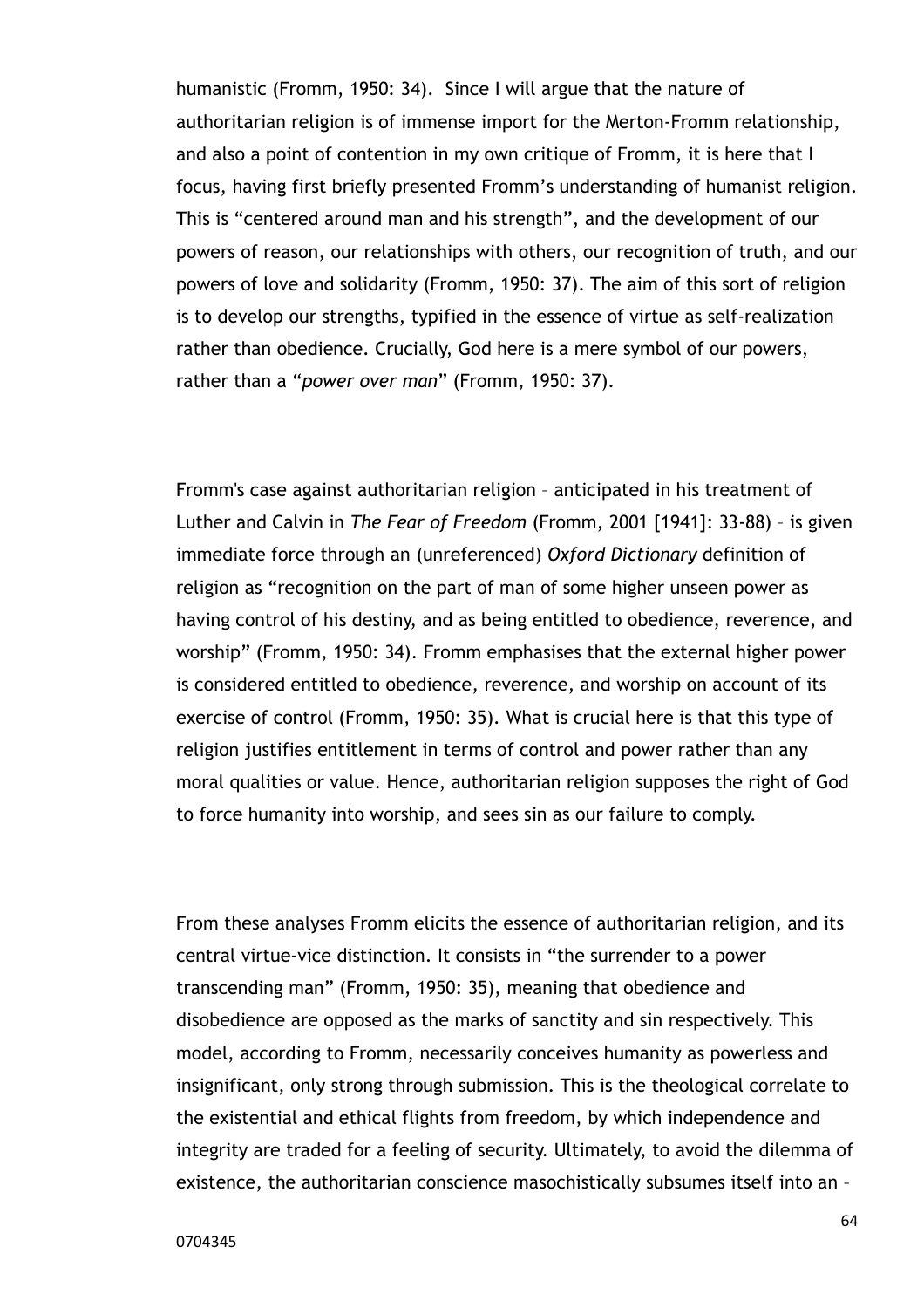imagined - awesome power. In such theology – and its secular analogues – the rationale of worship is again not merit but entitlement based on power.

We now witness an important shift in method, and the introduction of the particularly psychoanalytic flavour of the text. Rather than being content with a mere description of religious types, the psychoanalyst must "proceed...to the analysis of their dynamics" (Fromm, 1950: 49). This involves unearthing the processes – especially unconscious - which lead to the development of a religious attitude. Contrary to the humanistic religion in which God symbolises the potentiality of the higher human self, authoritarian religion entails the projection of the best of the human - "his reason and his love" - outward and the consequent impoverishment of self (Fromm, 1950: 50). I cannot overstate the importance for the present thesis of the specific psychoanalytic aspect of this claim: this religious attitude is mirrored in masochistic and submissive personal relationships, where the masochistic character is blinded by awe to the extent of the attributing of "his own powers and aspirations to the other person" (Fromm, 1950: 50). Surrender to God – conceived in authoritarian terms – is therefore a theological instance of masochism.

#### 3.7: Dynamic Psychology – Progressive and Regressive.

Central to Fromm's argument is his understanding of the dynamic structure of the psyche, for which we can draw on *The Fear of Freedom*. Human persons have an interior dynamism, comprising inherent properties and laws towards development (Fromm, 2001 [1941]: 11). "Life", that is, "has an inner dynamism of its own; it tends to grow, to be expressed, to be lived" (Fromm, 2001: 157). This drive entails a tendency to seek a satisfactory solution to the dilemma of life (Fromm, 2001 [1941]: 205) and hence is the power behind the positive approach to freedom. As is foundational for Fromm's later elaborations of humanism, "positive freedom is identical with the full realization of the individual's potentialities, together with his ability to live actively and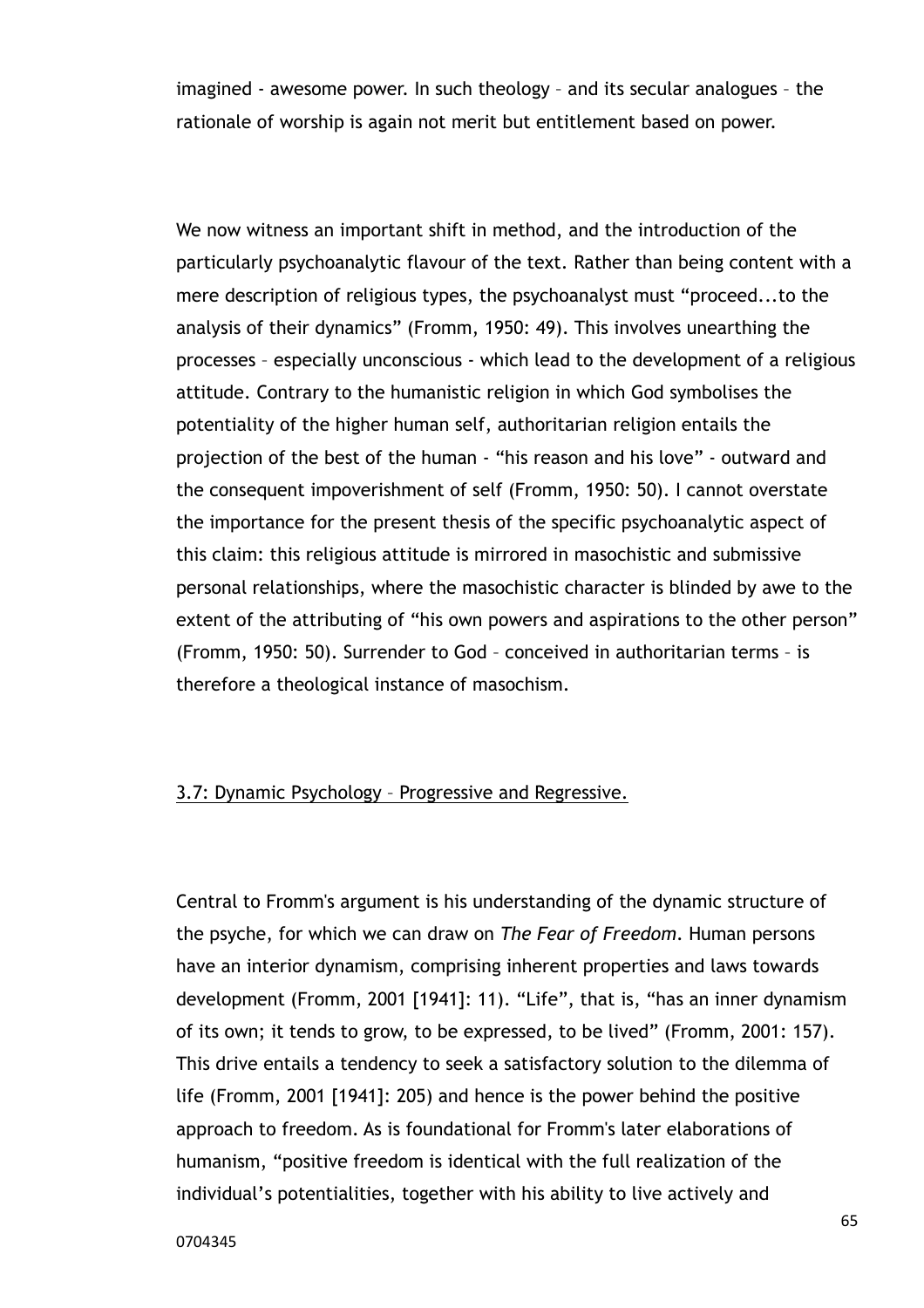This dynamism, however, can also be the source of our submission, since it can be expressed in a regressive fashion as well as progressive. The need for security can also make us want to surrender our freedom (Fromm, 2001 [1941]: 4, 12), and adapt to social or interpersonal structures which offer refuge from isolation (Fromm, 2001 [1941]: 256). Hence our psychological dynamism can also lead to the development of the masochistic character. Fromm distinguishes between the phenomenon of masochism in sexuality and a more general masochistic character structure which he sees as the root of the former (Fromm, 2001 [1941]: 126). The core of both can be found in the desire to experience weakness and dominion in order to flee from feelings of aloneness and the burden of responsibility by being subjected to an overwhelming other. The masochistic character is thus envisaged as a response to the need to eliminate the burden of the self and the anxiety of isolation (Fromm, 2001 [1941]: 130, 133). Fromm calls this process symbiosis. This is arguably implicit in Fromm's critique of authoritarian religion, and involves the loss of integrity through the self being swallowed up and dissolved in dependence on another (Fromm, 2001 [1941]: 136).<sup>66</sup>

#### 3.8: Authoritarian Religious Dependence (Fromm, 1950: 50-53)

The main import of this for our treatment of religion in Fromm and Merton is found in Fromm's interpretation of religious dependence as a masochistic and symbiotic phenomenon. Here, life is determined by forces outside the self, and happiness found only in submission. This characterises the authoritarian mentality, in which "activity is rooted in a basic sense of powerlessness", and

 $65$  Burston describes this as "a continuing search for communion with humanity and nature mediated by the development of one's powers of love and reason" (Burston, 1991: 71).

 $66$  Fromm claims that sadism is an analogous and inverse example of symbiosis, in which the self is swallowed up by absorbing another (Fromm, 2001: 136).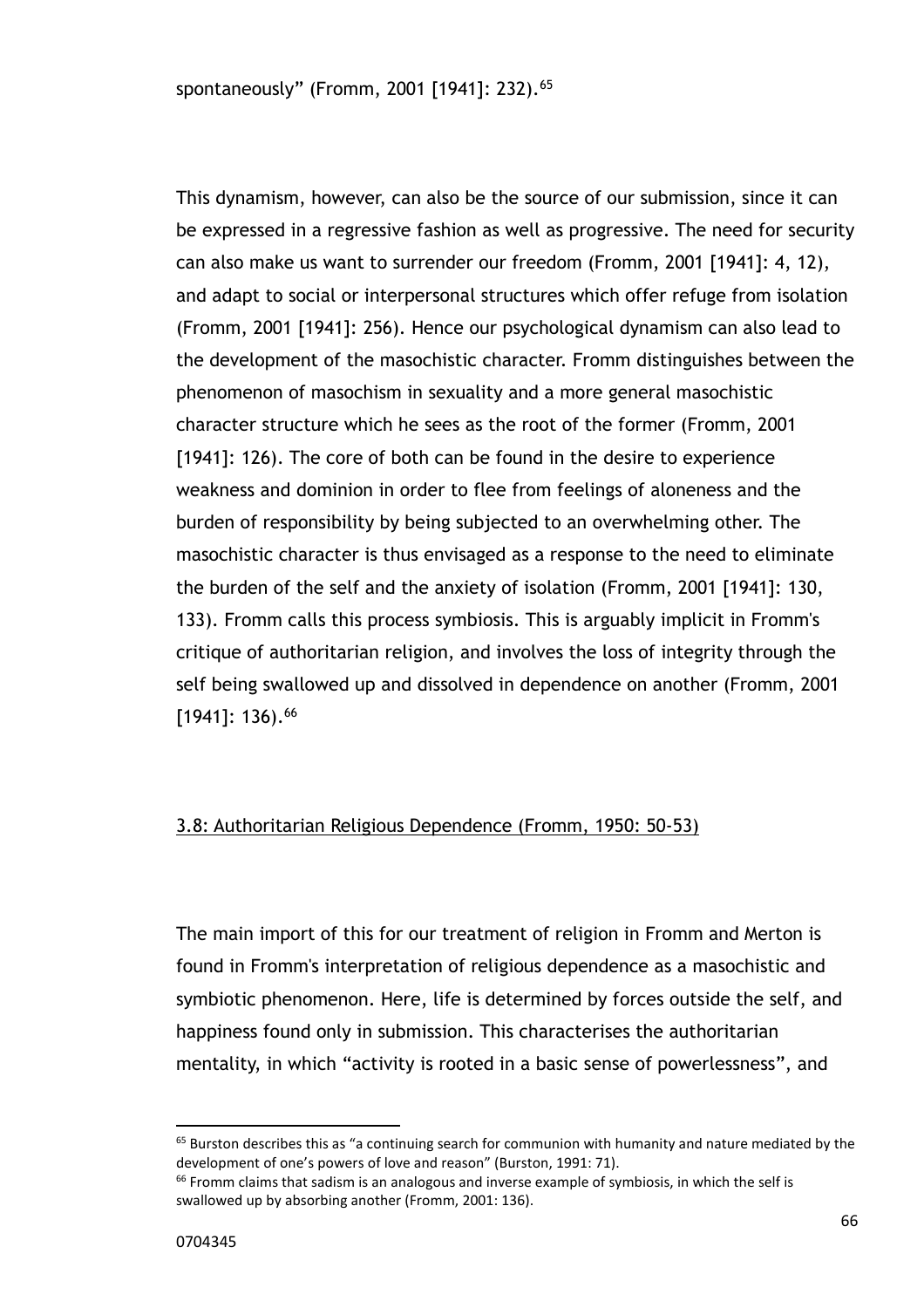"means to act in the name of something higher than one's own self", such as God (Fromm, 2001:  $147$ ).<sup>67</sup> The importance of the notion of masochism in *Psychoanalysis and Religion* thus mirrors that of alienation in *The Fear of Freedom*, and Fromm continues the former by putting authoritarian religion in the context of the relationship to self. Since authoritarianism surrenders one's powers outward, it entails separation from self, or alienation. Since everything has been given to God, the dispossessed person must then turn to God to find self. Subsequent surrender in worship of this sort is thus an unconscious attempt to recover the lost self (Fromm, 1950: 50). However, since God is conceived as an absolutely superior power, authoritarian 'worship' necessitates a human demonstration of worthlessness. Fromm argues - perhaps failing to consider some of the nuances of religious humility - that this turns us not only against self but also against other humans, whom we view through the same miserable lens.

To restate the significance of this treatment of authoritarian religion, Fromm concludes that the "real fall of man is his alienation from himself, his submission to power, his turning against himself even though under the guise of his worship of God" (Fromm, 1950: 53). The implications of this could barely be more severe relative to the work of Merton, as will be brought out in the following chapter: to turn to a divine power beyond the person is to turn away from self. I will, however, ultimately ask whether Fromm universalises a historical interpretation of power, since it seems that he is unable to conceive of a transcendent God being worshipped willingly based on worth rather than compulsion or evasion of reality.

<sup>&</sup>lt;sup>67</sup> Here Fromm refers to Friedrich Schleiermacher's feeling of absolute dependence, having also interpreted Martin Luther and John Calvin in a similar fashion (Fromm, 2001: 55-88). There are question marks, however, over whether divine dependence is necessarily absolute, or whether some middle ground is possible. I will raise analogous issues in the conclusion to this chapter.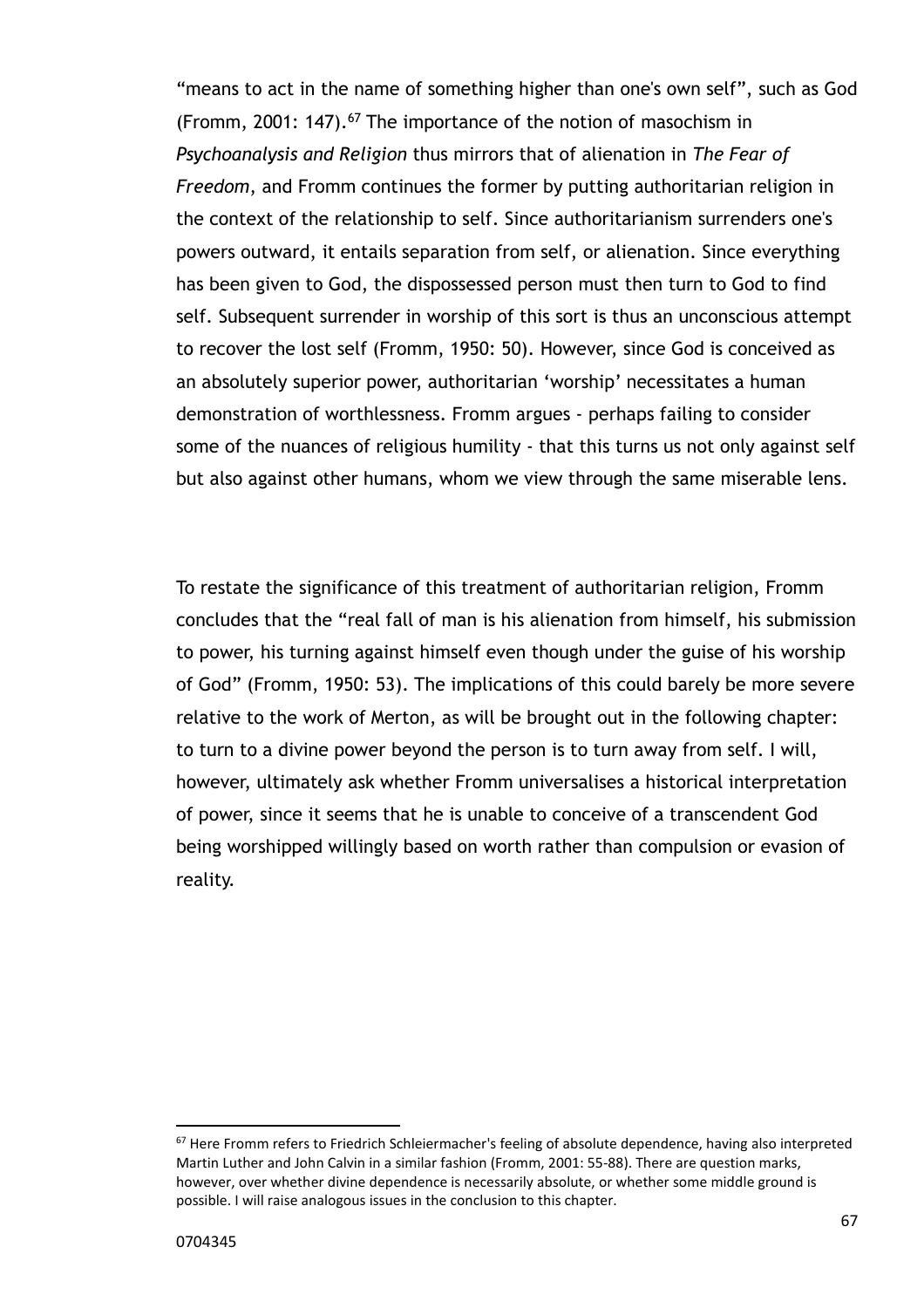Fromm subsequently develops the particularly psychoanalytic aspects of his method, emphasising the analysis of "the validity of thoughts and ideas" (Fromm, 1950: 55). Freud has shown human thought processes to be deeply ambiguous by unearthing unconscious dynamisms operating beneath seemingly transparent and sincere statements. Chief among these dynamisms for Fromm is rationalization. This involves the use of "thinking to rationalize irrational passions and to justify the actions of [a] group", such that obvious truths may be denied or distorted in order to maintain a façade of reason around behaviour (Fromm, 1950: 57-58). Whilst a traditional understanding of truth considers the content and coherence of belief systems, psychoanalysis seeks to determine whether a thought "accurately expresses one's true inner state" (Fuller, 2008: 209).

From our particular perspective the otherwise important phenomenon of rationalization is of relevance only insofar as it pertains to Fromm's understanding of religion. Here, he argues that this "new dimension of truth" (Fromm, 1950: 60) is a compromise between the human needs for society and independent thought. Hence, rationalization results from the need to see our allegiances as reasonable in order to reduce the risk of isolation. It is thus an "expression of a basic dichotomy in man, the co-extensive need for bondage and freedom" (Fromm, 1950: 59).<sup>68</sup> The resultant contribution of psychoanalysis to the study of religion follows from this: what matters is not merely to understand a person's conscious belief structure, but to uncover the unconscious processes at work in its formulation (Fromm, 1950: 60).

Here the main point in Fromm's argument begins to emerge, concerning

 $68$  Fromm's sociology emerges again here, since he claims that because of this herd-nature of most humans, rationality depends on a social order in which reason is normalized and thought can flourish unhindered and without manipulation (Fromm, 1950: 59).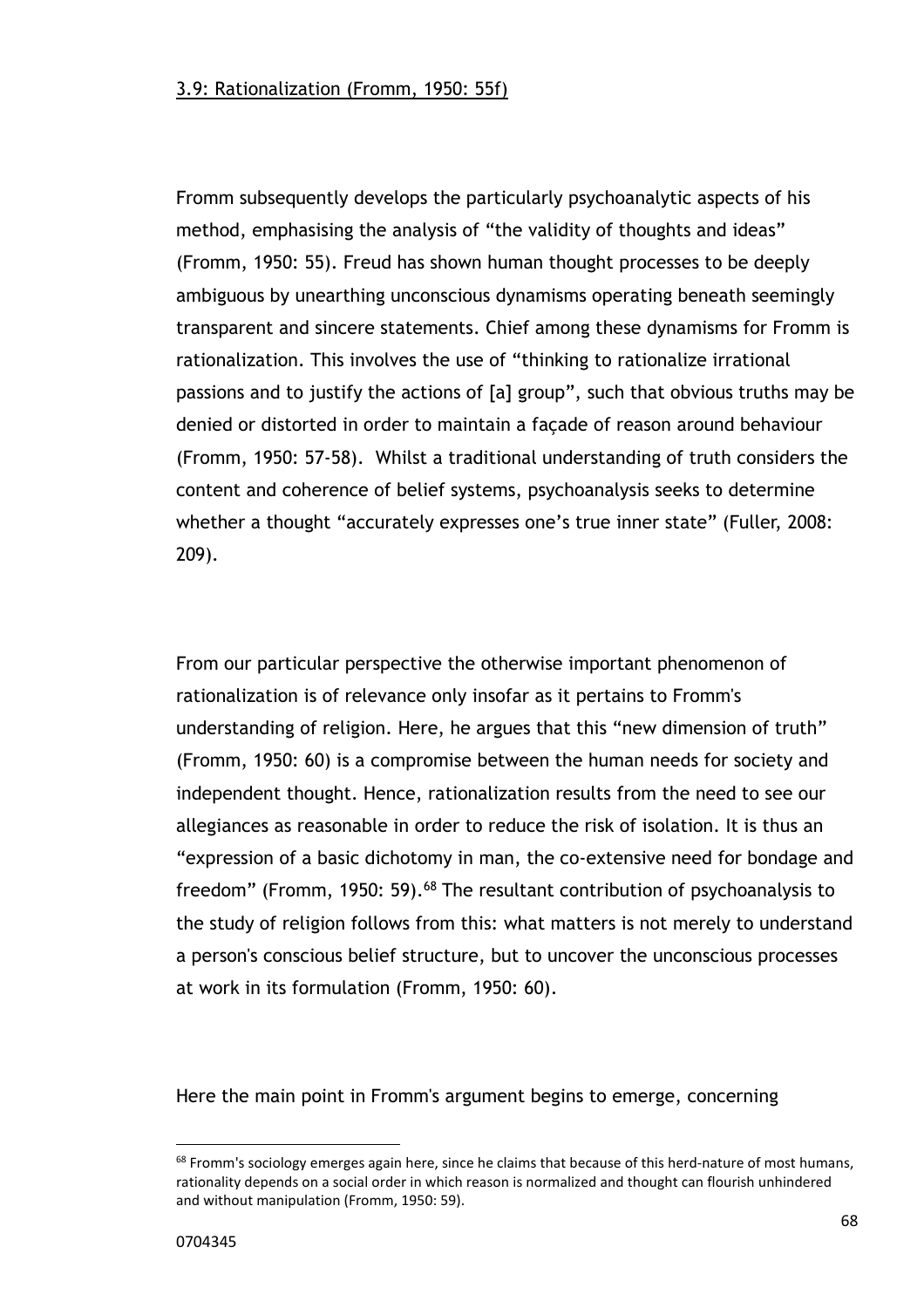precisely the validity of beliefs. The psychoanalyst searches for the "*human reality behind thought systems*" (Fromm, 1950: 62), namely whether they are "expressive of the feeling which [they portray] or whether [they are] rationalization[s] hiding opposite attitudes" (Fromm. 1950: 62). In sum, this approach seeks to understand whether a professed belief does not in fact mask feelings and attitudes which are contrary to it. Contrasted to humanistic religion and its striving for truth, the human reality underlying the authoritarian religion is "submission to power and lack of love and respect for the individual" (Fromm, 1950: 63). We can see clearly here that Fromm's analysis of religion gives central importance not to conscious confession of belief, but to uncovering the basic reaction to the dichotomies of human existence, and whether this reaction cultivates freedom or evasion. Rather than supposing that worship of God is based on corresponding human realities such as love, faith, knowledge, or truth, Fromm's psychoanalysis attempts to uproot the unseen, unspoken, unacknowledged motivations behind it. The worship of (an authoritarian) God, thus viewed, perhaps begins to seem like an exercise in unconscious mendacity.

I have gone to some length in elaborating Fromm's analysis of rationalization because he sees it as the primary psychoanalytic contribution to the study of truth (Fromm, 1950: 60). It is important to the present study since it provides an account of why the masochistic character structure we have considered above might frame its surrender in a structure of religious practice, or dogmatic or metaphysical theology, for instance. Rather than simply acknowledging symbiotic submission, surrender is veiled in rational justification. Our analysis of the authoritarian themes therefore depends on Fromm's understanding of the centrality of rationalization. I will, however, suggest that Fromm's work here is important insofar as we are dealing with a particular type of character, and a distinct type of theology and religion, and that Fromm might be accused of ignoring the alternatives. First, however, we will continue with Fromm's fourth chapter and its demarcation of the role of psychoanalysis within genuine concern for the soul.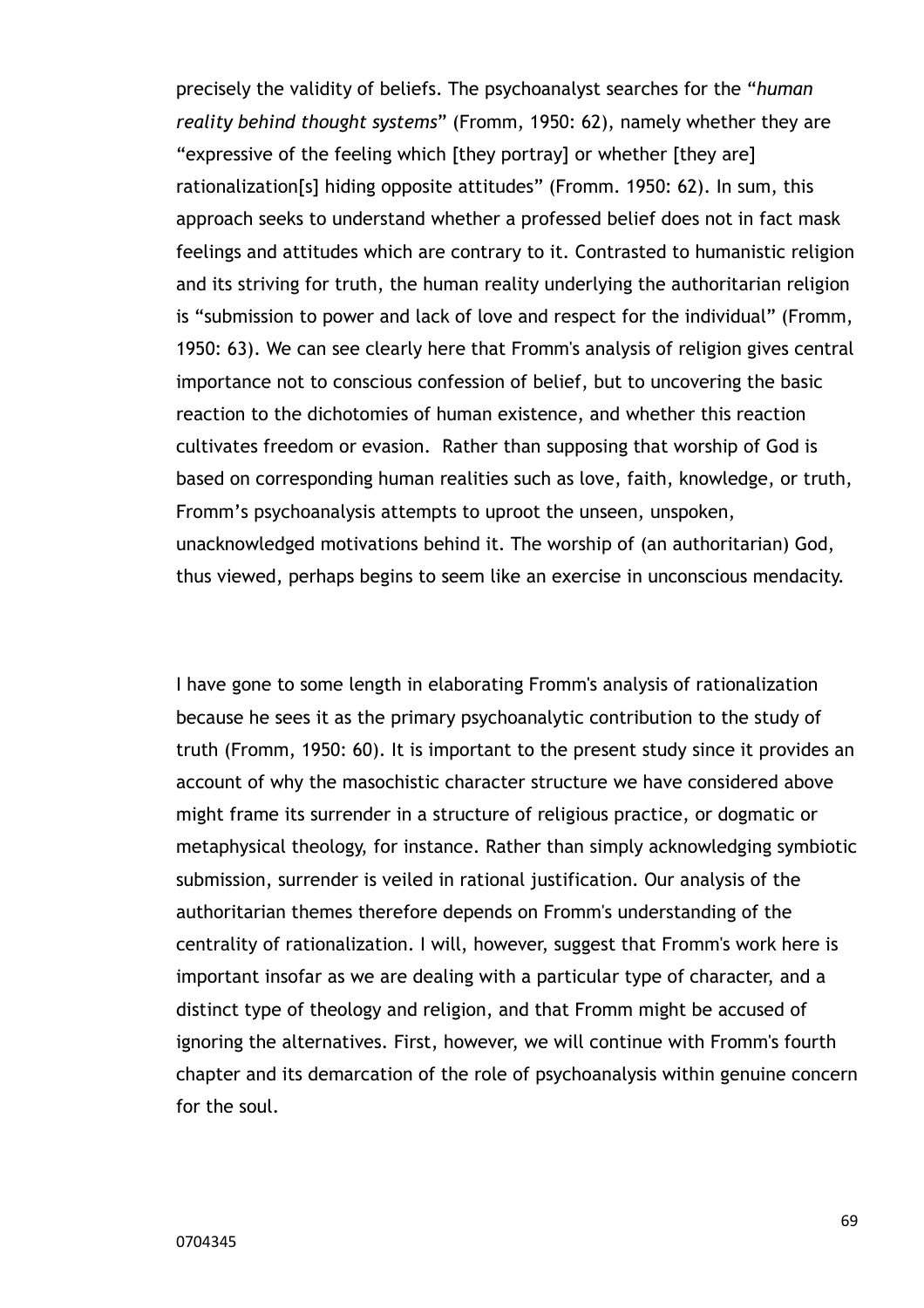Having set forth his understanding of the basic religious types, and the role of psychoanalysis in illuminating the psychological roots of authoritarianism, Fromm now turns to a discussion of the place of the psychoanalyst in establishing the proper religious attitude in the soul. Since we have seen the early Merton's hierarchical view of psychoanalysis and religion, it will be of key importance for any harmony between the two writers to consider the place of psychoanalysis in humanistic religion. Secondly this will prove illuminating in considering the place of the Fromm dialogue in Merton's eventual attempt at a revised, integrative position, as narrated by David Cooper. The particular goal of Fromm's psychoanalysis relative to religion is for a person to see the extent to which any symptoms – e.g. compulsive or obsessive behaviour, anxiety, depression, or masochism – are rooted in the character traits of their fundamental response to the dilemma of existence. Rather than adjustment to social norms, then, what is needed "is someone who can help [the person] uncover the reasons for this waste of his best human powers and regain their use" (Fromm, 1950: 73). Consequently the genuine aim of therapy is "optimal development of a person's potentialities and the realization of his individuality" in order to aid the development of freedom (Fromm, 1950: 74).

Extending the empirical meta-ethic in *Man for Himself* into the sphere of religion and psychoanalysis, Fromm claims that "there are immutable laws inherent in human nature and human functioning which operate in any given culture [and which] cannot be violated without serious damage to the personality". These laws are humanist since they concern the need and freedom to achieve our aims: "independence, integrity, and the ability to love" (Fromm. 1950: 74). Whilst this is left on a vaguely formal level, it is clear that Fromm situates religion, psychoanalysis, and humanism in the context of what he sees as a natural human tendency towards self-realization, which each should nurture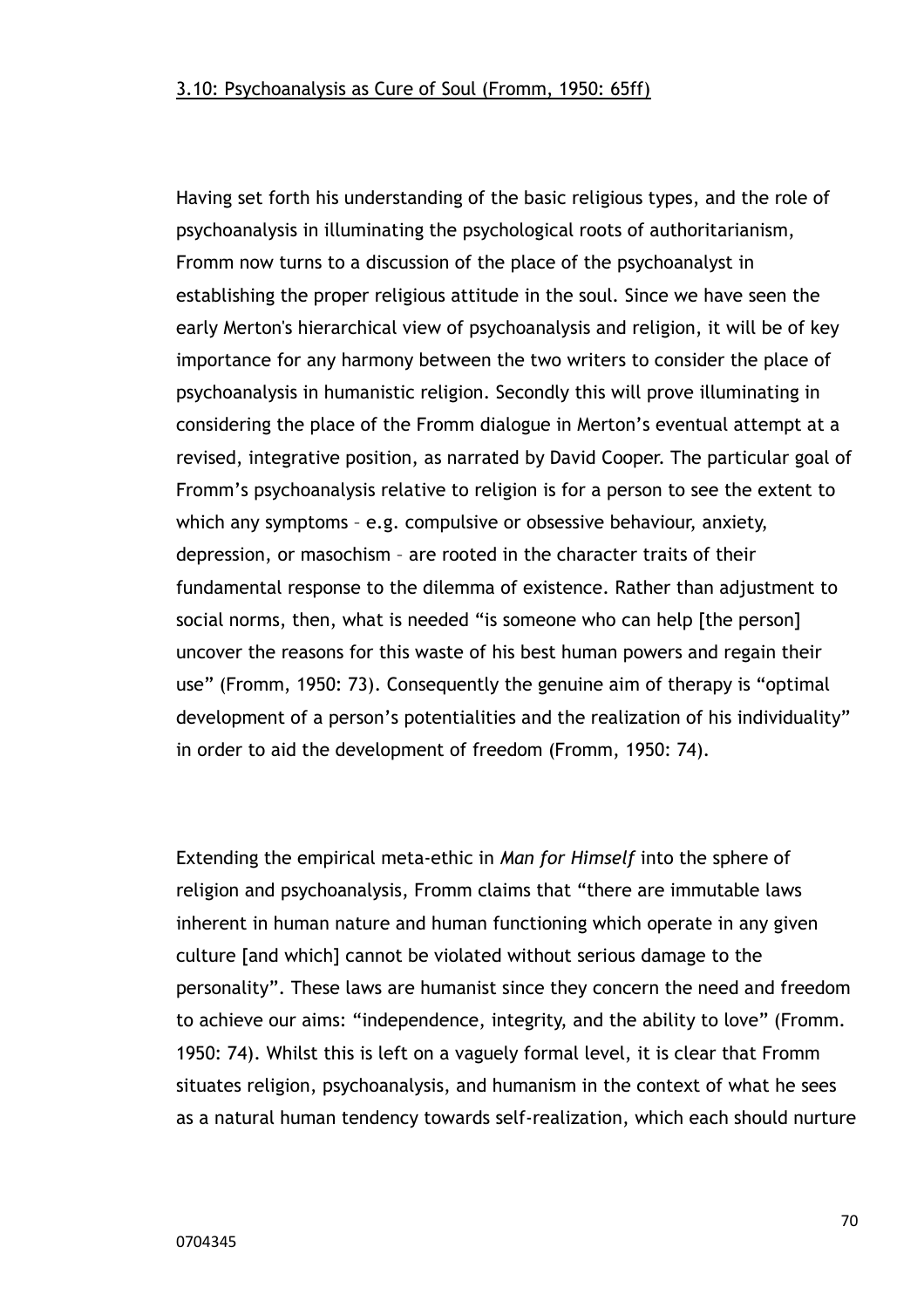rather than inhibit.<sup>69</sup>

Having posited this natural tendency, Fromm comes to the main point of his fourth chapter: given the understanding of humanistic religion and the flourishing of natural powers, psychoanalysis *is* religious (Fromm, 1950: 76). Since Fromm's view of religion focuses on human development and solidarity rather than transcendent powers, genuine psychoanalysis and genuine religion are in harmony. Any hierarchy – *contra* Merton – is teleologically humanistic rather than theological. To pave the way for a deeper comparison with Merton, we must briefly turn to the way that Fromm envisages the space that remains between genuine analysis and the authentic religious attitude.

## 3.11: The Psychoanalytic Threat to Religion (Fromm, 1950: 99ff)

With the utmost import for a *critical* dialogue with Merton, Fromm considers the extent to which psychoanalysis is a *threat* to religion. Psychoanalysis as cure of soul threatens authoritarian religion but nurtures the humanistic, whilst psychoanalysis as mere social adjustment extinguishes the humanistic but may be at the service of authoritarianism.<sup>70</sup> Given this basic framework, there are also four different aspects of religion that the question must address: the experiential, scientific-magical, ritualistic, and semantic. I will discuss experience and ritual as the most important examples of these, before moving on to consider the dialogue between the two writers and eventually critique both.

<sup>&</sup>lt;sup>69</sup> Clearly many would question the existence of such a tendency, but this is again well beyond the scope of this project.

 $70$  The merits of psychoanalysis as adjustment are relative to the structure to which one adjusts, but it is clear for both Merton and Fromm that it is typically employed in the service of authoritarian power structures and conformity to mass society.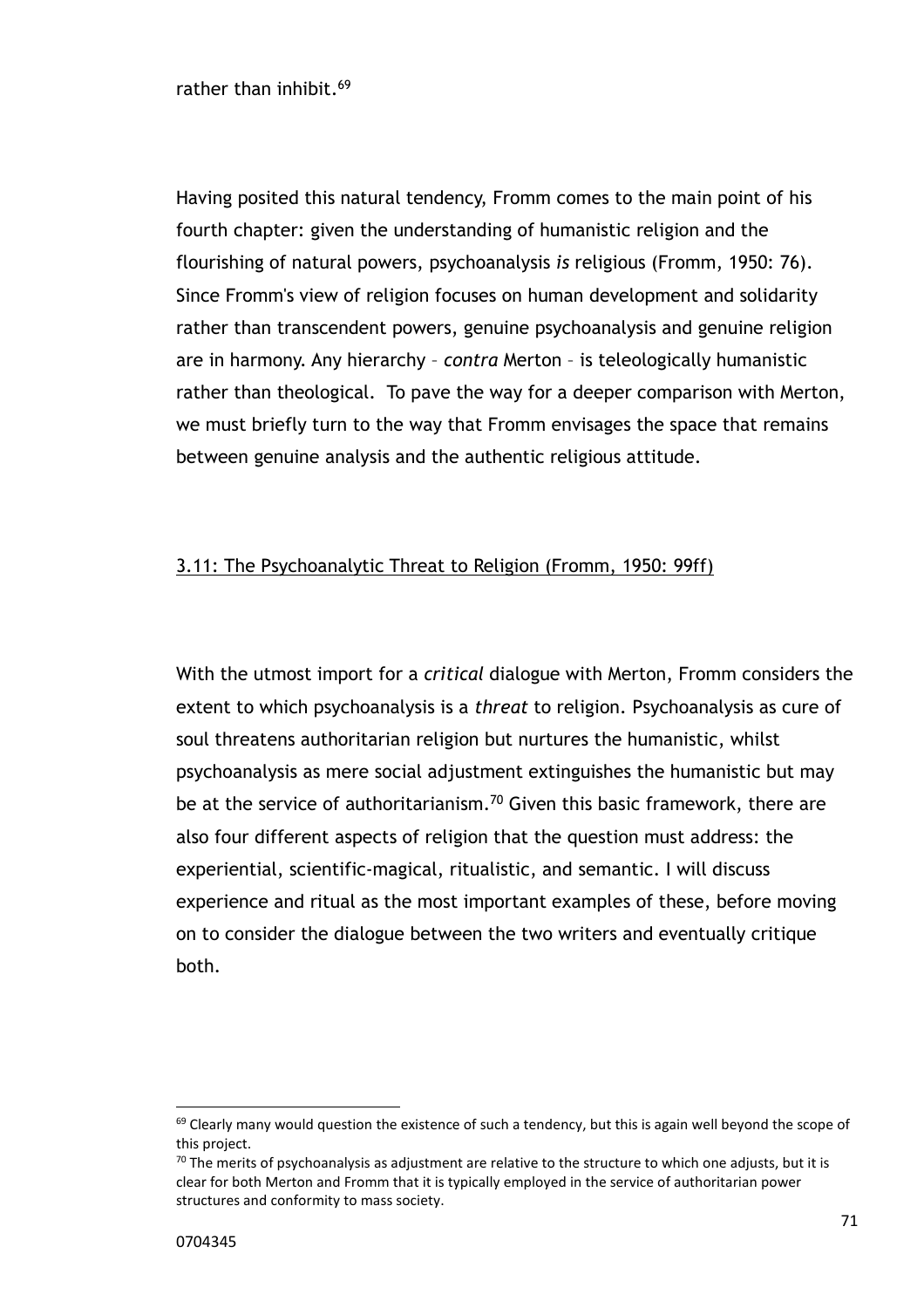In this final chapter of *Psychoanalysis and Religion*, Fromm takes experience to mean religious feeling and devotion, the genuine humanistic object of which is not a transcendent God but the human soul and its powers (Fromm, 1950: 99). As we have seen this is shared by psychoanalysis, and Fromm argues that humanistic religion is thus immune from any attack by natural science.<sup>71</sup> Fromm does not dwell on this point, but it can be clarified by remembering *Man for Himself*, where the true science of humanity is based on an empirical observance of our reactions to restrictive conditions. Hence authentic scientific work stimulates human growth, and only psychoanalysis conceived as adjustment to regressive socio-economic structures is a threat to this type of religious experience.

Secondly, the prospects for ritual in a religion inspired by humanistic psychoanalysis depend on the distinction between rational and irrational ritual, which we have also witnessed in Merton's psychoanalytic writings. Here the irrational is marked by compulsion and anxiety, whilst genuine ritual is a necessary and free expression of shared value structures and strivings. Humanity still needs ritual to express solidarity, but psychoanalysis is essential in uncovering the human reality behind it and whether its essence is the escape from freedom or the cultivation and expression of value and solidarity (Fromm, 1950: 106ff).

Hence, the question of psychoanalysis and religion turns on what aspect of religion is taken as paradigmatic, and in what form. The ultimate function of psychoanalysis with respect to religion is then both negative, dismantling and reconstructing. Psychoanalysis ultimately reshapes the theism/atheism dilemma into the question of humanism or idolatry (Fromm, 1950: 118-119). Thus reimagined, idolatry unmasks not material objects but the psychological attitudes which renounce freedom by projecting it upon external powers. A critical psychoanalysis thus exposes idolatrous impediments to true humanistic

 $71$  Again it is assumed that natural science shares the humanist concern of Fromm's psychoanalysis. A different interpretation of natural science might well disagree.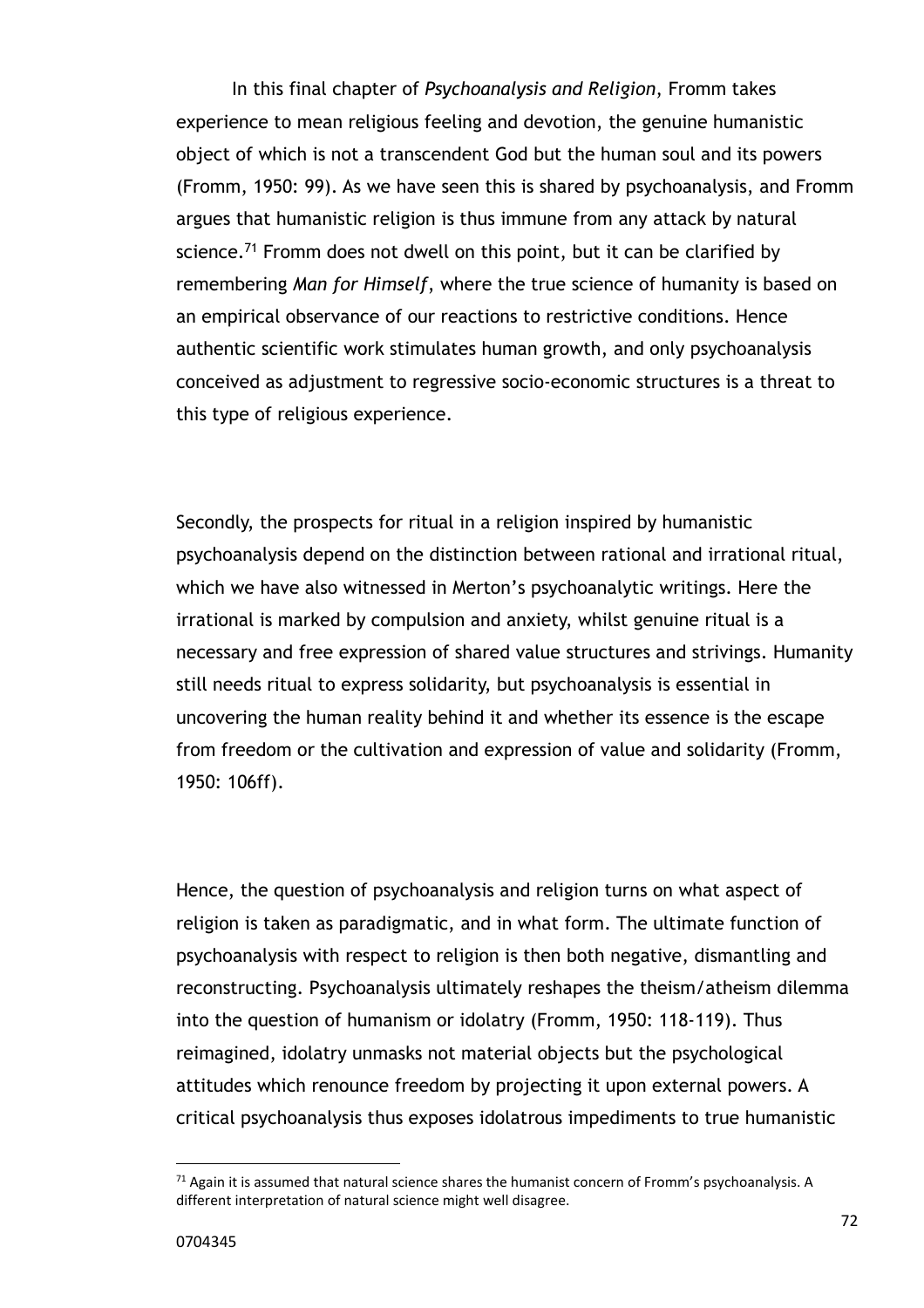religion, and is in a sense a new and inverted negative theology transcending not the conceptual eclipse of the absolute but the alienating structures which hinder freedom. The central aim of this – and of all Fromm's work on religion – is thus that we cease wasting time and energy on questions of metaphysics and theology and instead unite in condemnation of theological, economic, political, and interpersonal alienation, and thus emerge into genuine freedom. I will subsequently question whether Fromm is not in fact vulnerable to his own critique, having first turned to the dialogue between both writers.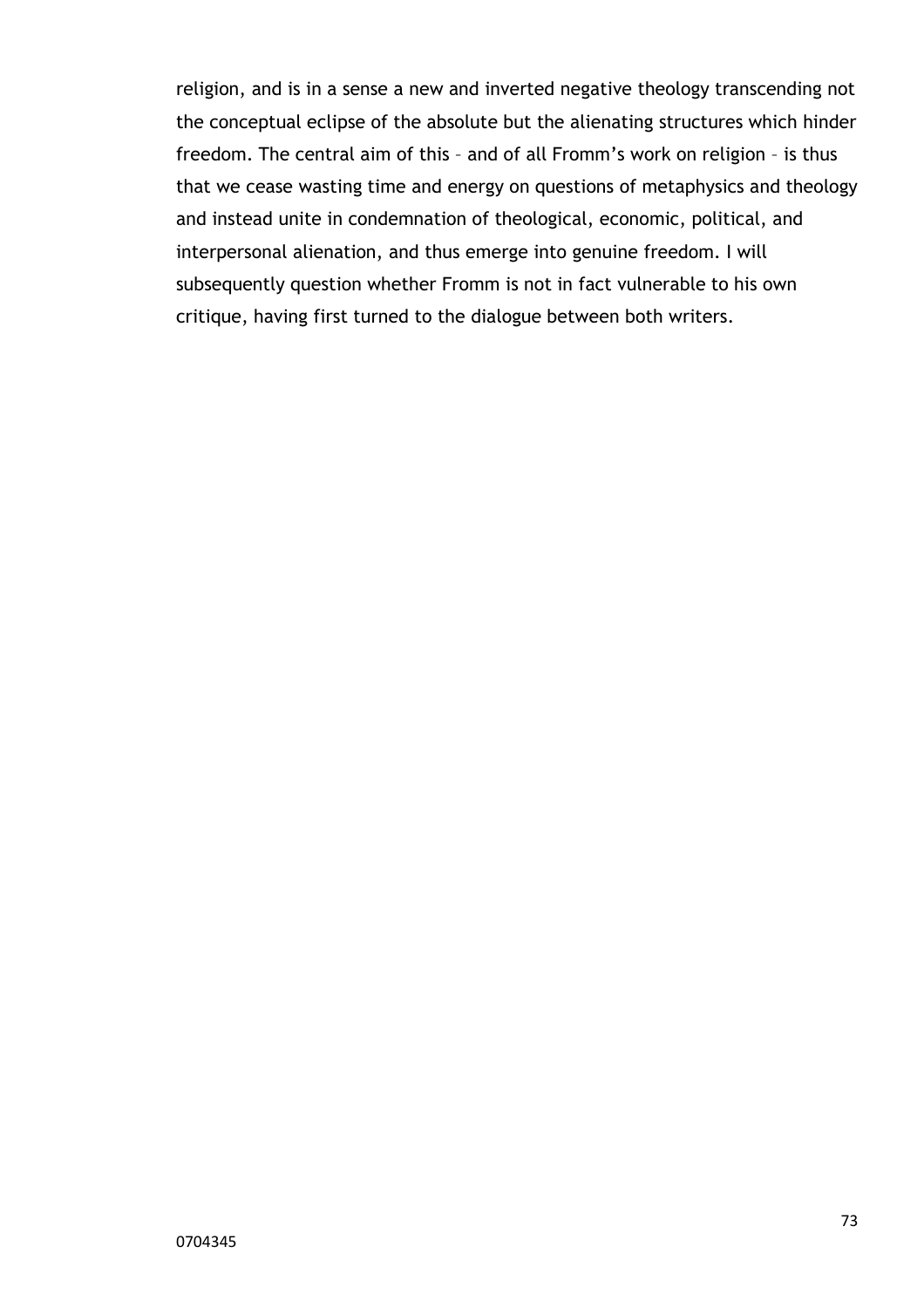# Chapter Four: Thomas Merton's Reading of Erich Fromm

### 4.1: Merton-Fromm Correspondence

Merton begins his correspondence with Fromm in October, 1954, writing that he had read *Psychoanalysis and Religion*, and half of Fromm's ethical study *Man for Himself*. The occasion of Merton's wish to write, in addition to his reading of these texts, was an encounter with the writings of Karen Horney, which has prompted Merton to reconsider his prior evaluation of psychoanalysis. Recognising that he has failed to appreciate the best of current psychoanalytic theory, Merton writes that he now notices a

profound agreement between the psychoanalyst and the Catholic priest on some very important points. I believe that this agreement ought to be noticed and emphasised, because I feel that our two vocations in a sense complete and assist one another. I also feel that there is much in Christian tradition that fits in very well with the general tendency of writers like Horney and yourself. (Merton, 1985: 309)

Since this passage is arguably the first portrayal of Merton's new – and abiding - openness to psychoanalysis, it is worth examining it, as it forms the basis for much of the work I discuss in this thesis. Most significantly, it both anticipates and sources the approach to a practical – and hierarchical – synthesis between Christianity and psychology.<sup>72</sup> It is important to emphasise that Merton sees the role of the psychoanalyst as complementary to that of the Catholic priest, which is actually completed by the analyst.<sup>73</sup> Moreover, the assertion of some harmony between Christian tradition and psychoanalysis would then have

 $<sup>72</sup>$  In my estimation it is not the case that Merton's approach loses its hierarchical quality, but rather than</sup> the main pole of it changes from Catholic ascetical theology to religion conceived in a more humanistic, integrative fashion and incorporating a variety of new strands of thought.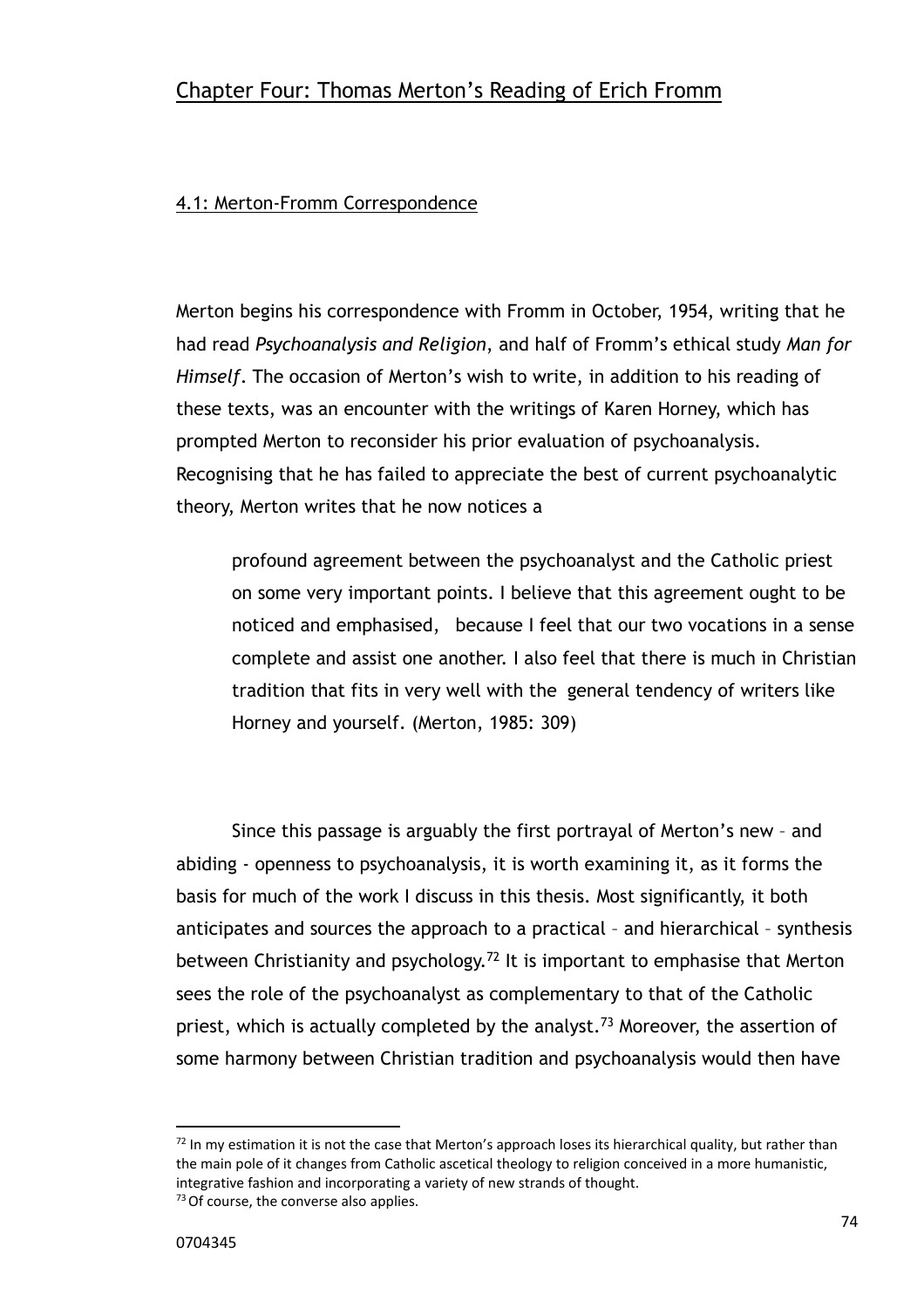remained deeply controversial to many in both camps.

This harmony introduces us to the first of this chapter's main themes: the "fundamentally humanistic" character of Christianity, inasmuch as it aims to enable us to be the persons we are "made to become" (Merton, 1985: 309). The salvific fulfilment of the Christian is found in an elevated and divinised freedom before God, contrary to any soteriology or metaphysics of absorption into nonbeing. We have already seen the importance of freedom in the foregoing chapters, and will see it repeatedly in the following, but for now it is important to emphasise freedom in its eschatological dimension, where Christian life culminates in eternal freedom before God. I will examine the matters of humanism, freedom, and eschatology in more depth throughout this chapter, merely noting here Merton's claim that he is in "full agreement with [Fromm's] basic thesis on the humanistic conscience" (Merton, 1985: 309).

This letter continues by further exhibiting Merton's turn to humanism, as he agrees with Fromm that doctrinal divergences should not stand in the way of the solidarity of all of those who believe in the basic dignity of humanity, in the face of the debasing socio-political circumstances of the time.<sup>74</sup> It is significant to note here that the standard of unity is love of "the value and nobility of the human spirit" (Merton, 1985: 309), since I will subsequently ask if the doctrinal differences in question actually entail a basic rupture in the understanding of our humanity.

Anticipating, and perhaps providing a genealogy for, the themes that we have encountered in "The Mature Conscience", Merton shares with Fromm his concerns and frustrations over the monastic attitude to conscience, and commends Fromm's wisdom "about types of conscience formation and

 $\overline{a}$ 

 $74$  See (Fromm, 1950: vii), where Fromm calls for the abandonment of framing human division along dogmatic lines and rather placing in the centre the question of care for humanity.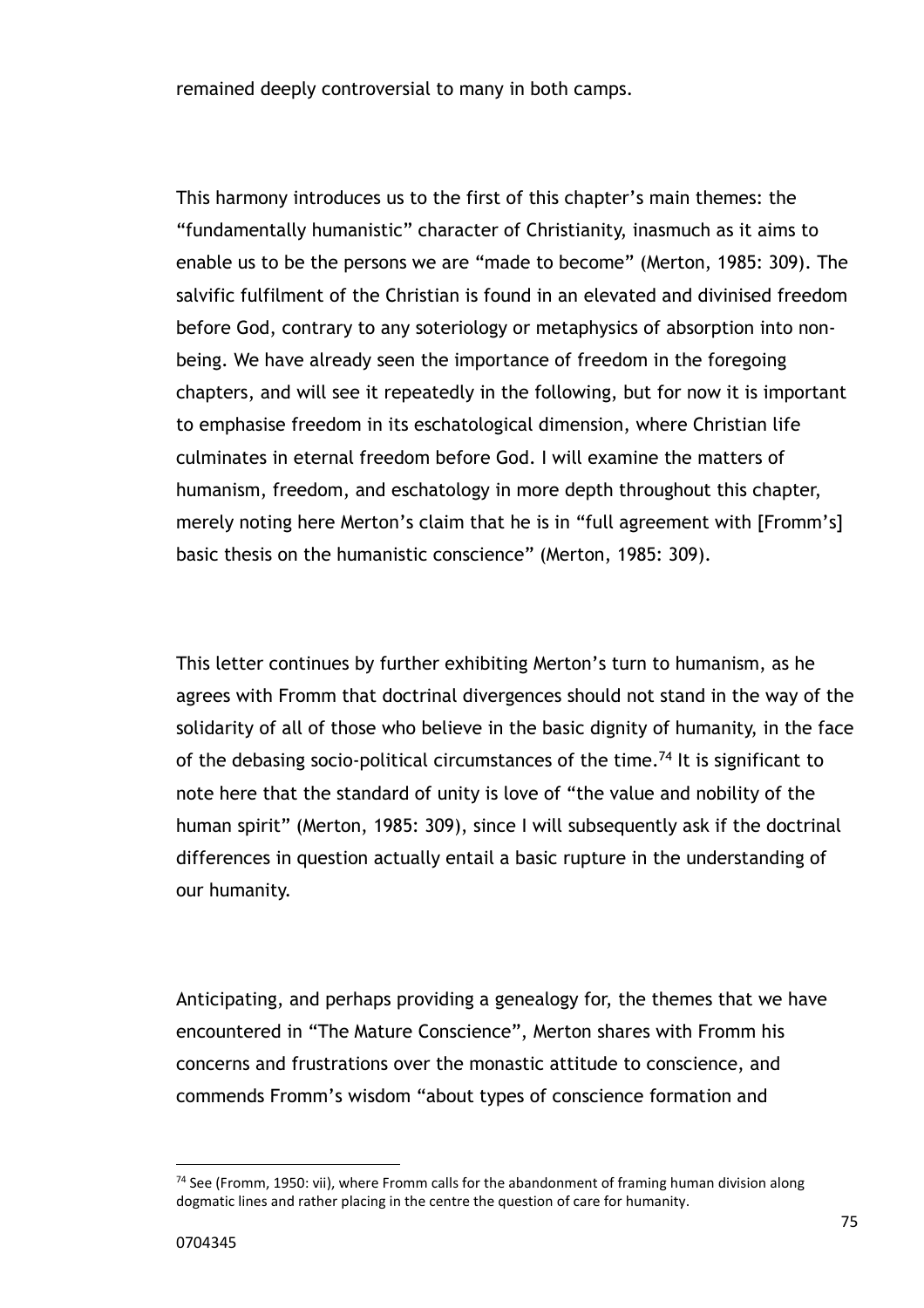malformation" (Merton, 1985: 310).<sup>75</sup> The difficulty for Merton in his monastic experience is the existence of a formalistic notion of obedience. Here some monks conceive obedience as entirely about winning approval, in contrast to the personalist approach we have already seen in Merton's writing. With some difficulty – and an admission that the problem may seem fatal to Fromm – Merton strains to find this personalist attitude in his monastic rule, which he claims should not be understood in the authoritarian light critiqued by Fromm, but instead as spiritual, humanistic, and mystical (Merton, 1985: 310). Authority and obedience are not to be taken as the end, but as means to it. More controversial is Merton's suggestion that the emphasis on obedience should be understood as pertaining mainly to the initial years of monastic formation, to guide the monk in his lack of knowledge, since the mature monk will be integrated and live in freedom rather than servility.

In acknowledging the tension here, it is important to attempt to understand Merton's predicament, since he is arguably dealing with one of the true paradoxes of Christian life and thought: how the notion of obedience – here obedience to God mediated through the monastic structure – can be synthesised with that of freedom. It is not my intention to probe the fundamentals or history of this problem but merely to point out that it is precisely the notion of ceding one's decision-making powers to another that might evoke comparisons with Fromm's understanding of idolatry.

Nonetheless, Merton does also take issue with Fromm on obedience, suggesting that Fromm's experiences with Nazism might have led him to be too absolute on the notion of authority *per se* (Merton, 1985: 310). The monk is actually freed from menial decisions by obedience and hence is better able to concentrate on higher ends. Lest it be assumed that the prior paragraph on the Benedictine rule is an attempt to evade controversy we should acknowledge here that Merton *is*  comfortable disagreeing with Fromm. Nonetheless, the picture Merton paints

<sup>&</sup>lt;sup>75</sup> On conscience in Fromm see (Fuller, 2008: 212f).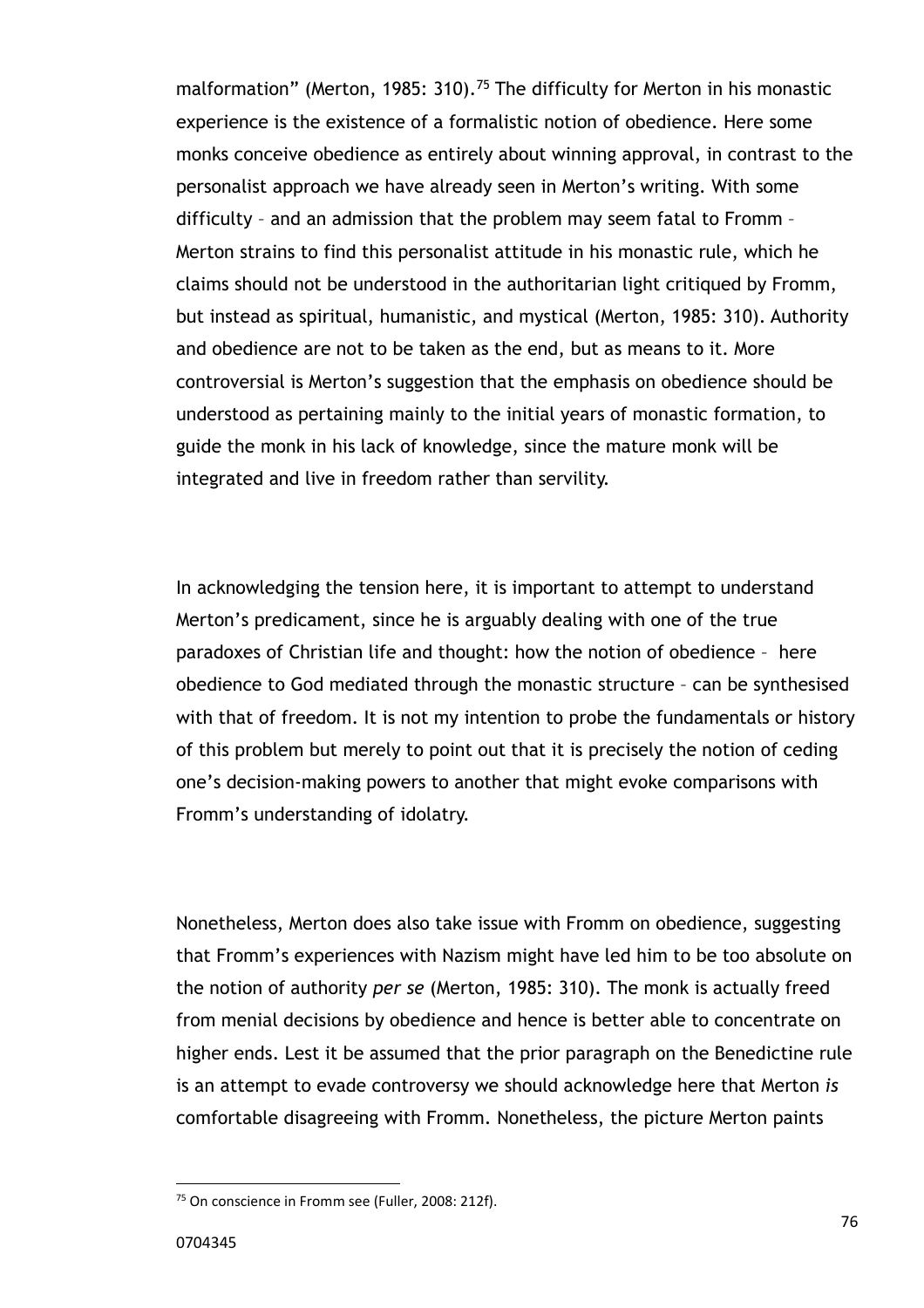here - freedom from menial responsibilities - is merely one aspect of obedience, which had been traditionally conceived not as liberation from tasks but from *self-will*. <sup>76</sup> That this is an issue with regard to Fromm's humanism will soon be clear, as with Merton's insistence here – at the close of his first letter to Fromm – that a robust evaluation of the mystical life depends on the existence of God, not as object but as "the source of our own being." (Merton, 1985: 311).

Fromm response to Merton's first letter was swift (27<sup>th</sup> October, 1954), and contains clarification of his critique of authority, and hence an answer to our obedience-humanism question. As we have seen, Fromm distinguishes between two diametrically opposed notions of authority, the rational and the irrational. Authority which is ordered to human spiritual development is rational, whilst irrational authority is exploitative in pursuit of its own ends. Furthermore, Fromm – reflecting his commitment to democratic forms of government – finds agreement with Merton that human development actually depends upon authority (Fromm, 1954). Hence Merton is correct to protest against an anarchic denial of properly understood authority, but also correct in rejecting obedience when it is not at the service of human development. Arguably, however, it is instructive that Fromm had to refer Merton to *The Fear of Freedom* to point this out, since the rational-irrational distinction is not clear in the texts to which Merton had access at this time (*Psychoanalysis and Religion*, and *Man for Himself*). Merton has clearly been a perspicacious reader of Fromm's early writing, a point echoed by Fromm in his first response.

I have elected to dwell on this first exchange, given that Merton's initial letter is programmatic for his treatment of psychoanalysis and religion. This is especially the case regarding the themes of humanism and obedience, and implicitly – although with some tension – on the central issue of alienation. Merton's correspondence with Fromm then becomes increasingly focused on war, since both writers shared a passionate opposition to the American-Soviet conflict of

<sup>76</sup> See, e.g., (Garrigou-Lagrange, 1947: 365-378).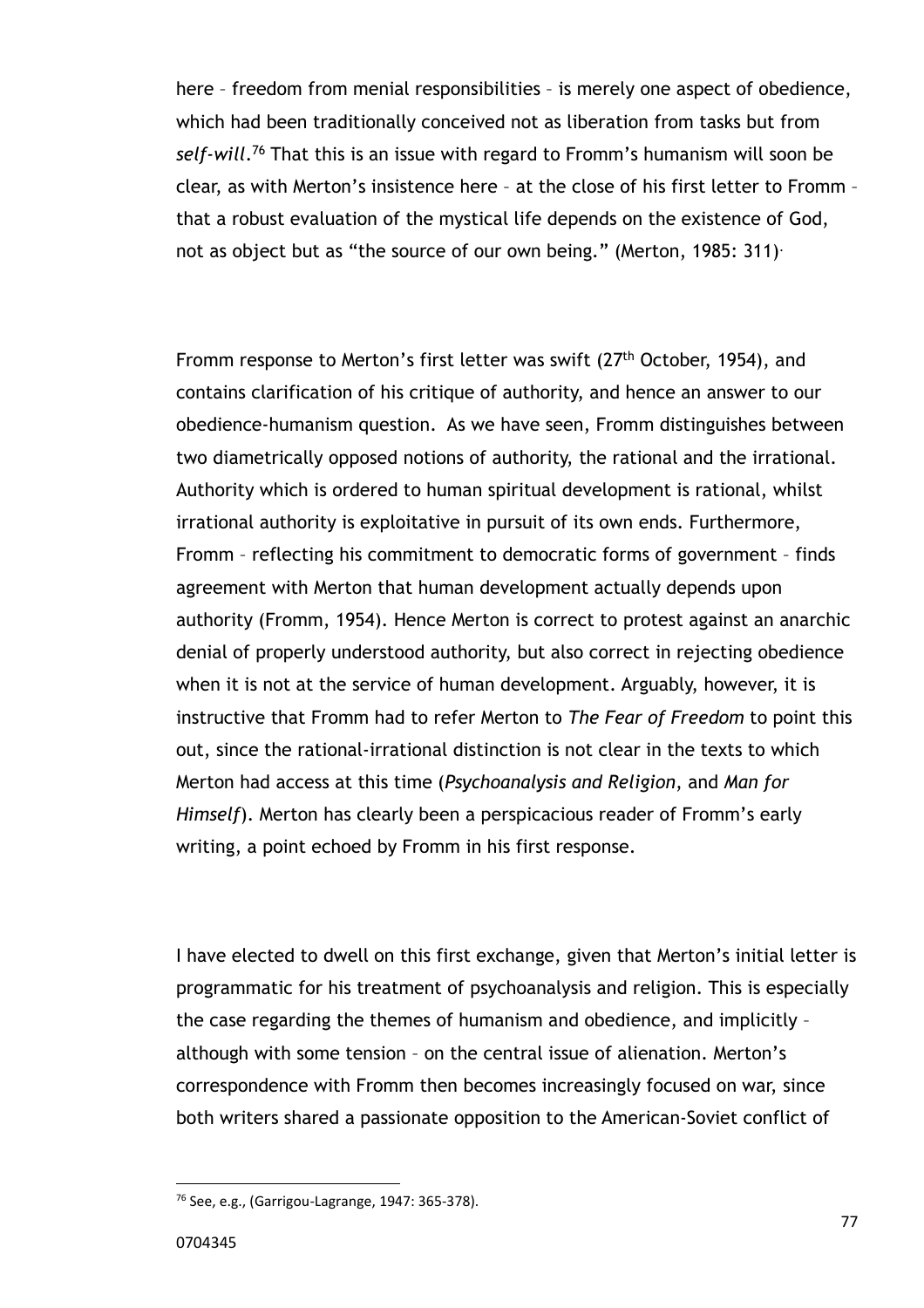the time, but there remain some points which are directly important to the theme of this paper. First (18<sup>th</sup> March, 1955), Merton states that without love of humanity there is no love of God, again demonstrating the non-negotiable place of humanism in his thought (Merton, 1985: 311). Secondly, in the same letter, Merton touches on the theme of automatism, this time pointing the finger at the "several centuries of more and more abstract thought" by which humanity has lost its grip on reality (Merton, 1985: 311).<sup>77</sup>

Merton continues this theme in his next letter  $(12<sup>th</sup>$  September, 1955), describing how he is concerned by the "falsity…superficiality and…fundamental irreverence" of the putative "return to God", in which he sees the centrality of word and cliché, marginalizing "the Living God" (Merton, 1985: 313). This is immediately followed by praise of Fromm's take on idolatry in *The Sane Society*, which although brief and unspecific will again be important for a critical consideration of the dialogue. The letter concludes with an important point on dignity – adjacent to Merton's suggestion that Fromm's historical account of religion is too generalised – with Merton arguing that Christian theology, and in particular the doctrines of incarnation and recapitulation "substantiate[s Fromm's] idea of the dignity of man" (Merton, 1985: 313). Again given what we have seen of Fromm's work on humanism, I will argue that such Christian ideas are in fact contrary to Fromm's humanist philosophy and understanding of authentic religion.<sup>78</sup>

In December, 1961, Merton writes again to Fromm, touching on a variety of points concerning automatism, political tyranny, the threat of war, and the response of ecclesiastics who prefer theological trifles over genuine resistance (Merton, 1985: 317-319). Relative to analysing the coherence between Fromm's humanistic psychoanalysis and Merton's understanding of religion the most

<sup>&</sup>lt;sup>77</sup> This is also an early indication of Merton's burgeoning interest in both existentialist philosophy and Zen Buddhism, in the emphasis on concrete experience over conceptual thought. Of course this might also be traced to the centrality of mysticism in his life, stretching back to his encounter with Aldous Huxley and his friendship with the monk Bramachari whilst a student in New York (Merton, 1975: 202, 204, 212-217).  $78$ Indeed Merton suggest somewhat boldly here that Fromm's work might well depend on a monotheistic foundation, without specifying why this is the case.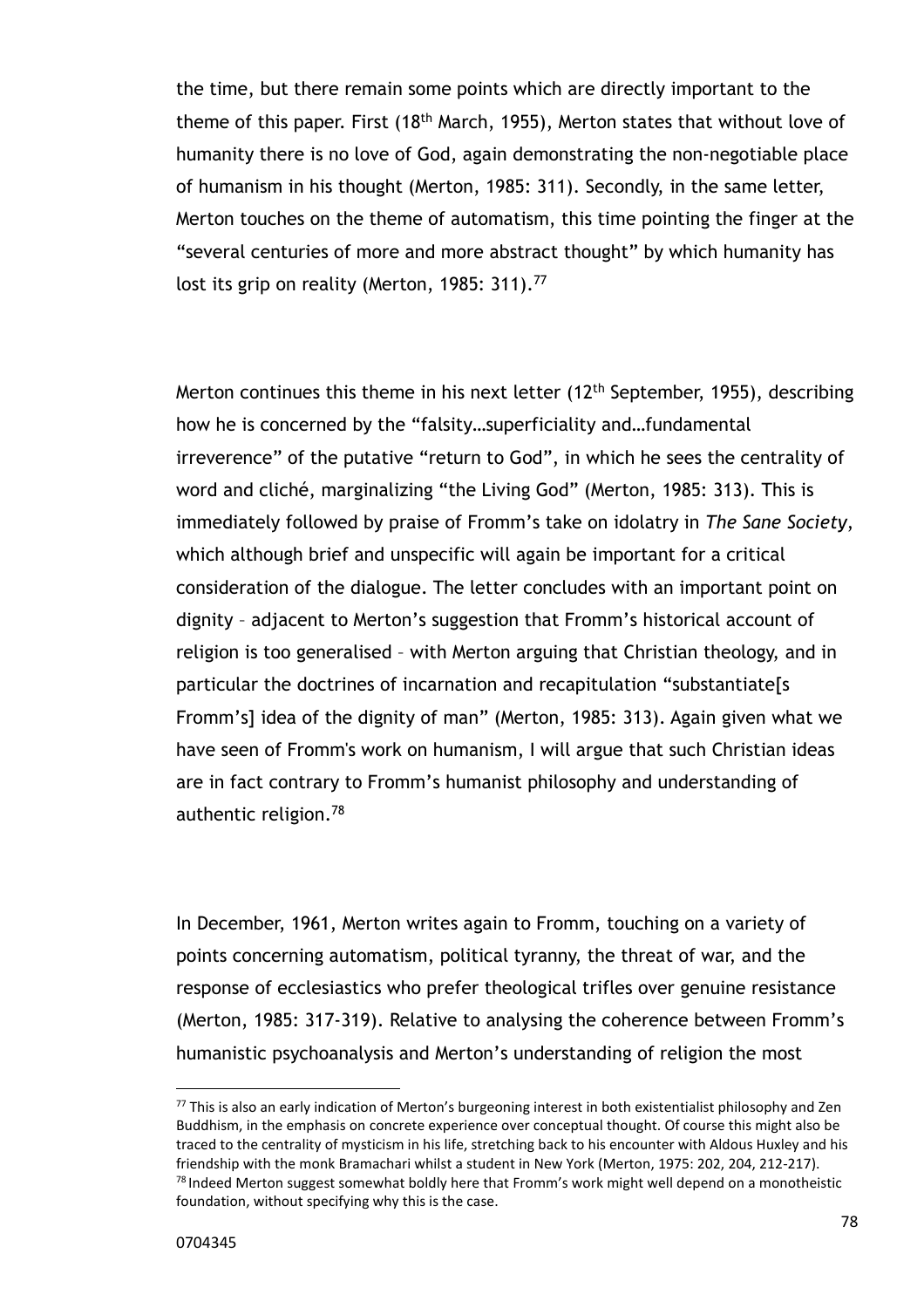salient point concerns Merton's remarks on the renunciation of freedom. Merton laments the Christian rejection of the promise of liberation in favour of surrendering their freedom to new tyrants, before writing that only in the service of God is true freedom. Fromm's first response to Merton (28<sup>th</sup> October, 1954) had made it clear that the correspondence between the two will probably always be in spite of differences around the objective existence of God, but nonetheless this point on freedom deserves comment.

Given that Merton has claimed "full agreement" with Fromm's humanistic notion of conscience and "profound agreement" (Merton, 1985: 309) between priest and analyst, we can legitimately ask whether the idea that freedom comes in service to God actually threatens such agreement. Fromm himself would perhaps formally concur, but to suppose that this was a genuine agreement involves equivocation. This is because Fromm's God is symbolic of human powers, and a conceptual expression of human experience which develops throughout time.<sup>79</sup> Again, I do not mean to dismiss the dialogue, but simply to expose seemingly unseen tensions between Merton's theology and his supposed commitment to a humanism compatible with Fromm's.

With regard to this, it is interesting to note that Fromm writes (10<sup>th</sup> September, 1963) of a meeting with a variety of Catholic theologians, and reports of a "growing understanding for what you might call, in psychological terminology, an unconscious faith in God which you might find in the atheist" (cited in Merton, 1985: 320). Merton's next letter  $(8<sup>th</sup> October, 1963)$  describes how he "agrees with [Fromm] perfectly" on this point, but it seems to me to be a further point of contention whether Merton assumes that this is Fromm's position or merely something that Fromm has observed among theologians (Merton, 1985: 321). There is nothing in Fromm's letter to suggest anything more than the latter, but

 $79$ See (Fromm, 1967). In this text Fromm argues for a humanist reading of Hebrew Scripture, which manifests a struggle between a conservative-nationalist current of thought, and a liberal-universalist one primarily concerned with the unity of all humankind and the critique of illusion. Merton, writing to Fromm on 13<sup>th</sup> October, 1966, says that he is greatly interested in Fromm's reading, and that a radical hermeneutic of the Old Testament is timely (Merton, 1985: 324).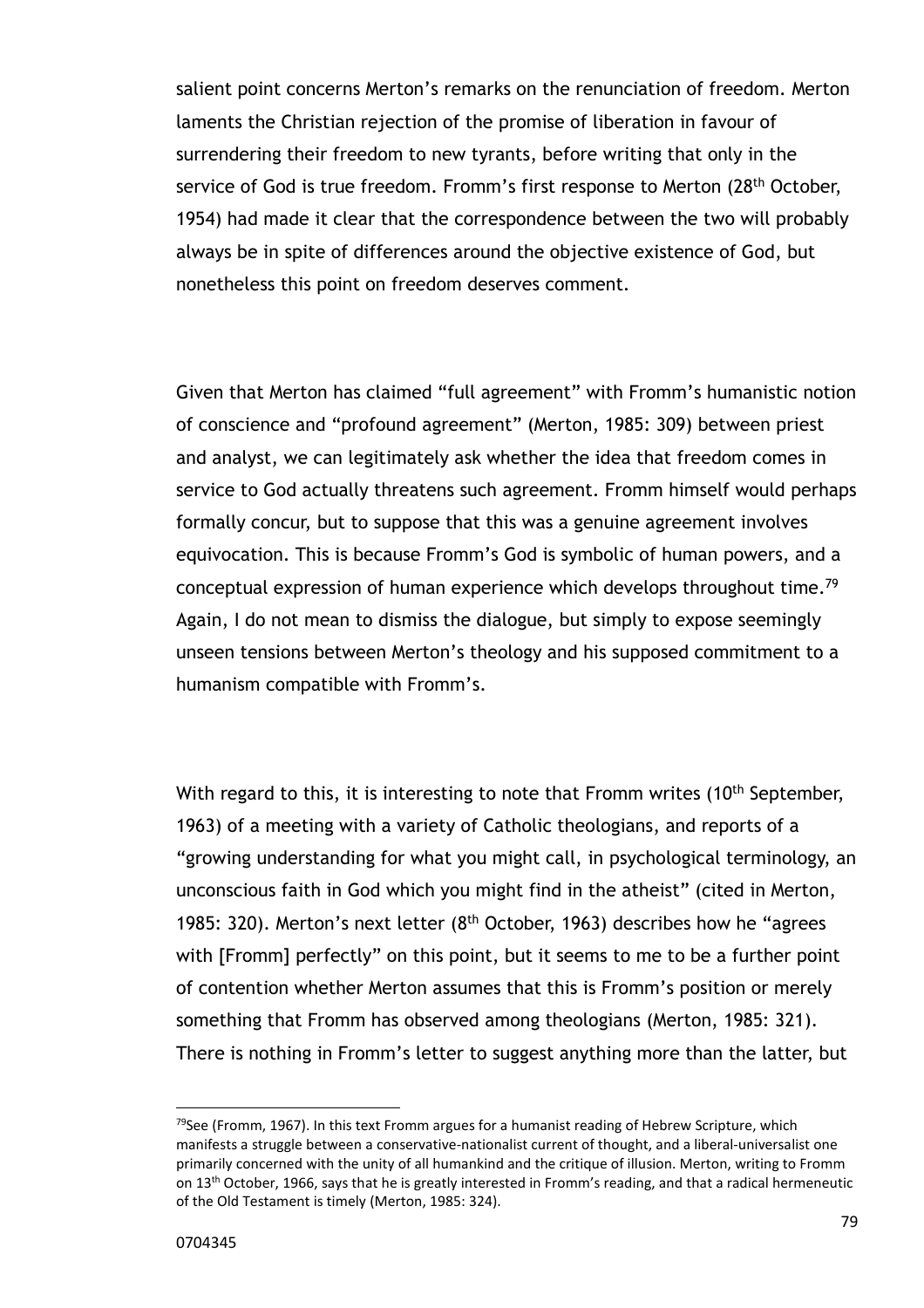it is also unclear whether Merton actually attributes this position to Fromm. Fromm's position on God in these early writings will be critiqued towards the end of the chapter, but for now I shall turn to another aspect of the Fromm-Merton dialogue, this time Merton's response to Fromm's *War Within Man*.

#### 4.2: *War Within Man*

In 1963 Erich Fromm published a pamphlet entitled *War Within Man: A Psychological Enquiry into the Roots of Destructiveness*, containing responses by six authors (including Paul Tillich and Thomas Merton), and concluding with a final response from Fromm (Fromm, 1963, 1963b; Merton, 1963). Fromm outlines his account of two contradictory human drives, attraction to life (biophilia) and attraction to death (necrophilia), before arguing that these – including their socio-economic development – are pivotal factors contributing to the threat of global war.<sup>80</sup> I will focus here on Merton's response, in order to attempt to illuminate in more depth the question of psychoanalysis, religion, and humanism.

Since Fromm's paper discusses his understanding of the way in which social factors – including early development – lead to the personality types which are the conditions of war, and therefore involves his psychoanalytic theory, I will discuss Merton's response in some detail. This is also a key example for the main trend of the first two chapters of this paper, reiterating the hierarchical relationship between psychoanalysis and religion (including spirituality) and the centrality of love of God in human freedom. Merton begins his response with the assertion that

I fully accept Fromm's analysis of alienation as it is hinted at here and

<sup>80</sup> This should not be understood as a metaphysical dualism of necessary principles, since necrophilia – not to be confused with the sexual phenomenon - results not from nature but from inadequate nurture. Neither should they be understood as biological principles, but as character structures.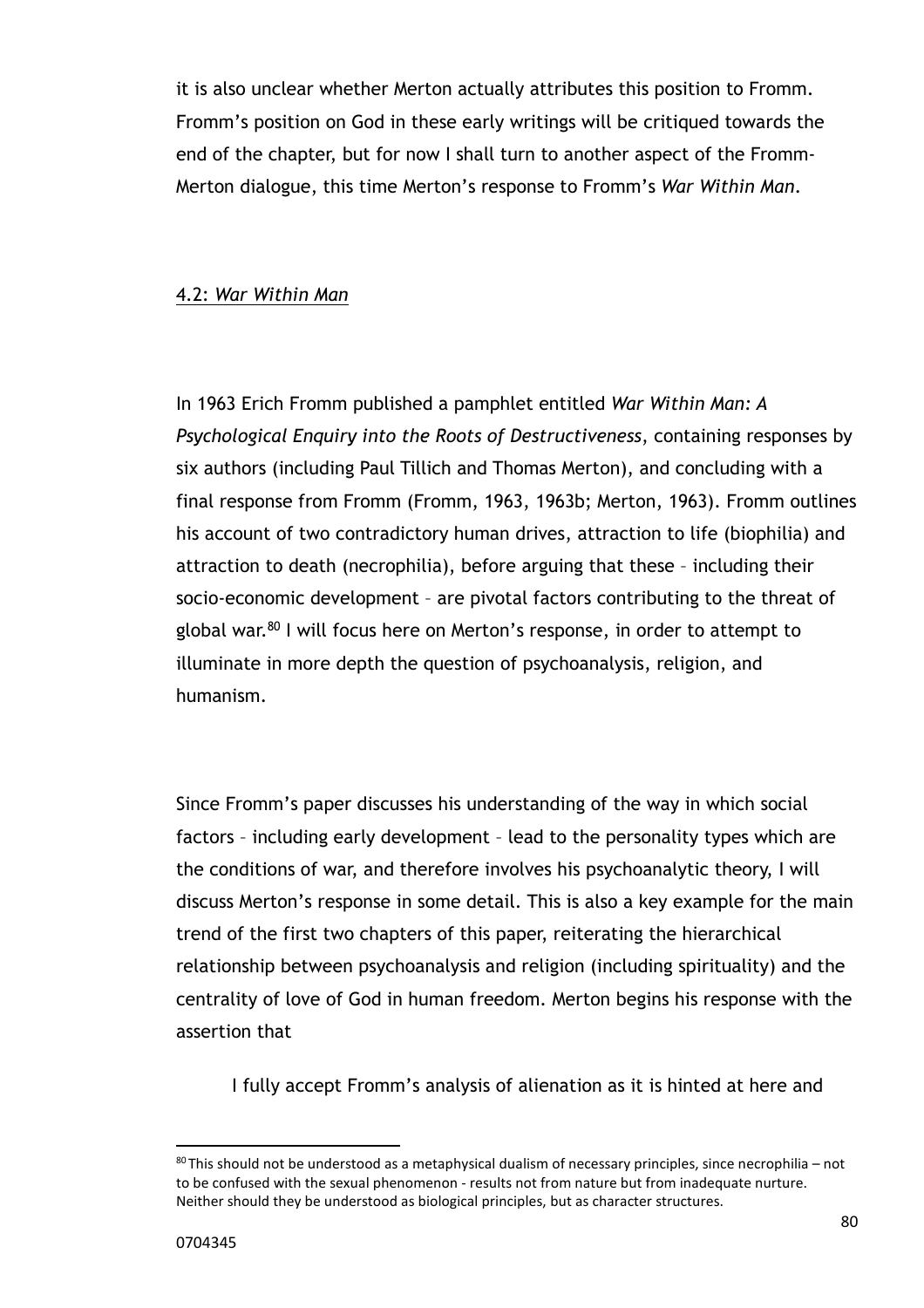developed more fully in his other books. But I think this concept needs a great deal of further exploration, beyond the limits of sociology and psychology, even depth psychology. (Merton, 1963: 45)

This profession of agreement arguably demands an analysis of whether the theological and spiritual content of Merton's response actually destroys rather than develops Fromm's theories of humanism and alienation. In light of this it is also of great importance to the question of a transition analogous to the ascetichumanist one argued by David Cooper.

The basic point made by Merton throughout the response is that human fulfilment comes only with the integration of our potential for spiritual transcendence, rather than the mere mechanical exercise of biological functions. Our human capacities require the exercise of transcendence (to be clarified presently), since if "man acts *only* as a member of the human species within his limits as an individual subservient to the inescapable finalities of his common 'nature', he is still subject to the deepest and most radical form of spiritual alienation" (Merton, 1963: 45). This raises profound difficulties relative to Fromm's radical humanism, which sees us *precisely* as mere members of the human species. Secondly - an at once more important and subtler tension – Fromm envisages humankind as fettered, conditioned, and impelled to act by a series of existential dichotomies which seem to me to resemble the inescapable limits referred to by Merton.

Merton continues by commenting that without orientation towards and discovery of the true self, "beyond and above levels of mere empirical individuality", love of life is absent (Merton, 1963: 45). Genuine selfhood is perhaps the key feature in Fromm's writing, but there must arguably be a point of contention amongst our protagonists here: Fromm's approach renders the belief in and devotion to a transcendent God one of the factors involved in the "false personalism" that Merton merely locates in biological reductionism (Merton, 1963: 45). Again this may seem an obvious point, but it is clear that to Merton it is not obvious to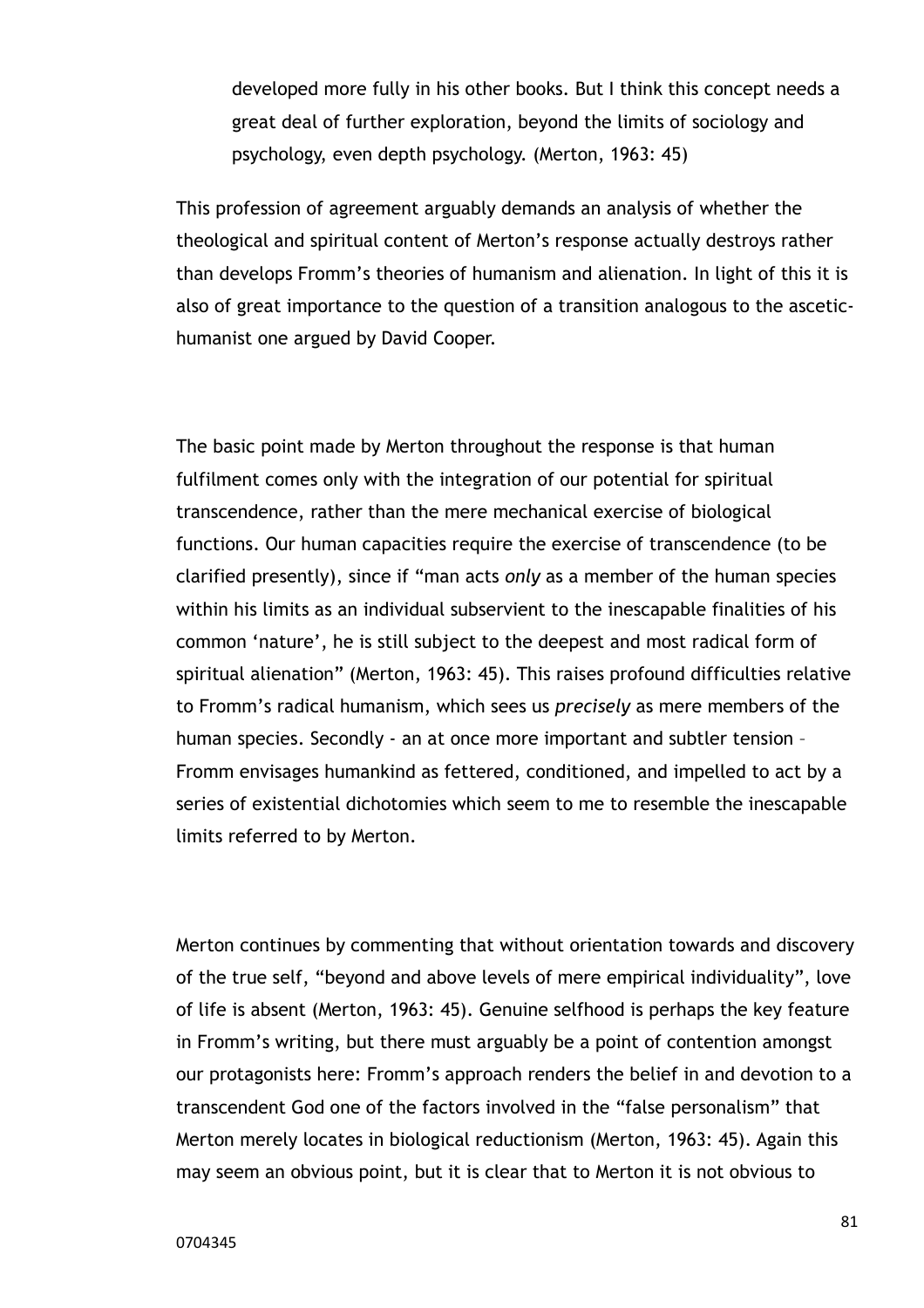concede that the admitted theological differences also entail a fundamental disagreement in the concept of humanism.

The force of this objection is strengthened by Merton's disavowal of the possibility of "finding life and joy in the mere *processes* of natural existence" (Merton, 1963: 46). This is perhaps of contentious relevance given that Merton refers to natural processes rather than merely natural existence, since it is arguably ambivalent as to whether existence transcends process in Fromm's view. Nonetheless the fact that Fromm posits human uniqueness in terms of evolutionary development merits at least asking whether he would accept that there was anything beyond merely natural processes, and whether fulfilment was merely the development of a natural evolutionary process of selfrealisation.

Indeed, I would argue that there is a tension in Fromm's thought between the idea that development of self-consciousness and reason makes the human a "freak of nature" and the claim that we still have a *natural* tendency towards the development of rational and specifically human powers. Perhaps the question of the adequacy of merely natural processes turns on the concept that would be paired with nature. If the evolution of rationality is a breach with nature, as Fromm suggests, then perhaps there is room for agreement with Merton's claim about transcendence of merely natural processes. If, on the other hand, Merton's "natural existence" is opposed to something beyond the natural world, "Transcendent" as Merton states later, then agreement on what constitutes life and joy is impossible. That Merton opposes the "empirical ego" (Merton, 1985: 45) to the true self perhaps only confuses matters further, because it is not clear that the former has a correlate in Fromm's thought.

In any case, the hitherto nebulous matter of transcendence is now made clearer, and with it our task, as Merton specifies two senses. First is the transcendence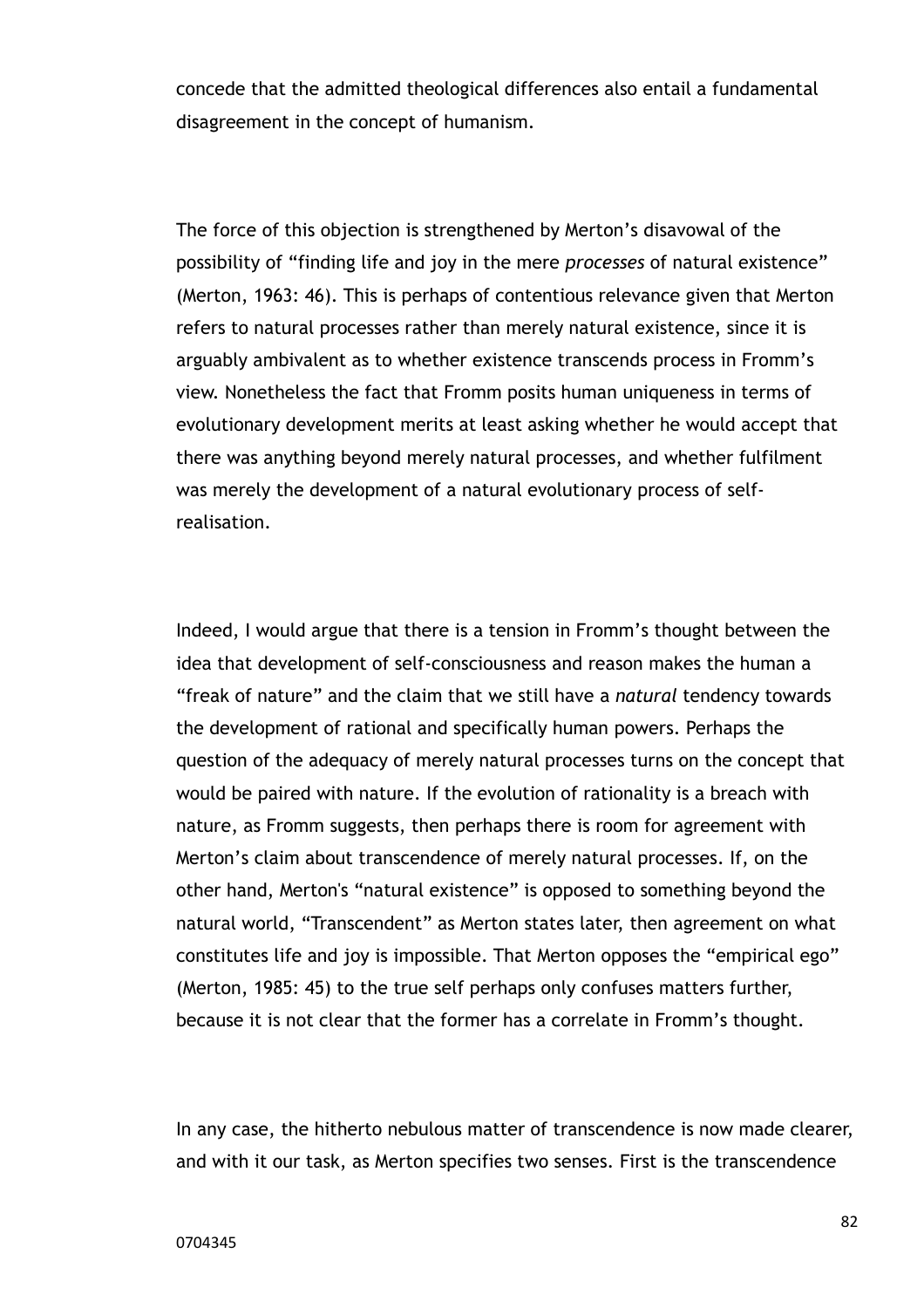of "the empirical self" in awakening and emptiness, the true self. $81$  Second, opposed to mere immanence is the "Transcendent", a paradox by which we go beyond ourselves whilst yet discovering our ordinary self. Both the "Transcendent" and going beyond self would arguably be anathema to Fromm. In sum, Fromm's concept of love of life entails for Merton not merely awakening but "unity not only with all beings but with the very source and finality of Being" (Merton, 1963: 47). Again it may seem trite to highlight differences which both Merton and Fromm acknowledge, but I do so in order to argue that these differences entail an unspoken fundamental rupture in understanding the roots of human alienation and hence humanism. Furthermore, we have begun to point to an enduring tension along the lines of the mainly historical one argued by Cooper.

Finally, this tension is reiterated in Merton's suggestions, first, that "man is not alone", and secondly, that we can "respond to the mysterious grace of a Spirit…infinitely greater than [our] own" (Merton, 1963: 49-50). From Fromm's response, we shall see that these two points encapsulate the tensions that lurk below the surface of the dialogue. First, it is clear that Fromm is deeply appreciative of Merton's reading of his paper, finding him clear, fair, and insightful. Fromm comments that Merton is a "true religious humanist", who has seen the importance of the human spirit in driving change (Fromm, 1963b: 55). Finally, he also applauds Merton's insight into the idolatry of material consumption, and the dangers in believing that mere technological and material abundance is sufficient for human satisfaction.

It is, however, on the matter of human solidarity that Fromm takes issue with Merton's comments, specifically around the idea that the human person is not alone. Fromm gives formal assent to Merton's proposition "[m]an is not alone", but ascribes to it a different meaning: we are not alone because we are many,

<sup>81</sup> This emphasis on awakening anticipates Fromm's later work on Zen Buddhism. Thomson locates Fromm's first interest in Buddhism during his days at Heidelberg University between 1919 and 1922 before being reignited in the 1950's (Thomson, 2009: 6, 16).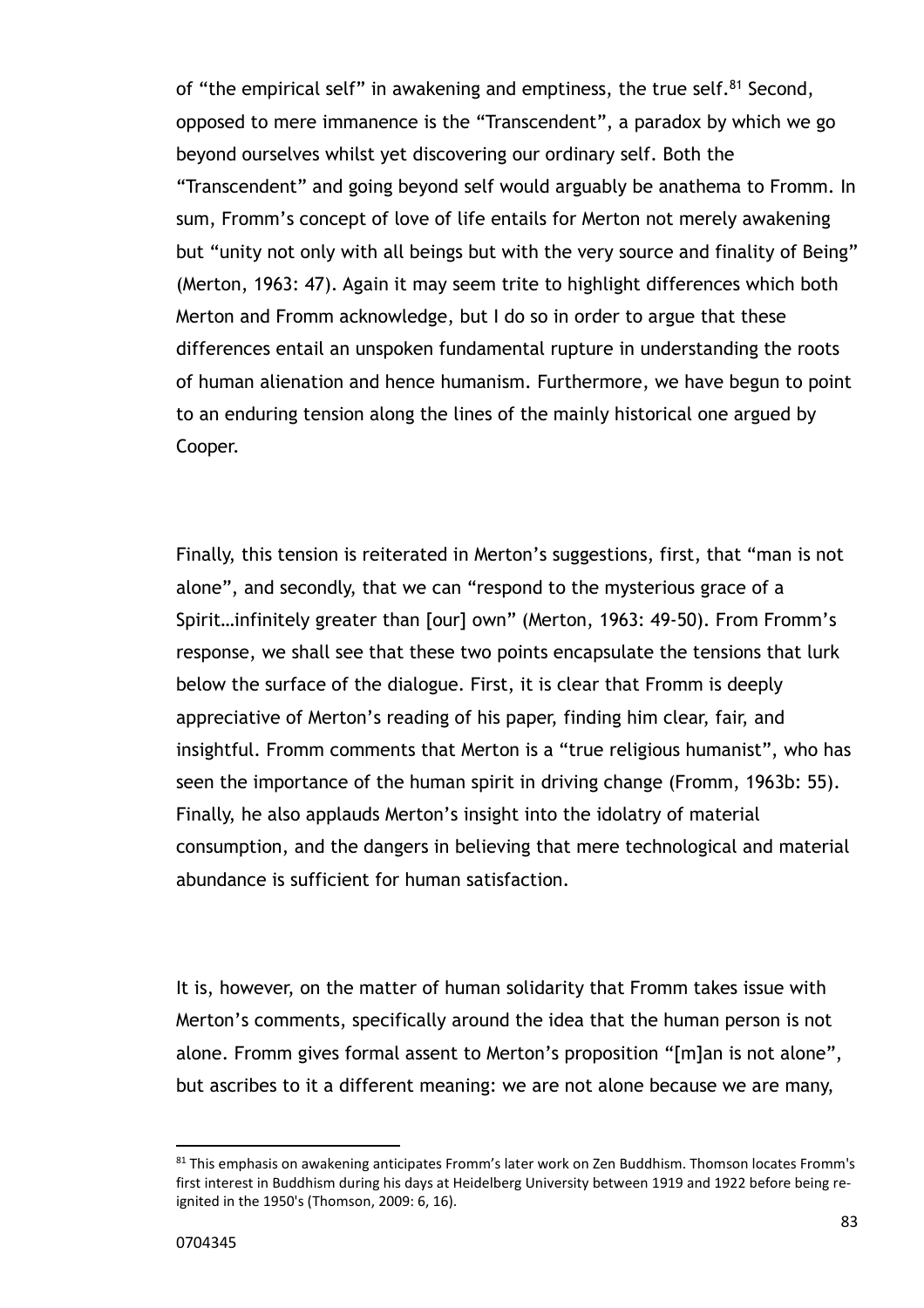sharing in a common humanity (Fromm, 1963b: 55). In light of this difference, in my view, Fromm's claim that in humanism he and Merton share an experience beyond verbalization and doctrinal differences appears vulnerable and perhaps platitudinous: the distance between Merton and Fromm involves precisely the matter of what a human being is and is for. Hence, in differing theologically, they differ anthropologically and ethically. That Merton's recourse to an infinitely greater Spirit would perhaps exemplify Fromm's masochistic submission - the idolatrous surrendering of one's powers into the hands of another - arguably confirms this rupture. $82$ 

#### 4.3: Christian Humanism

To penetrate deeper into this issue, we can now turn to Merton's dedicated contribution to the topic of humanism, in a 1967 essay entitled "Christian Humanism". This work is particularly illuminating because it exhibits Merton's attitude and methodology towards the relationship between history and the present, and hence his attempt to outline the conditions for a progressive Christian humanism based on current questions and concerns (Merton, 1979: 137). Merton begins by framing this in terms of an ambiguity, largely based in the tension between secularisation and theological tradition. Christianity finds itself in the dilemma of wanting to be faithful to its own historical sources and yet living in an increasingly secular world by which it is rejected it as an ossified irrelevance. Consequently, it lives in a culture which denies that anything Christian can be authentically devoted to human development. Here Merton sees the temptation to retreat into a ghettoized adherence to the past to produce an easy answer – for instance, that the medieval theologians were the genuine humanists - which fails to provide the solutions sought by the people of today. Rather than merely retreating into an erstwhile harmony, Christianity

 $82$  It is not difficult to verify the place of surrender in Merton's spirituality, both from his texts and his journals of this and the subsequent period (Merton, 1973: 5, 46, 70, 76, 80, 87-8; 2003: 44, 129; 1996b*:* 78, 214, 277, 290, 303; 1997: 67, 188-9, 207, 218, 226). In actual fact this is ambiguous since we shall see he also writes of human creativity with God. Of course, with Merton I am unable to answer the question of divine and human freedom.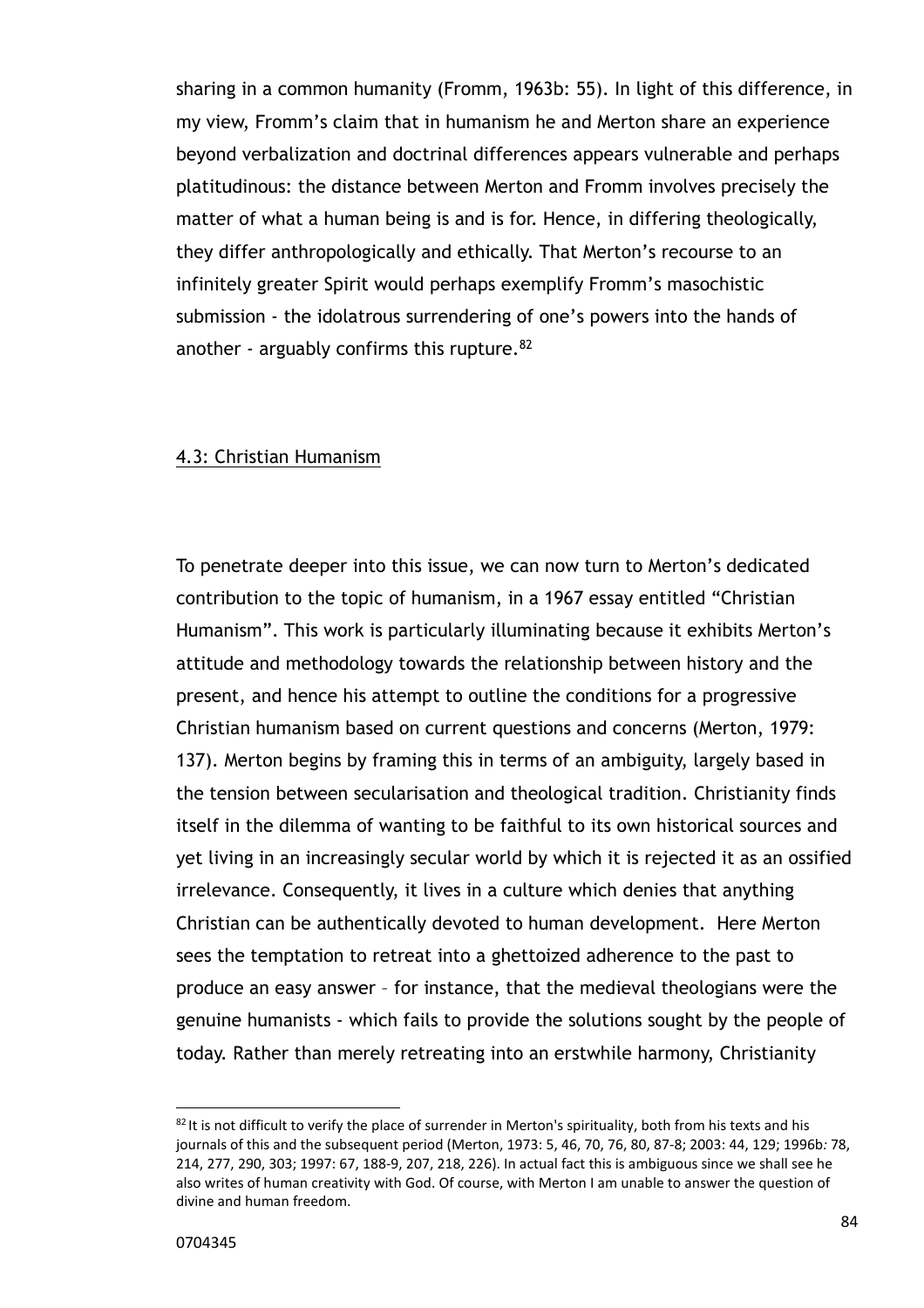must instead wrestle with the "much more disquieting task of inquiring under what conditions Christians can establish, by their outlook and their action in the world of today, the claim to be true participants in the building of a new humanism" (Merton, 1979: 137). Central to this is Christians asking whether they are even suitably poised to understand the new questions of the day, let alone possessed of original answers.<sup>83</sup>

Merton's solution is something of a synthesis between tradition and the creative work of contemporary Christians (Merton, 1979: 138). Central to the importance of this essay for our present question on psychoanalysis, religion, and humanism, is Merton's claim that Christianity has something *unique and essential* to contribute to the ethical, political, and economic question of the day. Decisively, this contribution is the Christian approach to human dignity and freedom, built on the idea of redemptive love in Christ. The problem of love, however, can no longer be met on the basis of individual activity or charity, since the answer must expand in proportion to the question: the scope of Christian love must grow to meet the global dimensions of modern crises. In support of his plea, Merton cites the Second Vatican Council, in its call for a new humanism based on fraternal responsibility and Christian participation in the building of a humane world. Analogous to our first two chapters, we might again see this relationship as hierarchical, given the centrality and necessity of Christian sources, and it is in this light that we must view both Merton's humanism and his relationship with Fromm.<sup>84</sup>

First, however, Merton displays his historical sensitivity, criticising any interpretation which identifies Christianity with Christendom and hence neglects to appreciate flux and growth in theological and sociological thinking. Pivotal to this concern is a critique of any notion of divine providence which undermines

 $83$  This demonstrates Merton's' methodological inclusivity, and is arguably influenced by the correlative theology of Paul Tillich in its concern to draw the interrogative structure of theological discourse from contemporary concerns. Merton repeatedly attests to the influence of Tillich throughout his journals (Merton, 1996: 193,298,321; 1996c: 174; 1997: 317).

<sup>84</sup> Merton actually draws on Fromm's analysis of love in this essay, but to consider this in the depth it deserves would take us away from the present question of rupture.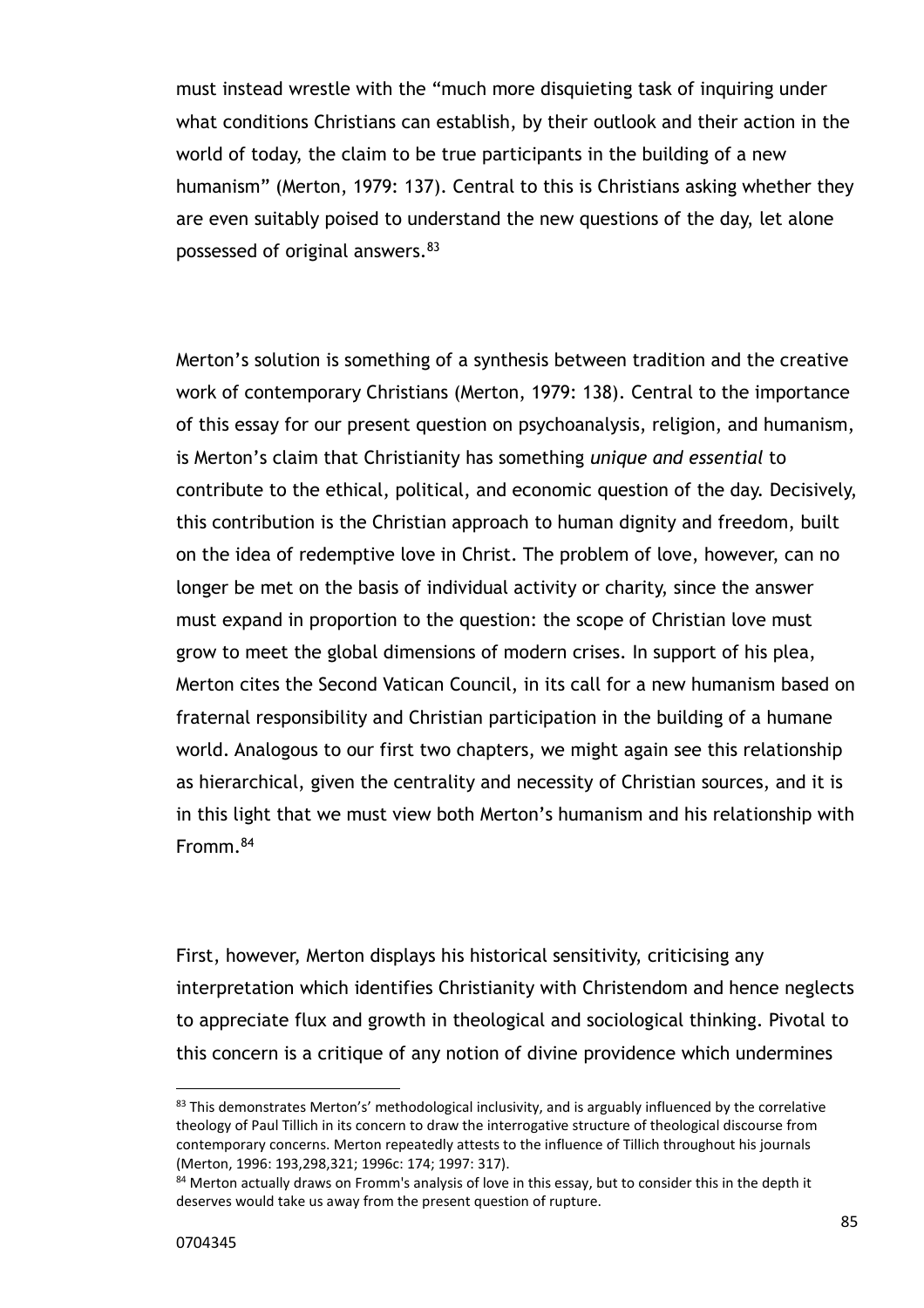the possibility of human creativity, instead understanding the task of humanity in the world as simply one of conforming to a predetermined narrative. Christianity – particularly in its biblical sources – is a dynamic religion, characterised by selfrealization and newness (Merton, 1979: 140). It is in this context that we must place Merton's approach to humanism, since he firmly rejects any classical theological model – or theological humanism – which is simply a matter of conformity to a static and pre-established divine and eternal order.

Merton subsequently begins to draw on his reading of Karl Marx, seeing Marx as justified in denouncing a Christianity which is fixated on a mythical future rather than a concrete and urgent present. For Merton, however, Marx is only correct insofar as his critique pertains to a legalistic and isolationist pseudo-Christianity which decadently renounces the practical and humanist imperative of its sources (Merton, 1979: 141ff). Instead, true Christian humanism rejects any luxuriant retreat into theological abstractions and merely trans-temporal horizons in favour of collaboration with real people and problems. Indeed, it does so on the basis of the New Testament itself, in which God is manifested in human activity. Up to a point Merton agrees with those who find human alienation within Christianity, but rejects the idea that this is essential, since it is found only in the legalistic deformity of Christian freedom.

Here we come to the crux of the matter relative to the question of humanism, alienation, and the exchange with Erich Fromm, since Merton reads the texts of the New Testament as *the* antidote to religious alienation (Merton, 1979: 142f). Christian humanism consists in divine adoption in Christ, by which humans are made children of God and promised the transformative power of the Holy Spirit (Merton, 1979: 144). The genuine cessation of slavery is this liberation of humanity from enslavement to evil through the power of divine forgiveness. In sum, and indeed encapsulating the nub of the relevance of this essay to the present thesis,

The whole meaning of Christian teaching is precisely that man is *not*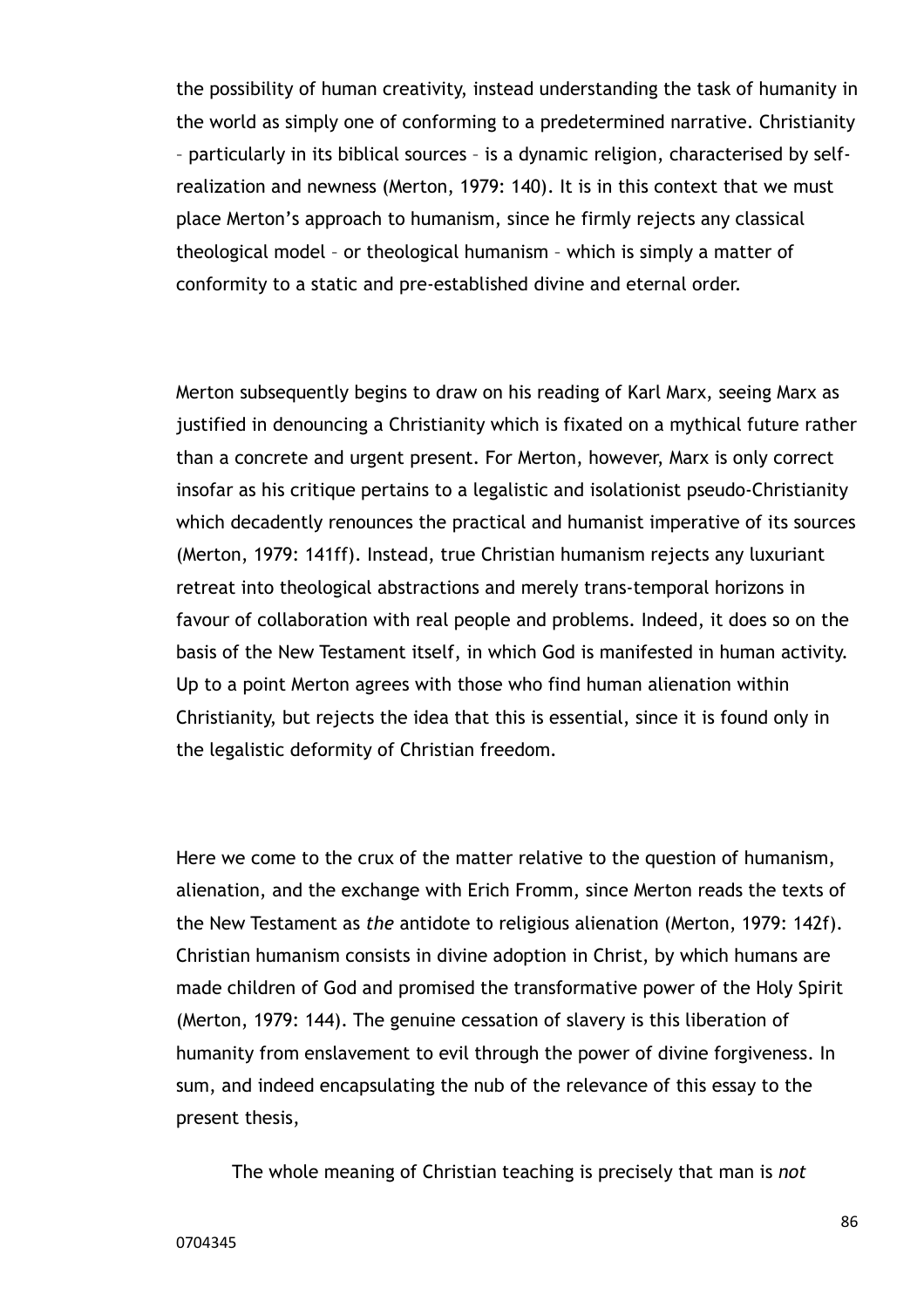alienated from himself by this new relationship to God, but on the contrary, everything that is God's becomes ours in Christ. We discover our true selves in love. (Merton, 1979: 145)

 We have arguably now entered the epicentre of the fissure I have identified in Merton's dialogue with Fromm, and which I argue cuts through the idea of a shared humanism. Fromm holds that the concept of God symbolises human power and experience, whereas for Merton it seems more apt to suggest that humanity is a symbol and manifestation of the sonship of Christ, since the human "has now become Christ the Son of God" (Merton, 1979: 145). Humanity becomes a participant in something else, a divine reality, which arguably epitomizes Fromm's alienation. Of course, a theology of theosis, for instance, might argue that this need not be something extrinsic, but nonetheless the fact would remain that in this transformation humanity relies on something beyond itself, both in the sense of metaphysical transcendence (i.e. a power which is not to be identified with mere human power) and in the necessary for a revealed teaching. In a word, Merton's Gospel essentially involves a rupture with the unaided exercise of human power - even if one ever-intended in the divine order - and hence any humanism patterned on it is simply inconsistent with Fromm's radical humanism.

Secondly, and further illuminating this tension, Merton himself concludes the paper by turning the lens upon secular humanism, at least to the extent which it locates human fulfilment in the "purely objective application of science, without any consideration for living human values" (Merton, 1979: 149). Whilst it is clear that Fromm is exempt from this criticism by his concern for the living human, his understanding of humanism is entirely vulnerable to Merton's solution: "[n]o humanism has retained the respect for man in his personal and existential actuality to the same extent as Christian humanism", since God "has given Himself without reservation to man" (Merton, 1979: 149).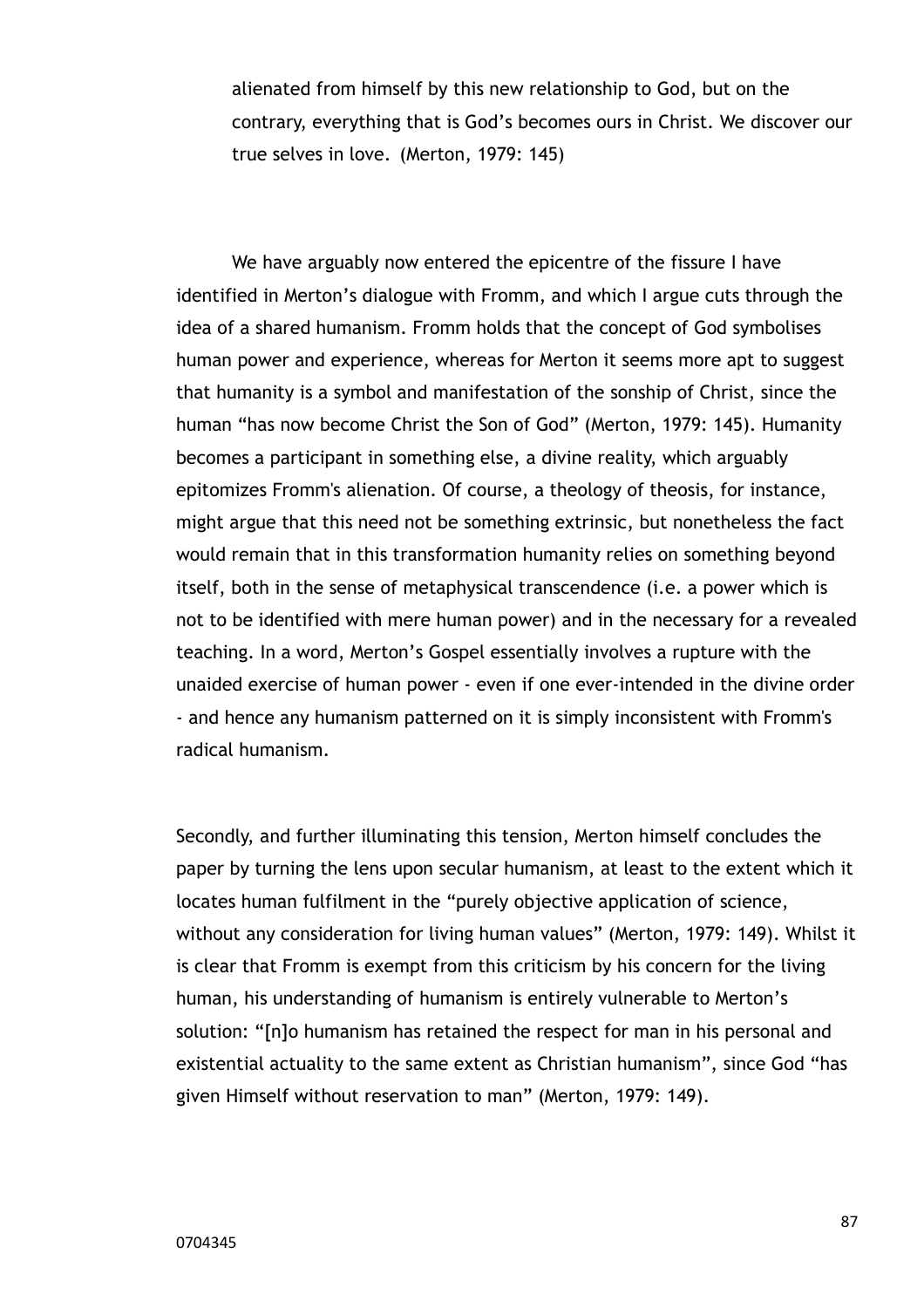Of course, I should again state that Merton and Fromm clearly acknowledge serious theological distance between themselves. My point is to demonstrate that the theological chasm is also a humanistic one, which renders Merton's affirmations of agreement with Fromm on humanism and alienation seriously vulnerable. To buttress this point, we can briefly consider Merton's theological treatment of alienation from another text written during the period of his Fromm correspondence. As presented in the entry entitled "Alienation" in *The Thomas Merton Encyclopedia,* Merton's *The New Man* sees alienation as the disunity with God wrought by the original sin of Adam and Eve (O'Connell, 2002). Only in Christ and in contemplation can humanity rediscover its lost unity. This is a clear contrast with Fromm's humanist hermeneutic of Eden, in which alienation results not from disobedience but from the emergence from our primal instinctual ties with nature and the evolution of self-awareness and reason. Clearly we have two separate – even mutually exclusive – understandings of human alienation, and hence arguably two separate conceptions of humanism. Before turning the lens back to Fromm, however, I will continue this by describing how the conclusion of "Christian Humanism" – written little more than a year before Merton's death - reinforces the tension, and indeed situates it in the Christian sources that Merton claims are authentically humanist.

#### 4.4: Christian Eschatological Humanism

Merton concludes with a restatement of the transformative call of Christianity, of human participation in God's creative activity, by which we can become divine and transform the world in divine power. Merton suggests that this "perennial language" of Christianity – though it is not quite clear whether this is linguistic figuratively or merely in a textual sense – is trans-historical, in two senses. Firstly, it is not beholden to any "limited historical world view", since it can transform and elevate any human philosophy. Secondly it is "timeless and points *beyond history*" (all Merton, 1979: 150, emphasis added). On Merton's own admission this places the question of progress and human destiny squarely in the realm of eschatology. This destiny involves "full and conscious collaboration of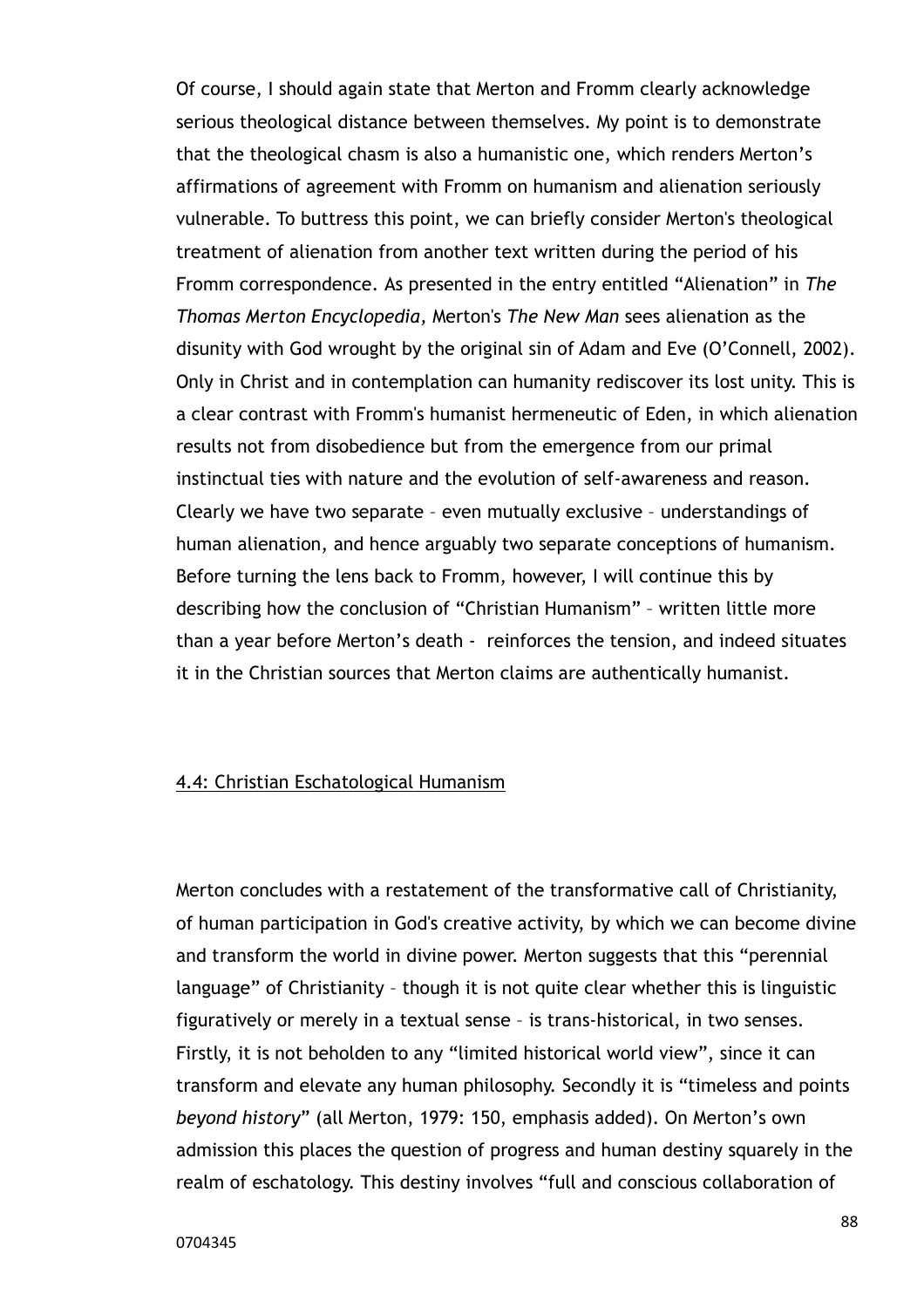all man's resources of knowledge, technique, and power". This much remains consistent with Fromm's humanism. However, Merton adds that this also demands "the deepest and most unifying insight that has been granted to man: the Christian revelation of the unity of all men in the love of God as His One Son, Jesus Christ" (both Merton, 1979: 150). So, not only does Merton's humanism point beyond history, it depends on the entrance into space and time of Jesus Christ.

To elaborate on the ramifications of this for humanism, I would like to anticipate my analysis of another Merton text to illustrate how deep this eschatological fissure runs. In his "Final Integration: Towards a Monastic Therapy"*,* Merton describes how Christian eschatology entails "a disintegration of the social and cultural self, the product of merely human history, and the reintegration of that self in Christ" (Merton, 1988: 211). Hence, Fromm's self, born of the dialectic between positive and negative freedom, but also the product of interior dynamisms and exterior social forces, arguably lies sundered in the wake of Merton's eschatological narrative: not the narrative of the progress of merely human freedom, but that of the transformative and disintegrative encounter between humanity and a transcendent God. Hence the key rationale for my having placed Merton's humanistic dialogue with Fromm in the context of his essay "Christian Humanism" and these passages on alienation and eschatology is that Merton's humanism is built on Christian language and a Christian eschatology which is 'trans': trans-historical, trans-scientific, trans-temporal, trans-philosophical, and ultimately trans-human. Merton's human person is ever contextualised by theologies of revelation, soteriology, and eschatology, which for a radical humanist are alienating, a sundering of the self rather than its realization. Humanity for Fromm is fully humanized in and for history, and by the mere exercise of human powers.<sup>85</sup> Merton's reliance on a power beyond time and space, beyond humanity, will remain for Fromm - even if the point remains lost

 $\overline{a}$ 

<sup>&</sup>lt;sup>85</sup> Durkin shows the extent to which Fromm's secular messianism is indebted to the Hebrew Prophets and Marx (Durkin, 2014: 41-70).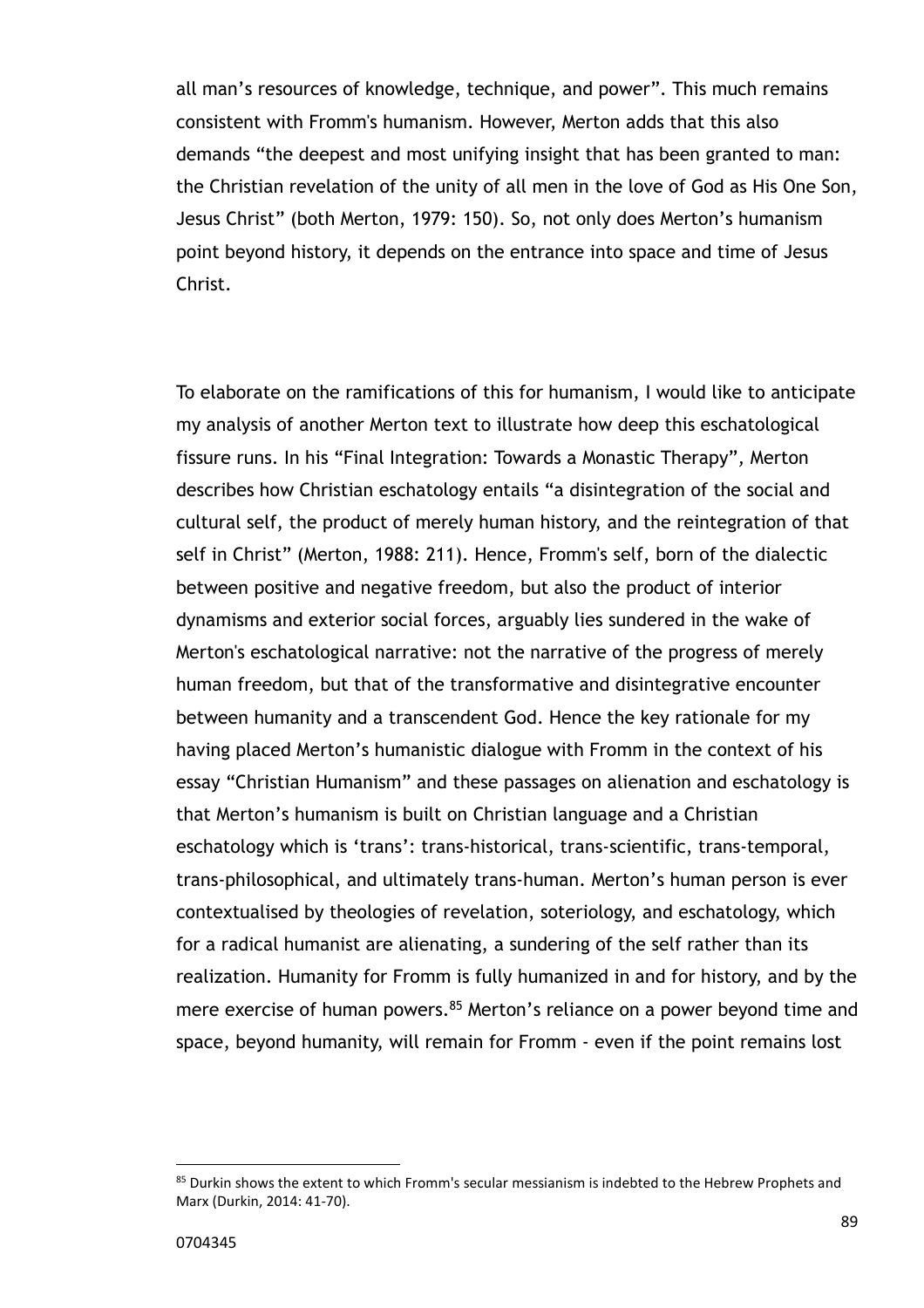## 4.5: Critique of Erich Fromm

However, from the issues that remain – and must remain whenever one is confronted with central theological questions – I would like to finish this chapter by finally questioning the adequacy of what I have suggested are Fromm's philosophical and theological assumptions. Until now I have merely pointed to a silent fracture beneath the avowed agreement between Merton and Fromm, illustrated by Merton's theology. This has been a necessary in addressing the integration of psychological themes in Merton's work. There is, however, scope to ask whether this divergence is also grounded in limitations in Fromm's method. In the foregoing chapter, I have left my critique of Fromm to a minimum, and, as previously stated, I will avoid the sociological, economic, and political merits of his thought.<sup>87</sup> Instead I would like to approach Fromm critically by identifying some mere whispers which challenge his commitment to radicalism and reason, and ultimately aiming to propose an approach which is properly radical.

First, we have noted how Merton wonders whether Fromm's approach to authority in itself is not coloured by his outright rejection of its degenerate totalitarian form. This arguably prompts an analogous question concerning the attribute that most informs Fromm's authoritarian theology: power. Fromm operates on the assumption that observation of an historical character structure connected with the surrender to a transcendent God necessitates that any sort

<sup>&</sup>lt;sup>86</sup> This is a crucial point relative to my use of Cooper's argument, since whilst the language of world-denying ascesis is by this time a distant relic of Merton's traditional past, I will argue in my conclusion that in a certain way the logic of world-denial remains in this and other examples of Merton's eschatology. 87 Thomson raises a number of points which specialists in other disciplines would be able to probe. These include questioning the process of characterising a relationship as symbiotic (2009: 70); Fromm's particular notion of scientific plausibility (2009: 131) and evidence base; whether Fromm aims at scientific rigour or writes to inspire individuals (2009: 138-9); and on tension between Fromm's liberalism humanism in ethics and his socialism in economics, education, and politics (2009: 139-40).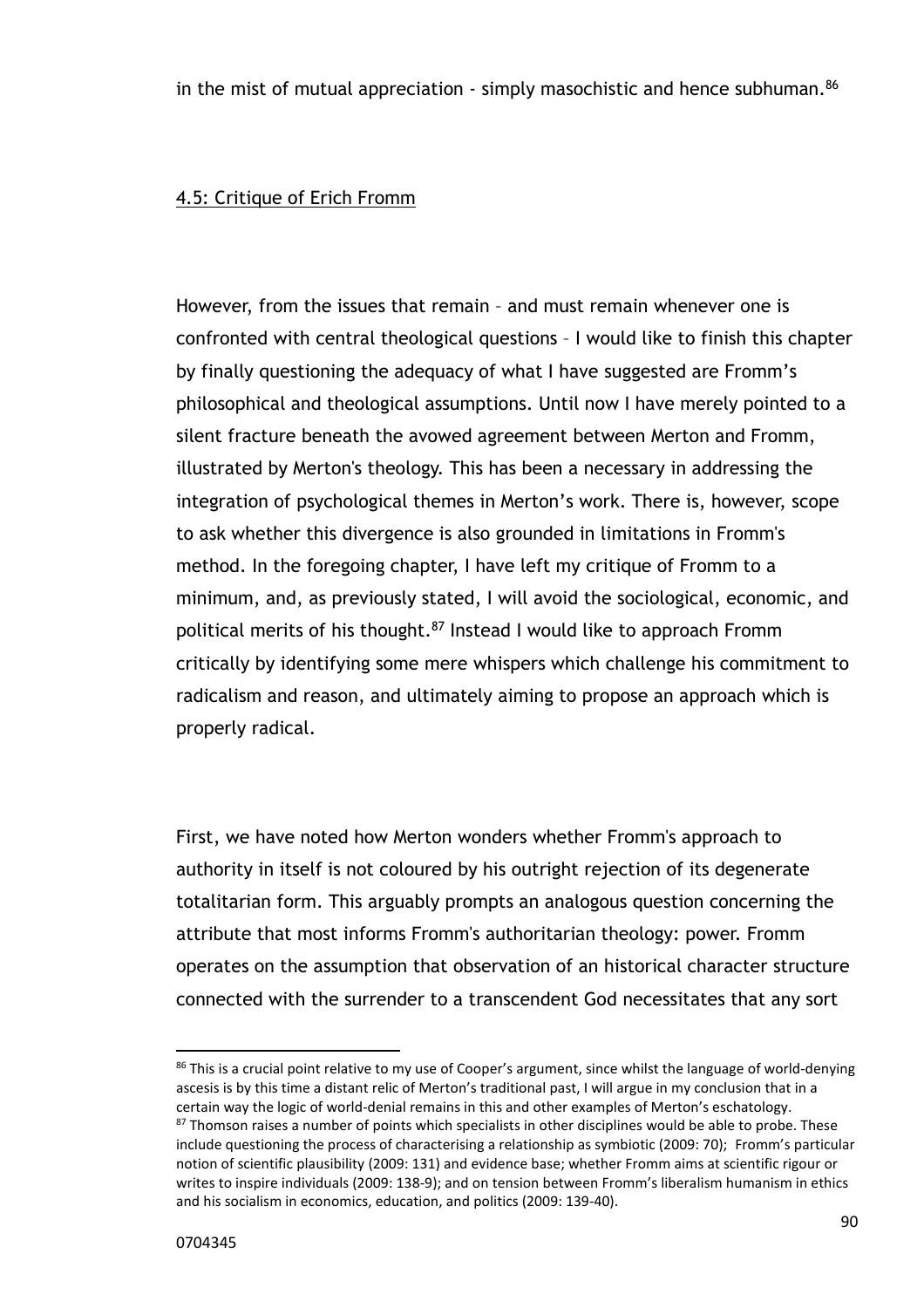of relation to a power beyond humanity is a manifestation of this character structure. The authoritarian character structure is thus assumed to be exhaustive of those who conceive a transcendent God. Arguably this is questionbegging, since if assumptions around the (non)-existence and nature of a transcendent God are based on the epistemological limitations that Fromm concedes (Fromm, 1950: 118), then any characterology based on these limitations is at best provisional and subject to these limitations being shattered from without, as is any theory of idolatry based on it. Fromm assumes that our present epistemological limitations are psychologically definitive, when in fact the limits of psychology are arguably empirical and restricted to the observation of a certain type of character structure in certain subjects. Instead Fromm's argument rests on characterological absolutes based on a particular understanding of transcendence, a conditioned hermeneutic of power, and an historical theory of knowledge.

I would therefore argue that Fromm's method is vulnerable to its own limitations, since the question of the truth of character structures associated with a transcendent God is relative not to our limited epistemological methods, but instead to the reality which on Fromm's account would be beyond name. There is consequently a gap in Fromm's characterology: between humanistic religion and pseudo-religious authoritarianism there remains a space for a humanism premised not on independence from the transcendent but on the hypothesis of non-masochistic union. Otherwise, we arguably yield prematurely to a prejudiced notion of transcendence, freedom, power, and ultimately humanism.

About the existence and nature of any "Transcendent" I will opt for silence, acknowledging it as a mere possibility, but to do so must arguably leave the question of a psychologically sound character structure related to God also hovering between affirmation and denial. To say otherwise is to elevate a temporally conditioned notion of transcendence into a place of privilege and historical ultimacy beyond its scope and merit. More importantly, perhaps, is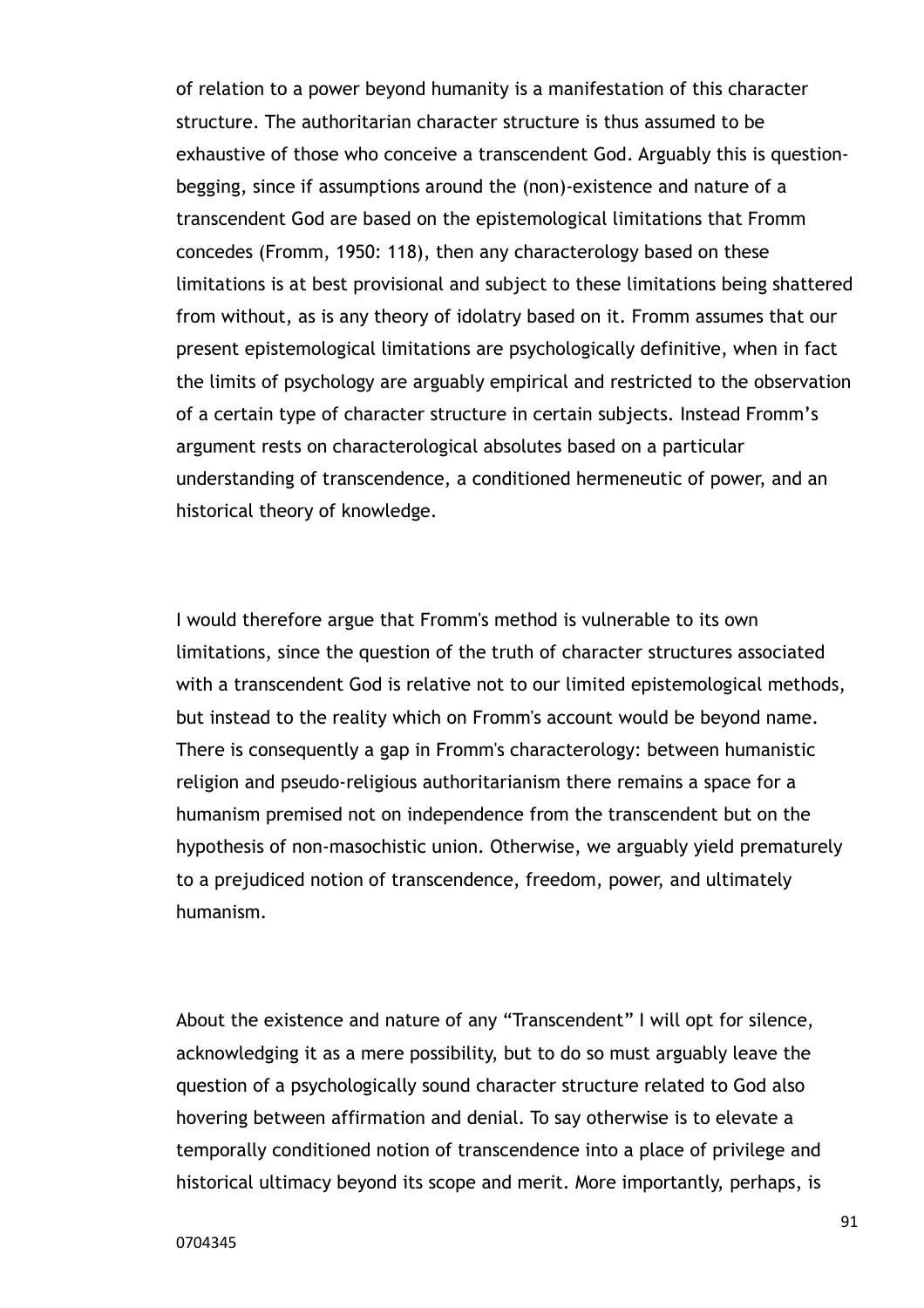that in Fromm we have arguably seen a major category error, a drift from the observation of a certain type of character and its relation to imagined transcendence to a further demarcation of the notion of power. It is assumed that any transcendent power could only operate in a fashion which despoils the person of responsibility and freedom. The objection that to state the converse submerges human reason in antinomy is in my view an indictment merely upon human reason rather than the possibility of an alternate power dynamic. In a word, Fromm's characterology rests on assumptions in metaphysical theology which assume the finality of his own epistemology, and which ignore the possibility of a divine power transcending the human and at the same time not necessitating symbiosis. That Fromm has observed authoritarian theologians and authoritarian gods belonging to the chronicles of tyranny in practice and in the history of theology is by no means fatal to the possible existence of sound characters relating to (a) sound transcendent G(g)od(s).

Fromm's psychoanalysis claims to study the hidden reality behind thought systems by analysing the correspondence between sociological examples of character structure and historical examples of religion. This betrays a deep limitation which arguably should be associated with more metaphysical modesty on Fromm's part. Does there not remain, that is, a possibility of a yet further hidden reality underlying human motivation, entailing a yet further possible character structure relating to the transcendent? As to this I remain merely wondering, but Fromm does not, and consequently outruns his own limitations. In doing so he also assumes and arguably universalises a historically conditioned notion of freedom.<sup>88</sup> Hence Fromm's radical humanism is not quite radical enough - if at all - since it operates under the veil of an unacknowledged ideology of autonomy. And secondly his theology is not quite negative enough - if at all - thanks to the strictures it places around the concept of divine power.

<sup>88</sup> Thomson (2009: 140) questions whether Fromm's humanism does not in fact group too diverse a range of thinkers under the same libertarian banner. Clearly more attention to and expertise with the sources than is possible here is necessary to address this hermeneutical question.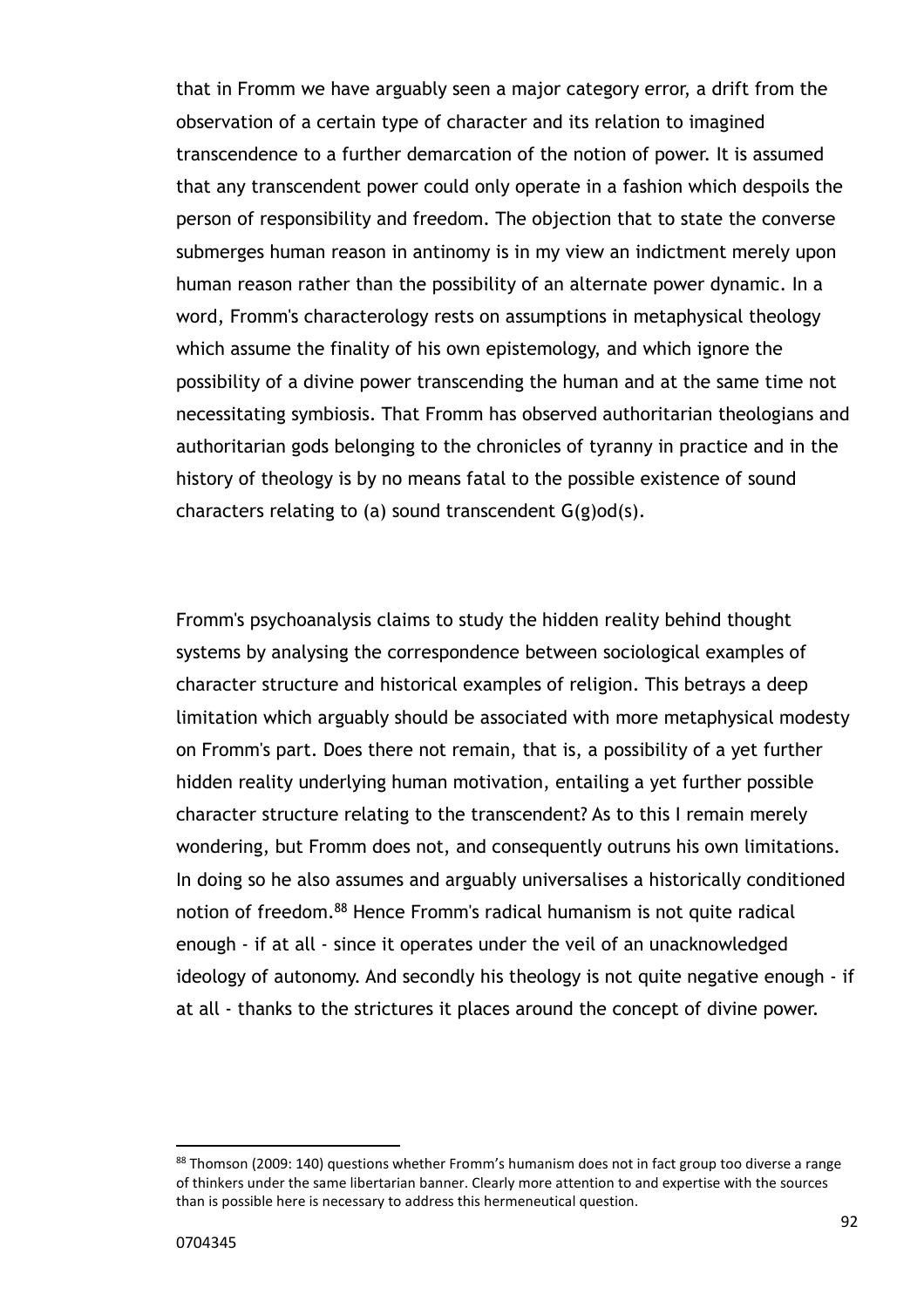Having outlined a critical reading of Fromm's theology I do not thereby mean to propose that Fromm is wrong, since to do so would arguably fall into an analogous trap. Instead, I merely suggest that Fromm's philosophical theology and religious characterology depend – inasmuch as they go beyond the empirical - on a justification he cannot provide. Moreover, inasmuch as his assumptions on authoritarianism and masochism depend on notions of power and transcendence which have been exalted above their merits, these are vulnerable too. More seriously, in the ensuing vacuum we might be left to wonder whether it is not Merton and his eschatological transcendence which best befits the reality beyond our naming, and hence is properly humanistic. Again I am bereft of answers as to this or as to what any alternative notions might be, but to concede stupefaction is arguably genuinely radical, properly negative, and perhaps – but again only perhaps – radically humanistic.

#### 4.6: "Final Integration - *Toward a 'Monastic Therapy'*" (Merton, 1993b)

Before attempting to bring together the most important of the themes discussed in this thesis, a consideration of one final text is in order to help us see the position of the mature Thomas Merton on psychology in its clearest form. In the final volume of his published journals, Merton refers to an "excellent" work by the Persian psychoanalyst Rezah Arasteh, and notes that he is writing a review of the text (Merton, 1993b: 70). This review, later printed in *Contemplation in a World of Action* (and to which I have referred above), is an important contribution to the material relevant for this thesis for several reasons. First, it is one of few dedicated considerations of psychoanalytic theory that Merton actually published. Second, it was written less that nine months prior to Merton's death, and hence can arguably stand as our most reliable testimony of his eventual approach to psychology. Thirdly, from my particular perspective here, the text clearly manifests the development in Merton's thinking away from traditional ascetical theology and towards the inclusivity emphasised by Ross Labrie and the secular humanism centralized by David Cooper, whilst at the same time posing arguably fatal problems for both. Finally, the text also echoes the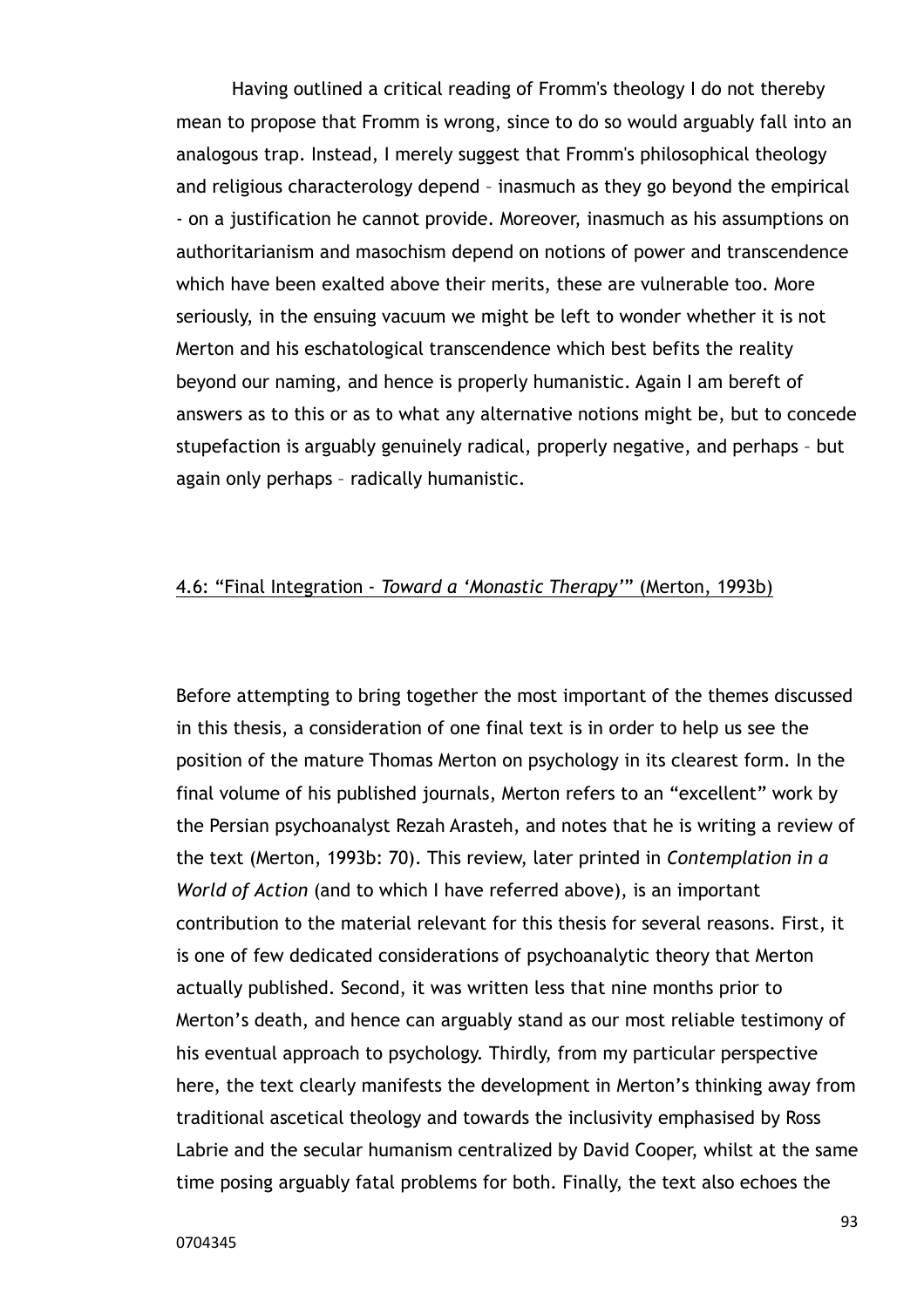existential approach to anxiety in "The Neurotic Personality…", and indeed further solidifies the distinction between this anxiety and neurotic anxiety by seeing the former as a sign of health. This aspect of the review arguably epitomises Merton's method of viewing psychology through a spiritual lens in order to communicate its significance to his readers, and again indicates that the only true antidote to anxiety is a genuine spirituality based on selfhood.

Arasteh's book, *Final Integration in the Adult Personality*, is based on a similar method – perhaps accounting for its appeal to Merton – in which the spiritual element which orders and completes humanistic psychoanalysis is the tradition of Sufism, particularly in the writings of Rumi (Arasteh, 1965). Psychoanalysis and mysticism ultimately share the same end in the final integration of the personality. This involves a preliminary disintegration, in which the bonds of merely social selves and identities are dissolved, leading to a period of crisis which only the emergence of the true and trans-cultural self can surpass. Merton's reading of the text attempts to place it in the context of Christian monasticism, for instance in his call for the monastic community to re-evaluate its present neglect of the existential crisis and its consequences for full participation in the structure of monastic life (Merton, 1988b: 209).<sup>89</sup>

So, in his "Final Integration: Towards a Monastic Therapy", Merton commends Arasteh's text as a model for the monastic ideal of human maturation, selfdiscovery, and rebirth. He is most interested in the use of Sufism to sculpt a psychological-mystical synthesis in which the aim is "the final and complete maturing of the human psyche on a transcultural level" (Merton, 1988: 203). Again contrasted to the view of psychoanalysis which sees therein a mere method for adjustment to social structures, this maturing involves "psychic rebirth into a new transcultural identity…entirely personal, original, creative, unique", and which is a necessary component of the fully developed human (Merton, 1988b: 205). Noting that Arasteh's analysis is purely psychological and

 $\overline{a}$ 

<sup>&</sup>lt;sup>89</sup> Again this is judged a matter of the reluctance of monastic hierarchy to accommodate individual needs and circumstances within a generic understanding of spiritual development.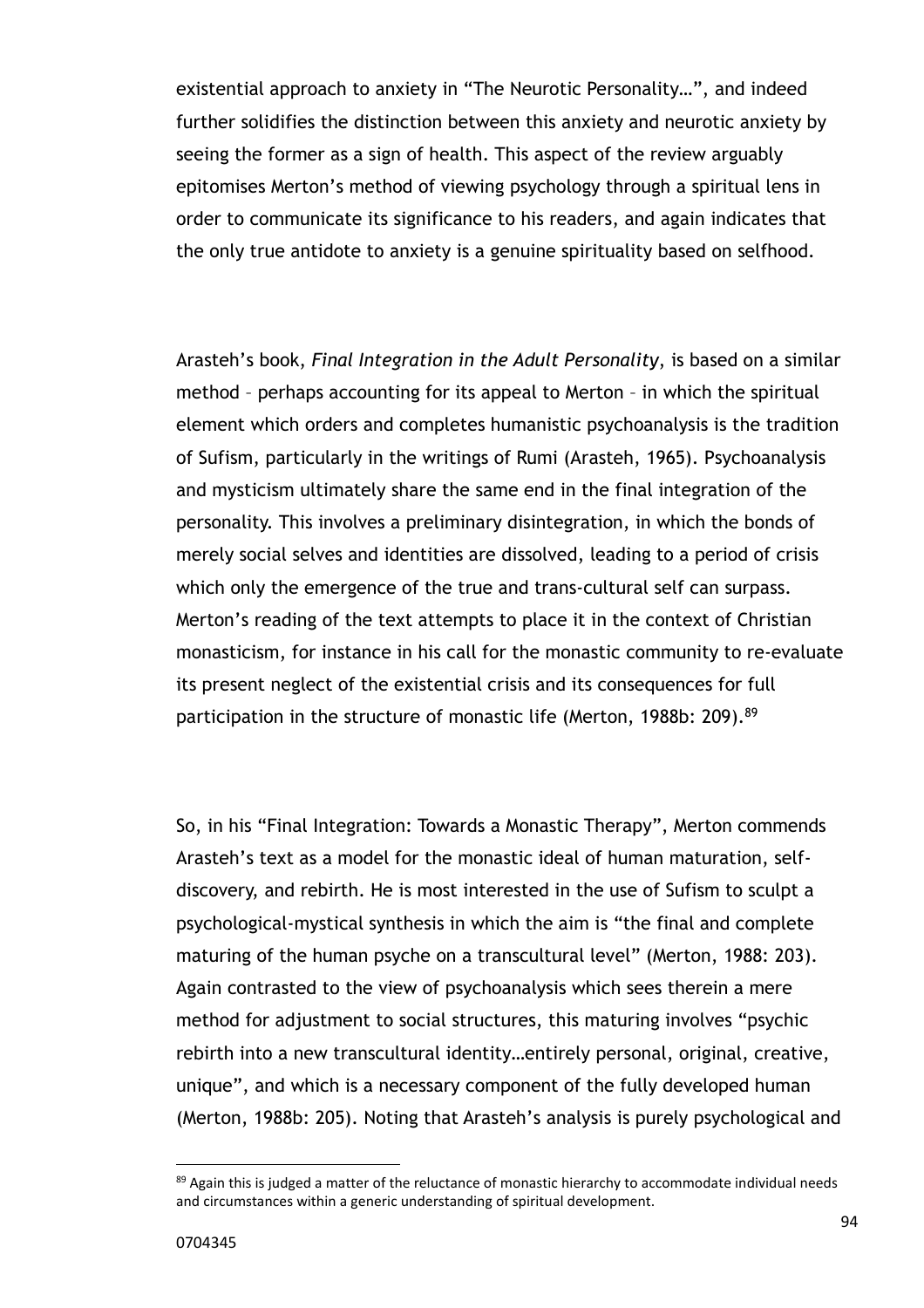hence avoids theological notions such as sanctity, Merton relates the idea of full integration – perhaps cursorily – to that of the supernatural maturity of the Catholic saint for whom integration is supposedly assumed, before proceeding to describe what this final, transcultural, integration comprises.

The integrated person apprehends life "fully and wholly from an inner ground that is at once more universal than the empirical ego and yet [is] entirely [their] own", and which is cosmic and universal (Merton, 1988b: 206). This new and complete identity involves the identification with and acceptance of the whole of humankind, in appreciation of all genuine values and participation in the joys and sufferings of the world (Merton, 1988b: 206). This is the abandonment of a partisan and limited perspective, and sees truth, whilst one, as having many manifestations which can be unified "in a dialectic or an insight of complementarity" (Merton, 1988b: 207). It is this that Merton finds most relevant to monastic life, in its freedom from partiality and a fragmented perspective and in the development of a "fruitful existence in peace, in wisdom, in creativity, in love" (Merton, 1988b: 203).

However, it is the context in which Merton views this incorporation and appreciation of human values which raises some questions relative to my own approach and sources, in its treatment of personhood and history. This unification of the various manifestations of truth is seen by Merton as a matter of docility to "the Spirit", since its openness is also an emptiness and poverty which allows one to become "a potential instrument for unusual creativity" in non-action (Merton, 1988b: 207). Ultimately this liberation from a fragmentary perspective involves the disintegration and annihilation of the self, "a real spiritual death" (Merton, 1988b: 209). Of course, there are a variety of interpretations as to what this entails, and the motif of spiritual death is a common one. However, to demonstrate that this has problematic ramifications for the question of Merton's humanism and affirmation of the world, we can simply consider Merton's interpretation of how this mysterious dissolution of self relates to history, time, and culture. This is because final integration, viewed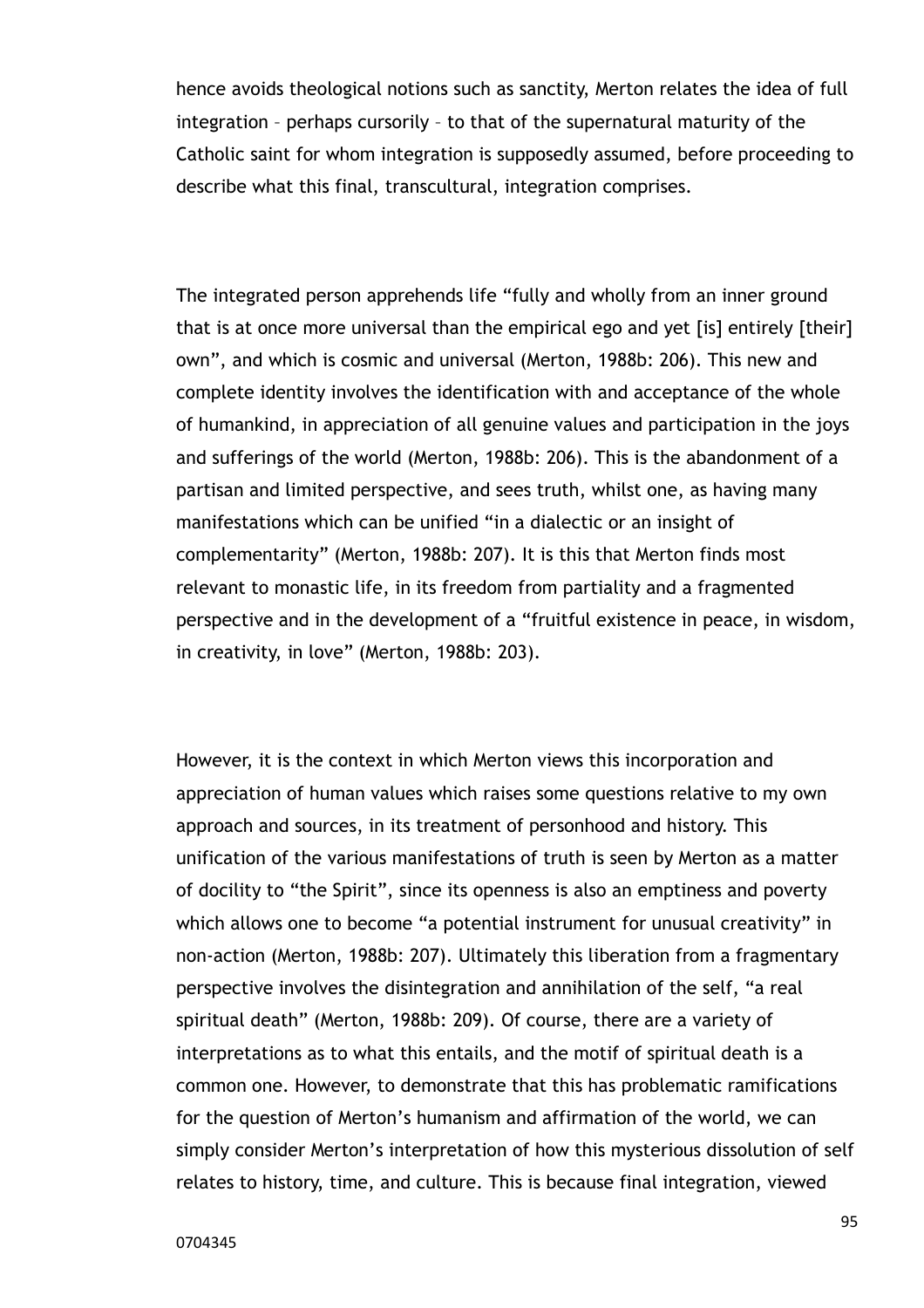from a Christian perspective, cannot simply be psychological: it must be eschatological.

Echoing my earlier use of Merton's "Christian Humanism", his disintegration, integration, and rebirth culminate in "the transformed and redeemed time, the time of the Kingdom, the time of the Spirit, the time of 'the end'" (Merton, 1988b: 211). Again, it might be argued that there are ways to reconcile this eschatology with humanism, but the situation is arguably made critical when Merton states that final integration also involves the "disintegration of the social and cultural self, the product of merely human history, and the reintegration of that self in Christ, in salvation history, in the mystery of redemption, in the Pentecostal 'new creation'" (Merton, 1988b: 211). This clearly has serious implications for any humanism which sees persons and selves as forged in history, culture, and society, and ultimately again renders Merton as trans-historical, trans-cultural, and trans-social. That Merton argues in his conclusion that the true solution to the questions of his time can come only from the Spirit must now prompt the conclusion of this thesis, in which I will consider whether this shattering of history also renders Merton trans-dialogical, trans-symbolic, and – perhaps most complex – trans-reflexive.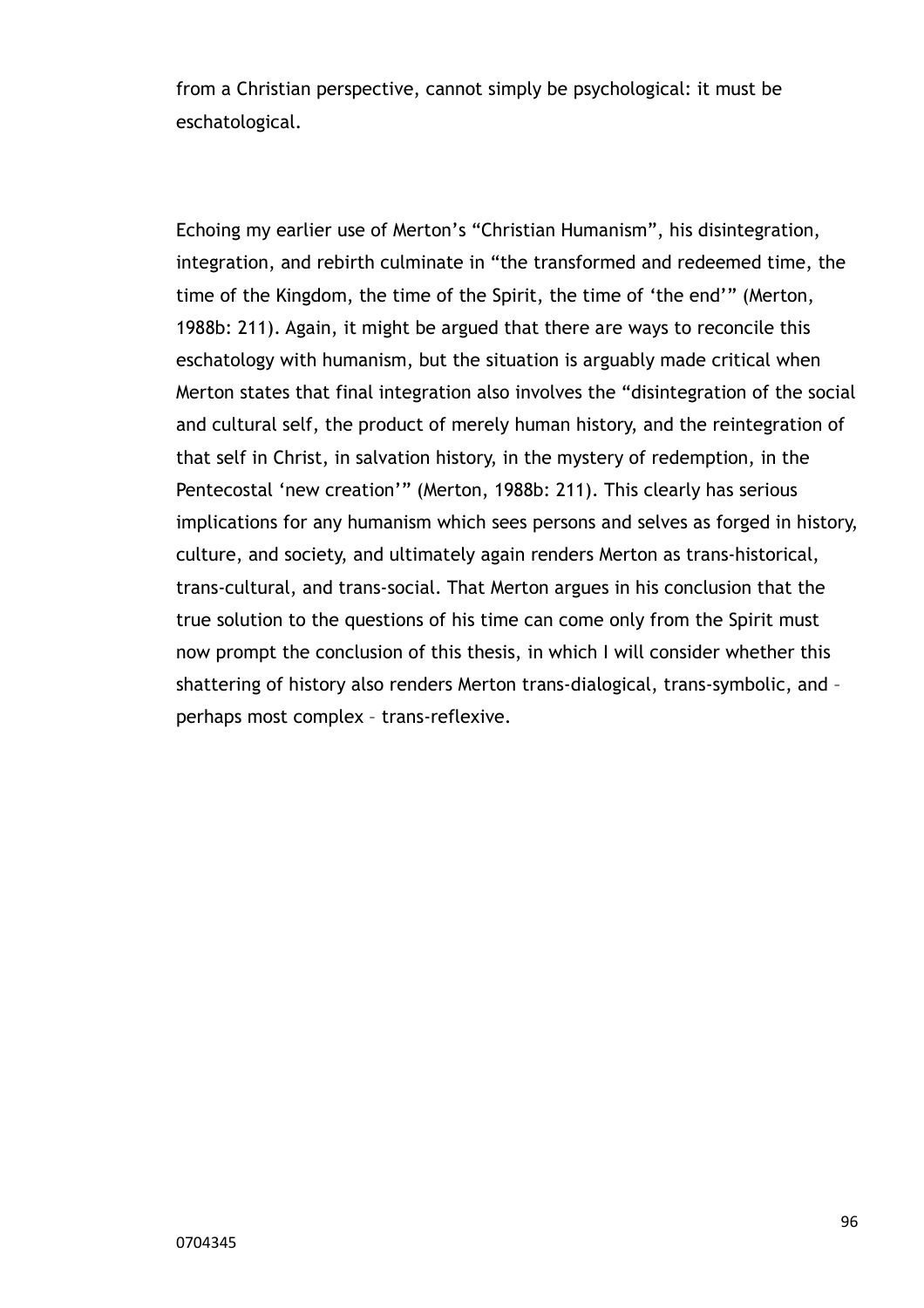### Conclusion

I began with the intention of addressing whether the psychological writings of Thomas Merton could be said to integrate psychology and religion. Before concluding my attempt to do so I will reiterate the themes we have studied in these writings, emphasising the characteristics which are present throughout as well as any tensions. Subsequently, I will recall the criteria of integration proposed by Robert Kugelmann, the narrative elaborated by David Cooper, and the inclusivity argued by Ross Labrie, to ask how my study of Merton relates to each of these. Since Kugelmann's approach is a general one considering the integration of psychology and Catholicism in the  $20<sup>th</sup>$  century in the writings of *psychologists*, he will provide merely the framework of integration. Cooper and Labrie, on the other hand, each construct a hermeneutic by which Merton can be read, and hence function not merely as framework but as dialogue partners.

The first chapter of this study focused on several Merton papers or chapters either dedicated to or explicitly drawing on psychology. Firstly, the posthumously published and somewhat frenetic "The Neurotic Personality in the Monastic Life" sees Merton consider the question of how spiritual direction in monasteries might utilise psychology. We saw how the paper is mostly concerned with recognising the symptoms of neurotic personalities, focusing particularly on anxiety, wilfulness, and the tension caused by the idealised self. These themes must be viewed in light of the main claim made by the paper, in which psychology is seen as a propaedeutic for ascetical theology. Hence, I have emphasised throughout this paper that – notwithstanding the problem of dating "The Neurotic Personality…" – Merton's method is consistent with his early approach to theology, inasmuch as psychology is seen as a tool ordered towards self-denial and surrender to God, and the mortification of the flesh and the "old man". The paper, nonetheless, is arguably commendable for its openness to psychological research and hence its willingness to inform and challenge traditional themes in spiritual direction with scientific theory previously considered anathema.

97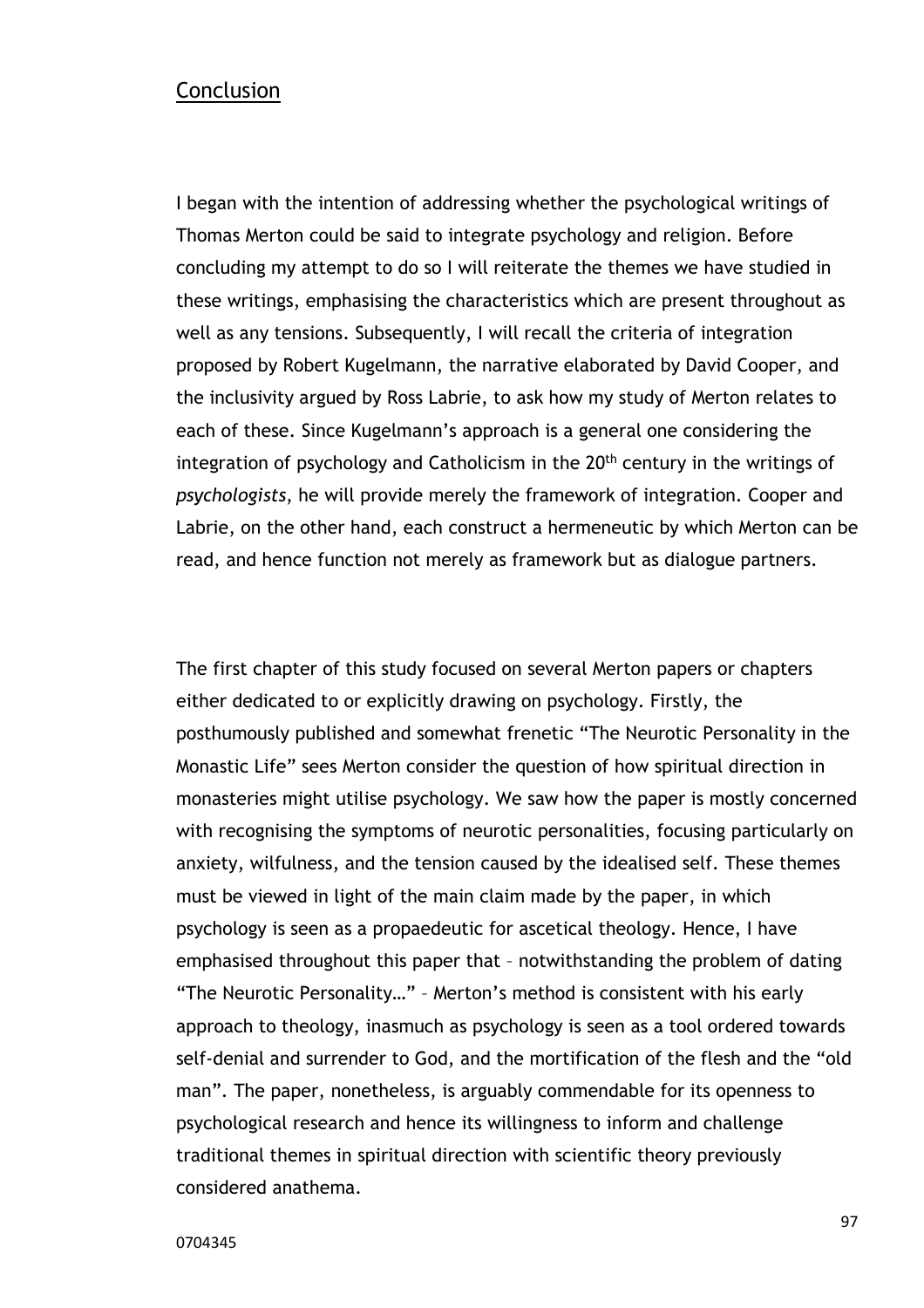Secondly, in "The Mature Conscience" we see this trend continued in the incorporation of theories of child development and philosophical personalism into an examination of freedom of conscience and willing. The paper attempts to integrate findings from developmental psychology into Catholic moral theology, operating with the basic distinction between the mature and infantile conscience. In the latter, the subject acts according to the internalization of rote dictates, finding its acceptance and value purely in the fulfilment of these commands. Conversely, the origin of guilt is seen as failure to live up to the standards imposed. Crucially, from the perspective of Catholic spirituality, this produces an automaton who responds not to God but to these interior dictates. The mature conscience, on the other hand, has been formed – either by parents or having later entered religious life - in love, responsibility, dialogue, and in appreciation of its uniqueness and value. Hence such persons can act freely from the centre of their own being, rather than for the sake of maintaining security and approval. Again, this paper manifests Merton's method of using – with Bamberger - both contemporary psychology and personalist philosophy to contextualise Catholic theology, at once deepening it and diagnosing its flaws. Once more, however, we can also see the hierarchical method at work, since the paper operates on the assumption that love and sanctity comprise inward direction by God. I have repeatedly argued that raises questions both for Merton's dialogue with Erich Fromm and for the question of integration generally.

Merton's growing interest in and use of psychology is perhaps clearest in his 1961 series of monastic conferences later published as *Introduction to Christian Mysticism*, featuring a chapter devoted to the relationship between spiritual direction and therapy. Mainly concerned with communicating the distinctions between counselling, psychotherapy, psychoanalysis, and spiritual direction for his audience, I have argued that this text is particularly remarkable for two reasons. First, the work stands out for its claim that in many cases psychology occupies an indispensable place in spiritual direction, such that the role of the director is incomplete without it. This highly progressive approach to Catholic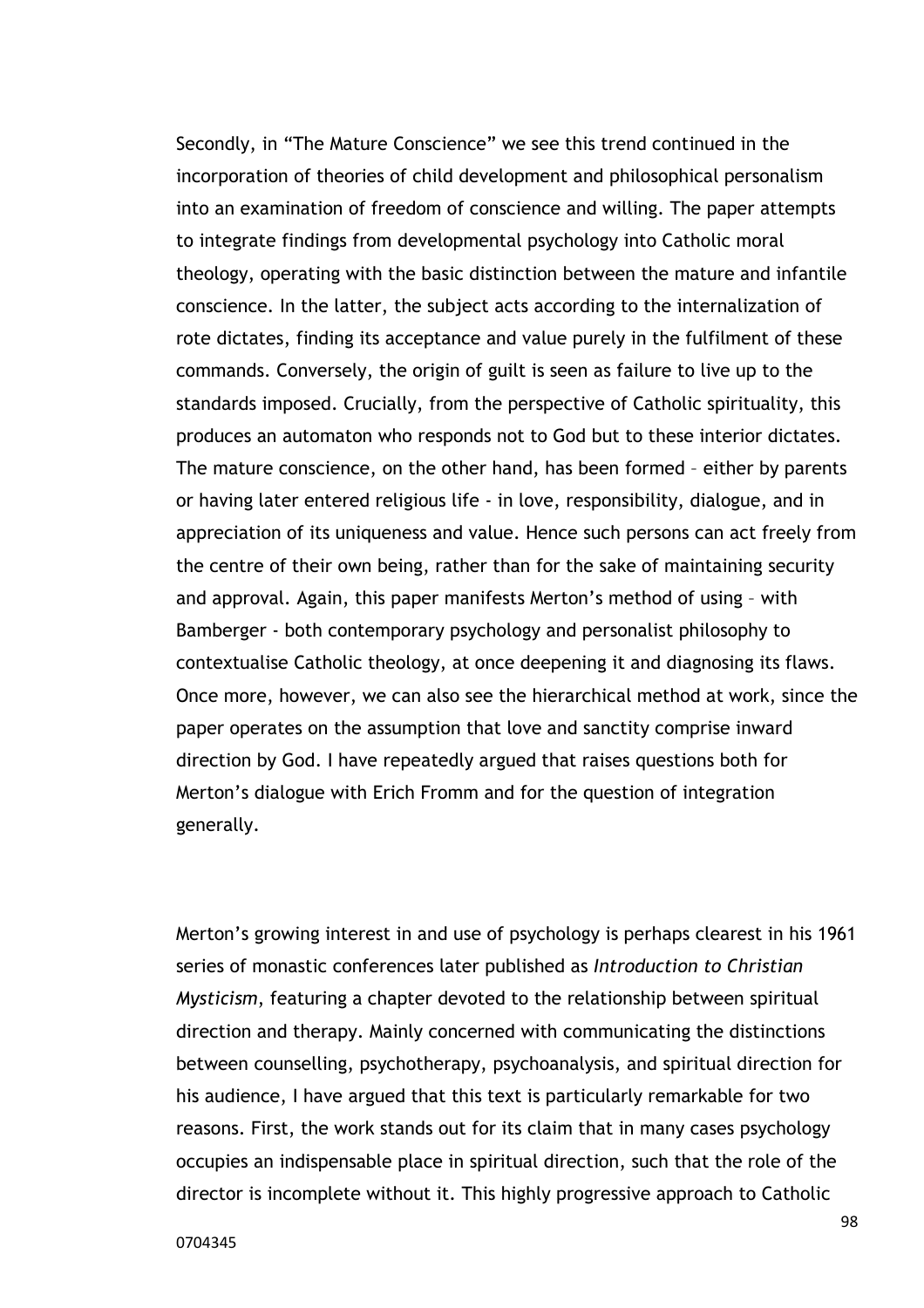spirituality is supplemented with another claim no less radical, since Merton suggests that part of the work of direction is to enable the person to rediscover and accept natural gifts which may have been rejected on entering the religious life. Here, we arguably witness a development in Merton's psychological writings, insofar as we see the emergence of a hierarchy not of self-denial and sanctity but of appreciation/affirmation and genuine selfhood. This is one example of a recurring theme in Merton's thought contrasting the interior self with the social self of adaptation or adjustment, and is perhaps of all our examples the most integrative. Again, though, the consistency of this new hierarchy is arguably rendered questionable by its place in an exposition of traditional ascetical and mystical themes.

My third and fourth chapters focused on Merton's reading of the work of Erich Fromm and his endorsement of Fromm's humanistic psychoanalysis. I first gave sustained attention to the salient themes in Fromm's work, emphasising his dialectical account of freedom and its application to the symbiotic or masochistic aspects of authoritarian religion as contrasted with humanistic religion. In the latter, psychoanalysis emerges as a method of curing the soul and facilitating the development of the full spectrum of human powers. Consequently, it aims at the cessation of the human alienation which results from subjection to the idols of politics, economics, personal relationships, and theology. That Merton at various points attests to being in full agreement with Fromm on alienation, humanism, and psychoanalysis, again demonstrates his thirst to inform his work with an enormous variety of thinkers and topics. Ultimately, however, my aim is not to establish this, but instead to argue that this *prima facie* agreement shelters a fissure which is fatal to it and perhaps to any secularising hermeneutic of Merton: his continual stress on surrender to a power transcending humanity, history, and culture. Having also asked questions of Fromm's theological method and assumptions, the concluding parts of my fourth chapter reiterate the question of rupture with recourse to Merton's papers "Christian Humanism", and "Final Integration: Towards a Monastic Therapy". In both of these, Merton's incorporation of modern themes is again structured by Christian symbols, and in particular eschatological ones. Both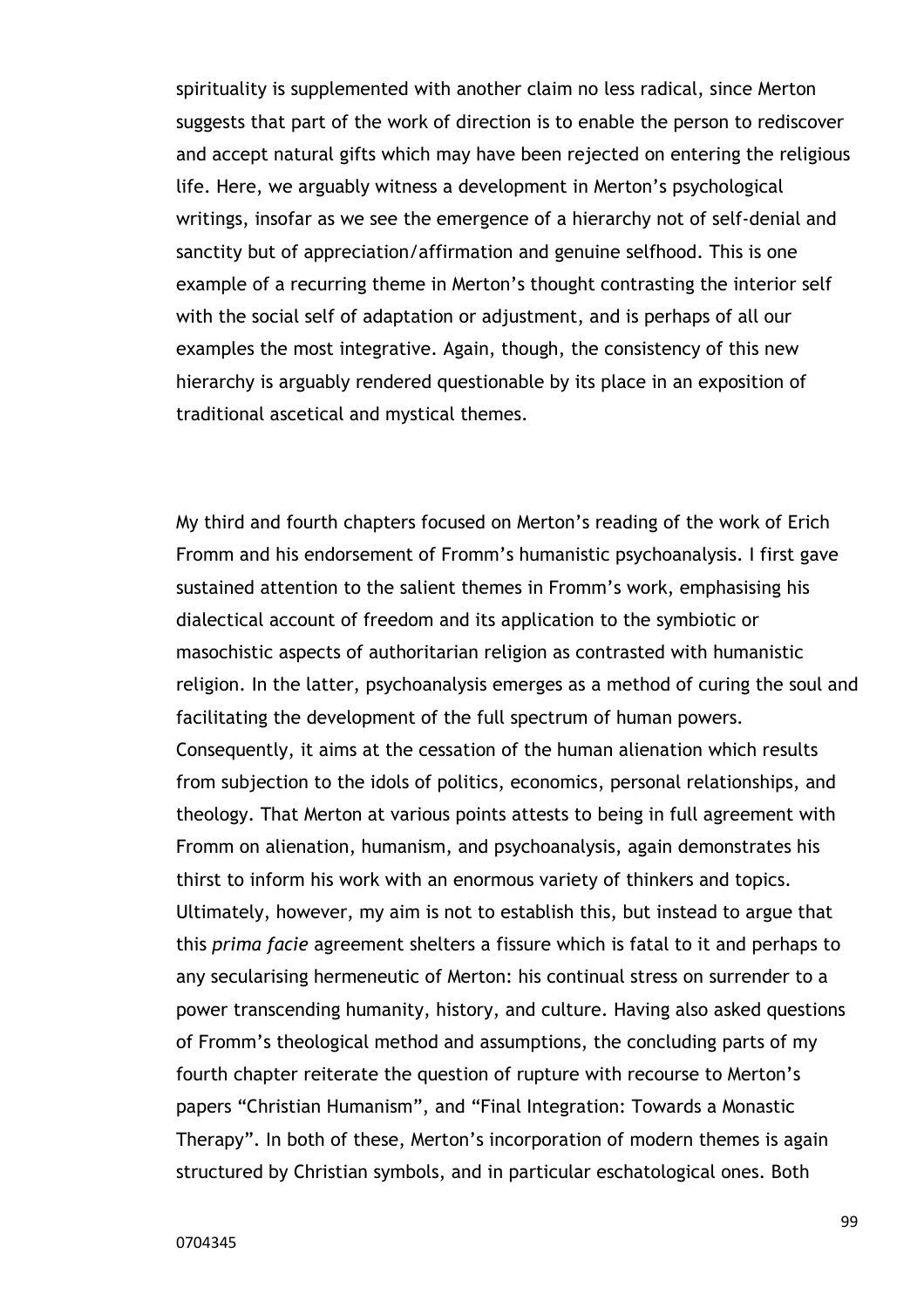humanism and the place of psychotherapy in the emergence of a new and universal identity will be transcended, passing away with history and culture amid the coming of Christ. These papers are arguably of critical import, since they involve, respectively, the provisional nature of merely human world-views, and the disintegration of the cultural and social self. Rather than hierarchy, these manifest the rupture of human power and the power of God.

Having emphasised the most salient points of my study of Merton's writings, I can now turn to my interlocutors, beginning with Robert Kugelmann. In his *Psychology and Catholicism*, we saw Kugelmann's four paradigms of relationship: separation, hierarchical integration; the second case employs a hierarchy in which psychology is ordered to the Catholic faith; psychology based on scriptural 'data', and psychology as a substitute. I have attempted to locate Merton in the second of these, with further employment of Kugelmann's criteria of dialogue, existential reflexivity, and symbolic mediation. Bearing these criteria in mind, then, I would at last like to approach this question of integration from the perspective of David Cooper's historical reading of Merton: is the narrative of the transition from the world-denying ascetic to the radical humanist synthesiser visible in Merton's psychological writings?

Here it is important to point out that in reading Cooper we are dealing with a particular model of integration, in which the ascetical animus of the early Merton is tempered by his later love for humanism, personalism, and existentialism. Analogously we will be talking of the integration of Catholicism with a particular type of psychology, itself informed by the humanism of Fromm and others. Cooper argues that Merton develops a critique of an earlier attitude of contempt for the world, which becomes not an abstract and degenerate locus of the rejection of God, but instead an object of choice, concern, and solidarity (Cooper, 2008:141-417). Here secularisation is understood not merely as an historical collapse of religious authority structures but also as choosing the world, and acknowledging a legitimate non-religious cultural and social sphere. On this reading Merton undergoes a radical reorientation, in which he abandons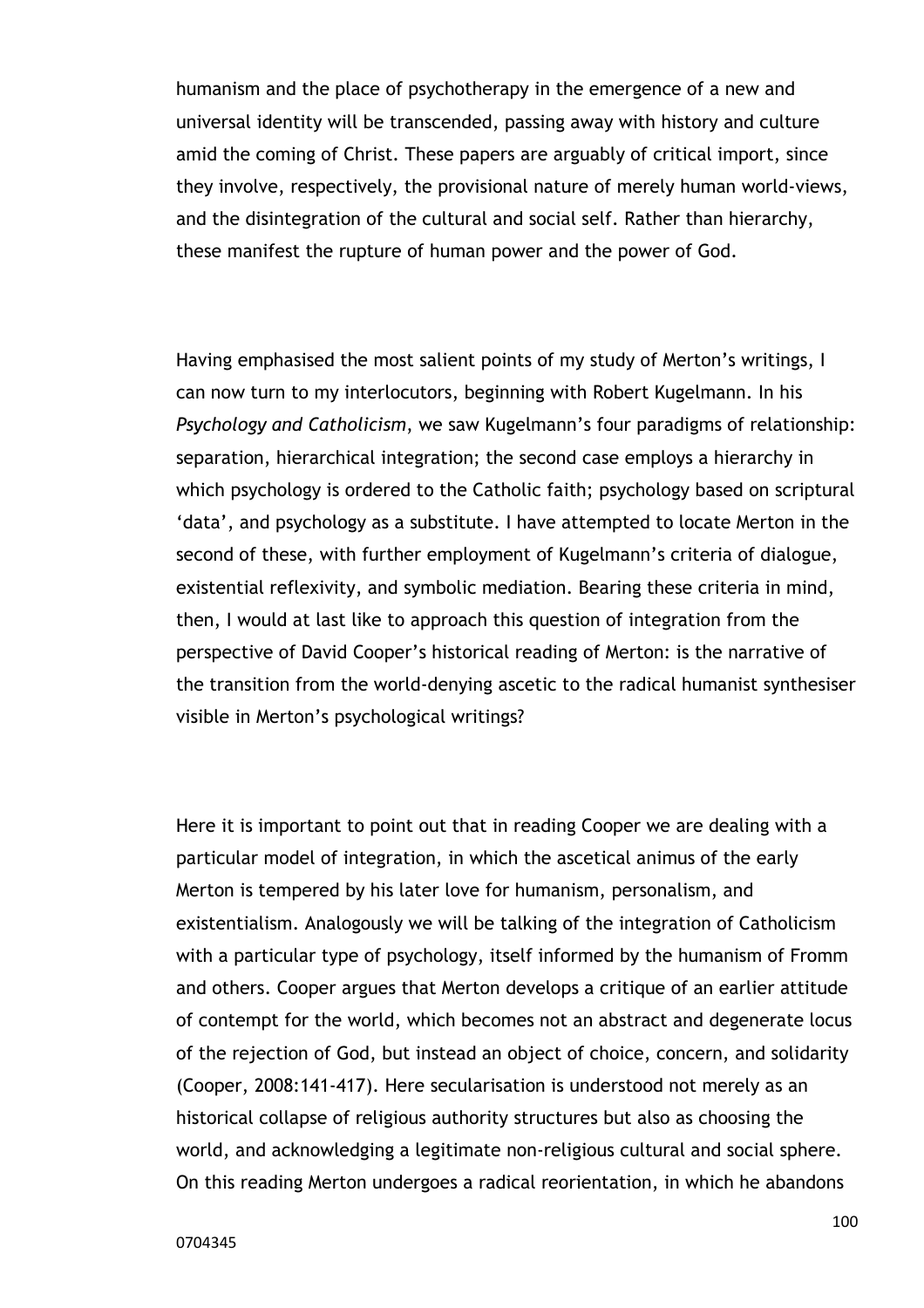contempt and sees Christianity as compatible with a critique of modernity grounded in radical humanism (Cooper, 2008: 193,200). Crucially, this involves a synthesis of Christian humanism with the modern world, of which Merton now sees himself a part rather than charged with tearing down (Cooper, 2008: 207).

Before attempting to apply this narrative to the texts we have studied, it is necessary to acknowledge that Cooper sees something of the chameleon in Merton, since he adopts a variety of guises depending on his audience (Cooper, 2008: 218f). This proposed reconciliation is thus also seen as an ongoing struggle, and one which is consistently ordered by the idea that there is no humanism without God (Cooper, 2008: 193, 234). Nonetheless, we can arguably see evidence of this transition in the passage from "The Neurotic Personality..." (assuming its historical priority) to "Final Integration…". This is clearly manifest in the mutual dialogue between theology, personalist philosophy, and developmental psychology, in "The Mature Conscience"; in the incorporation of a variety of psychological themes in the task of developing full selfhood in *Introduction to Christian Mysticism*; and in Merton's new appreciation of a putative humanistic harmony and complementarity between religion and psychoanalysis in his dialogue with Erich Fromm. In each of these and in the later texts "Christian Humanism" and "Final Integration…", Merton incorporates a new openness to non-Christian writings, and – arguably more importantly – gradually adjusts his hierarchy. This revised scheme now orders psychology to a religion emphasising the full development of human nature, rather than its mortification in surrender to God.

That said, as well as corroborating this thesis, each of these texts arguably also supports a counter-thesis: rather than expunging contempt for the world from Merton's thought, world-denial simply evolves, inversely adapting itself to the development of his humanism. This can arguably be seen in seed form in the manner in which Merton and Bamberger's mature conscience is but an instrument for God, and in placing the development of genuine selfhood within the ascetical framework of Merton's conferences on mysticism. Furthermore, we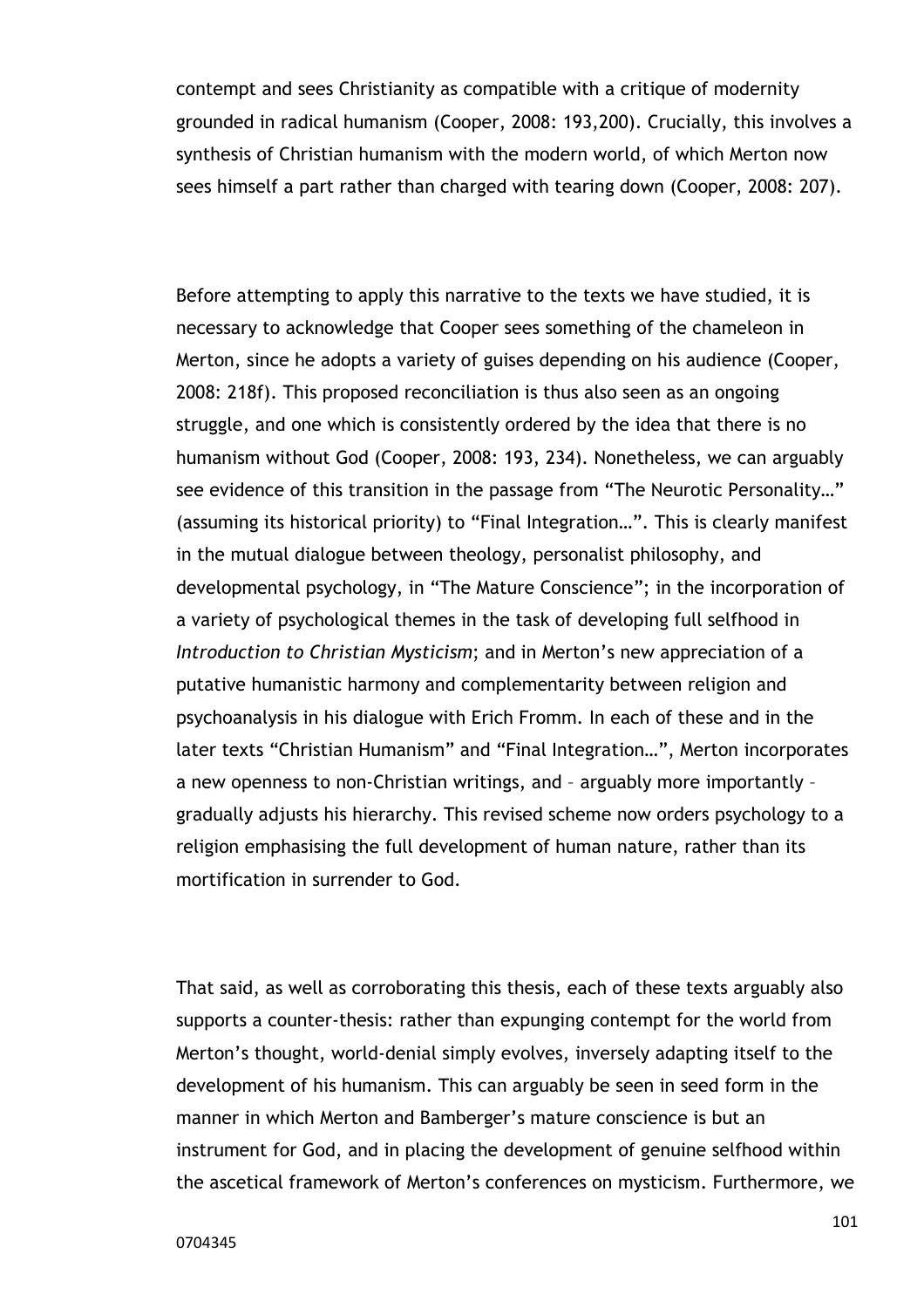have seen that Merton's continued reliance on the "Transcendent" is not merely a theological fissure with Fromm but also an anthropological one. These, however, are simply glimpses of the tension that is fully exhibited in "Christian Humanism" and "Final Integration…", a mere murmur of what I suggest is the lingering logic of contempt for the world, long after the language of ascetical theology has been abandoned. Juxtaposed with the emphasis in Fromm's humanism on the liberation from surrender to idols, Merton continues to hold the world in contempt inasmuch as his humanism relativizes the very things which Fromm prioritises.

In "Final Integration…" we see this tension most manifest in two models of humanity. In the first, therapy elicits a new and complete identity, psychic rebirth, identity with the cosmos, and the fulfilment of human powers. In the second, however, the human is but an instrument, which ultimately disintegrates and is annihilated by the levelling of human culture, society, and history under the pressure of Christian eschatology. In order to begin to answer the question of integration, therefore, I would like to ask: do we see here in a single text both poles of Fromm's dialectic, both humanistic freedom and its evasion in symbiotic surrender? In other words, does Merton – both here and in similar fashion in his "Christian Humanism" -propose both emancipation from *and* surrender to powers which transcend humanity and human culture? Returning to Kugelmann's criteria of integration, the Christian symbol system remains – relative to the world – regulative, final, absolute, and immediate. This means that even the psychoanalytic humanism of Fromm and Arasteh become subordinate to eschatology, since although the vocabulary of contempt is gone the logic and metaphysic remain: the destiny of human culture, society, language, and history, disintegrate and are consumed by a reality which eclipses even Arasteh's new trans-cultural identity as something entirely unprecedented.

This questioning of the symbolic mediation arguably also renders the dialogical character of Merton's work in this field vulnerable. Although Merton clearly intends to both write and counsel dialectically, correlatively, synthetically, the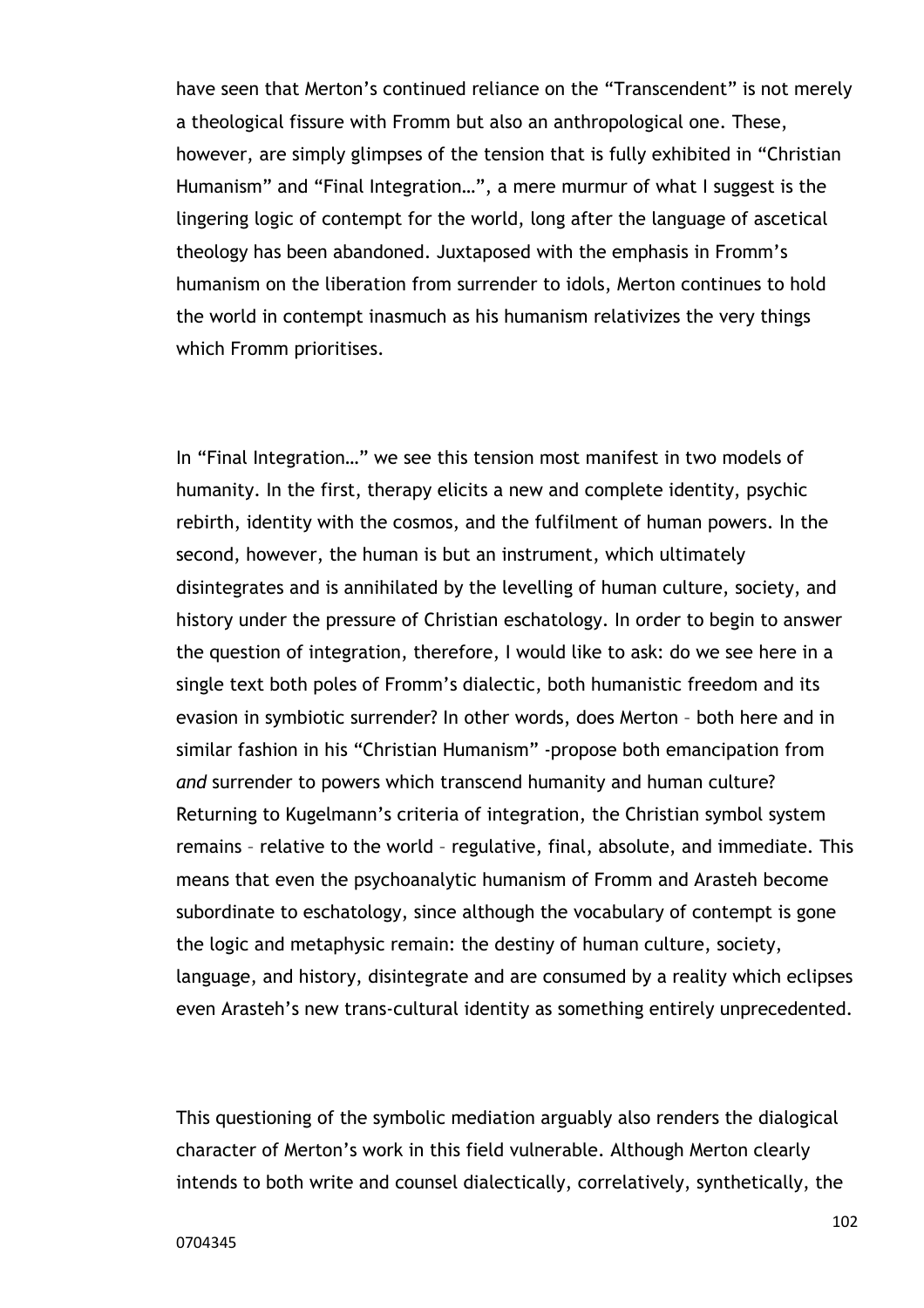dialogue can arguably be seen to collapse under the eschatological pressure.<sup>90</sup> Dialogue, and with it the possibility of integration, are hampered by the symbolic assumptions to which they must give way - like the young monks under Merton's charge and the imperative of ascesis – and which shape the dialogue and ultimately reshape the attempt at synthesis. Before addressing the question of existential reflexivity – clearly the most opaque of all given its essentially interior nature – I will consider the approach of Ross Labrie, who sheds a different light on the place of the psyche in Merton's work.

In his *Thomas Merton and the Inclusive Imagination*, Labrie emphasises Merton's enduring engagement with romanticism, and the concern for unity that he found and developed there. Whilst an in-depth analysis of this text is beyond us, there are several points which can deepen our understanding of Merton's psychological writings. First, Labrie distinguishes between reaching out to another so as to foster unity between persons, and intuiting the unity of being. In Merton he identifies a deep desire for each of these, as well as clear development in both. This framework is useful for us, again helping to illuminate the tensions that dissect the writings we have studied. First, we can see clearly that Merton continually reaches out, to new correspondents, incorporating new themes, being immersed in new ideas, and eventually new religions and a new continent in the twilight of his life. Indeed, Merton's dialogue with Fromm epitomises this reach, as most clearly seen in Fromm's appreciation of Merton's reading of *War Within Man*. Secondly, however, the aspect of unity concerned with the intuition of being arguably reiterates the difficulty we have already encountered concerning the relationship between world and eschaton, as we can also see in Labrie's consideration of how the unconscious and the psyche figure in Merton's work.

Drawing from citations scattered across a variety of Merton texts, Labrie makes a number of points which are of great interest concerning the psyche and the

 $\overline{a}$ 

 $90$  I will prescind from any comments regarding eschatology and secularism generally, and merely discuss these in Merton's work.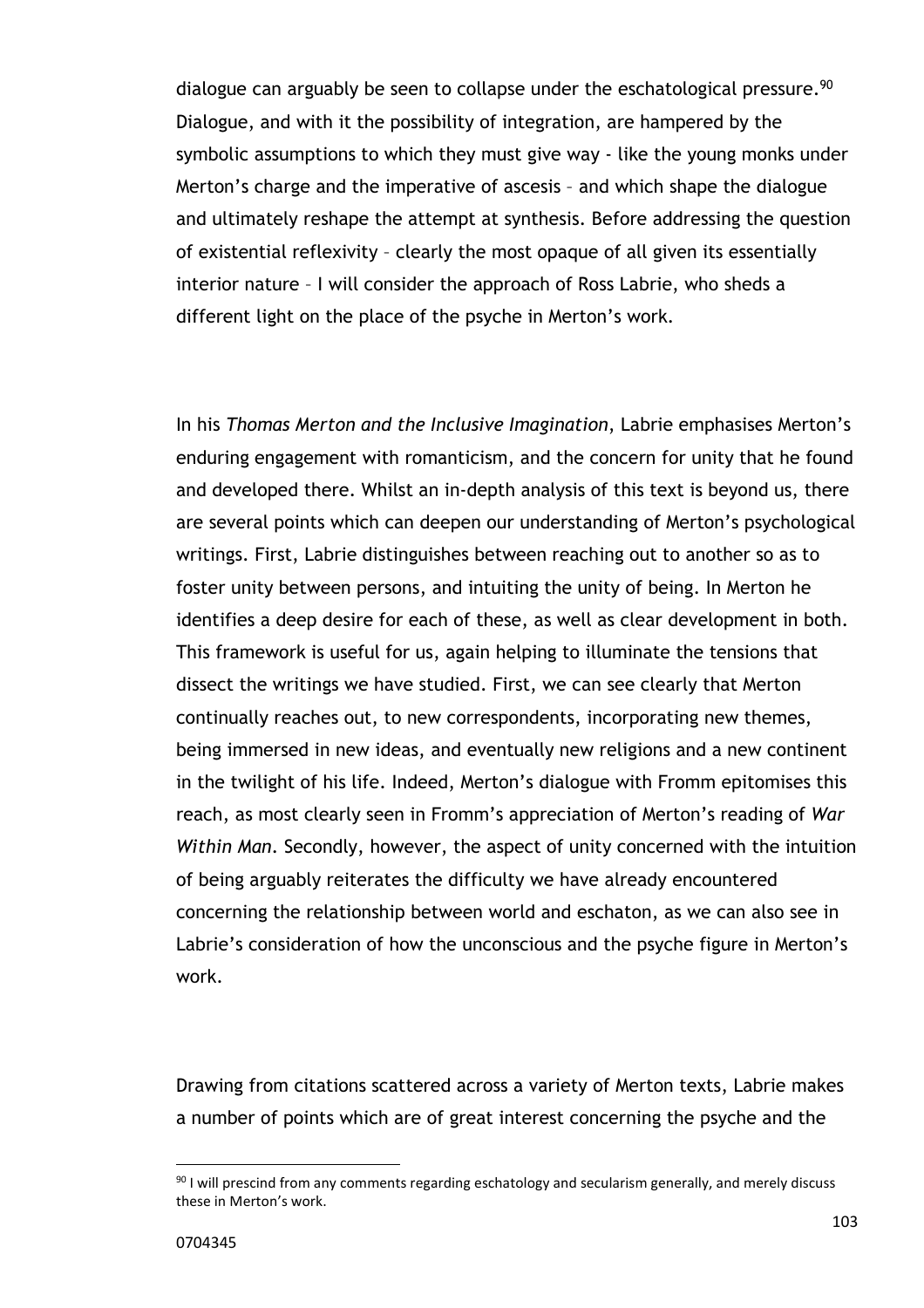fall. We encountered Merton's interpretations of the fall but briefly in this thesis, not least because he is silent on Fromm's reading, and we are limited here to a brief consideration based on Labrie. The key points concern Merton's understanding of the fall as an inclination towards sin which is inherited through socialization (Labrie, 2001: 73). Prior to society, that is, Merton – at least in places – supposes a pristine psyche, which it is the function of spirituality to recover. The fall then becomes the sundering of a primal unity, which nonetheless remains latent in the ontological substratum of the unconscious (Labrie, 2001: 65, 74). In other words, to emerge from the fall is to rediscover Paradise as a seed planted in the psyche, "the radical self in its uninhibited freedom", where the voice of God resounds (Labrie, 2001: 120,133f). In my view this understanding of both psyche and fall reinforces the basic ambiguity between eschatology and world that I have been upholding throughout this conclusion. If the origin of sin and disunity is located in socialization, and Eden is rediscovered through the journey within, then arguably the psyche becomes – like eschatology in my other examples – a levelling of the social. What, we might ask, is unity, inclusivity, integration? Are these found in the sort of just world envisaged by Fromm, the transcultural person envisaged by Arasteh, or alone with God in the Eden of the psyche, where particularity and the effects of the social, the cultural, and the historical, are abolished?

Of course, this tension I have found most clearly in Merton's "Final Integration", but arguably this is simply the most explicit declaration of a dialectic that runs through the works I have studied, and arguably remains unresolved. Here, the rupture is between time, culture, society, humanism, world, and their disintegration in God, Christ, the "Transcendent", and the eschatological. The criteria employed by Robert Kugelmann are thereby rendered somewhat suspect and ambivalent when applied to Thomas Merton. The concept of dialogue, whilst clearly an intention of Merton's throughout his life and work, might be said to suffer from both ascetical imperatives and eschatological assumptions. This, secondly, is a matter which redounds on the adequacy of Merton's awareness of the conditioned nature of symbolic mediation. Although he is clearly deeply sensitive to the need to and the difficulty of understanding different cultures,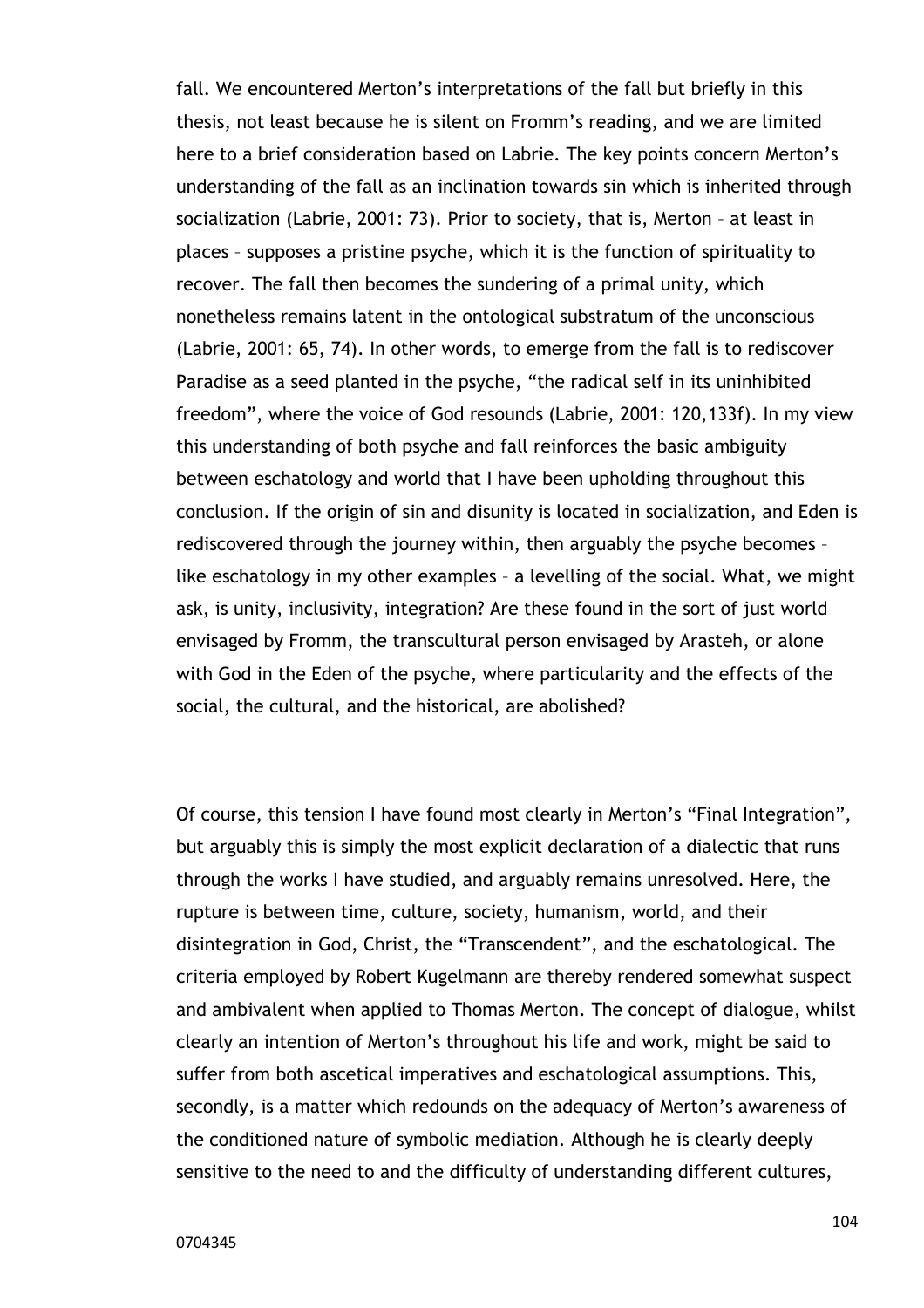the Christian symbol ultimately renders all others relative, subordinate, and transitory, in its eschatological absoluteness.

Concerning Kugelmann's final criterion, however, I have largely operated with the idea that Merton's existential reflexivity is beyond reproach. This is without doubt the greatest mystery, requiring insight into Merton's inner world that I do not possess, and thus I have refrained from any analysis of this sort. Perhaps, however, my consideration of Merton's *work* might shed some light on the depth of the reflexive aspect. I have alluded above to the possibility that the Fromm's dialectic of freedom can help us interpret Merton's psychological writings. I will conclude by leaving the analogous possibility lingering that Merton's attempt to integrate psychology and religion is also haunted by Karen Horney's dialectic of inner conflict: the struggle to reflexively reconcile in himself the roles of eschatological prophet and cosmopolitan humanist.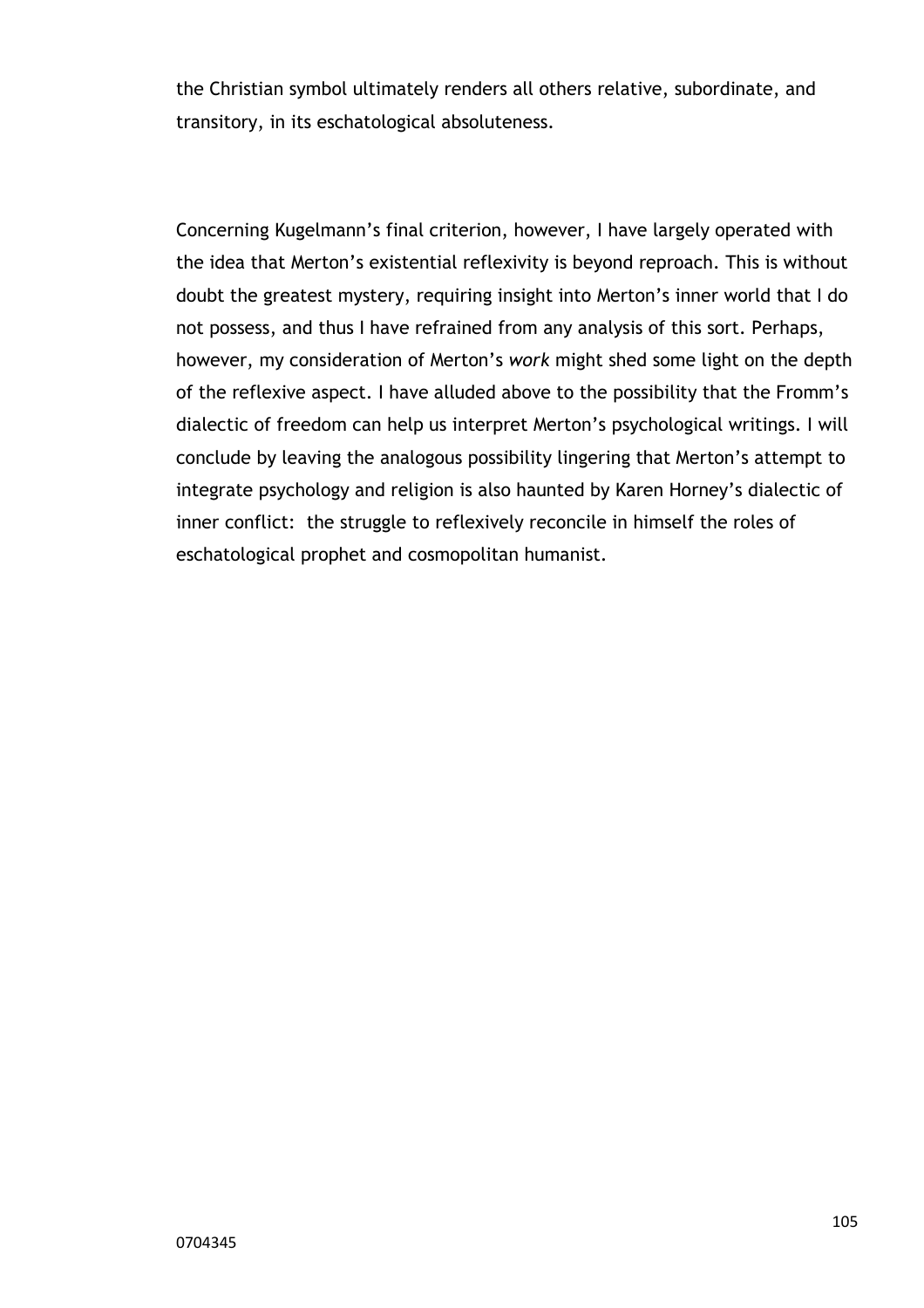#### Bibliography

Arasteh, A. R., (1965). *Final Integration in the Adult Personality: A Measure for Health, Social Change, and Leadership*. Leiden: E.J. Brill.

Burston, D., (1991). *The Legacy of Erich Fromm*. Cambridge Massachusetts: Harvard University Press.

Carr, A., (1988). *A Search for Wisdom and Spirit*. Indiana: Notre Dame Press.

Cordón, L. A., (2012). *Freud's World: An Encyclopedia of His Life and Times*. California: Greenwood.

Cooper, D., (2008). *Thomas Merton's Art of Denial: The Evolution of a Radical Humanist*. Athens, Georgia: University of Georgia Press.

Durkin, K., (2014). *The Radical Humanism of Erich Fromm*. New York: Palgrave Macmillan.

Finley, J., (1978). *Merton's Palace of Nowhere.* Notre Dame, Indiana: Ave Maria Press.

Freud, S., (2002). *Civilization and its Discontents*. McLintock, D. (tr.). London: Penguin Books.

Fromm, E., (1949), *Man for Himself*, London: Routledge & Kegan Paul.

Fromm, E. (1950). *Psychoanalysis and Religion*. New Haven & London: Yale University Press.

Fromm, E., (1954). "Letter to Thomas Merton, 27<sup>th</sup> October, 1954." Available from The Merton Archive, The Thomas Merton Centre at Bellarmine University, 2001 Newburg Rd, Louisville, KY, 40205, USA.

Fromm, E., (1957). *The Art of Loving*. London: Allen and Unwin.

Fromm, E., (1963). *War Within Man: A Psychological Enquiry into the Roots of Destructiveness*. Peace Literature Service of the American Friends Service Committee.

0704345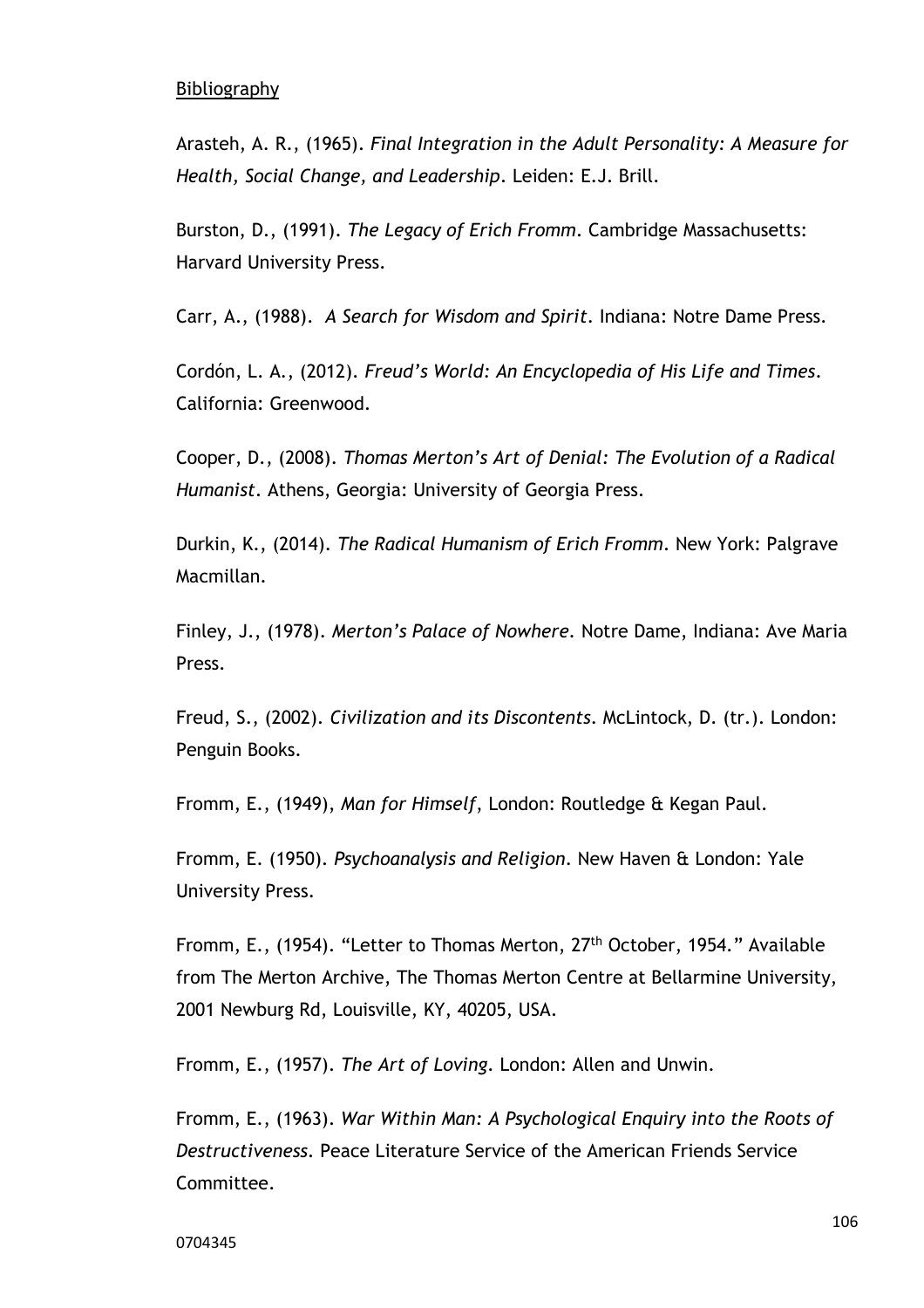Fromm, E., (1963b). "Response to Comments on War Within Man", in Fromm, E., (1963). *War Within Man*, Literature Service of the American Friends Committee, 51-55.

Fromm, E., (1966). *You Shall Be as Gods: A Radical Interpretation of the Old Testament and its Traditions*. New York: Holt, Rinehart & Winston.

Fromm, E., (1992). *The Revision of Psychoanalysis*, Funk, R. (ed.). Boulder, Colorado: Westview Press.

Fromm, E., (2001). *The Fear of Freedom*. Oxon: Routledge Classics.

Fromm, E., (2002). *The Sane Society*. Oxon: Routledge Classics.

Fuller. A.R., (2008). *Psychology and Religion: Classical Theorists and Contemporary Developments*. Lanham, Md., Plymouth: Rowman & Littlefield Publishers.

Gardner, F., (2015). *The Only Mind Worth Having: Thomas Merton and the Child Mind*. Eugene, Oregon: Cascade Books.

Garrigou-Lagrange, R., (1947). *The Three Ages of the Interior Life: Volume One*. Tan Books.

Gay, P., (1988). *Freud*. New York: Norton.

Gilson, E., (1991). *The Spirit of Mediaeval Philosophy.* Downes, A.H.C. (tr.). Notre Dame, Indiana: Notre Dame University Press.

Grof, S., (2000). *Psychology of the Future: Lessons from Modern Consciousness Research*. Albany: State University of New York Press.

Horney, K., (1939). *New Ways in Psychoanalysis*. New York: Norton.

Horney, K., (1945). *Our Inner Conflicts: A Constructive Theory of Neurosis*. New York: Norton.

Horney, K., (1950). *Neurosis and Human Growth: The Struggle Towards Self-Realization*. New York: Norton.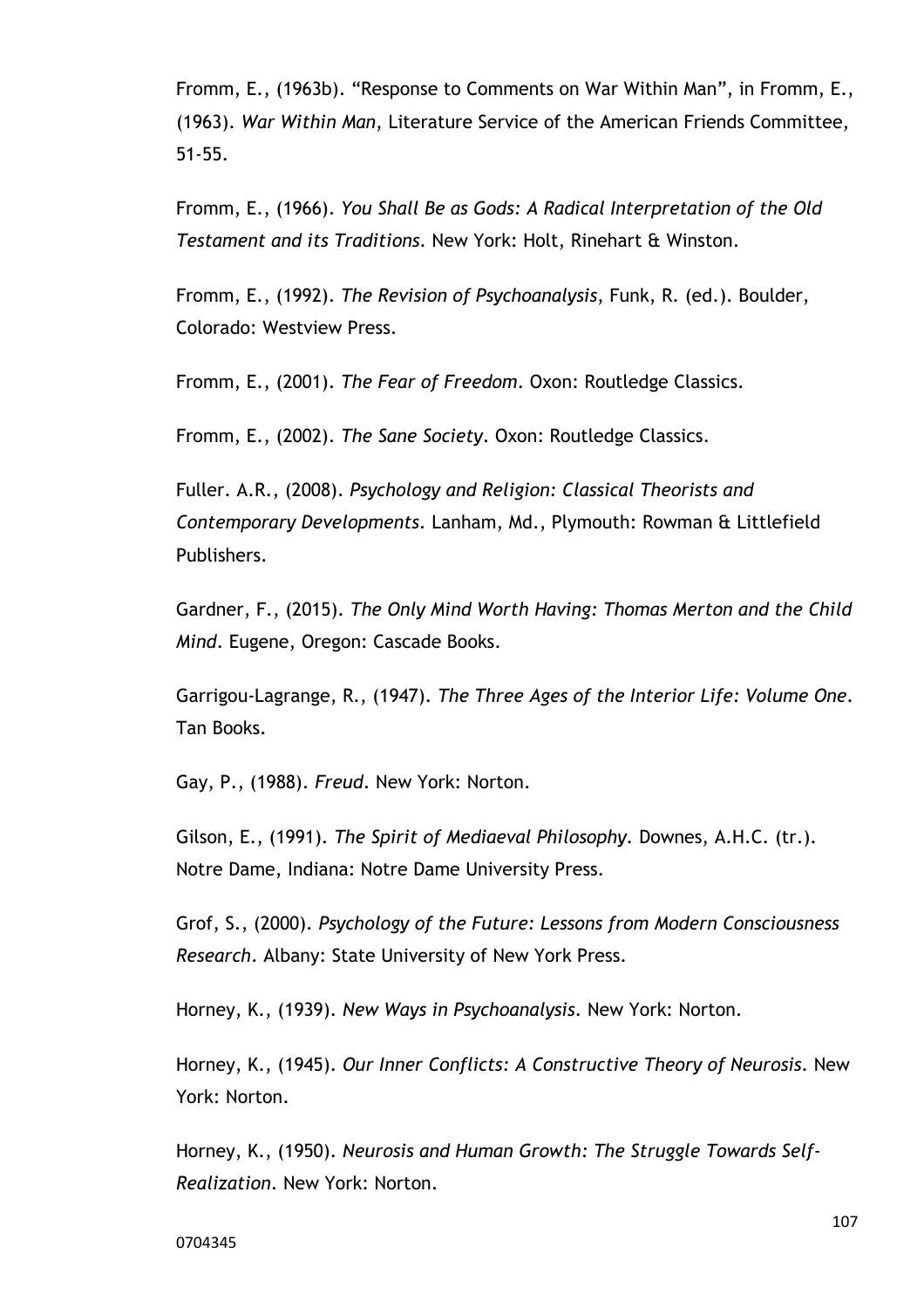Kahn, M., (2002). *Basic Freud: Psychoanalytic Thought for the 21st Century*. New York: Basic Books.

Kugelmann, R., (2011). *Psychology and Catholicism: Contested Boundaries*. Cambridge: Cambridge University Press.

Labrie, R., (2001). *Thomas Merton and the Inclusive Imagination*. Columbia, Missouri: University of Missouri Press.

Labrie, R., (2010). "Asceticism in the Writings of Thomas Merton", in *Logos: A Journal of Catholic Thought and Culture*, Volume 13, Issue One, Winter 2010, 160-181.

Laing, R.D., (1967). *The Politics of Experience and The Bird of Paradise*. London: Penguin Books.

Martin, E. A., (2010). *Concise Medical Dictionary*. Oxford: Oxford University Press.

Merton, T., (1955). *No Man is an Island*. Turnbridge Wells: Burns and Oates.

Merton, T., (1956). "Reading Notes 1955-56". Available from The Merton Archive, The Thomas Merton Centre at Bellarmine University, 2001 Newburg Rd, Louisville, KY, 40205, USA.

Merton, T., (1962). *The New Man*. London: Burns and Oates.

Merton, T., (1963). 'Comment on War Within Man', in Fromm, Erich, *War Within Man*. Peace Literature Service of the American Friends, Committee, 44-50.

Merton, T., (1967). *The New Man*. New York: Farrar, Strauss and Cudahy.

Merton, T., (1973). *Contemplative Prayer*. London: Darton, Longman & Todd.

Merton, T., (1975). *The Seven Storey Mountain*. London: Sheldon Press.

Merton, T., (1979). "Christian Humanism", in *Love and Living*. Stone, N., and Hart, P. (eds.). London: Sheldon, 135-50.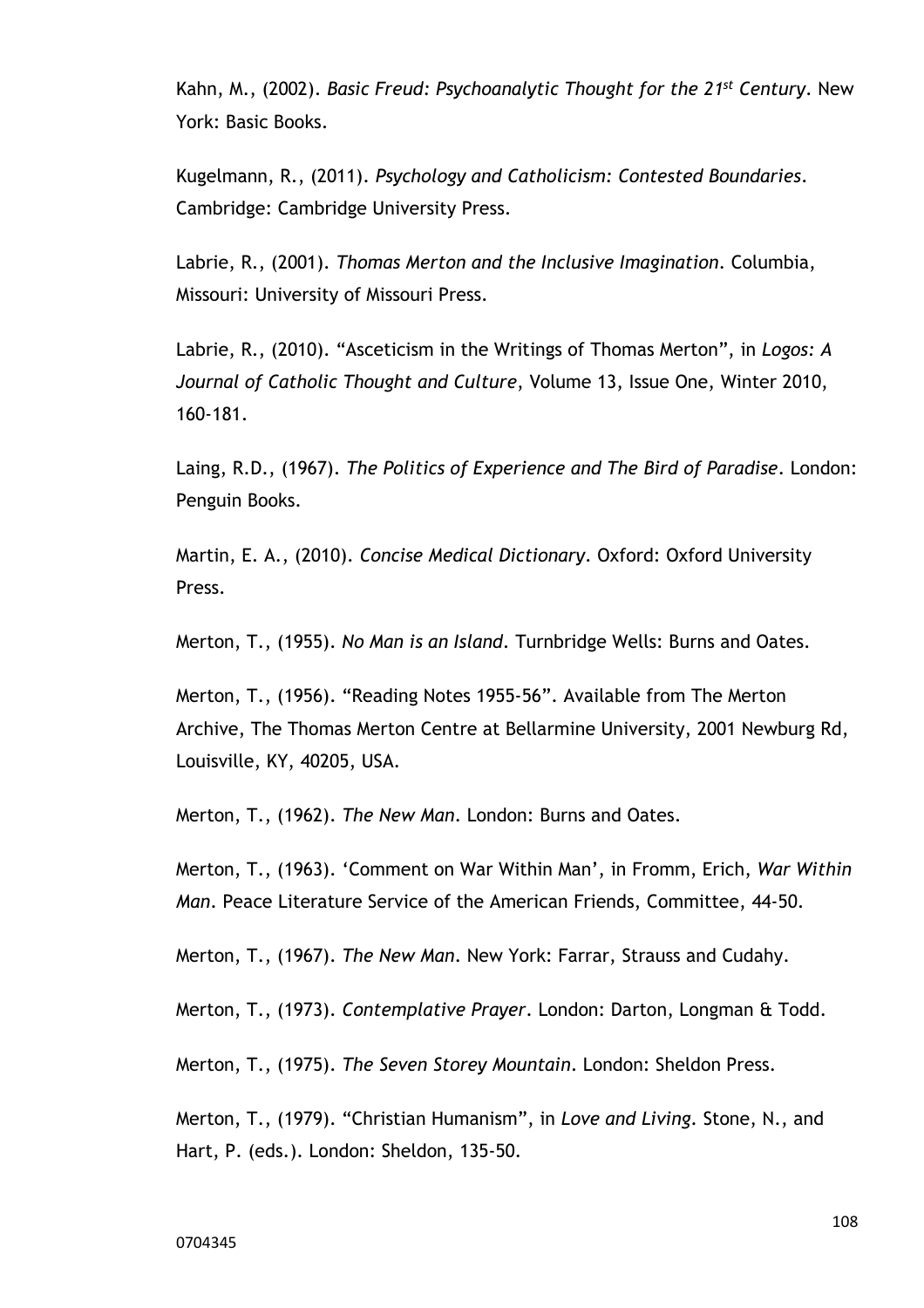Merton, T., (1985). *The Hidden Ground of Love: The Letters of Thomas Merton on Religious Experience and Social Concerns.* Shannon, W. (ed.). *New York*: Farrar, Strauss, & Giroux.

Merton, T., (1988). *Contemplation in a World of Action*. Notre Dame, Indiana: University of Notre Dame Press.

Merton, T., (1988b). "Final Integration: Towards a Monastic Therapy", in *Contemplation in a World of Action*. Notre Dame, Indiana: University of Notre Dame Press, 200-214.

Merton, T., (1990). *The Seven Storey Mountain*. London, SPCK.

Merton, T., (1993). "The Neurotic Personality in the Monastic Life". In *The Merton Annual: Vol 4*. Daggy, R., Hart, P.; Kramer, D.W.; Kramer, V.A. (eds.), New York: AMS Press, 3-19.

Merton, T., (1995). *Run to the Mountain: The Journals of Thomas Merton, Volume One, 1939-1941*. Hart, P. (ed.). New York: Harper Collins.

Merton, T., (1996). *A Search for Solitude: The Journals of Thomas Merton*, *Volume Three, 1952-1960*. Cunningham, L. (ed.). New York: Harper Collins.

Merton, T., (1996b). *Entering the Silence: The Journals of Thomas Merton, Volume Two, 1941-1952*. Montaldo, J. (ed.). New York: Harper Collins.

Merton, T., (1996c). *Turning Towards the World: The Journals of Thomas Merton, Volume Four*, *1960-1963*. Daggy, R. (ed.). New York: Harper Collins.

Merton, T., (1997). *Dancing in the Water of Life: The Journals of Thomas Merton, Volume Five, 1963-1965*. Kramer, V. (ed.). New York: Harper Collins.

Merton, T., (1998). *The Other Side of the Mountain: The Journals of Thomas Merton, Volume Seven, 1967-1968*. Hart, P. (ed.). New York: Harper Collins.

Merton, T., (1999). *New Seeds of Contemplation.* Turnbridge Wells: Burns and Oates.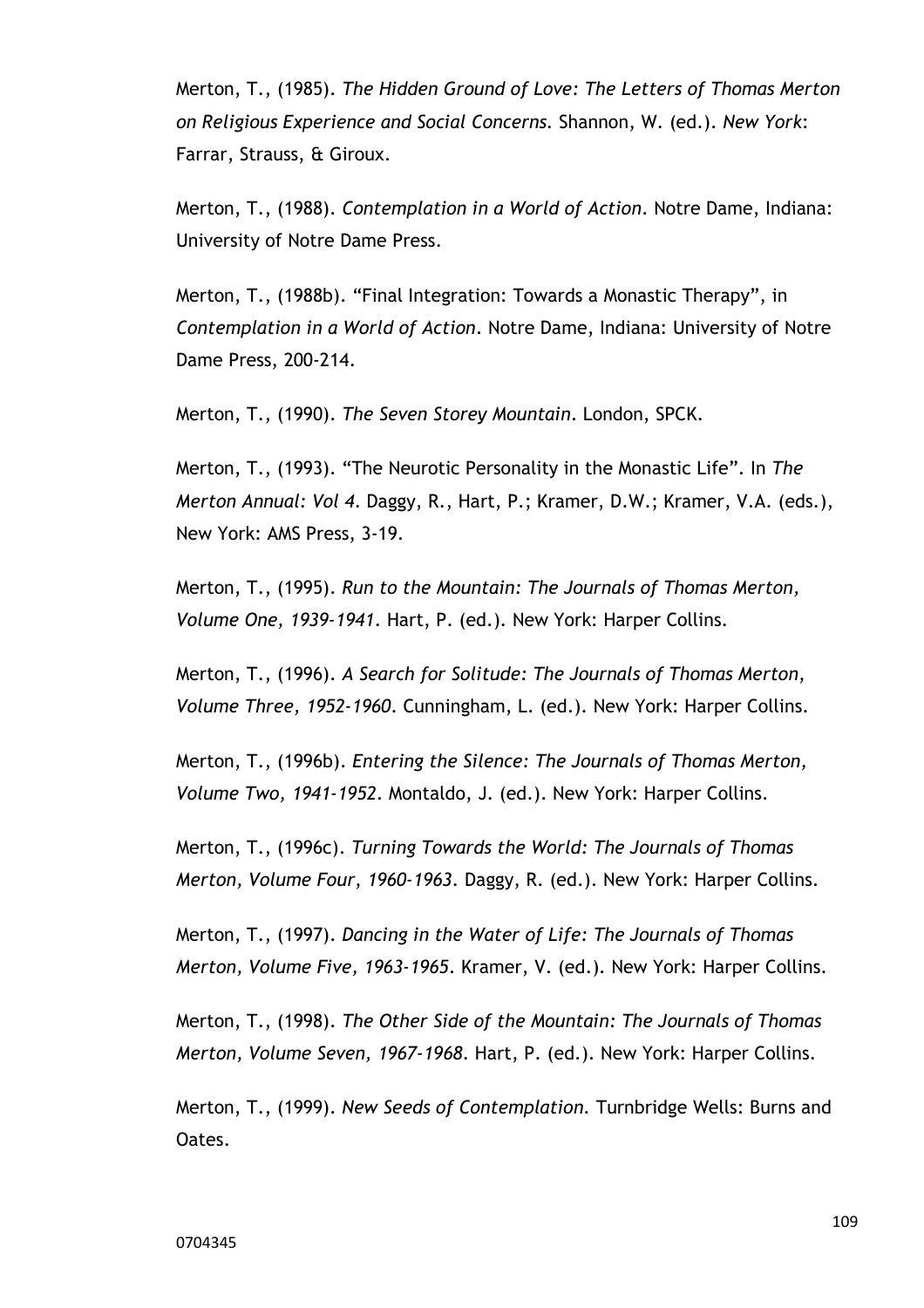Merton, T., (1999b). *The Other Side of the Mountain: The Journals of Thomas Merton. Volume Seven*. Hart, P. (ed.). New York: Harper Collins.

Merton, T., (2003). *The Inner Experience: Notes on Contemplation.* Shannon, W. (ed.). San Francisco: HarperSanFrancisco.

Merton, T., (2008). *An Introduction to Christian Mysticism: Initiation into the Monastic Tradition 3*. O'Connell, P. F. (ed.). Kalamazoo, Michigan: Cistercian Publications.

Merton, T., (2009) *A Life in Letters: The Essential Collection*. Shannon, W. H., and Bochen, C. M. (eds.). New York: Lion Hudson.

Merton, T., (2013). "The Other Side of Despair: Notes on Christian Existentialism", in *Thomas Merton: Selected Essays*. O'Connell, P. (ed.) Maryknoll, NY: Orbis Books, 258-276.

Merton, T., (unpublished). *Psychiatry and the Problem of Religion*. Manuscript available from The Merton Archive, The Thomas Merton Centre at Bellarmine University, 2001 Newburg Rd, Louisville, KY, 40205, USA.

Merton, T., and Bamberger, J.E., (unpublished), "The Mature Conscience". Manuscript available from The Merton Archive, The Thomas Merton Centre at Bellarmine University, 2001 Newburg Rd, Louisville, KY, 40205, USA.

Moses, J., (2014). *Divine Discontent: The Prophetic Voice of Thomas Merton*. London: Bloomsbury.

Mott, M., (1984). *The Seven Mountains of Thomas Merton*. Boston: Houghton Mifflin.

O'Connell, P., (2002). "Alienation", in Shannon, W.H., Bochen, C., O'Connell, P., (2002). *The Thomas Merton Encyclopedia*. Maryknoll, New York: Orbis Books, 4-6.

Rogers, C., (1980). *A Way of Being*, Boston: Houghton Mifflin Company.